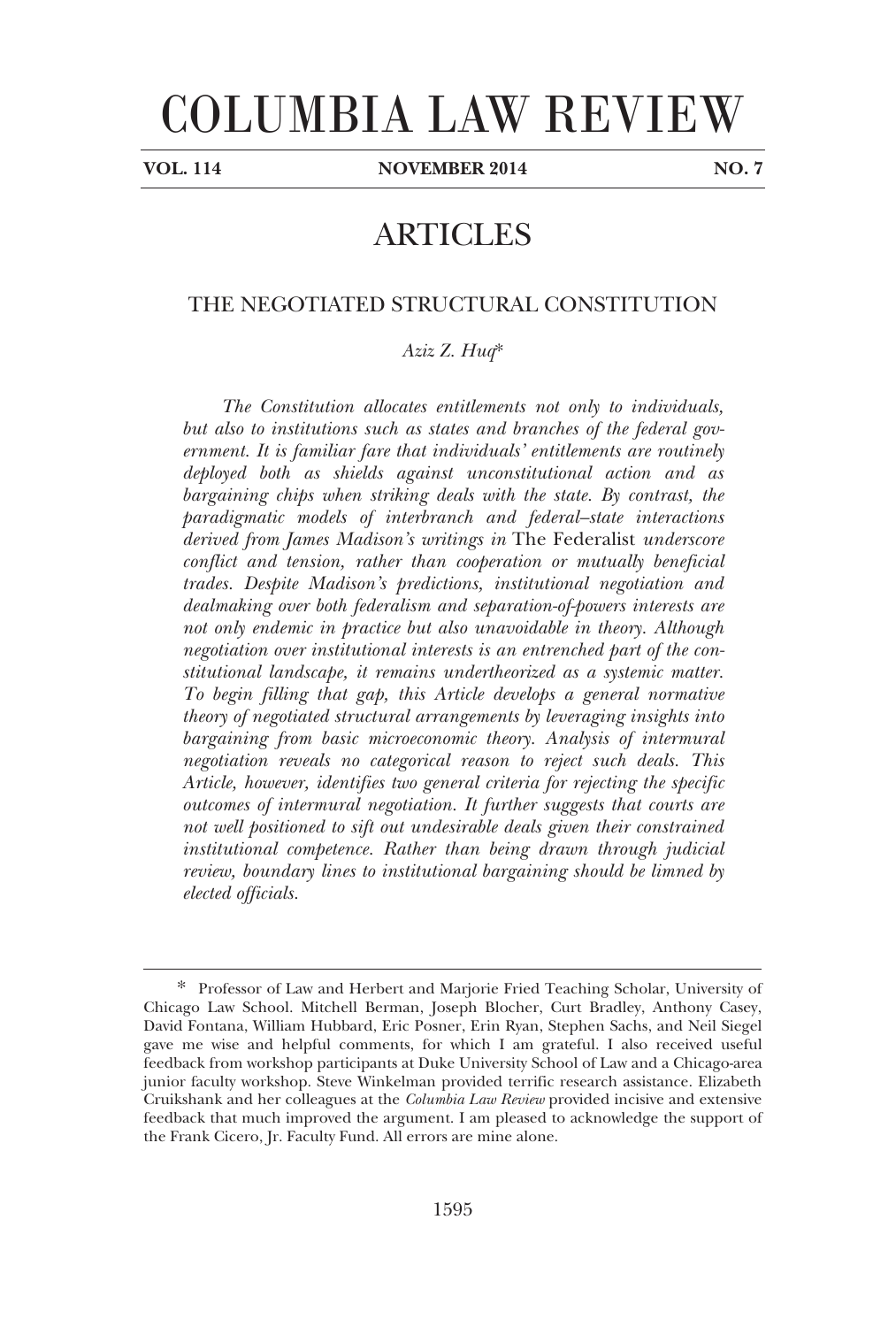| I. BARGAINING OVER INDIVIDUAL ENTITLEMENTS IN PUBLIC AND        |
|-----------------------------------------------------------------|
|                                                                 |
|                                                                 |
| B. Individual Negotiation and Bargaining in Theory and          |
| 1. Negotiation and Bargaining in Private Law1610                |
| 2. Bargaining over Individual Constitutional Rights1615         |
|                                                                 |
|                                                                 |
| 1. The Constitution's Baseline Allocation of Lawmaking          |
|                                                                 |
| 2. Bargaining over Rulemaking Authority 1: Permitted            |
| 3. Bargaining over Rulemaking Authority 2: Forbidden            |
|                                                                 |
|                                                                 |
| B. Bargaining Between the States and the Federal Government1632 |
| 1. The Constitution's Intergovernmental Distribution of         |
| 2. Federal Law as Intergovernmental Bargain:                    |
| Preenactment and Postenactment Bargaining1636                   |
| 3. Federal Law as an Impermissible Intergovernmental            |
| Bargain: The Case of Bargaining Outside the National            |
|                                                                 |
| 4. Intergovernmental Bargaining in Law Implementation:          |
| 5. Intergovernmental Bargaining over Money: The Case of         |
| C. The Pervasiveness of Intermural Bargaining1644               |
| III. THE DEFAULT RULE FOR INTERMURAL BARGAINING 1646            |
| A. The Weak Case for a Categorical Rule Against Intermural      |
|                                                                 |
| 1. The Argument from Entrenchment Against Intermural            |
|                                                                 |
| 2. Bargaining and the Functions of Constitutionalism  1652      |
| 3. Bargaining and Institutional Incentives1654                  |
| B. The Inevitability of Institutional Bargaining 1656           |
| 1. Spillovers Between Constitutional Entitlements1657           |
| 2. The Myth of Constitutional Homeostasis 1663                  |
|                                                                 |
| A. Third-Party Effects from Institutional Deals1667             |
|                                                                 |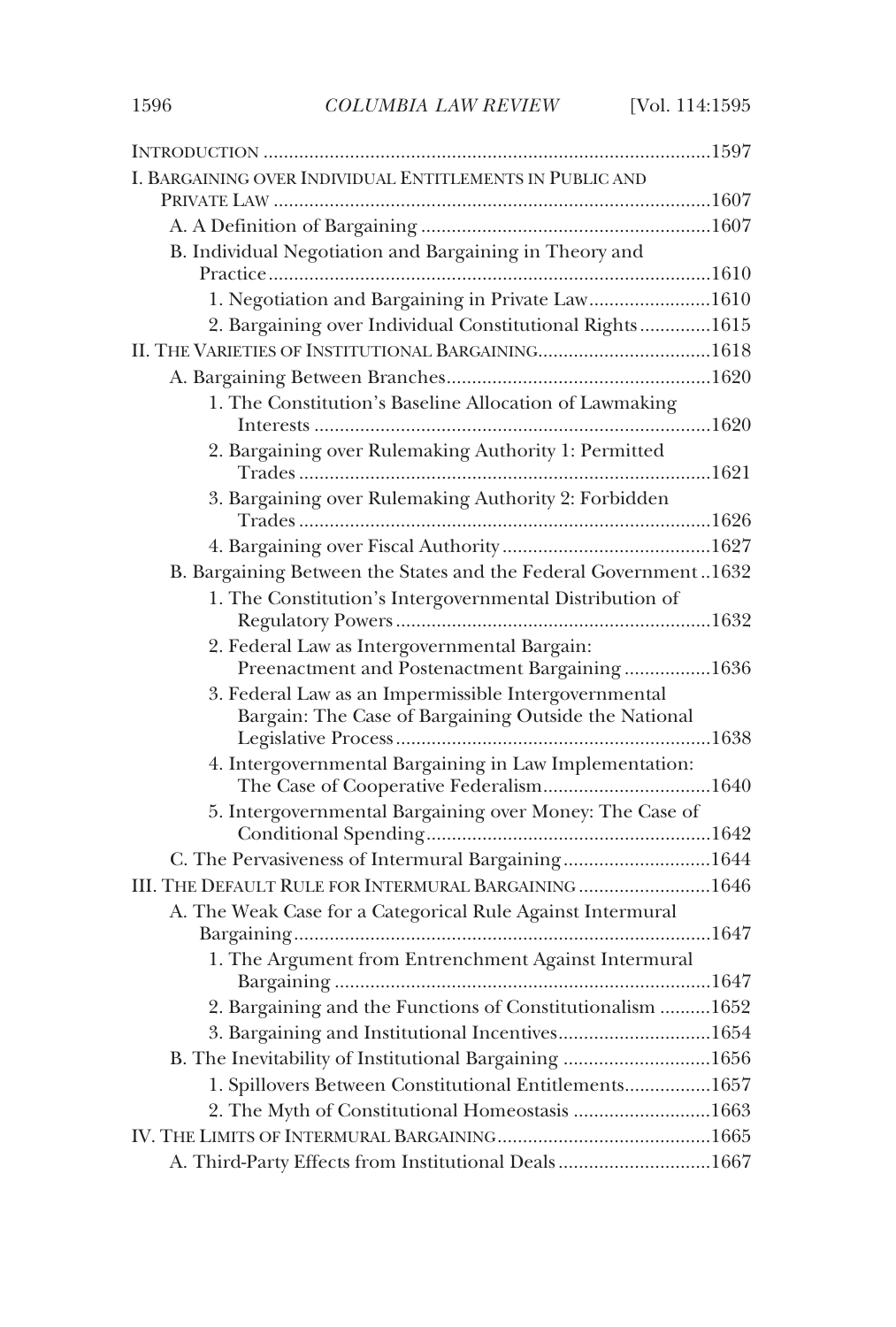| V. THE NEGOTIATION-LITIGATION CHOICE: THE CASE AGAINST   |  |
|----------------------------------------------------------|--|
| A. The Weak Case for Judicial Supervision of Intermural  |  |
| B. The Weak Case for Judicial Supervision of Intermural  |  |
| C. The Political Alternative to Judicial Settlement 1683 |  |
|                                                          |  |

#### **INTRODUCTION**

The Constitution vests individuals and institutions alike with entitlements. Individuals, for example, have familiar rights to due process and equal protection,<sup>1</sup> to free speech and free exercise.<sup>2</sup> But the text of the Constitution makes clear that institutions are also vested with distinct entitlements. Examples of specific allocation among the branches include Congress's sole authority to appropriate funds<sup>3</sup> and the President's unique control of the pardon power.<sup>4</sup> Along the federal-state margin, the Constitution's text picks out treaties as exclusively a federal matter<sup>5</sup> and, at least initially, remanded certain species of commerce to the exclusive regulatory domain of the states.<sup>6</sup> Questions invariably persist about the exact boundaries of institutional entitlements.7 But durable uncertainty as to the location of some institutional boundaries does not undermine the fact that the Constitution's text, no less than state realand personal-property laws, assigns specific entitlements to discrete and

 4. See id. art. II, § 2, cl. 1 ("The President shall . . . have Power to grant Reprieves and Pardons for Offences against the United States . . . .").

5. See id. art. I, § 10, cl. 1 ("No State shall enter into any Treaty . . . .").

-

 7. See, e.g., NFIB v. Sebelius, 132 S. Ct. 2566, 2587–93 (2012) (opinion of Roberts, C.J.) (considering congressional authority to impose health-insurance purchase mandate on individuals).

 <sup>1.</sup> See U.S. Const. amend. XIV, § 1 ("No State shall . . . deprive any person of life, liberty, or property, without due process of the law; nor deny to any person within its jurisdiction the equal protection of the laws.").

 <sup>2.</sup> See id. amend. I ("Congress shall make no law . . . prohibiting the free exercise [of religion]; or abridging the freedom of speech . . . .").

 <sup>3.</sup> See id. art. I, § 9, cl. 7 ("No Money shall be drawn from the Treasury, but in Consequence of Appropriations made by Law . . . .").

 <sup>6.</sup> See id. art. I, § 9, cl. 1 ("The Migration or Importation of such Persons as any of the States now existing shall think proper to admit, shall not be prohibited by the Congress prior to the Year one thousand eight hundred and eight . . . ."); see also Edward S. Corwin, The Passing of Dual Federalism, 36 Va. L. Rev. 1, 15–17 (1950) [hereinafter Corwin, Dual Federalism] (sketching conceptual development of "Police Power," which encompassed idea that "certain subject-matters were segregated to the States and hence could not be reached by any valid exercise of national power" (emphasis omitted)).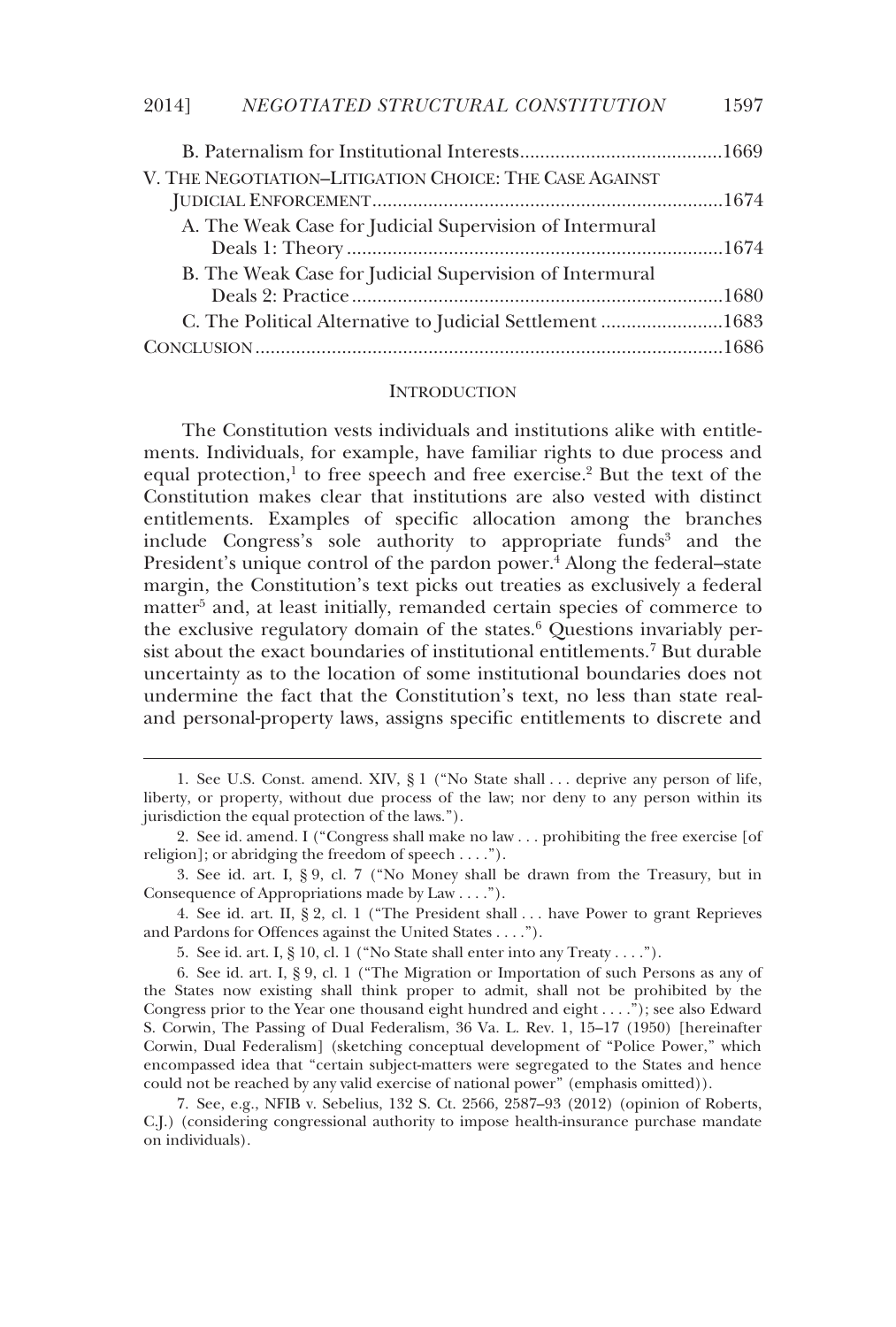identifiable entities.<sup>8</sup> Only the habitual disciplinary demarcation between public law and private law impedes the recognition that these are property rights in all but name.

Once the kinship of ordinary property and constitutional entitlements is discerned, a set of hitherto underexamined questions comes into view. It is familiar fare that individuals can invoke their constitutional entitlements not only as shields against the state, but also as chips when bargaining with the state. Accepting a plea bargain, negotiating a regulatory exaction to zoning rules, and accepting speech restrictions as a condition of government funding—all these are familiar deals with the state involving the trade of a constitutional right. A voluminous literature addresses the permissible scope of such dealmaking.<sup>9</sup> Legal scholars, however, are just beginning to explore systematically the analogous possibility that *institutions* such as states or federal branches might negotiate over their constitutional entitlements. Scholars have tended to pick off isolated instances of intermural bargaining for examination.10 They have

 9. Treatments include Richard A. Epstein, The Supreme Court, 1987 Term— Foreword: Unconstitutional Conditions, State Power, and the Limits of Consent, 102 Harv. L. Rev. 4, 6–12 (1988) (identifying and analyzing "problem of unconstitutional conditions[,] [which] arises whenever a government seeks to achieve its desired result by obtaining bargained-for *consent* of the party whose conduct is to be restricted"); Seth F. Kreimer, Allocational Sanctions: The Problem of Negative Rights in a Positive State, 132 U. Pa. L. Rev. 1293, 1294–98 (1984) (identifying same problem in context of government's expansive role in post-New Deal resource allocation); Kathleen M. Sullivan, Unconstitutional Conditions, 102 Harv. L. Rev. 1413, 1415–19 (1989) (analyzing "doctrine of unconstitutional conditions[,] [which] holds that government may not grant a benefit on the condition that the beneficiary surrender a constitutional right, even if the government may withhold that benefit altogether"). These classic works are almost exclusively concerned with governmental bargaining with individuals, and not institutions.

 10. Previous studies tend to focus on a single federal authority. For a discussion of the Spending Power, see Samuel R. Bagenstos, The Anti*-*Leveraging Principle and the Spending Clause After *NFIB*, 101 Geo. L.J. 861 (2013) (identifying conditions under which Congress may be found to have coerced states in exercise of Spending Power); Lynn A. Baker, Conditional Federal Spending After *Lopez*, 95 Colum. L. Rev. 1911 (1995) (arguing Congress cannot use conditional federal spending to regulate states where it could not directly mandate state action); Thomas R. McCoy & Barry Friedman, Conditional Spending: Federalism's Trojan Horse, 1988 Sup. Ct. Rev. 85 (discussing scope of conditional spending after South Dakota v. Dole, 483 U.S. 203 (1987)); Erin Ryan, The Spending Power and Environmental Law After *Sebelius*, 85 U. Colo. L. Rev. 1003 (2014) (applying *Sebelius* doctrine to environmental law). For a discussion of the Eleventh Amendment, see Daniel Farber, The Coase Theorem and the Eleventh Amendment, 13 Const. Comment. 141 (1996) (applying Coase theorem to conditions supporting state waiver of Eleventh Amendment immunity). For a discussion of the commandeering doctrine, see Erin Ryan, Federalism at the *Cathedral*: Property Rules, Liability Rules, and Inalienability Rules in Tenth Amendment Infrastructure, 81 U. Colo. L. Rev. 1 (2010)

 <sup>8.</sup> See United States v. Craft, 535 U.S. 274, 278 (2002) (noting property is commonly described as "a collection of individual rights" and "[s]tate law determines only which sticks are in a person's bundle"). That is, property is defined by positive law and does not antedate such positive law. Specific institutional entitlements are explicitly defined by the Constitution.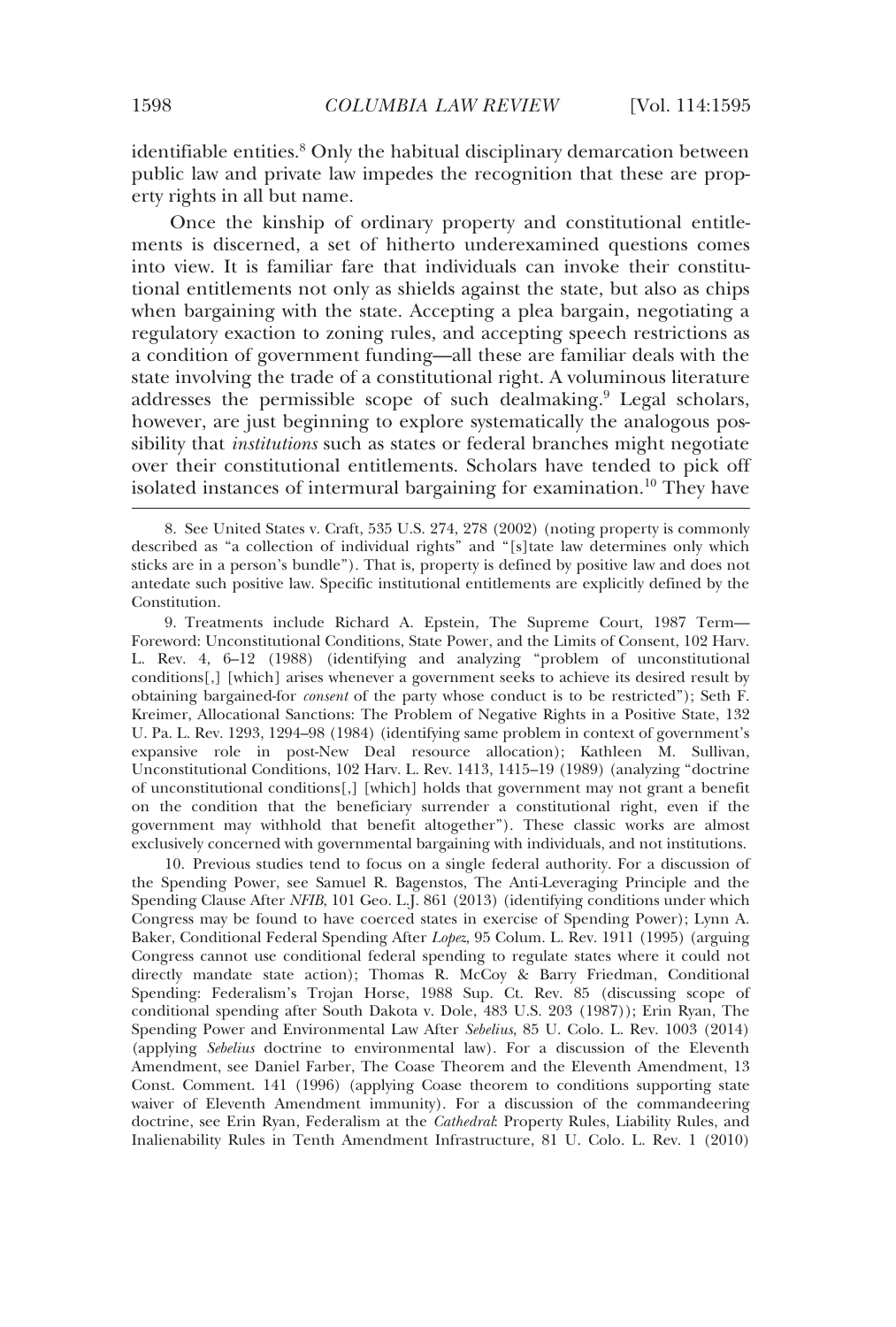#### 2014] *NEGOTIATED STRUCTURAL CONSTITUTION* 1599

generally not strived for a wider, synoptic view of the conditions under which the negotiated reassignments of institutional entitlements, as distinct from dickering over policy outcomes, should be permitted or repudiated.

The lacuna is puzzling, for individuals are hardly alone in striking constitutional deals. To the contrary, landmarks of structural constitutionalism often turn on whether institutions such as states and branches can negotiate over institutional interests and then enshrine those deals in the form of positive, enacted law:

- Article I of the Constitution vests the executive with exclusive veto power over legislation.<sup>11</sup> During the twentieth century, Presidents have repeatedly transferred to Congress a portion of that veto power in exchange for greater regulatory discretion.<sup>12</sup>
- In the 1980s and 1990s, Congress enacted statutes singling out state officials to comply with administrative responsibilities set

 There are two previous articles that take a synoptic view of intermural bargaining. The first argues for bargaining in the context of "federalism markets" via secondary markets and auctions. See F.E. Guerra-Pujol, Coase and the Constitution: A New Approach to Federalism, 14 Rich. J.L. & Pub. Int. 593, 599–604 (2011) (describing processes for buying and selling government powers and functions based on which entity values them most highly). This proposal is both unnecessary (as intermural bargains happen without markets or auctions) and implausible. The second article, although focused on the allocation of warmaking and foreign-affairs authorities, contains a pathmarking discussion of institutional interactions through a bargaining lens. See John O. McGinnis, Constitutional Review by the Executive in Foreign Affairs and War Powers: A Consequence of Rational Choice in the Separation of Powers, Law & Contemp. Probs., Autumn 1993, at 293, 295–99 (describing "model premised on the idea that branches may shape separation of powers doctrine through bargains and accommodation to advance their mutual institutional interests"). McGinnis's insightful article argues that endogenous interbranch settlements by bargaining and accommodation will be pervasive, id., but he does not develop an account of their proper boundaries. The account of institutional interaction developed here is in deep sympathy with McGinnis's argument, but it draws on distinct economic models and different normative grounds and has a wider scope of application. It further identifies different limits on the permissible domain of exchange.

11. U.S. Const. art. I, § 7, cl. 2.

-

 12. See infra notes 148–150 and accompanying text (discussing origin of legislative veto). The practice was held invalid in 1983. INS v. Chadha, 462 U.S. 919, 956 (1983).

<sup>[</sup>hereinafter Ryan, Cathedral] (suggesting replacing inalienability rule with property rule in commandeering context to allow for resolution of "interjurisdictional quagmires"); Neil S. Siegel, Commandeering and Its Alternatives: A Federalism Perspective, 59 Vand. L. Rev. 1629 (2006) [hereinafter Siegel, Commandeering] (questioning logic of anticommandeering doctrine in light of availability to Congress of preemption option); see also Erin Ryan, Federalism and the Tug of War Within 185–214 (2011) [hereinafter Ryan, Tug of War] (proposing "Balanced Federalism" approach allocating responsibility for federalism inquiries among state and federal actors and exploring judicial role in balancing approach to federalism). For a dispute over the war powers, compare J. Gregory Sidak, To Declare War, 41 Duke L.J. 27, 63 (1991) (applying Coasean model), with Harold Hongju Koh, The Coase Theorem and the War Powers: A Response, 41 Duke L.J. 122, 129–30 (1991) (rejecting that model).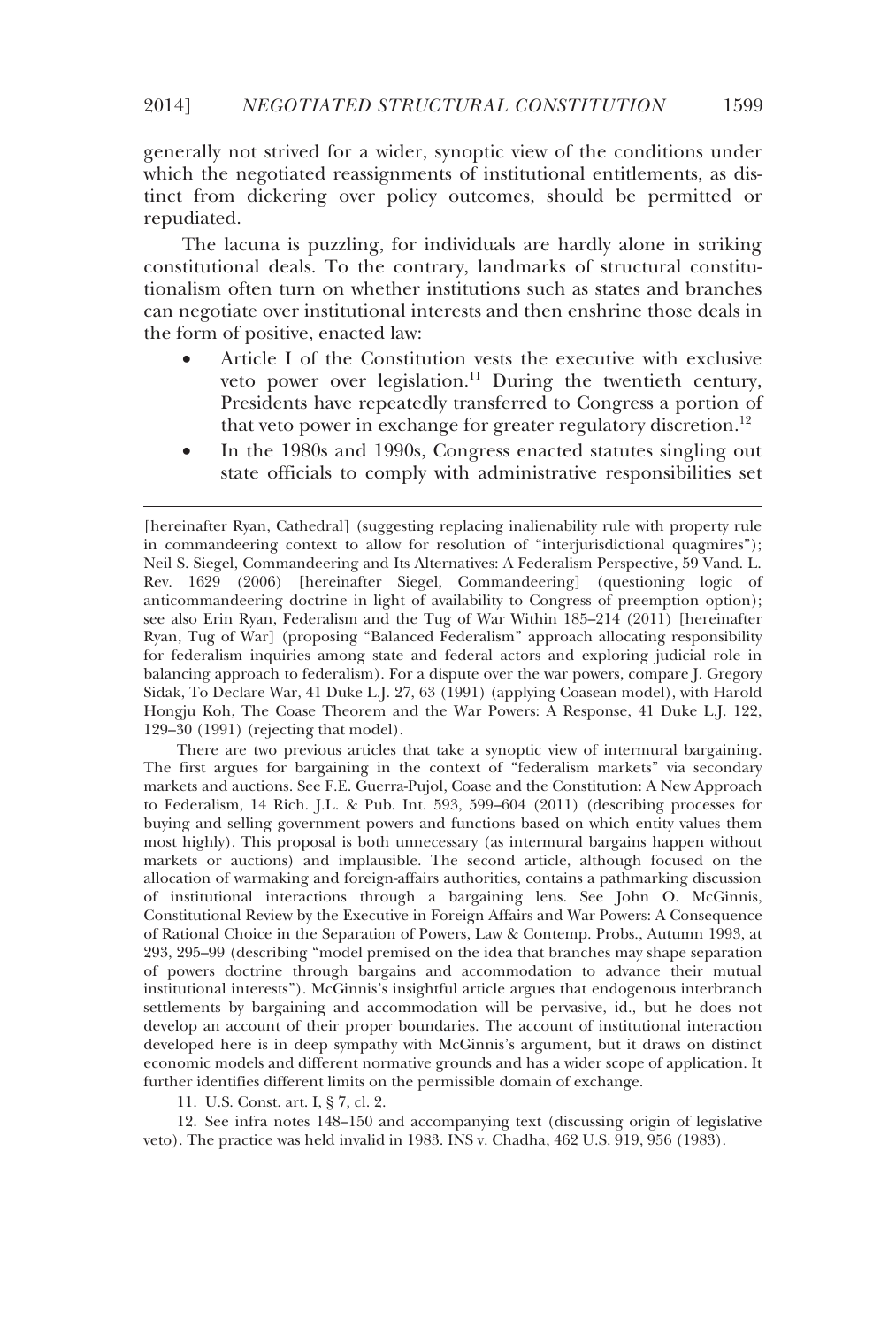forth in federal statutes, $13$  eschewing the alternative of preemption.14 Taking to the courts, states parried successfully by claiming an inalienable entitlement not to have administrative capacity commandeered by federal law.15

 Congress is constitutionally designated as the first mover on fiscal matters,16 but legislators tend to engage in excessive deficit spending.<sup>17</sup> Legislators in 1985 tried to bind themselves by directing the Comptroller General to initiate the sequestration of funds when the budget exceeded designated annualized ceilings.18

These examples are not outliers. Institutional dealmaking populates the constitutional order as densely as trading over individual rights. Conditional-spending enactments, cooperative-federalism programs, and even preemptive legislation provide potent venues for federal–state exchange. Congress and the Executive have also long experimented with diverse permutations of the lawmaking process, including the legislative veto, fiscal-sequester mechanisms, line-item vetoes, and presidential budgeting. Institutional bargaining, then, is hardly the exception; it is often the rule.19

This Article offers a descriptive and a normative account of institutional negotiation and its limits. Its first, descriptive goal is to show that

 13. See, e.g., 18 U.S.C. §§ 922, 924, 925A (2012) (provisions of Brady Handgun Violence Prevention Act).

 14. See Siegel, Commandeering, supra note 10, at 1634 (arguing "anticommandeering doctrine undermines federalism values when the (clearly constitutional) alternative of preemption is reasonably available and the commandeering ban thus places states in danger of losing regulatory control in a greater number of future instances"). Indeed, this is how federal commandeering of state officials may have been understood by many in the 1780s. See Wesley J. Campbell, Commandeering and Constitutional Change, 122 Yale L.J. 1104, 1109 (2013) (arguing many Anti-Federalists believed "commandeering advanced that goal by making law enforcement more accountable to local interests").

 15. See Printz v. United States, 521 U.S. 898, 905, 924–33 (1997) (discussing and rejecting "compelled enlistment of state executive officers for the administration of federal programs"); see also New York v. United States, 505 U.S. 144, 167 (1992) (endorsing use of federal funds to "influence a State's legislative choices").

 16. See, e.g., U.S. Const. art. I, § 7, cl. 1 ("All Bills for raising Revenue shall originate in the House of Representatives; but the Senate may propose or concur with Amendments as on other Bills.").

 17. See John F. Cogan, The Dispersion of Spending Authority and Federal Budget Deficits, *in* The Budget Puzzle: Understanding Federal Spending 16, 26–27 (John F. Cogan et al. eds., 1994) (describing process leading to increased deficit spending).

 18. See Bowsher v. Synar, 478 U.S. 714, 717–18 (1986) (discussing legislation requiring Comptroller General to report necessary budget reductions to President for sequestration order).

 19. A threshold point about terminology: In this Article, the phrases "intermural bargaining," "institutional bargaining," and "structural constitutional negotiation" refer interchangeably to the same phenomenon. Variation in vocabulary is employed to avoid leaden prose.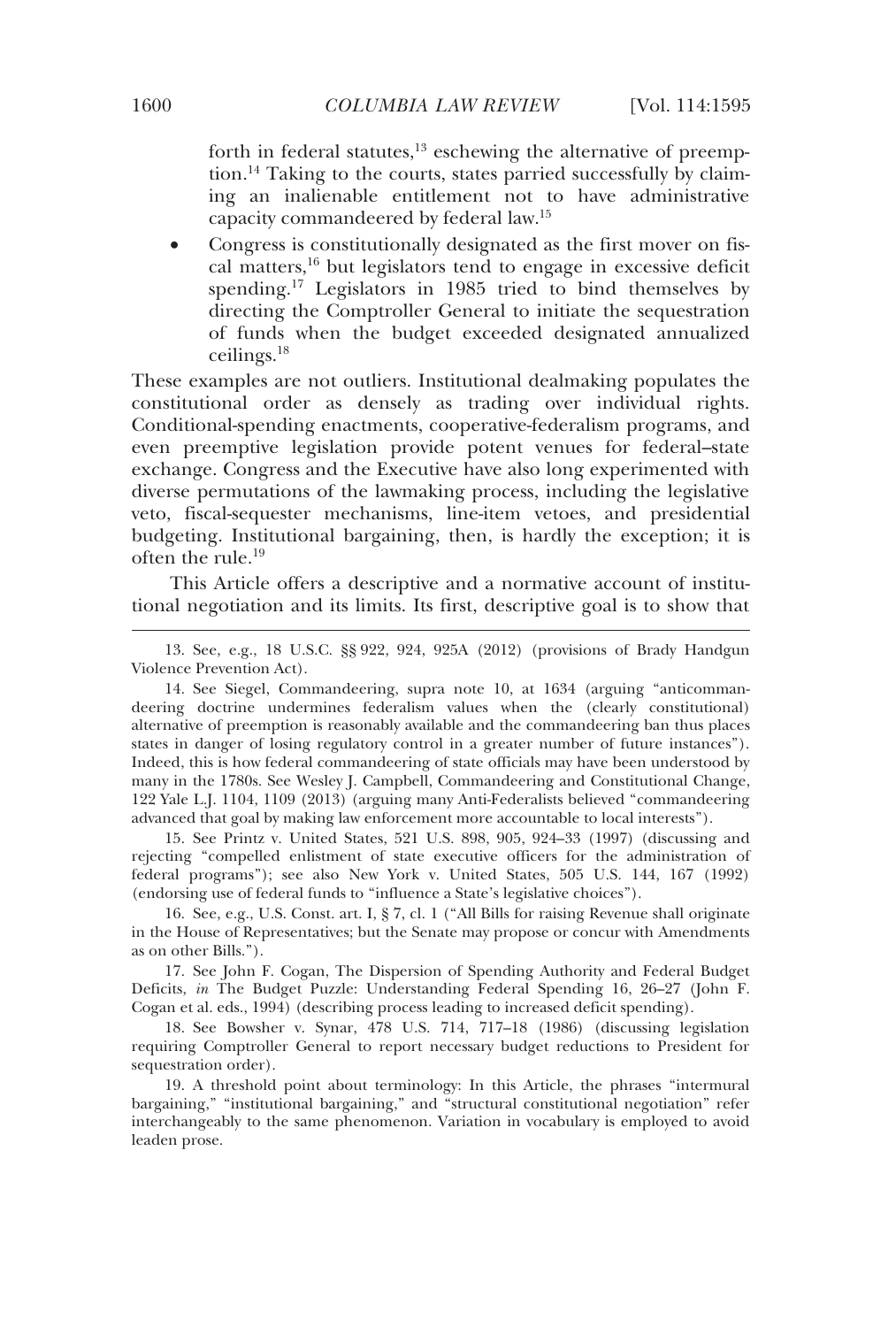intermural negotiation is a pervasive and enduring feature of the constitutional landscape. Both states and branches engage in such bargaining routinely, notwithstanding scholarly inattention to the practice. This observation, in turn, offers an instructive lesson in constitutional theory: The observed density of bargaining by institutions over their constitutionally created entitlements is at odds with James Madison's influential account of the structural constitution. In The Federalist No. 51, Madison famously predicted that each branch's "[a]mbition [would] counteract ambition" within the other branches, conducing to a desirable and liberty-friendly status quo.<sup>20</sup> Rather than relying on cooperation between branches, Madison anticipated that the separation-of-powers system would be endogenously regulated by self-regarding branches issuing "swift reprisals" against efforts by other branches to amass power.<sup>21</sup> Invoking a parallel mechanism in the federal–state context in The Federalist No. 46, Madison anticipated that "ambitious encroachments of the federal government on the authority of the State governments would not excite the opposition of a single State, or of a few States only," but would be "signals of general alarm."22 Other scholars have observed that Madison omits any undergirding account of how individual incentives would be aligned with institutional interests, thereby sapping the force of his predictions.<sup>23</sup> These scholars, however, have tended to focus on the

-

 22. The Federalist No. 46, supra note 20, at 300 (James Madison). Nor did Madison or Alexander Hamilton anticipate that the states would want for resources in the ensuing battle. See The Federalist No. 45, supra note 20, at 294 (James Madison) ("The State governments will have the advantage of the federal government, whether we compare them in respect to the immediate dependence of the one on the other; to the weight of personal influence which each side will possess; to the powers respectively vested in them; to the predilection and probable support of the people; to the disposition and faculty of resisting and frustrating the measures of each other."); see also id. (anticipating "rivalship for encroachments" between federal government and states and predicting states would prevail). The more consistently nationally oriented Alexander Hamilton also saw the states as independent, and implicitly rival, centers of political authority. See The Federalist No. 17, supra note 20, at 156 (Alexander Hamilton) ("I am at a loss to discover what temptation the persons intrusted with the administration of the general government could ever feel to divest the States of the authorities of that description. The regulation of the mere domestic police of a State . . . hold[s] out slender allurements to ambition.").

 23. See, e.g., Eric A. Posner & Adrian Vermeule, The Executive Unbound: After the Madisonian Republic 18 (2012) [hereinafter Posner & Vermeule, Executive Unbound]

 <sup>20.</sup> The Federalist No. 51, at 319 (James Madison) (Isaac Kramnick ed., 1987).

 <sup>21.</sup> See Victoria Nourse, Toward a "Due Foundation" for the Separation of Powers: *The Federalist Papers* as Political Narrative, 74 Tex. L. Rev. 447, 483 (1996) ("Madison believed that the system would be largely self-regulating, that any department that sought openly to steal another's power would be met with swift reprisals . . . ."). Recalling the conflict between King and Parliament during the English Civil War, one commentator suggests that Madison might have been anticipating the deployment of actual force between branches. James A. Gardner, Democracy Without a Net? Separation of Powers and the Idea of Self-Sustaining Constitutional Constraints on Undemocratic Behavior, 79 St. John's L. Rev. 293, 300–01 (2005) (explaining Madison's depiction of interbranch relations in Federalist No. 48 contained "obvious echoes" of English Civil War).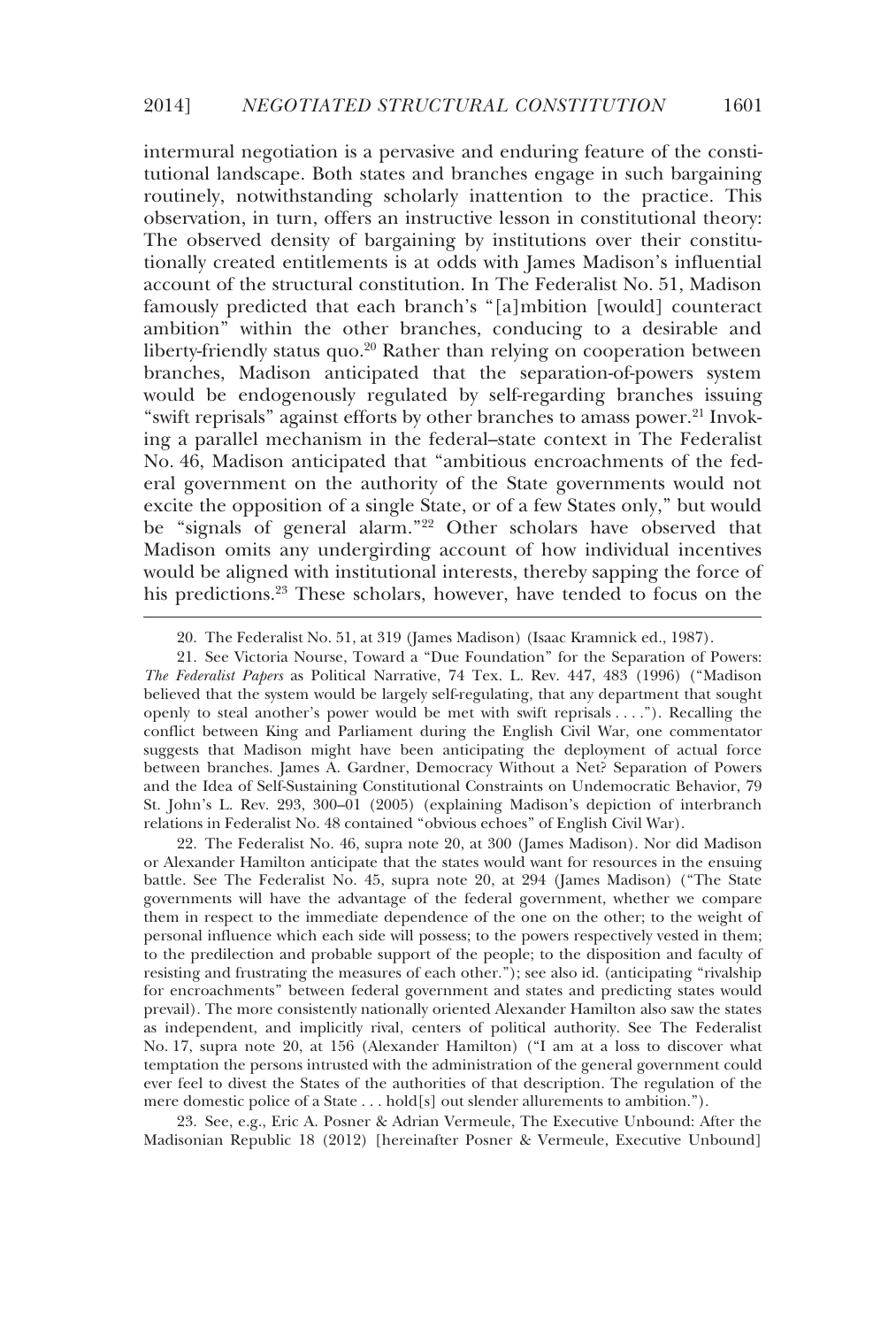task of reading the Framers' political science for analytic weaknesses.<sup>24</sup> They generally have not moved beyond criticism to look carefully at how actual patterns of institutional behavior have sustained the operation of the constitutional system.25 They have not strived to understand, and to offer a tentative evaluation of, the actual mechanisms through which institutions interact in practice to fill the vacuum left once Madison's logic of institutional conflict had foundered. Hence, the pervasiveness of institutional negotiation has not only gone unremarked, but its implications for constitutional theory and institutional design also remain underappreciated.

This Article also aims to make two normative contributions in addition to this positive, taxonomical point. These can be briefly stated before being separately unpacked below. First, there is no reason to conclude that intermural bargaining is categorically forbidden or undesirable on standard legal or welfarist grounds. Second, the limits to intermural bargaining should not be policed by judges. Sifting good from bad intermural arrangements should be the task of elected actors and their publics, not the responsibility of federal courts. This normative conclusion supports the Court's recent conclusion in *NLRB v. Noel Canning* that judges should "hesitate to upset the compromises and working arrangements that the elected branches of Government themselves have reached."26

24. See, e.g., sources cited supra note 23.

 25. An important exception is Posner and Vermeule's work on political substitutes for failed legal constraints on the branches. Posner & Vermeule, Executive Unbound, supra note 23, at 12–15 (identifying "political constraints" on executive power). Their account, however, fails. See Aziz Z. Huq, Binding the Executive (by Law or by Politics), 79 U. Chi. L. Rev. 777, 789–808 (2012) (rejecting claim that legal constraints have no effect on interbranch claim making).

 26. 134 S. Ct. 2550, 2553 (2014). The argument developed here does not envisage any judicial superintendence of the balance of powers between the branches or that institutions such as branches and states should be directed to the political process to vindicate their constitutional interests. Hence, it would suggest that the *Noel Canning*  Court's adjudication of the interaction between pro forma Senate sessions and recess appointments was out of bounds. See id. at 2573–78 (invalidating such appointments, as pro forma sessions "count as sessions, not as periods of recess"). In contrast, the argument here does not bite on an individual's claim that a state action was unlawful because ultra vires or otherwise unsupported by legal authority. See, e.g., Youngstown Sheet & Tube Co. v. Sawyer, 343 U.S. 579, 588 (1952) (invalidating as ultra vires presidential seizure of steel mills).

<sup>(</sup>arguing separation of powers has "collapsed" because of Madison's incorrect assumption that "individual ambitions of government officials would cause them to support the power of the institutions they occupy"); Daryl J. Levinson, Empire-Building Government in Constitutional Law, 118 Harv. L. Rev. 915, 920 (2005) [hereinafter Levinson, Empire-Building] ("The behavior of government institutions depends upon . . . the interests of the officials who comprise them and the constituents these officials represent. Telling a persuasive story about how these political actors . . . will generate . . . self-aggrandizing institutions that constitutional law and theory envision turns out to be quite difficult.").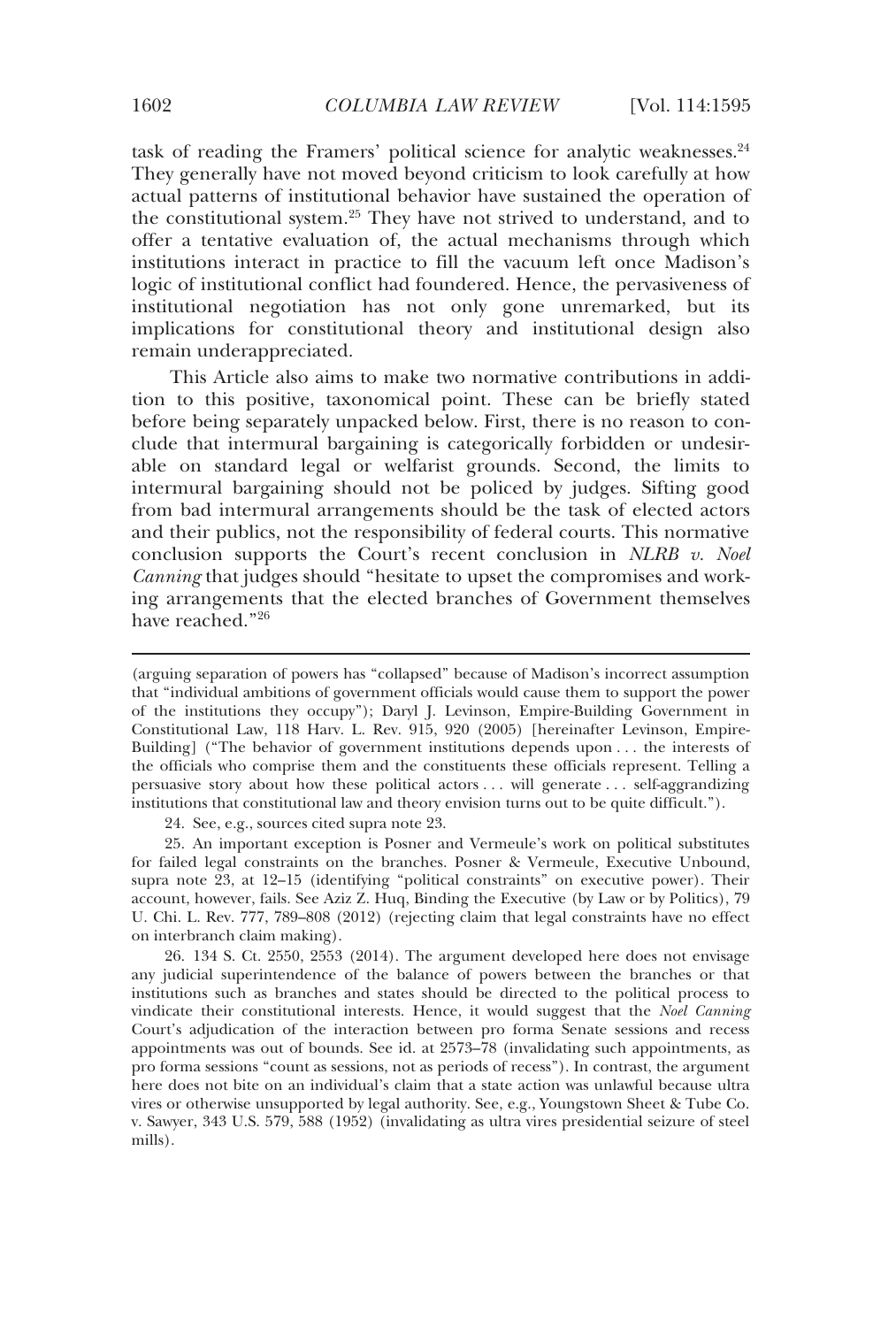#### 2014] *NEGOTIATED STRUCTURAL CONSTITUTION* 1603

The first normative point—that intermural bargaining need not be categorically forbidden—draws inspiration from economic theories of bargaining between individuals. Private negotiation and bargaining are typically viewed as augmenting social welfare through Pareto efficient trades.27 The apotheosis of that perspective is the Coase theorem, which predicts that private parties will bargain to efficient results, regardless of how the law assigns initial entitlements, provided that transaction costs are zero.28 The argument developed here, to be clear, is *not* that institutional trades are akin to deals struck by utility-maximizing individuals in a thick private marketplace. The claim advanced is not that institutional deals are always Pareto efficient; it is rather that the private-law context provides rough-and-ready analogies to aid in thinking about when intermural bargaining will generate desirable results on roughly welfarist grounds and when it will founder. Rather than being ranked as categorically undesirable, intermural negotiation should be understood as a mechanism to promote mutual gains that have been identified by elected leaders of relevant institutions.<sup>29</sup> For example, both Congress and the executive branch achieve democratically desired goals by delegation and legislative checks on delegation. Cooperative federalism and federal commands to state actors to carry out joint programs will also often yield welfare gains, even if they do not maximize welfare.<sup>30</sup>

Further, the private-law analogy illuminates the limits of negotiated structural constitutionalism. In that context, transaction costs can prevent efficient deals from being reached. The initial allocations of rights<sup>31</sup> and the law's election between property and liability rules<sup>32</sup> will often

-

 <sup>27.</sup> Cf. F.A. Hayek, The Use of Knowledge in Society, 35 Am. Econ. Rev. 519, 520–22 (1945) (arguing efficient economic planning depends on best using knowledge dispersed among individuals).

 <sup>28.</sup> R.H. Coase, The Problem of Social Cost, 3 J.L. & Econ. 1, 8 (1960) [hereinafter Coase, Social Cost]; see also George J. Stigler, The Theory of Price 113 (4th ed. 1966) (coining term "Coase theorem").

 <sup>29.</sup> The analysis that follows focuses on the two elected branches of the federal government and the states as political entities. It does not treat the federal or state courts as potential partners in intermural trading.

 <sup>30.</sup> This Article does not aim to set forth the social-welfare function that the Constitution seeks to maximize. It suffices to say that although such a function is surely contested—i.e., both politicians and voters disagree on what goals the nation should pursue—there is a bundle of widely accepted public goods. These goals include promoting economic growth, individual well-being, and some kinds of democratic accountability.

 <sup>31.</sup> See, e.g., Ian Ayres & Robert Gertner, Strategic Contractual Inefficiency and the Optimal Choice of Legal Rules, 101 Yale L.J. 729, 729 n.1 (1992) [hereinafter Ayres & Gertner, Strategic Contractual Inefficiency] (collecting citations to literature regarding initial allocation of rights and gap filling in incomplete contracts).

 <sup>32.</sup> A property rule means that property can only be transferred with the owner's consent; a liability rule allows transfer without consent but with compensation determined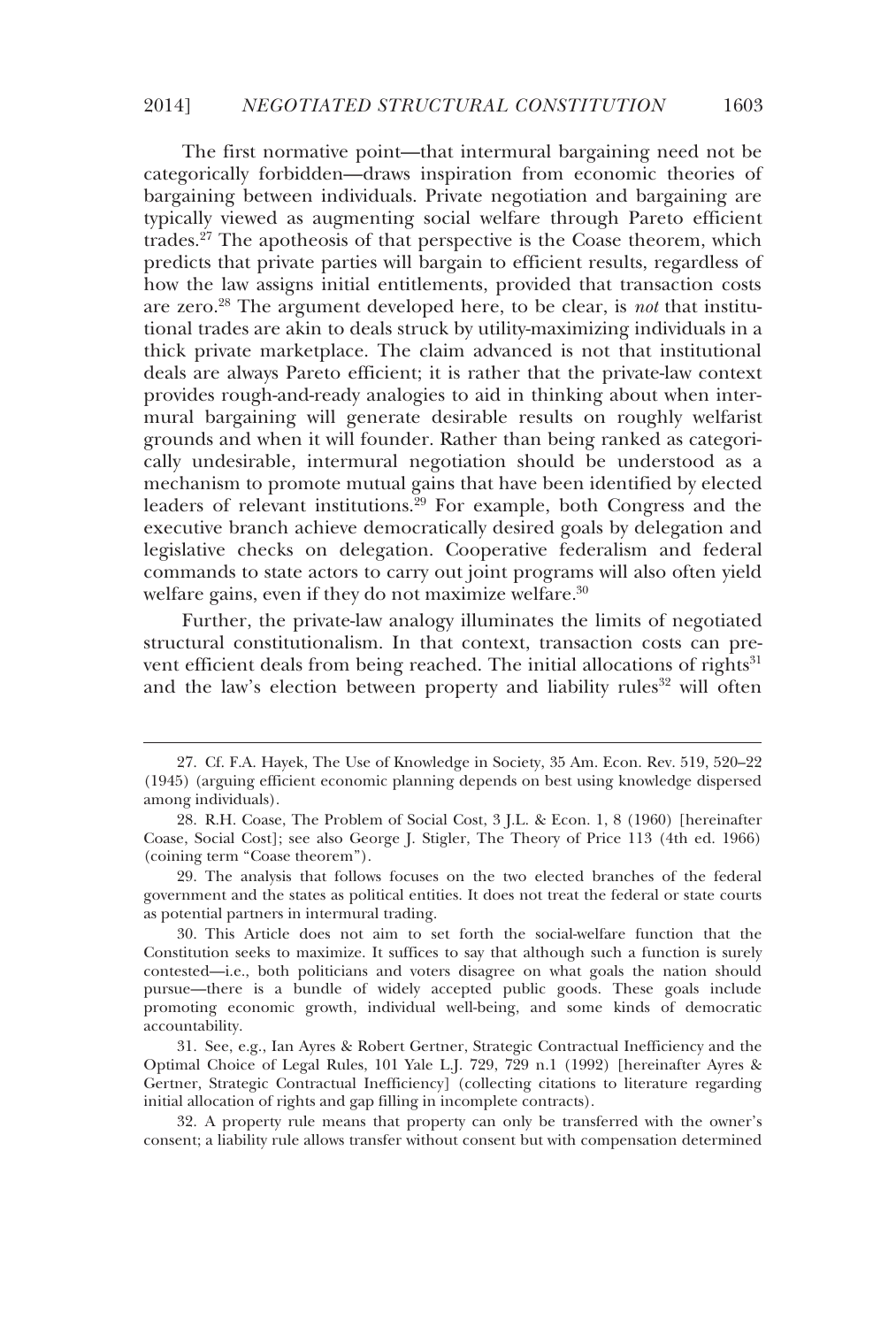thus have welfare effects. Therefore, the goal of legal-mechanism design is often understood to be the mitigation of losses attributable to transaction costs.33 In addition, private-law theorists have identified conditions under which bargaining should be prohibited via inalienability rules.<sup>34</sup> In the public-law context, too, not all intermural bargaining will be desirable. Drawing on private-law analogies, this Article suggests two rules of thumb for estimating boundaries to acceptable institutional dealmaking: The outcomes of intermural bargaining should be considered valid *unless* there is a substantiated concern about *either* third-party effects (otherwise known as negative externalities) *or* what might be called "internalities" (i.e., reasons that a given institutional actor might be systematically incapable of effectually identifying and promoting its own interests). On the latter point, the paradigmatic case for concern is Congress, which will tend to sell short its institutional interests due to collective-action problems when dealing with the executive.<sup>35</sup> For this reason, in setting out the case for limiting intermural bargaining over structural constitutional rights, the focus is on interbranch bargains that may undervalue congressional interests.36

This Article's second normative claim concerns institutional choice: Even if externalities and internalities provide sound reasons for resisting an intermural deal, they do not provide *federal judges* with a basis for invalidating that agreement on constitutional grounds. The idea that courts should police the limits of legal bargaining is, of course, familiar from private law. But that does not mean that it should spill over from that context into the public-law domain. Instead, even given the exist-

 34. See Susan Rose-Ackerman, Inalienability and the Theory of Property Rights, 85 Colum. L. Rev. 931, 934–35 (1985) (describing which activities should be required, permitted, or forbidden of entitlement owner).

 35. Curtis A. Bradley & Trevor W. Morrison, Historical Gloss and the Separation of Powers, 126 Harv. L. Rev. 411, 414–15 (2012) ("Congress as a body does not systematically seek to protect its prerogatives against presidential encroachment . . . [as] a result of both collective action problems and veto limitations . . . .").

 36. The question of whether federal–state interactions will be systematically lopsided because of one-sided transaction costs is a complex one. The superficial identification of the states' numerosity as a hindrance to their effectual assertion of political will against congressional initiatives is overstated. Instead, there is no generally applicable reason to think that states will not be able to organize to assert their interests as against federal actors. See Aziz Z. Huq, Does the Logic of Collective Action Explain Federalism Doctrine?, 66 Stan. L. Rev. 217, 299 (2014) [hereinafter Huq, Logic of Collective Action] (rejecting possibility of generally applicable model of collective action by states).

by a third party. Guido Calabresi & A. Douglas Melamed, Property Rules, Liability Rules, and Inalienability: One View of the Cathedral, 85 Harv. L. Rev. 1089, 1106–10 (1972).

 <sup>33.</sup> See, e.g., Anthony Niblett et al., The Evolution of a Legal Rule, 39 J. Legal Stud. 325, 326 (2010) ("[W]hen negotiating explicit contracts is costly, efficient resource allocation may require that the law create rules that give parties incentives to act efficiently—rules that steer parties to outcomes that mimic those that the market would produce if transaction costs were low.").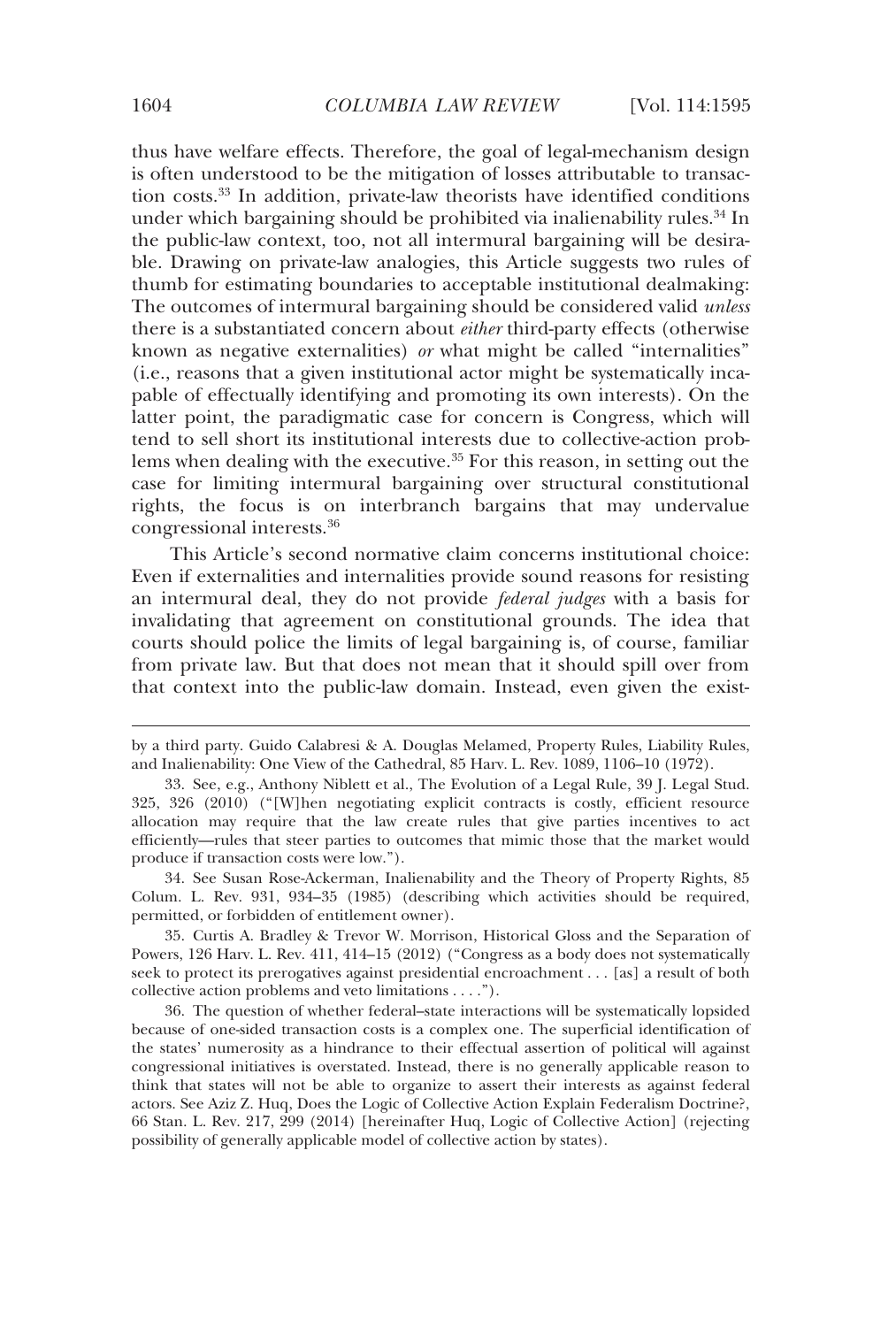ence of boundaries beyond which institutional deals become undesirable, federal judges will be systematically worse than the political branches and the states at accurately drawing such boundaries. Accordingly, the normative framework developed here is meant to illuminate and guide directly the behavior of political-branch actors making frontline decisions about when to enter institutional bargains. It is also intended to facilitate public evaluation and criticism of "departmentalist" legal judgments underwriting intermural deals.<sup>37</sup> It is not meant to invite judicial superintendence.38 The structural constitution should be negotiated, not litigated.

The argument developed here diverges from two previous treatments of institutional interactions in the legal and the economics scholarships, respectively. In the first line of analysis, legal scholars and jurists have suggested that the choice between formalist and functionalist approaches to these structural constitutional problems provides a central organizing principle for thinking about structural constitutionalism.<sup>39</sup> But, for reasons that by now are well explored in the scholarly literature, neither a formalist nor a functionalist lens is capable of generating stable, coherent solutions to structural constitutional problems.<sup>40</sup> Rather

-

 39. See, e.g., Barry Cushman, Formalism and Realism in Commerce Clause Jurisprudence, 67 U. Chi. L. Rev. 1089, 1099–1126 (2000) (demonstrating historical equivocation between formalist and functionalist modes of analysis); Peter L. Strauss, Formal and Functional Approaches to Separation-of-Powers Questions—A Foolish Inconsistency?, 72 Cornell L. Rev. 488, 491–92 (1987) (contrasting formalism and functionalism in separation-of-powers analysis).

 40. Now-classic separation-of-powers work by Dean Elizabeth Magill is especially useful in demonstrating the weaknesses of both functionalist and formalist approaches. See M. Elizabeth Magill, Beyond Powers and Branches in Separation of Powers Law, 150 U. Pa. L. Rev. 603, 604 (2001) ("[C]laims made in the name of inter-branch balance—for instance, that a development has upset the balance of power between the branches—are made without conveying why we should care about that balance."); M. Elizabeth Magill, The Real Separation in Separation of Powers Law, 86 Va. L. Rev. 1127, 1194–97 (2000)

 <sup>37.</sup> For studies of departmentalist practice, see, e.g., Michael J. Gerhardt, Non-Judicial Precedent, 61 Vand. L. Rev. 713, 719–35 (2008) (cataloguing various instances of departmentalist practice with temporally enduring effects); Cornelia T.L. Pillard, The Unfulfilled Promise of the Constitution in Executive Hands, 103 Mich. L. Rev. 676, 687–99 (2005) (explaining constraints on and opportunities for executive-branch constitutional interpretation).

 <sup>38.</sup> The position this Article takes is consistent with, and complementary to, a more broadly skeptical view of judicial competence in structural constitutional matters. See, e.g., Aziz Z. Huq, Removal as a Political Question, 65 Stan. L. Rev. 1, 6–7 (2013) [hereinafter Huq, Removal] (arguing against any necessary correlation between judicial enforcement of presidential removal authority and democratic accountability); Aziz Z. Huq, Standing for the Structural Constitution, 99 Va. L. Rev. 1435, 1440–41 (2013) [hereinafter Huq, Standing] (proposing highly circumscribed criteria for permitting individuals to sue to vindicate structural constitutional interests). These articles explain in greater depth why courts are ill equipped to resolve questions of structural constitutionalism; the instant Article explains how, in the absence of judicial resolution, such questions are to be addressed.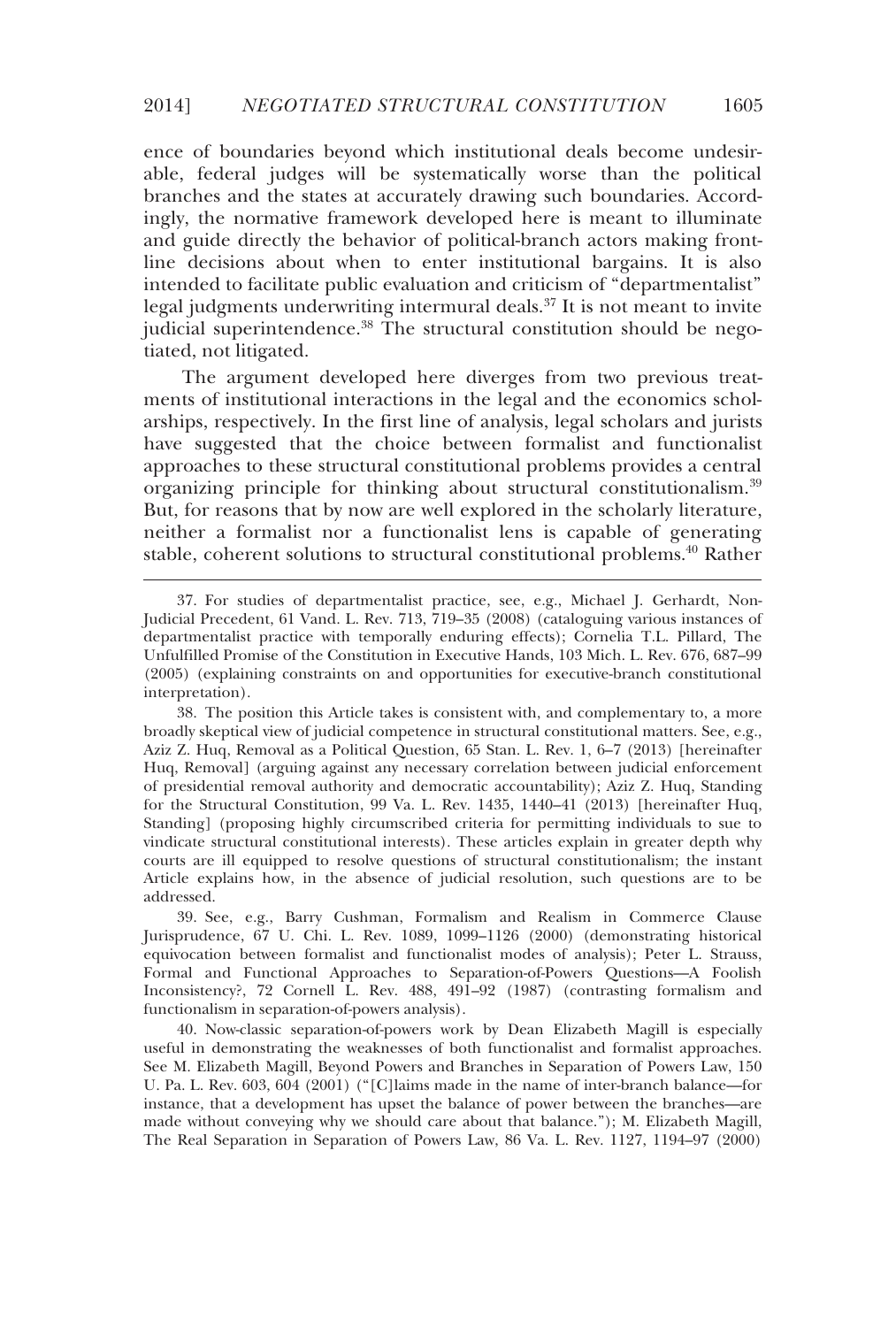than seeking answers in inconclusive constitutional texts, open-ended historical evidence, or abstract conceptual analysis, the theory of intermural relations herein developed directs attention to a central mechanism through which institutions interact.41 By modeling this mechanism's outcomes, the theory provides a parsimonious, transubstantive framework for analyzing a wide spectrum of novel institutional arrangements. The inquiry avoids controversial extrapolations from history and constitutional grammar<sup>42</sup> in favor of a broadly shared benchmark of "welfare." As it is used here, the term is meant not in a technical, economic sense. Rather, it is used to encompass loosely generally shared goals of effectual, accountable government that furthers the production of some bundle of desired national public goods.

Second, the argument developed here should not be mistaken for what Daron Acemoglu has called a "political Coase theorem," which holds that bargaining among social groups "create[s] a strong tendency towards policies and institutions that achieve the best outcomes given the varying needs and requirements of society."43 Reasoning from a model that accounts for the possibility of divergent elite and popular actors, Acemoglu rejects such a theorem. Instead, he argues, the "severe misalignments in the economic interests of politically decisive actors and the rest of society" will tend to generate serious inefficiencies.44 Rather than attempting to resuscitate that claim in institutional garb, this Article makes the more modest claim that negotiation will often (but not always) yield desirable outcomes. As importantly, it argues that judicial oversight

 43. Daron Acemoglu, Why Not a Political Coase Theorem? Social Conflict, Commitment, and Politics, 31 J. Comp. Econ. 620, 620–21 (2003).

<sup>[</sup>hereinafter Magill, Real Separation] ("We do not know what 'balance' means, and we do not know how it is achieved or maintained."). Her arguments, mutatis mutandis, can be extended to the federalism context.

 <sup>41.</sup> Originalists of all stripes are unlikely to be persuaded by the avowedly consequentialist criteria at work here. But protestations of fidelity to original meaning notwithstanding, consequences of the kind discussed here are relevant even to the diehard originalist.

 <sup>42.</sup> See, e.g., Noel Canning v. NLRB, 705 F.3d 490, 505–07 (D.C. Cir. 2013) (invalidating President's recess appointments to NLRB based on reading of word "the" in Article II), aff'd on other grounds, 134 S. Ct. 2550, 2561–67 (2014) (upholding recess appointments except to extent they are made in short periods of recess punctuated by pro forma sessions of Senate).

 <sup>44.</sup> Id. at 622 (identifying absence of credible enforcement mechanisms as constraint on optimal political bargaining). Another application of the Coase theorem to constitutional law is the claim that the effects of judicial review are nugatory because "Americans will eventually bargain their way towards an interpretation that reflects their considered judgment as a people." Neil S. Siegel, A Coase Theorem for Constitutional Law, 2010 Mich. St. L. Rev. 583, 587 (describing core claim of Barry Friedman, The Will of the People: How Public Opinion Has Influenced the Supreme Court and Shaped the Meaning of the Constitution (2009)). The influence vel non of judicial review is not addressed here.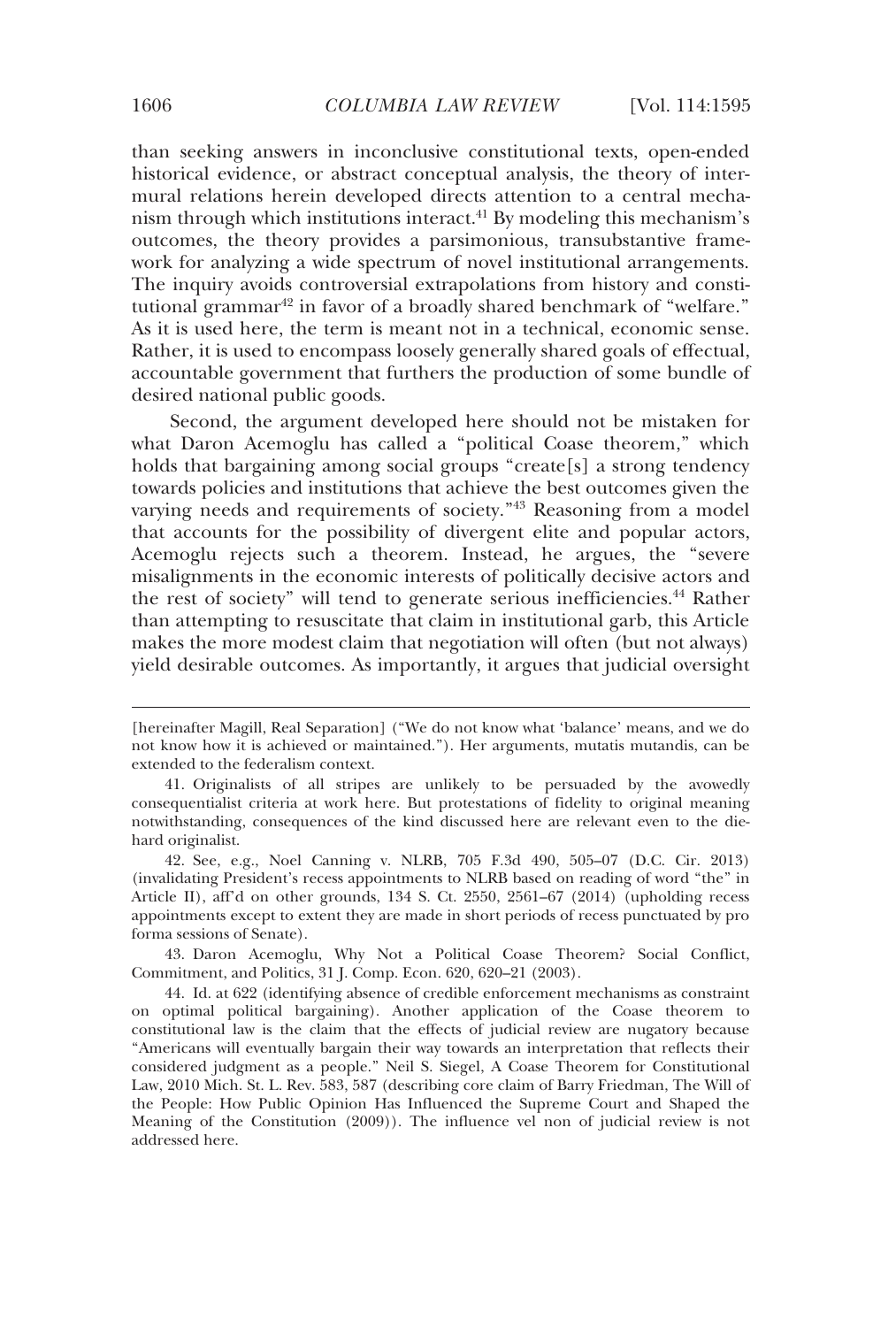is unlikely to weed out counterexamples, even if such counterexamples surely exist.<sup>45</sup>

Part I defines the concept of "negotiation" or "bargaining" (hereinafter treated as synonyms) for the purposes of this inquiry. It then summarizes the dominant theories of bargaining in private law. Turning to structural constitutionalism, Part II demonstrates the pervasiveness of institutional negotiation by documenting the practice in both the separation-of-powers and federalism contexts. The ensuing taxonomy suggests that the Court's current doctrine lacks coherence. The balance of this Article accordingly develops an alternative normative evaluation of the practice, building on private-law principles and focusing on the interbranch context. First, Part III defends a positive default rule for institutional bargains parallel to the default rule used in the ordinary marketplace. Part IV specifies two limiting conditions—analogized from the phenomena of externalities and internalities in private law—and Part V then evaluates the promise of judicial enforcement of such boundary lines. Whatever boundaries delimit the permissible scope of intermural bargaining, this Article concludes, should be drawn by elected officials and not by federal judges.

#### I. BARGAINING OVER INDIVIDUAL ENTITLEMENTS IN PUBLIC AND PRIVATE LAW

This Part defines "bargaining" for the purposes of this study. It then explores how courts analyze bargaining over individual entitlements in both private- and public-law contexts. In both domains, bargaining is permitted absent an argument from externalities or paternalism. This intuition provides a potent starting point for analyzing structural constitutional deals.

#### A. *A Definition of Bargaining*

-

This Article is concerned with instances in which institutions actively negotiate the allocation of entitlements created by the Constitution, resulting in a bargained-for agreement between institutional actors. What, though, counts as a negotiated bargain over an entitlement, constitutional or otherwise? According to the Restatement (Second) of Contracts, a bargain is "an agreement to exchange promises or to exchange a promise for a performance or to exchange performances."<sup>46</sup> The Restatement elaborates as follows: "A performance or return promise is bargained for if it is sought by the promisor in exchange for

 <sup>45.</sup> This Article does not make the error of proposing that "the constitution is essentially perfect," a notion that Henry Monaghan persuasively condemned more than thirty years ago. Henry P. Monaghan, Our Perfect Constitution, 56 N.Y.U. L. Rev. 353, 358 (1981).

 <sup>46.</sup> Restatement (Second) of Contracts § 3 (1981).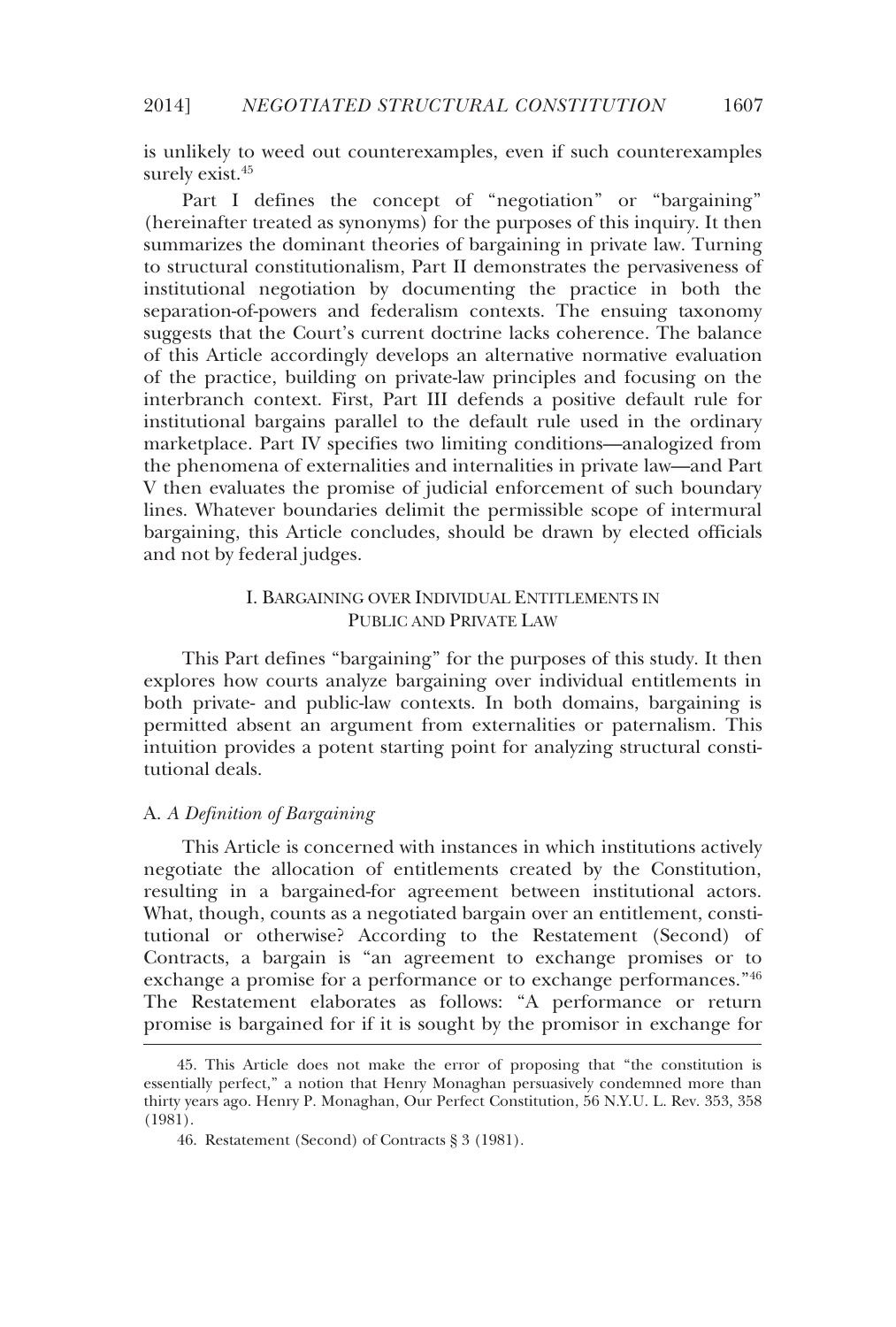his promise and is given by the promisee in exchange for that promise."<sup>47</sup> Bargains thus are instances of "reciprocal  $\ldots$  inducement"<sup>48</sup> that are recognized by law. Importantly, this definition focuses on externally available indicia, rather than psychological states. In contract law, there is a debate as to whether to account for the understandings of the parties, or whether to rely on a "formal" rule that can be applied by reference solely to objectively verifiable data.<sup>49</sup> States and branches lack interior mental states. Evidence of a bargain is to be found in the reallocation of regulatory entitlements, not the "intent" of Congress or the White House.

In harmony with this objective approach, intermural bargains are defined for the purposes of this Article as follows:<sup>50</sup> (1) They result in a reasonably stable state of affairs that endures over some time, which in common parlance might be called a stable equilibrium;<sup>51</sup> (2) they comprise a distinct allocation of institutional authority either between levels of government or between the federal branches; and (3) they are the outcome of some process of interbranch or intergovernmental negotiation between officials acting in their official capacity. They are not, in other words, merely the expressions of directives contained in the constitutional text, but divergences from that baseline. In contrast, it is *not* part of the definition that specific individual officers or legislators believe that they have engaged in some quid pro quo. Legislative intent, or its Article II analog, therefore is not necessarily relevant to the identification of such bargains. Rather, it suffices if a reasonable observer would discern two institutions (branches or states) signaling assent to an agreement that disposes of a given institutional entitlement between them.

This definition does not resolve all boundary disputes (e.g., how long must an arrangement endure before it counts as stable? when are officials acting in an official, as opposed to a partisan, capacity?). But it is sufficiently precise to pick out a class of phenomena familiar to most scholars of American constitutional law—e.g., the line-item veto, the

 <sup>47.</sup> Id. § 71.

 <sup>48.</sup> Oliver Wendell Holmes, Jr., The Common Law 293–94 (Dover Publ'ns, Inc. 1991) (1881); see also Restatement (Second) of Contracts § 71 cmt. b ("In the typical bargain, the consideration and the promise bear a reciprocal relation of motive or inducement.").

 <sup>49.</sup> See Douglas G. Baird, Reconstructing Contracts 36 (2014) (discussing this dispute).

 <sup>50.</sup> This definition captures a discernable and distinct class of phenomena. It is not the only definition one might imagine but rather the most useful for examining a distinct class of constitutional dynamics.

 <sup>51.</sup> This is not meant to invoke the formal concepts of Walrasian or Nash equilibrium. See Kartik B. Athreya, Big Ideas in Macroeconomics: A Nontechnical View 77–78 (2013) (providing brief nontechnical accounts of those terms). Indeed, because it is perfectly possible for one institutional participant to defect and thereby unravel the arrangement, institutional bargains are not Nash equilibria.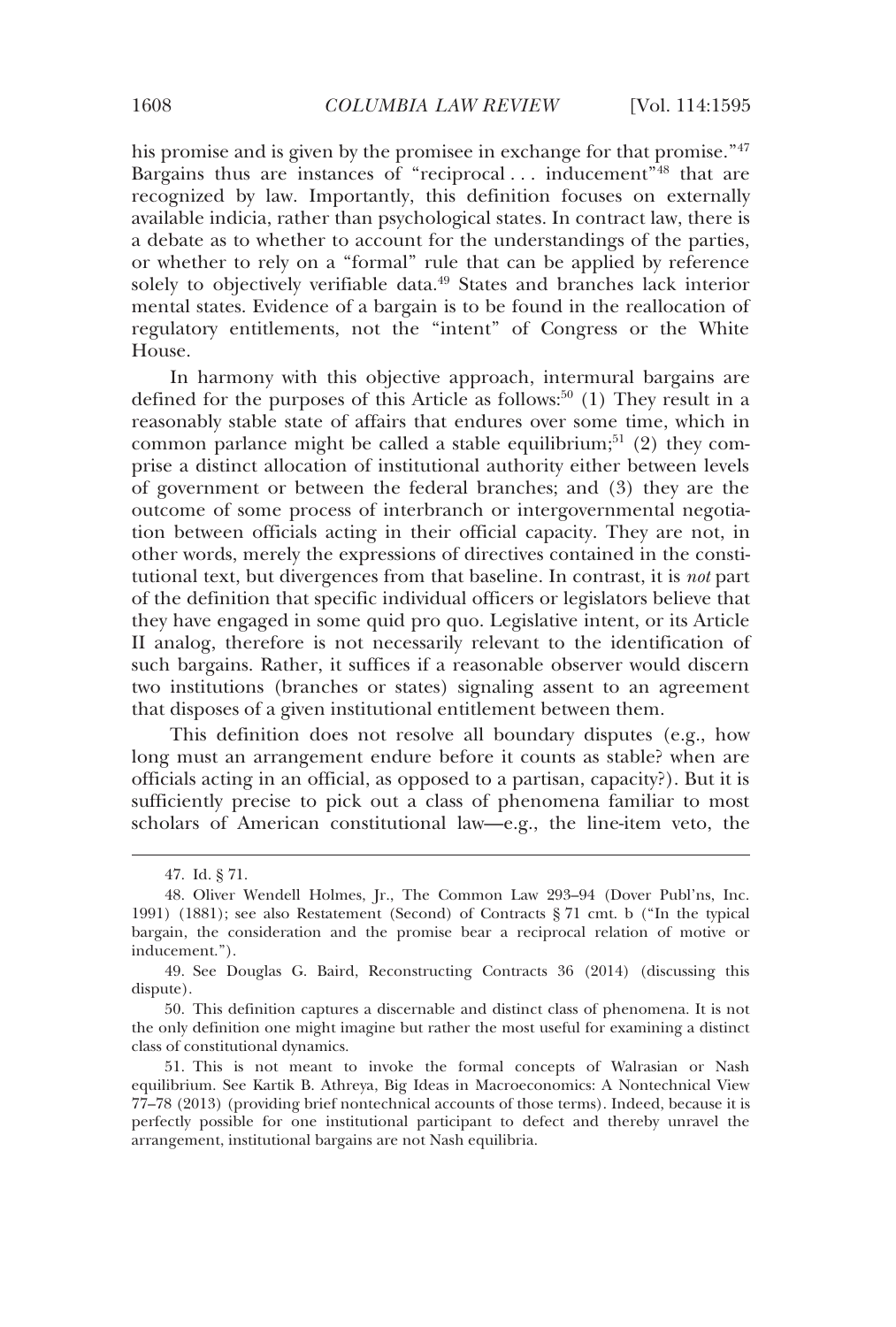budget lockbox, the use of limitations on presidential removal authority, conditional-spending programs, and federal legislation that commandeers in the name of enforcing a compromise hammered out by the several states. Further, the definition is sufficiently capacious that it reaches both bargains that are instantiated in the form of law or regulations and bargains distilled into formal accords or informal agreements that are enforced through a tacit threat of future retaliation.<sup>52</sup>

The objective definition offered here does, however, rule out the possibility that institutions can be coerced, or that coerced agreements might be ranked as involuntary in some circumstances. There is a large literature about coercion in both private and public law, $53 \text{ most of which}$ focuses on individuals rather than institutions.<sup>54</sup> The Supreme Court has also recognized the possibility that states could be coerced in the context of conditional-spending programs.55 At a minimum, the extension of coercion as a concept to institutions raises complex evaluative puzzles. For example, it is not immediately clear what it means to say that a corporate entity "feels" coerced. Nor is it clear that there is any shared view as to how to determine when an institution has been "wronged" by a coordinate institution's promise or threat, such that the latter counts as coercive.56 The argument presented here does not depend on contest-

-

 54. For an exception, see Mitchell N. Berman, Coercion Without Baselines: Unconstitutional Conditions in Three Dimensions, 90 Geo. L.J. 1, 30–42 (2001) (critiquing Supreme Court's current approach).

 55. See, e.g., NFIB v. Sebelius, 132 S. Ct. 2566, 2604–07 (2012) (Roberts, C.J., joined by Breyer & Kagan, J.J.) ("The threatened loss of over 10 percent of a State's overall budget, in contrast, is economic dragooning that leaves the States with no real option but to acquiesce in the Medicaid expansion.").

 56. In recent work, Professor Mitchell Berman has developed the possibility that institutions can be compelled, even if they lack the requisite psychological states to fairly be described as being coerced, because legal actors may have legal or moral duties toward institutions and these duties can be violated by certain threats or offers. See Mitchell N. Berman, Conditional Spending and the (General) Conditional Offer Puzzle 8 (Univ. of Tex. Sch. of Law Pub. Law & Legal Theory Research Paper Series, Paper No. 522, 2013), available at http://ssrn.com/abstract=2292755 (on file with the *Columbia Law Review*) (identifying "wrongful pressure" as pivotal to coercion). Even if Berman's claim about the possibility of moral duties obtaining between institutions is correct, there is no a priori definition of such a duty that limits the bargaining space between institutions. Instead, the aim of this Article is to develop the substance of such limits from (broadly welfarist) first principles. I am grateful to Professor Berman for patient discussion of this point.

 <sup>52.</sup> Cf. Ian Ayres, How Cartels Punish: A Structural Theory of Self-Enforcing Collusion, 87 Colum. L. Rev. 295, 297 (1987) (discussing differences between legal agreements subject to judicial enforcement and cartel agreements, which depend on parties' shared beliefs about consequences of breach).

 <sup>53.</sup> The classic treatments are Jeffrie G. Murphy, Consent, Coercion, and Hard Choices, 67 Va. L. Rev. 79 (1981), which analyzes the intersection of consent and coercion in forming individual's obligation to follow law, and Robert Nozick, Coercion, *in* Philosophy, Science and Method 440 (Sidney Morgenbesser et al. eds., 1969, which explores the concept of coercion.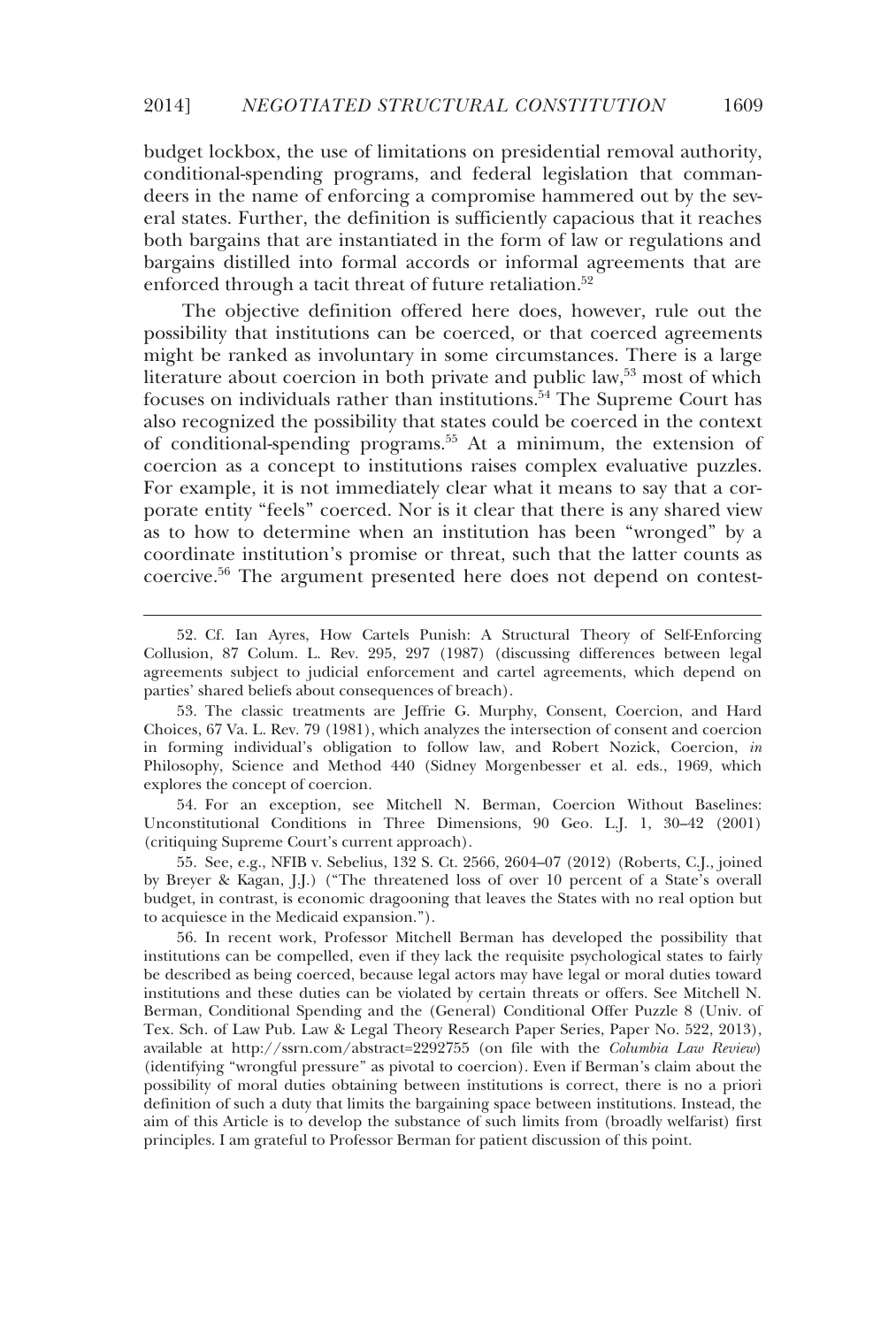able claims about institutional psychology or the a priori rights of corporate entities.<sup>57</sup> Instead, it deploys an objective definition of what counts as a bargain and then traces a broadly welfarist account of the boundaries to permissible bargains based on the likely effects of such bargaining upon values that the Constitution aims to promote, including democratic accountability and the provision of national public goods.

#### B. *Individual Negotiation and Bargaining in Theory and Practice*

This section canvasses private- and public-law literatures on bargaining to extract general principles that can be translated, mutatis mutandis, to the structural constitutional context. Beginning with the treatment of bargaining in private law, this section then turns to bargaining over individual constitutional entitlements.

1. *Negotiation and Bargaining in Private Law*. — In private-law contexts, bargaining is typically viewed as a desirable mechanism for realizing social-welfare gains. Starting with Ronald Coase, law-andeconomics scholars have argued that a resource will be assigned to its highest-value use via private ordering in the absence of transaction costs.58 The theory suggests that rational parties will trade until a resource is assigned to its highest-value use and then "agre[e] upon terms that maximize their joint surplus."59 Given bargaining's welfareenhancing effects, scholars posit that states should strive to create and administer property entitlements and enforcement regimes to facilitate bargaining.60 This often entails an inquiry into how law should craft interests—e.g., as property or liability rules<sup>61</sup>—to maximize welfare.<sup>62</sup> It

 <sup>57.</sup> The U.S. Constitution has evolved considerably from its origins in the contractlike patents and charters of the several colonies. See Mary Sarah Bilder, The Corporate Origins of Judicial Review, 116 Yale L.J. 502, 504 (2006) (tracing template for Constitution back to English municipal corporations). For an analysis of the social–psychological roots of corporate rights, see Avital Mentovich, Aziz Huq & Moran Cerf, The Psychology of Corporate Rights 26–30 (July 16, 2014) (unpublished manuscript), available at http:// ssrn.com/abstract=2467372 (on file with the *Columbia Law Review*) (finding "strong priority of individual over corporate rights—regardless of the political preferences of the respondent or the nature of the corporate entities").

 <sup>58.</sup> Coase, Social Cost, supra note 28, at 8; accord Calabresi & Melamed, supra note 32, at 1096–98 ("[T]he assumption of no transaction costs . . . helps us see how . . . the goal of economic efficiency starts to prefer one allocation of entitlements over another.").

 <sup>59.</sup> Omri Ben-Shahar, A Bargaining Power Theory of Default Rules, 109 Colum. L. Rev. 396, 397 (2009).

 <sup>60.</sup> For the classic statement, see Harold Demsetz, Toward a Theory of Property Rights, 57 Am. Econ. Rev. 347 (1967) ("A primary function of property rights is that of guiding incentives to achieve a greater internalization of externalities."); see also Thomas W. Merrill & Henry E. Smith, Making Coasean Property More Coasean, 54 J.L. & Econ. S77, S95 (2011) [hereinafter Merrill & Smith, Coasean Property] ("[P]roperty rights assume the form they do in significant part to conserve on transaction costs.").

 <sup>61.</sup> See Calabresi & Melamed, supra note 32, at 1106–10 (defining property rules and liability rules).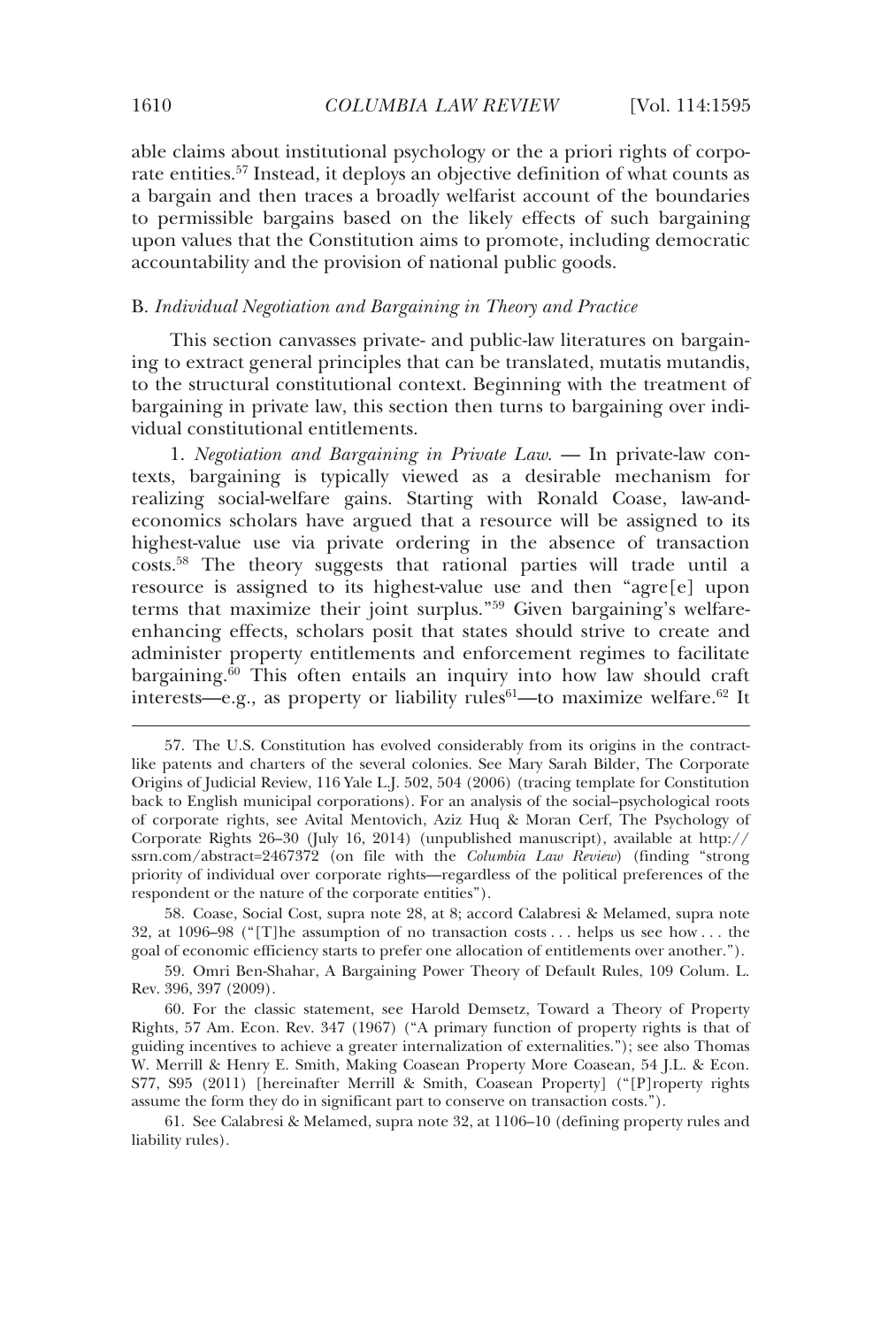also entails an analysis of the reasons for prohibiting bargains.63 This second line of analysis provides a useful starting point for thinking about endogenous ordering in public-law contexts and is therefore summarized here.

Within the dominant welfarist approach to private bargaining, limits to freedom of contract are usually justified based on either the presence of a negative externality or an appeal to paternalism.<sup>64</sup> Both can be understood as species of transaction costs. First, "contracts are optimal . . . only if the contracting parties bear the full costs of their decisions and reap all the gains."65 But when a deal fails to account for

-

 65. Frank H. Easterbrook & Daniel R. Fischel, The Corporate Contract, 89 Colum. L. Rev. 1416, 1436 (1989). Some scholars also point to distributive goals as justifications for limits on bargaining. See, e.g., id. at 1434 (noting possibility that regulations can be mechanisms for "income transfer"). Distributive justifications can be reframed as concerns about the distribution of social power. Duncan Kennedy, Distributive and Paternalist Motives in Contract and Tort Law, with Special Reference to Compulsory Terms and Unequal Bargaining Power, 41 Md. L. Rev. 563, 571–72 (1982) ("The decision maker operating from distributive motives changes the groundrules so as to change the balance of power between the various groups in civil society."). Even framed in terms of power, distributive arguments have no safe perch in the structural constitutional context absent some agreement about which institution needs empowerment.

 <sup>62.</sup> See Ian Ayres, Valuing Contract Scholarship, 112 Yale L.J. 881, 891 (2003) ("In models with incomplete information, the efficiency loss of choosing an inefficient rule can greatly exceed the nominal private costs of contracting around a default."); Robert C. Ellickson, The Case for Coase and Against "Coaseanism," 99 Yale L.J. 611, 624 (1989) (explaining "prime normative objective should be to minimize the sum of transaction costs and deadweight losses" due to insurmountable transaction costs). Yet welfareoutcome models are highly imperfect. Eric A. Posner, Economic Analysis of Contract Law After Three Decades: Success or Failure?, 112 Yale L.J. 829, 834 (2003) (noting in contract-law context "determinate models omit important variables, but including these variables makes them indeterminate, or, in some cases, unrealistic, because they place too great a burden on courts").

 <sup>63.</sup> There is also a literature that examines nonwelfarist justifications for limiting private bargaining. E.g., Margaret Jane Radin, Market-Inalienability, 100 Harv. L. Rev. 1849, 1907–09 (1987) (developing "personhood" theory of inalienability); accord Rose-Ackerman, supra note 34, at 961–68 (developing inalienability theory through concept of citizenship). Deontological values of the kind that Radin marshals do not translate well into the institutional context.

 <sup>64.</sup> Calabresi & Melamed, supra note 32, at 1111–15 (noting distributional motives may lie behind asserted paternalistic reasons); Rose-Ackerman, supra note 34, at 938 (discussing efficiency rationales for inalienability rules); accord Ian Ayres & Robert Gertner, Filling Gaps in Incomplete Contracts: An Economic Theory of Default Rules, 99 Yale L.J. 87, 88 (1989) [hereinafter Ayres & Gertner, Filling Gaps] (identifying "surprising consensus among academics at an abstract level on two normative bases" for inalienability: paternalism and externalities). Paternalism and externalities are not the only conceivable exceptions to contracting's domain. Michael Trebilcock offers a broader range of exceptions to contracting, but he includes paternalism and externalities. Michael Trebilcock, The Limits of Freedom of Contract 58–77, 147–163 (1993). This Article focuses on externalities and internalities because they are generally uncontroversial. Ayres & Gertner, Filling Gaps, supra, at 88.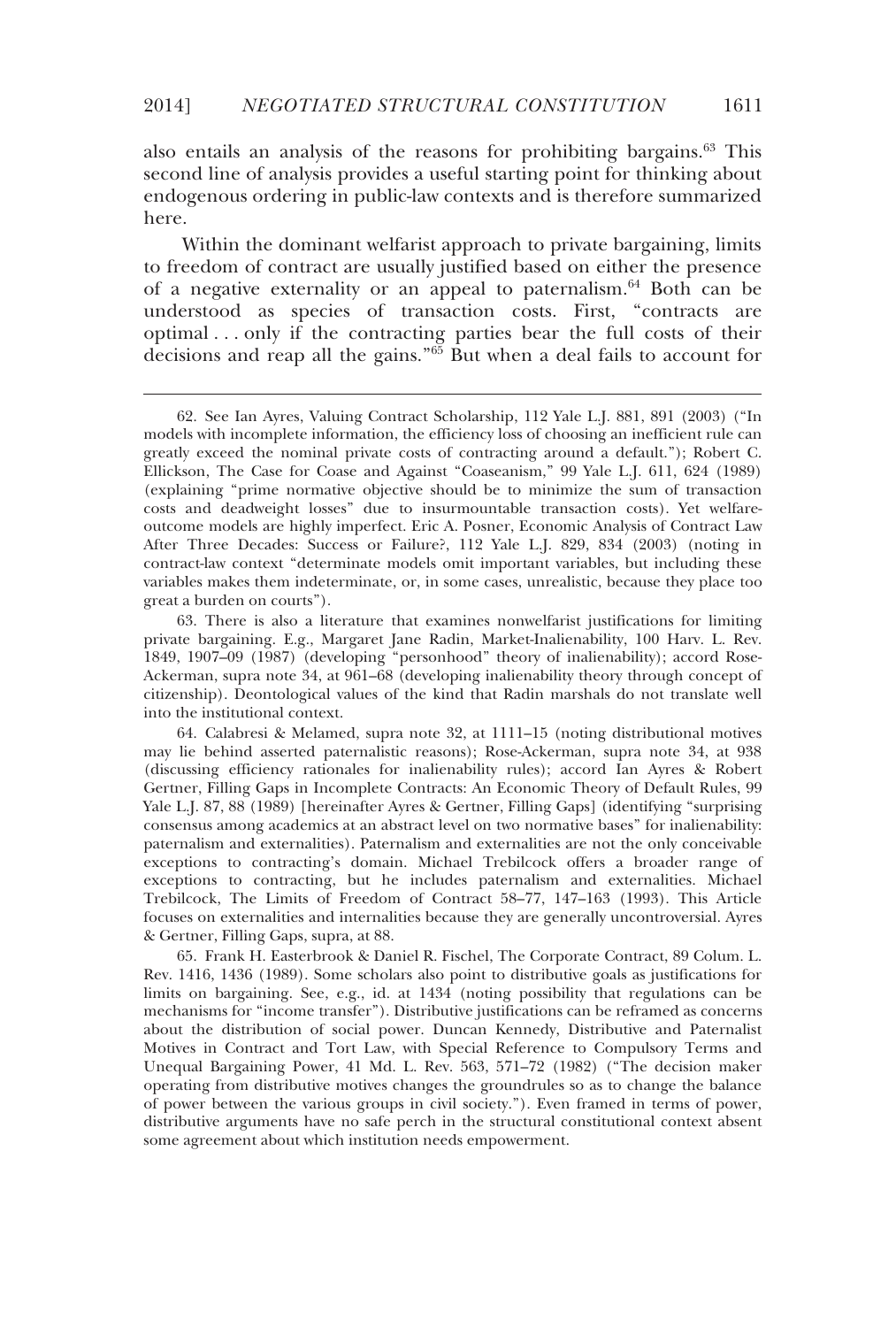"adverse effects on third parties," i.e., externalities, the presumption of optimality fails.66 Identification of an externality is implicitly a claim about the existence of transaction costs: The third party affected by the deal is unable to participate in the deal because of the existence of some kind of friction—generally, if somewhat unhelpfully, labeled "transaction costs"—that renders such participation infeasible or excessively costly.67 While there is no canonical accounting of the term "transaction costs," it suffices here to suggest that they include epistemic costs, coordination costs, and decision costs. $68$  Under standard welfarist assumptions,  $69$  the default response to an externality is to require the "internalizing [of] the externality through fees or taxes, [or] subsidizing the provision of information."70 Mandatory terms are deployed only when these fail. For example, it has been argued that negative externalities can justify the absolute prohibitions of usury law, which prevents overconsumption of social security.<sup>71</sup>

The notion of externalities as downstream symptoms of transaction costs is straightforwardly analogized to the public-law context. A standard concern in the design of democratic institutions is the possibility that the agents selected by the electorate will deviate from the expressed wishes of the voters or will engage in rent-seeking to the detriment of the demo-

 <sup>66.</sup> Easterbrook & Fischel, supra note 65, at 1434. Externalities can also be defined in relation to the competitive equilibrium resulting from a Walrasian auction. Trebilcock, supra note 64, at 59 (explaining model of externalities as divergences between real-world allocation of resources and allocation resulting from hypothetical auctioneer "grinding out prices and soliciting bids in a transaction-cost-free world").

 <sup>67.</sup> Coase himself was clear that "there are transaction costs and . . . they are large." R.H. Coase, The Firm, the Market, and the Law 26 (1988) [hereinafter Coase, The Firm, the Market, and the Law]. The precise definition of "transaction costs" is contested, see Pierre Schlag, The Problem of Transaction Costs, 62 S. Cal. L. Rev. 1661, 1674–76 (1989) (including coordination, search, decision, and information costs), but plainly capacious. The epistemic costs associated with the operation of the price system rank among Coasean transaction costs. See Harold Demsetz, The Problem of Social Cost: What Problem? A Critique of the Reasoning of A.C. Pigou and R.H. Coase, 7 Rev. L. & Econ. 1, 9–10 (2011) [hereinafter Demsetz, What Problem?] (discussing costs associated with acquiring information as transaction costs).

 <sup>68.</sup> Ellickson, supra note 62, at 615 (suggesting this rough categorization). In private law, it is generally recognized that legal complexity can itself produce epistemic transaction costs. See, e.g., Peter H. Schuck, Legal Complexity: Some Causes, Consequences, and Cures, 42 Duke L.J. 1, 18 (1992).

 <sup>69.</sup> This Article does not address the hard question of what counts as an adverse externality in private law. See generally Trebilcock, supra note 64, at 61–64 (offering alternative accounts rooted in competing moral philosophies).

 <sup>70.</sup> Rose-Ackerman, supra note 34, at 938.

 <sup>71.</sup> Eric A. Posner, Contract Law in the Welfare State: A Defense of the Unconscionability Doctrine, Usury Laws, and Related Limitations on the Freedom to Contract, 24 J. Legal Stud. 283, 285 (1995).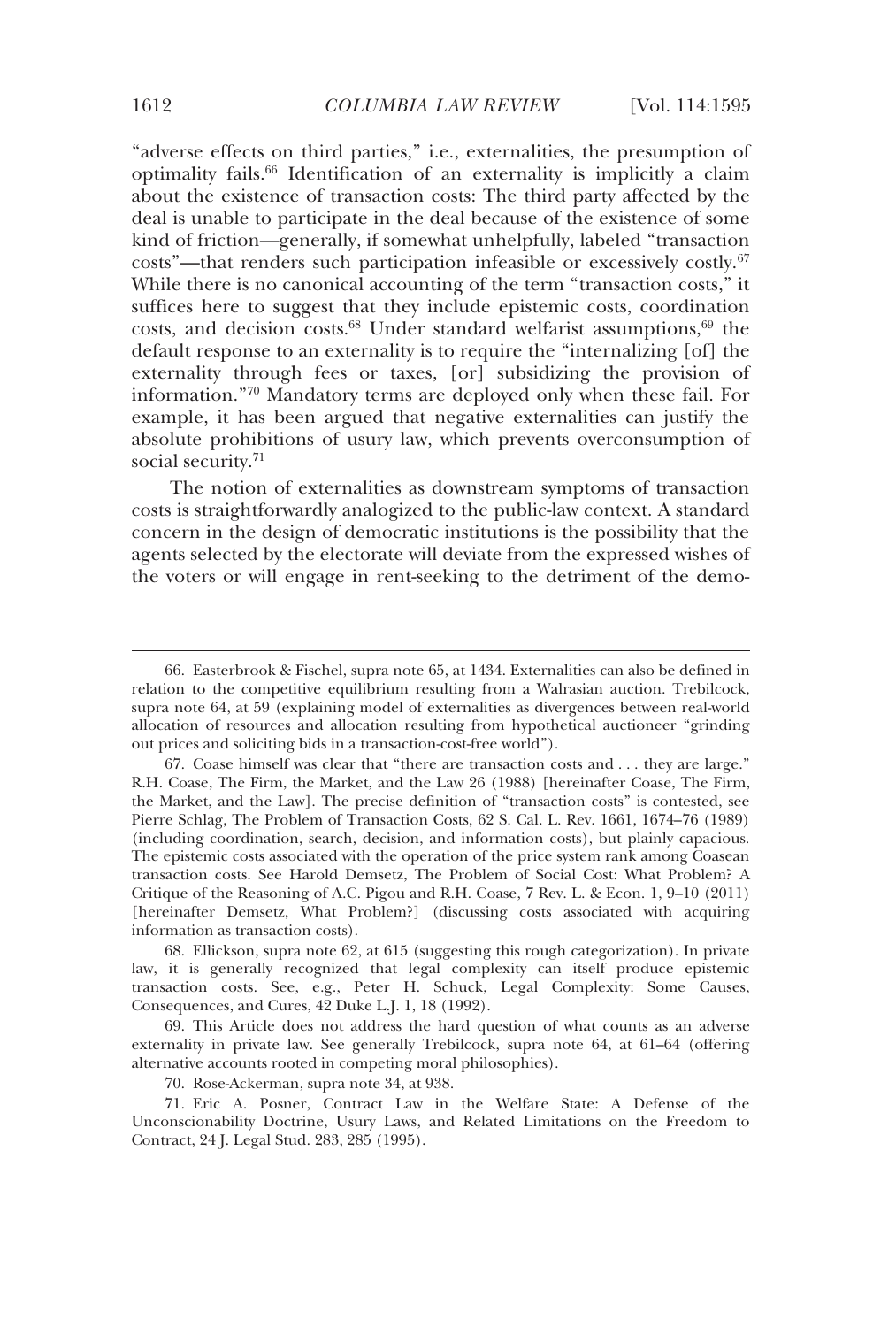cratic principal. This is the problem of agency slack.<sup>72</sup> Importantly, voters may not be able to mitigate agency slack without compromising other goals. It is not costless to install checks against political self-dealing. Every dollar used to that purpose is a dollar that is not available for the production of public goods. The institutional reshufflings pursued by imperfect agents may thus deviate from a democratic optimum, but the voting public may be in want of effective tools to force its agents to internalize this cost.

The second exception, paternalism, is a more fluid concept.<sup>73</sup> Loosely defined, paternalism is the law's "intervention in a person's freedom aimed at furthering her own good."74 Its justifications are diverse. They include appeals to heterogeneity in rational capabilities;<sup>75</sup> efforts to reconcile accounts of bounded rationality with libertarian values;76 and flat-out denials that individual autonomy is "valuable enough to offset what we lose by leaving people to their own autonomous choices."77 Most commonly, paternalists tend to search for internalities, or "problems of self-control and errors in judgment that . . . occur[] when we make choices that injure our future selves."78 A large literature mines behavioral law and economics for such internalities.<sup>79</sup> Another related literature asks how individual preferences should be "laundered"

-

 75. See, e.g., Colin Camerer et al., Regulation for Conservatives: Behavioral Economics and the Case for "Asymmetric Paternalism," 151 U. Pa. L. Rev. 1211, 1212 (2003) (advocating "asymmetrical paternalism" to correct errors by those who deviate from rational-choice models).

 76. See, e.g., Cass R. Sunstein & Richard H. Thaler, Libertarian Paternalism Is Not an Oxymoron, 70 U. Chi. L. Rev. 1159, 1160–61 (2003) (seeking to reconcile behavorialist prescriptions with libertarian preferences).

77. Sarah Conly, Against Autonomy: Justifying Coercive Paternalism 1 (2013).

 78. Cass R. Sunstein, The Storrs Lectures: Behavioral Economics and Paternalism, 122 Yale L.J. 1826, 1845 (2013) [hereinafter Sunstein, Behavioral Economics]. One example is limits on cross-collateralization in consumer contracts, barred because purchasers tend to discount their likelihood of default. Baird, supra note 49, at 139.

 79. For a summary of the relevant literature, see Sunstein, Behavioral Economics, supra note 78; see also Daniel Kahneman, Thinking, Fast and Slow 109–234 (2011) (enumerating cognitive biases). For criticism of the resulting prescriptions, see Ryan Bubb & Richard H. Pildes, How Behavioral Economics Trims Its Sails and Why, 127 Harv. L. Rev. 1593, 1597 (2014) (criticizing work of advocates of behavioral law and economics, including Sunstein, as "often artificially and wrongly exclud[ing] more traditional regulatory tools, such as direct mandates, from its analysis of policy options . . . [and] fail[ing] to properly evaluate how its own regulatory tools actually function").

 <sup>72.</sup> See Terry M. Moe, The New Economics of Organization, 28 Am. J. Pol. Sci. 739, 758–72 (1984) (applying concept of agency costs to structure of state).

 <sup>73.</sup> Cf. Anthony T. Kronman, Paternalism and the Law of Contracts, 92 Yale L.J. 763, 765 (1983) ("It would be a mistake . . . to assume that there is a single principle that best explains every paternalistic restriction in our law of contracts.").

 <sup>74.</sup> Eyal Zamir, The Efficiency of Paternalism, 84 Va. L. Rev. 229, 236 (1998); see also Trebilcock, supra note 64, at 147 (asking whether "parties' present preferences" equate to "their own best interests").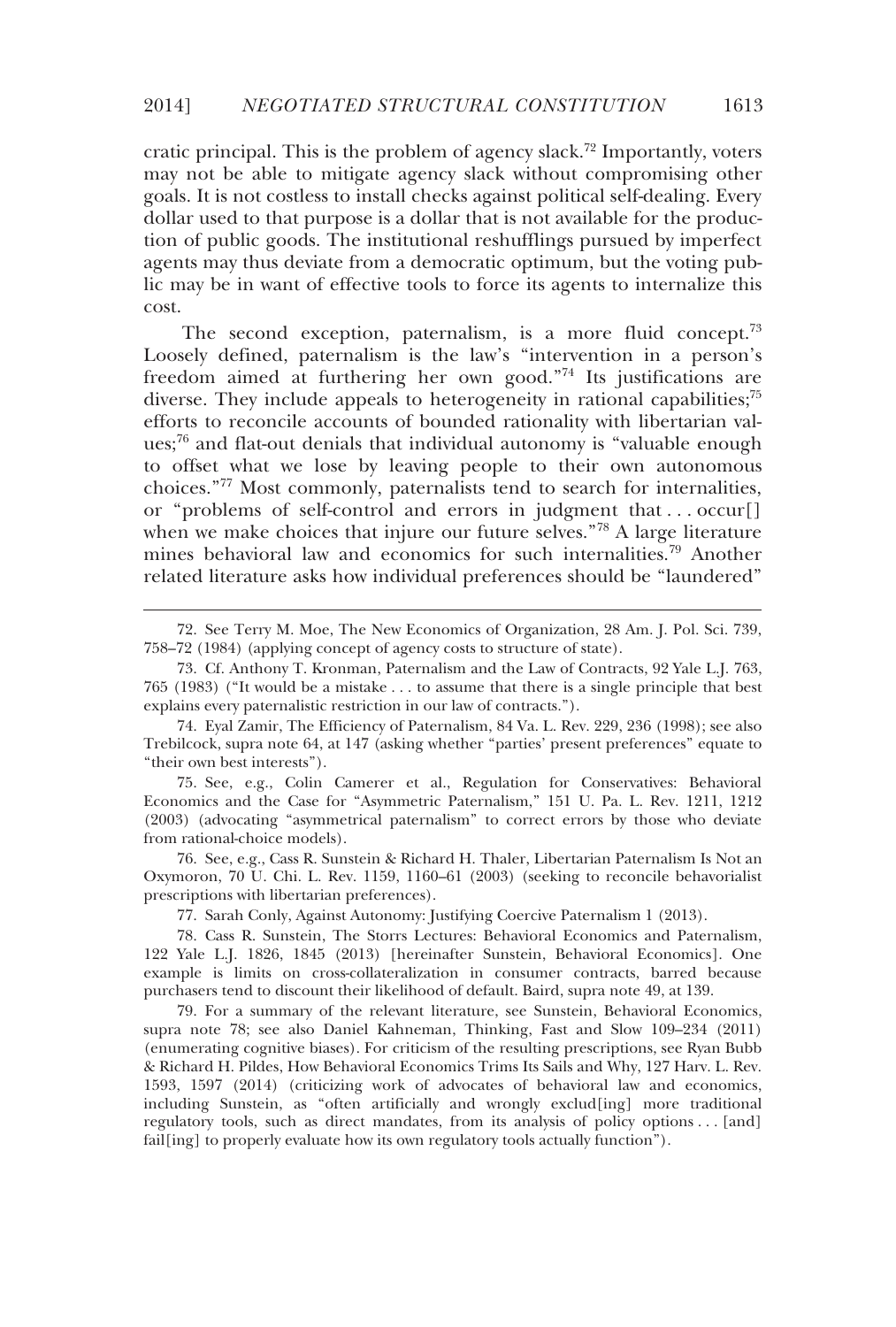to eliminate adaptive and otherwise distorted preferences.<sup>80</sup> Rather than focusing on external, environmental transaction costs, that is, paternalists locate the constraints on efficient bargaining within the parties to the bargain. By looking within rather than at external circumstances, the paternalist generates an additional set of bounds to the permissible domain of Coasean bargaining.

Obviously, paternalism arguments based on individual "human behavior" or "human error"<sup>81</sup> cannot be directly transposed to the institutional context. Institutions, unlike individuals, do not engage in cognition. They therefore do not suffer directly from availability bias or other heuristics. Errors that infect individual decisionmaking also may not occur in collective decisionmaking, even if collective entities can coherently be assigned specific intentions.82

Other accounts of internalities, however, do not rely solely on theories of human psychology. For example, paternalism in contract law can rest on accounts of second-order preferences, or preferences over preferences.83 This is the idea that individuals can have preferences over the sort of end-stage goals they should seek.<sup>84</sup> Mutatis mutandis, the idea of second-order preferences might be extended to the institutional context. For example, an institutional interest held in common by a group of individuals—say, several states or numerous legislators—might be degraded by individual members' free-riding. A familiar example involves spending: Each legislator might wish to engage in spending for her constituents, but out of concern for overall deficits, she might also have a preference regarding her own views on and action in respect to spending. The institutional interest in deficit control, on this account, is thwarted by the individual interest in spending for one's own constituents. When the members of a collectivity suffer from this sort of dilemma, intervention might be justified to solve the ensuing conflict between first-order and second-order preferences.

 <sup>80.</sup> See Robert E. Goodin, Laundering Preferences, *in* Foundations of Social Choice Theory 75, 81–86 (Jon Elster & Aanund Hylland eds., 1989) (listing five potential grounds for laundering preferences). For a careful analysis of the relevance of adaptive preferences to rational-choice consequentialism, see generally Jon Elster, Sour Grapes—Utilitarianism and the Genesis of Wants, *in* Utilitarianism and Beyond 219, 219–38 (Amartya Sen & Bernard Williams eds., 1982).

 <sup>81.</sup> Sunstein, Behavioral Economics, supra note 78, at 1832.

 <sup>82.</sup> Legal scholars versed in social-choice theory are quick to repudiate the possibility of group agency, but recent work in political theory points to the possibility of precisely such an account, which turns on individual authorization of and consent to be bound by institutional decisions. See Christian List & Philip Pettit, Group Agency: The Possibility, Design, and Status of Corporate Agents 7–11 (2011) (identifying two approaches to groupagent realism and proposing alternative form).

 <sup>83.</sup> Zamir, supra note 74, at 242.

 <sup>84.</sup> See id. at 242 & n.34 (defining and elaborating on concept of second-order preferences).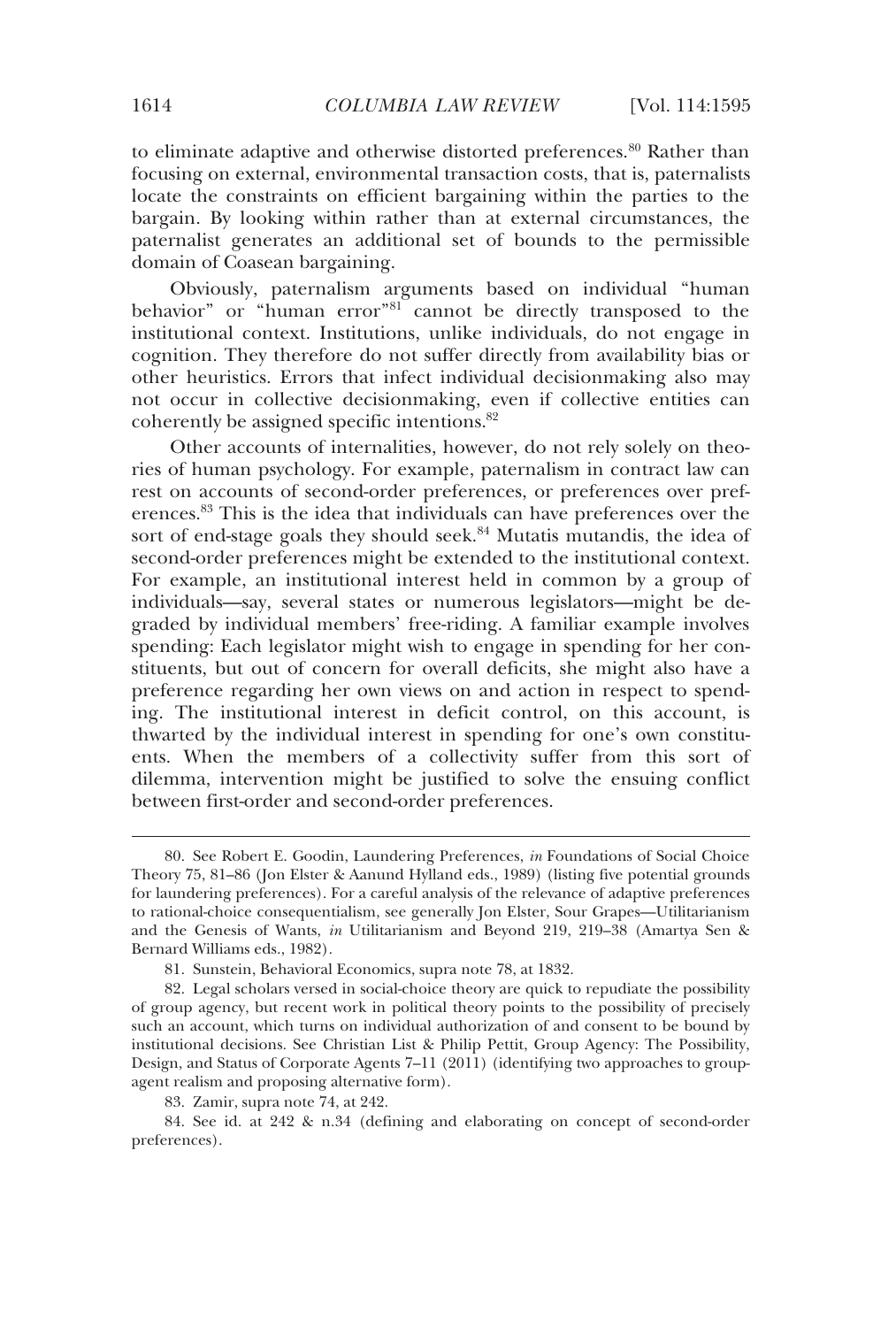The private-law approach to bargaining, in short, is simple. A permissible default position is combined with exclusionary rules triggered by one of two species of transaction cost: negative externalities or paternalism-warranting internalities. Even brief consideration of this framework, moreover, hints that it can be usefully deployed by analogy to model bargaining between institutions.

2. *Bargaining over Individual Constitutional Rights*. — To motivate the main analysis further, it is worth considering briefly bargaining over constitutional rights. This raises issues absent from the private-law context, although it also evinces sufficient commonalities to suggest that private-law concepts are not wholly inapposite to public-law analyses.

Constitutional law is characterized by pervasive worries about government infringement on individual choice.<sup>85</sup> Worries about unequal bargaining power that might be diffuse in the private-contracting con $text{text}^8$  come into crisp focus when one party's wealth is sourced through taxes on the other party.87 Government also possesses a monopoly on the use of legitimate force that allows it to bargain not merely with dollars, but also under the shadow of licit coercion.<sup>88</sup> Wielding either the purse or the sword, government can use its overwhelming resources to "divide and conquer"<sup>89</sup> potential adversaries in civil society, thereby degrading important political liberties. Nevertheless, the basic framework developed in private-law contexts can be discerned in the complex jurisprudence concerning bargaining over individual rights. The Court has developed two distinct and divergent sets of rules for noncriminal and criminal procedural rights, respectively. In both domains, bargaining is generally permitted, with exceptions very roughly tracking the externalities and paternalism exceptions.

Consider first the rules for noncriminal contexts. When government offers money in exchange for the exercise or nonexercise of a constitu-

-

 <sup>85.</sup> This is the lesson of state-action doctrine. Cf. Charles L. Black, Jr., The Supreme Court, 1966 Term—Foreword: "State Action," Equal Protection, and California's Proposition 14, 81 Harv. L. Rev. 69, 70 (1967) ("It is not too much to have said that the state action problem is the most important problem in American law.").

 <sup>86.</sup> In economic terms, bargaining power depends on plural factors, including bargaining procedures, parties' relative costs of delay and relative patience, outside options, and more. Martin J. Osborne & Ariel Rubinstein, Bargaining and Markets 50–55 (1990).

 <sup>87.</sup> Kreimer, supra note 9, at 1296 ("The greatest force of a modern government lies in its power to regulate access to scarce resources.").

 <sup>88.</sup> See Max Weber, Politics as a Vocation, reprinted in From Max Weber: Essays in Sociology 77, 78 (Hans Gerth & C. Wright Mills eds., 1958) ("The state is considered the sole source of the 'right' to use violence.").

 <sup>89.</sup> See Eric A. Posner, Kathryn E. Spier & Adrian Vermeule, Divide and Conquer, 2 J. Legal Analysis 417, 426–27 (2010) (modeling divide-and-conquer strategies as, inter alia, Stag Hunt game and explaining how third-party bribes can yield suboptimal outcomes for participants).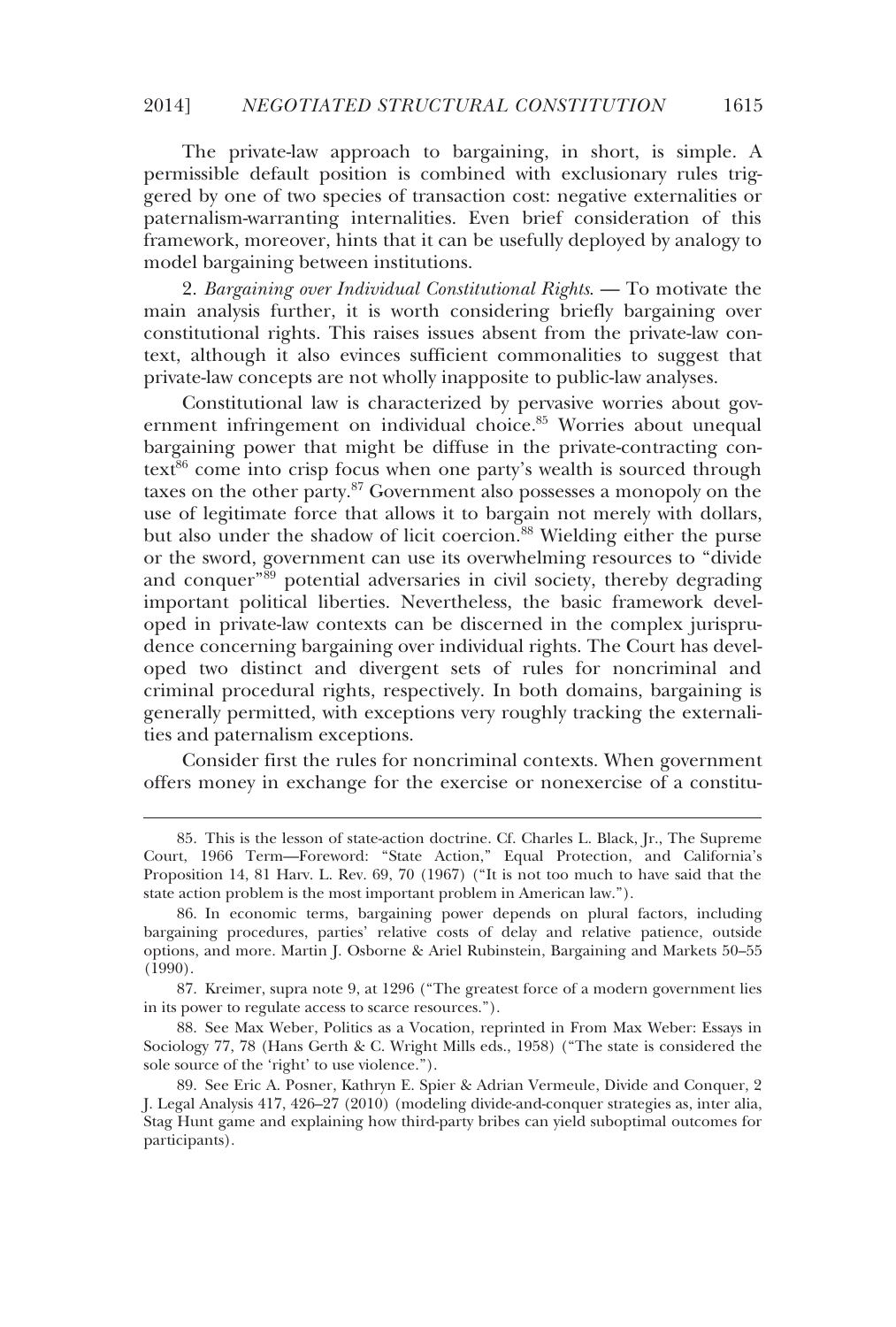tional right (e.g., speech), it can purchase individual behavior in the same way it can buy any other good. $90$  Government thus routinely purchases private speech. $91$  It cannot, however, purchase supererogatory conditions that aim to leverage funding and thereby to regulate speech "outside the contours of the program itself."92 This limit on contractual conditions might be explained by a worry about "the indoctrinating effect of a monopolized marketplace of ideas" created when government buys out vocal participants through conditional funding—i.e., it is a limit motivated by concern about negative externalities.<sup>93</sup> A different rule applies in Takings Clause cases. Imposing regulatory exactions, the state may extract only conditions with "an essential nexus and rough proportionality" to the "impacts of a proposed development."94 The limit to regulatory takings is sometimes justified by vague grumbling about the risk of "extortionate" government action.<sup>95</sup> But the doctrine can be more cogently explained by a concern that landowners as a group cannot resist government extortion through the political process, because individually they are vulnerable to "divide and conquer" tactics.<sup>96</sup> This is an argument from paternalism-warranting internalities.

Quite different rules apply to bargaining over criminal procedural entitlements.97 In cases of "mistake or overt deception,"98 the Court has

 92. Agency for Int'l Dev. v. Alliance for Open Soc'y Int'l, Inc., 133 S. Ct. 2321, 2328 (2013).

 93. David Cole, Beyond Unconstitutional Conditions: Charting Spheres of Neutrality in Government-Funded Speech, 67 N.Y.U. L. Rev. 675, 680 (1992).

 94. Koontz v. St. Johns River Water Mgmt. Dist., 133 S. Ct. 2586, 2595 (2013); accord Dolan v. City of Tigard, 512 U.S. 374, 391 (1994) (adopting "rough proportionality" as judicial standard for assessing appropriateness of exactions); Nollan v. Cal. Coastal Comm'n, 483 U.S. 825, 837 (1987) (requiring permit conditions to have "essential nexus" with regulatory purpose to be valid).

 95. See, e.g., *Koontz*, 133 S. Ct. at 2596 ("Extortionate demands for property in the land-use permitting context run afoul of the Takings Clause ... because they impermissibly burden the right not to have property taken without just compensation.").

96. See Posner, Spier & Vermeule, supra note 89, at 426–33.

 97. The regulation of bargaining over criminal penalties, however, must be distinguished from the possibility of unilateral waivers, which have become increasingly frequent. See, e.g., Salinas v. Texas, 133 S. Ct. 2174, 2180 (2013) (plurality opinion)

 <sup>90.</sup> See, e.g., United States v. Am. Library Ass'n, 539 U.S. 194, 212 (2003) (plurality opinion) (analyzing unconstitutional-conditions problem); Rust v. Sullivan, 500 U.S. 173, 193–95 (1991) (same).

 <sup>91.</sup> This is usually addressed through the government-speech doctrine. See, e.g., Garcetti v. Ceballos, 547 U.S. 410, 424 (2006) (rejecting challenge to retaliation action based on government speech); Johanns v. Livestock Mktg. Ass'n, 544 U.S. 550, 558–59 (2005) (discussing interaction of government-speech and compelled-speech doctrines). Government can also effectively purchase the Fourth Amendment rights of government employees. See, e.g., Nat'l Treasury Emps. Union v. Von Raab, 489 U.S. 656, 677 (1989) (endorsing drug-testing program for certain federal employees); Skinner v. Ry. Labor Execs.' Ass'n, 489 U.S. 602, 633 (1989) (endorsing drug-and-alcohol-testing program for certain federal employees).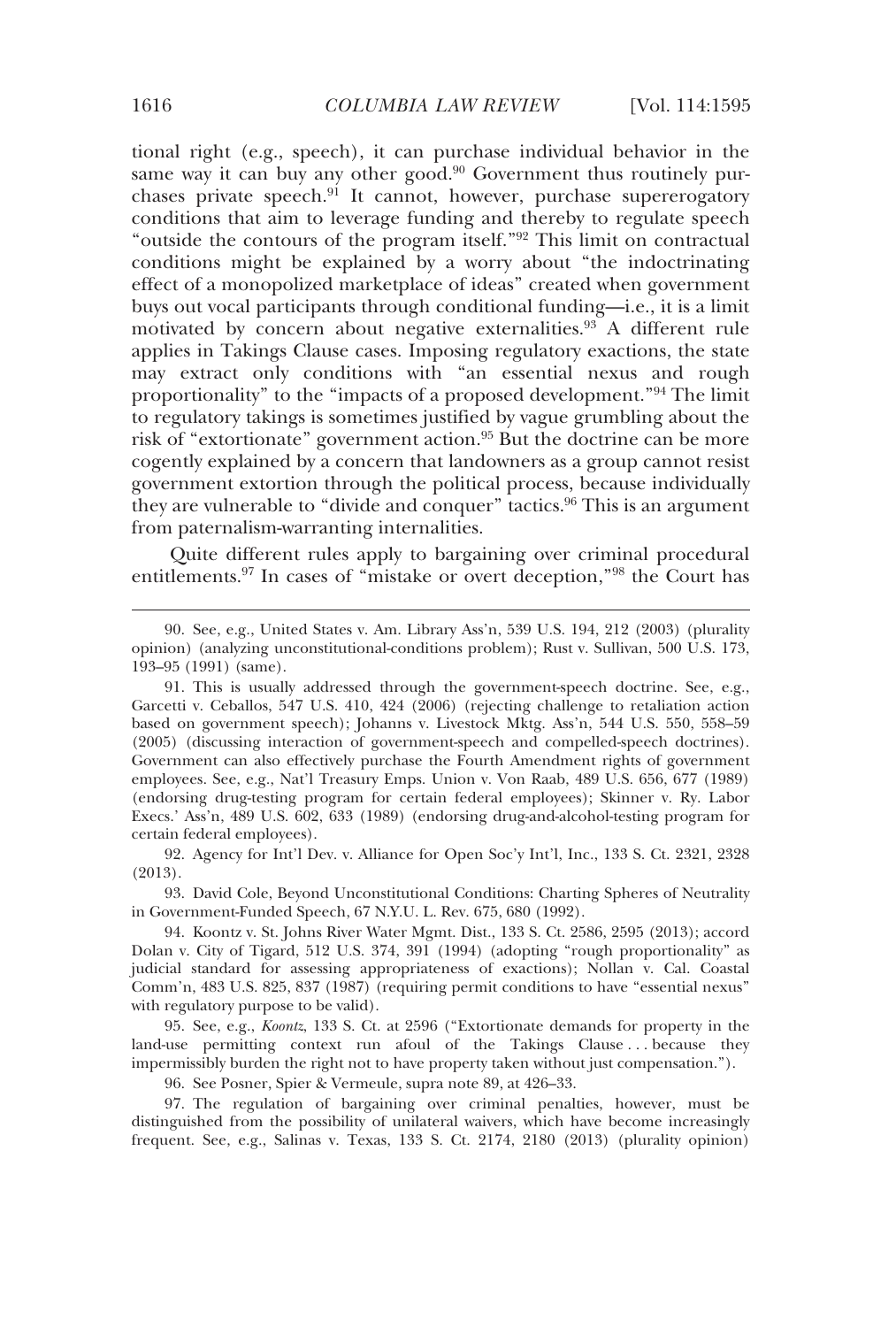tended to police plea bargaining.<sup>99</sup> It otherwise assumes, however, that pleas reflect Pareto optimal compromises.100 Hence, threats by prosecutors to bring charges that would not otherwise be lodged render a plea "no less voluntary than any other bargained-for exchange."101 Recent shifts in Sixth Amendment jurisprudence narrow that gap by imposing new obligations related to defense-side representation in plea bargaining.102 These new Sixth Amendment rules have been justified as correcting the previously operative, but flawed, assumption that defendants would have enough information to "rationally forecast[]" the likely conviction and sentence in their case.103 The new rules instead reflect the reality that defendants will rarely be fully informed, but rather plagued by internalities of psychological biases and heuristics.104 In the criminal

-

 98. William J. Stuntz, Waiving Rights in Criminal Procedure, 75 Va. L. Rev. 761, 763 (1989).

 99. See, e.g., Bousley v. United States, 523 U.S. 614, 618–19 (1998) (holding guilty plea constitutionally invalid where "neither [defendant], nor his counsel, nor the court correctly understood the essential elements of the crime with which he was charged"); Smith v. O'Grady, 312 U.S. 329, 334 (1941) (holding guilty plea constitutionally invalid where defendant was "inveigled by false statements of state law enforcement officers into entering a plea of guilty").

 100. See Frank H. Easterbrook, Plea Bargaining as Compromise, 101 Yale L.J. 1969, 1970–71 (1992) (discussing advantages of plea bargains over trials).

 101. Ricketts v. Adamson, 483 U.S. 1, 9 n.5 (1987) (quoting Mabry v. Johnson, 467 U.S. 504, 508 (1984)). Criminal-procedure rights are thus less protected than other rights. Rachel Barkow, Separation of Powers and the Criminal Law, 58 Stan. L. Rev. 989, 1045–46 (2006) ("For example, the Supreme Court concluded that it was lawful for a prosecutor to offer to recommend a five-year sentence if a defendant pleaded guilty but to threaten to bring charges subjecting the defendant to a mandatory life sentence if he did not.").

 102. See Missouri v. Frye, 132 S. Ct. 1399, 1408 (2012) ("[A]s a general rule, defense counsel has the duty to communicate formal offers from the prosecution to accept a plea on terms and conditions that may be favorable to the accused."); Lafler v. Cooper, 132 S. Ct. 1376, 1386 (2012) (holding Sixth Amendment can be violated by counsel's advice to reject plea deal if trial leads to worse outcome); see also Padilla v. Kentucky, 130 S. Ct. 1473, 1478 (2010) (requiring advice about immigration consequences of pleas).

 103. Stephanos Bibas, Regulating the Plea-Bargaining Market: From Caveat Emptor to Consumer Protection, 99 Calif. L. Rev. 1117, 1126 (2011).

 104. Id. at 1127 (noting Supreme Court's now-discarded plea-bargain jurisprudence "ignored the many psychological biases and heuristics that color defendants' assessments of their own cases in plea bargaining"). Another internalities-based argument against plea bargaining suggests that prosecutors exploit a collective-action problem among defendants to secure convictions on charges defendants would never have faced in the first instance. Oren Bar-Gill & Omri Ben-Shahar, The Prisoners' (Plea Bargain) Dilemma, 1 J. Legal Analysis 737, 740 (2009) ("[T]his collective action problem allows the prosecutor to leverage a limited budget into many harsh plea bargains.").

<sup>(</sup>holding suspects must expressly invoke Fifth Amendment in noncustodial interrogations to preclude later use of silence against them in criminal trial); Berghuis v. Thompkins, 130 S. Ct. 2250, 2258, 2260 (2010) (holding in context of post-*Miranda* silence that defendant failed to invoke his Fifth Amendment right to cut off police questioning when he remained silent for two hours and forty-five minutes).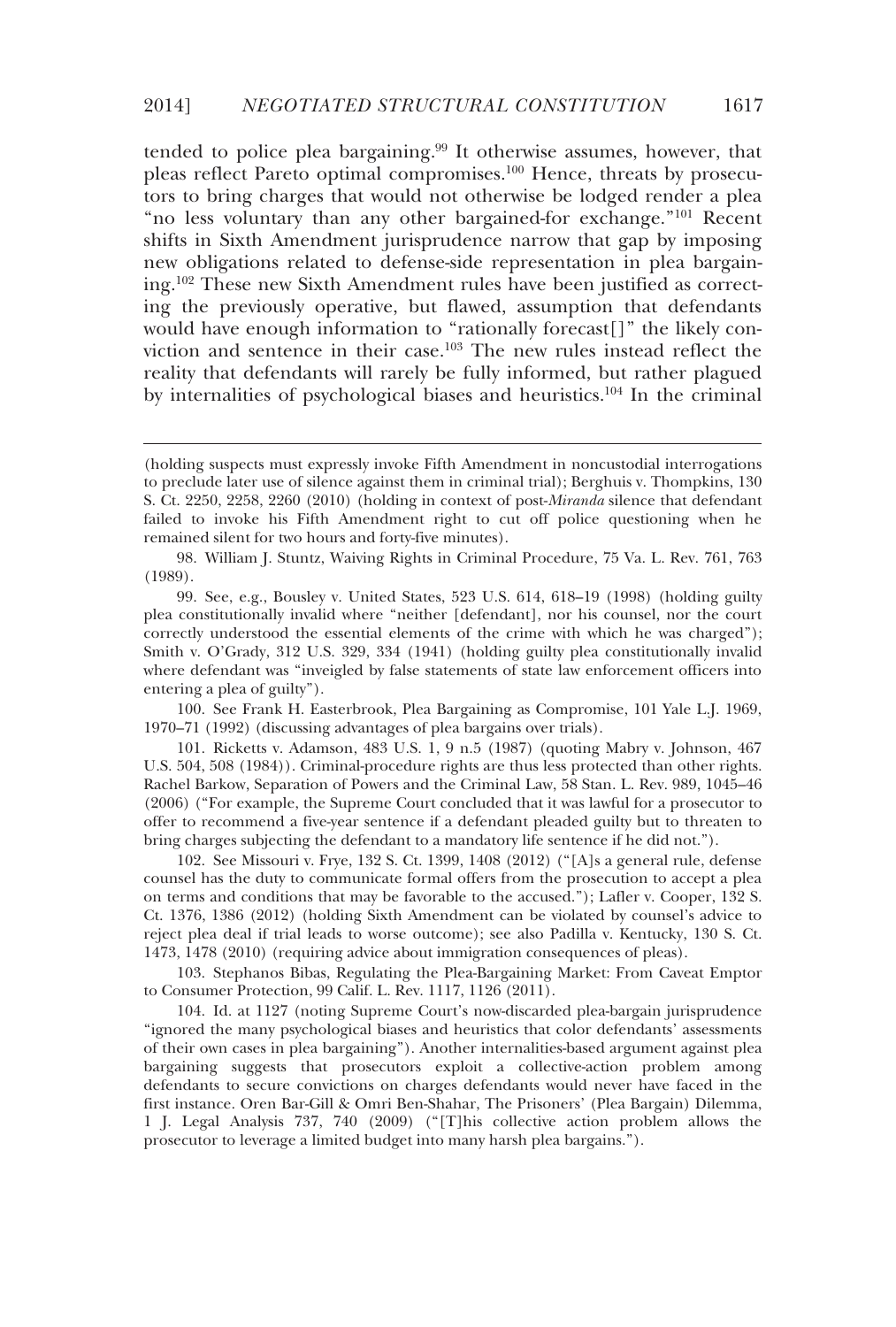context, as in noncriminal contexts, constraints on bargaining with the state are thus grounded on internalities concerns.

The jurisprudence of bargaining over individual constitutional rights highlights one important discontinuity from the private-law setting: In many public-law contexts, it cannot be assumed that the two parties engaged in negotiation stand on a level playing field. To the contrary, the state often exercises effectual monopoly power in relation to a private actor seeking to exchange his or her constitutional rights for some discretionary governmental benefit. The persistence of asymmetries in bargaining in this familiar constitutional domain suggests that bargaining in public law cannot generally be conceptualized as armslength bargaining between equals. Indeed, by developing the analogy to internalities in the private-law context, the argument developed below will explore a conceptual toolkit for thinking about how asymmetries between branches or between the national government and the states might influence a normative accounting of intermural bargaining.

\* \* \*

This brief survey of bargaining over individual rights reveals a parallel basic architecture in both private and public law: An affirmative default rule is fenced in by concerns about third-party externalities and paternalism. The question now is whether these basic insights can be translated over to the structural constitutionalism context.

#### II. THE VARIETIES OF INSTITUTIONAL BARGAINING

This Part extends the bargaining model familiar from private law to the constitutional context. It aims to demonstrate, initially as a descriptive matter, that dynamic interaction between institutions creates many opportunities for bargains over institutional allocations. To motivate the analysis, and to resist skepticism about the analogy between institutional entitlements and property rights, three threshold points are warranted. First, the Constitution vests a rich menu of institutional entitlements in the branches of the federal government and the several states. But these interests are rarely labeled "property interests." Nevertheless, the label is less outlandish than it first might appear.<sup>105</sup> As Coase himself noted, there is nothing magical about the labels of property or contractual rights since "what are traded on the market are bundles of rights, rights

 <sup>105.</sup> But see Koh, supra note 10, at 130 ("[A]nalogizing constitutional powers to 'property rights' oversimplifies to the point of distortion."). Koh explains that, unlike property, structural constitutional entitlements lack "sharp boundaries." Id. It is true that structural constitutional entitlements have ambiguous edges, but so do many real- and personal-property entitlements. It is precisely in the absence of "sharp boundaries" to realproperty entitlements that bargaining may be especially important, as many of Coase's examples demonstrate.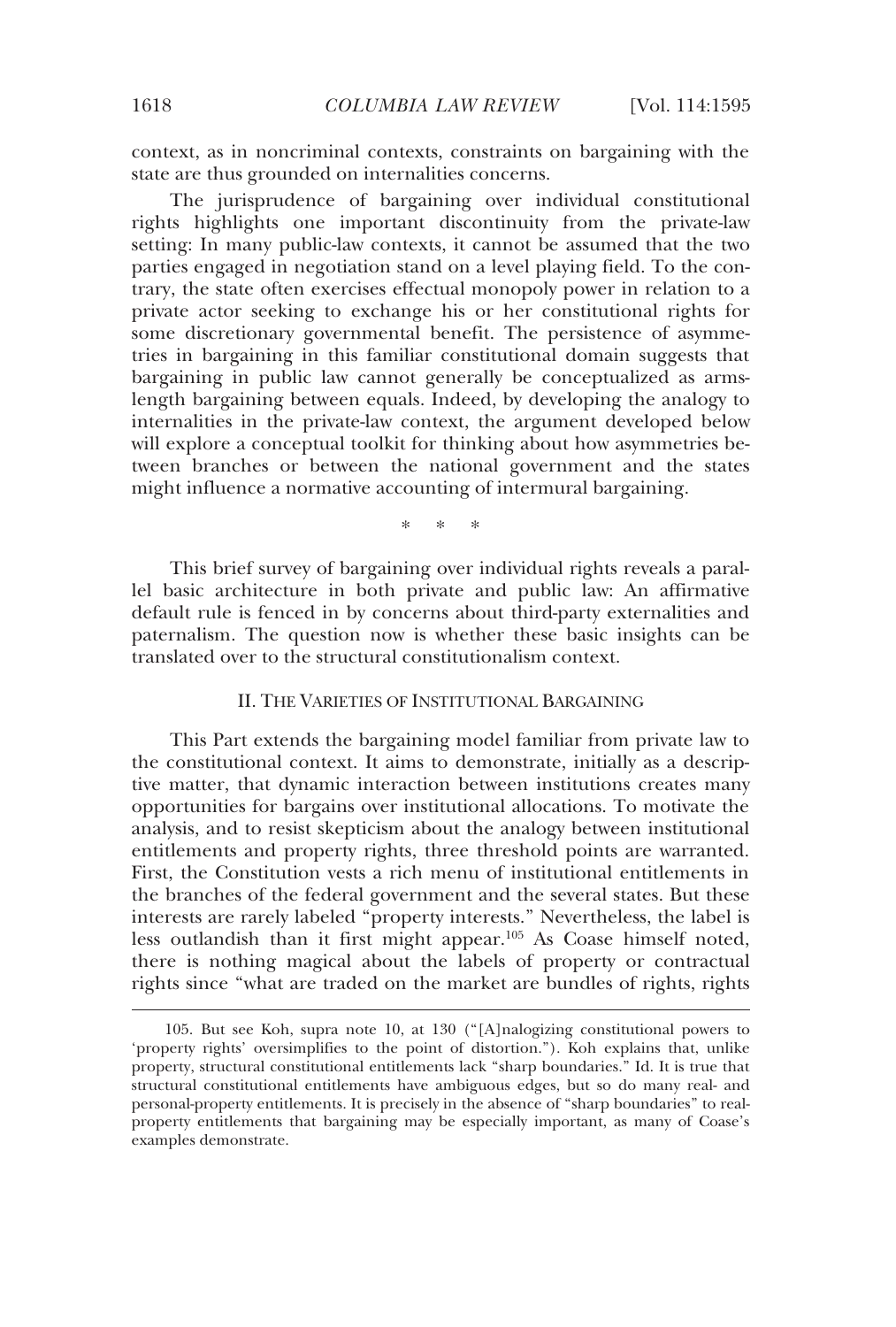to perform certain actions."106 Familiar institutional entitlements, such as the power to veto legislation, the appropriations power, and the authority to execute the law, all fall easily within this wide definition. Indeed, the Court often treats institutional entitlements not only as assigned to one owner but even as inalienable.107 That is, the Justices routinely analyze institutional entitlements as a form of property, albeit one so special that such entitlements may resist alienation.

Second, bargaining over institutional entitlements can be conceptualized by simple analogy to bargaining in the private-law context. Institutional bargains arise when an entitlement held initially by one institution is voluntarily transferred to another institution. The absence of a formal price mechanism is irrelevant. Usually, the "seller" of the entitlement realizes a policy benefit in exchange for relinquishing the entitlement. Intermural bargaining occurs between Congress and the executive over elements of the national lawmaking process. States and the federal government, by contrast, negotiate over regulatory jurisdiction (i.e., the power to set rules for a certain population) and enforcement-related infrastructure.

Finally, key differences between institutions and individuals render bargaining *more* salient for institutional holders of constitutional entitlements than for individual holders. Branches of the federal government and states, unlike individuals, cannot exit from undesirable constitutional arrangements by physically departing a jurisdiction.108 Changing the constitutional dispensation through textual amendment is often practically impossible given Article V's rigidity.109 The absence of an exit or a realistic amendment option puts pressure on postratification generations of elected and appointed officials to find solutions to pressing policy concerns within extant institutional arrangements. One potentially important way of doing this is via bargaining.

-

 <sup>106.</sup> Ronald H. Coase, The 1987 McCorkle Lecture: Blackmail, 74 Va. L. Rev. 655, 656 (1988). The Coase theorem, however, operates within the field of neoclassical economic models, which "deduc[e] no conclusions about the resource allocation that results from actions taken by non-market institutions such as courts and legislatures." Demsetz, What Problem?, supra note 67, at 8.

 <sup>107.</sup> See supra text accompanying notes 13–18 (providing examples).

 <sup>108.</sup> See Adam Cox & Adam Samaha, Unconstitutional Conditions Questions Everywhere: The Implications of Exit and Sorting for Constitutional Law and Theory, 5 J. Legal Analysis 61, 63 (2013) ("Exit generates unconstitutional conditions questions by making every government imposition at least nominally optional."). State secession is illegal. Texas v. White, 74 U.S. 700, 724–25 (1869) ("What can be indissoluble if a perpetual Union, made more perfect, is not?").

 <sup>109.</sup> See Aziz Z. Huq, The Function of Article V, 162 U. Pa. L. Rev. 1165, 1165–85 (2014) [hereinafter Huq, Function of Article V] ("The amendment rule . . . renders the Constitution 'one of the most inflexible' ever written."); see also infra text accompanying notes 281–283 (noting difficulty of amendment process established by Article V).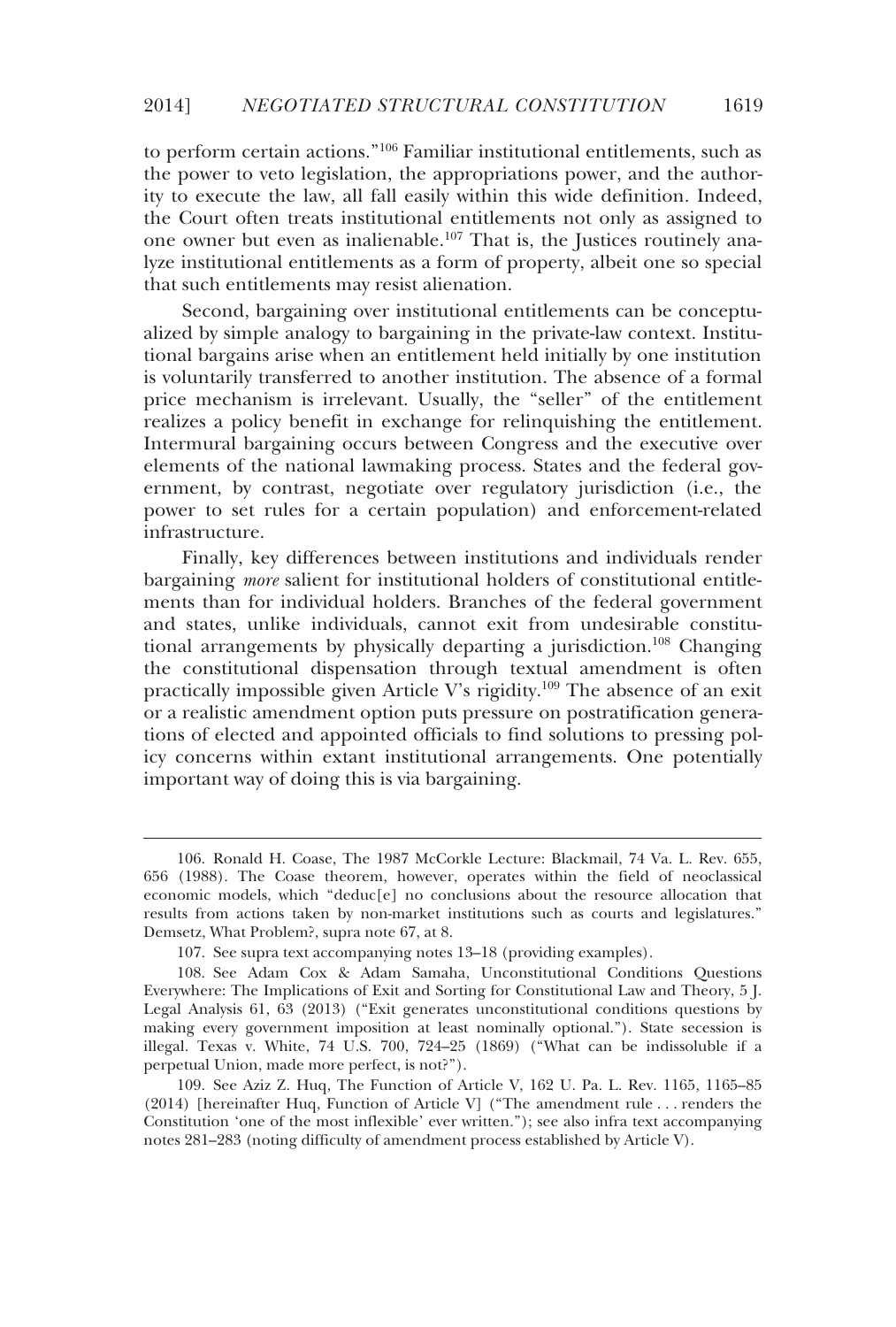#### A. *Bargaining Between Branches*

This section catalogues diverse forms of interbranch bargaining over lawmaking, regulation, and spending. To enable identification of intermural bargains, it begins by specifying a baseline of constitutional entitlements.

1. *The Constitution's Baseline Allocation of Lawmaking Interests*. — The Constitution's first provisions contain a baseline set of entitlements. Article I of the Constitution partitions lawmaking power between the two Houses of Congress—each has the right to a separate vote on a bill—and the President—he or she has the right to sign, veto, or pocket veto that enrolled bill.110 Article II contains no explicit grant of legislative-like authority<sup>111</sup> (although Presidents do exercise de facto decree power<sup>112</sup>). This asymmetry is amplified in the fiscal domain. To begin with, revenueraising measures must "originate" in the House of Representatives, not in the Senate.113 Executive fiscal authority is also tightly limited. Absent an "[a]ppropriatio[n] made by Law," the Treasury cannot disburse funds.<sup>114</sup> Military appropriations cannot last more than two years.<sup>115</sup> The Constitution by these means reposes the "'power of the purse' . . . in the Congress" alone, with particular care to ensure legislative control over military power that (to eighteenth-century eyes) might provide a basis for plenary executive control.116 Pursuant to this authority, Congress created

113. U.S. Const. art. I, § 7, cl. 1.

115. U.S. Const. art. I, § 8, cl. 12.

 116. Kenneth W. Dam, The American Fiscal Constitution, 44 U. Chi. L. Rev. 271, 278 (1977).

 <sup>110.</sup> U.S. Const. art. I, § 7, cl. 2.

 <sup>111.</sup> Where the President's constitutional authority seems at an apogee, the Constitution's text cuts in the other direction. Hence, even if the President is "Commander in Chief of the Army and Navy of the United States," id. art. II, § 2, cl. 1, Congress still can make "Rules for the Government and Regulation of the land and naval Forces," id. art. I, § 8, cl. 14.

 <sup>112.</sup> See Brian R. Sala, In Search of the Administrative President: Presidential "Decree" Powers and Policy Implementation in the United States, *in* Executive Decree Authority 254, 254–73 (John M. Carey & Matthew Soberg Shugart eds., 1998) (arguing President can exercise significant lawmaking power through influence over federal bureaucracy).

 <sup>114.</sup> Id. art. I, § 9, cl. 7 (requiring also publication of "regular Statement and Account of the Receipts and Expenditures of all public Money"); see also 31 U.S.C. §§ 1341(a), 1350 (2012) (imposing criminal penalties of up to two years' imprisonment and \$5,000 in fines upon federal officials engaging in knowing expenditure of funds absent legislative appropriation). The President's authority to issue new debt is constrained by statute. See id. § 3101(b) (providing statutory debt limit).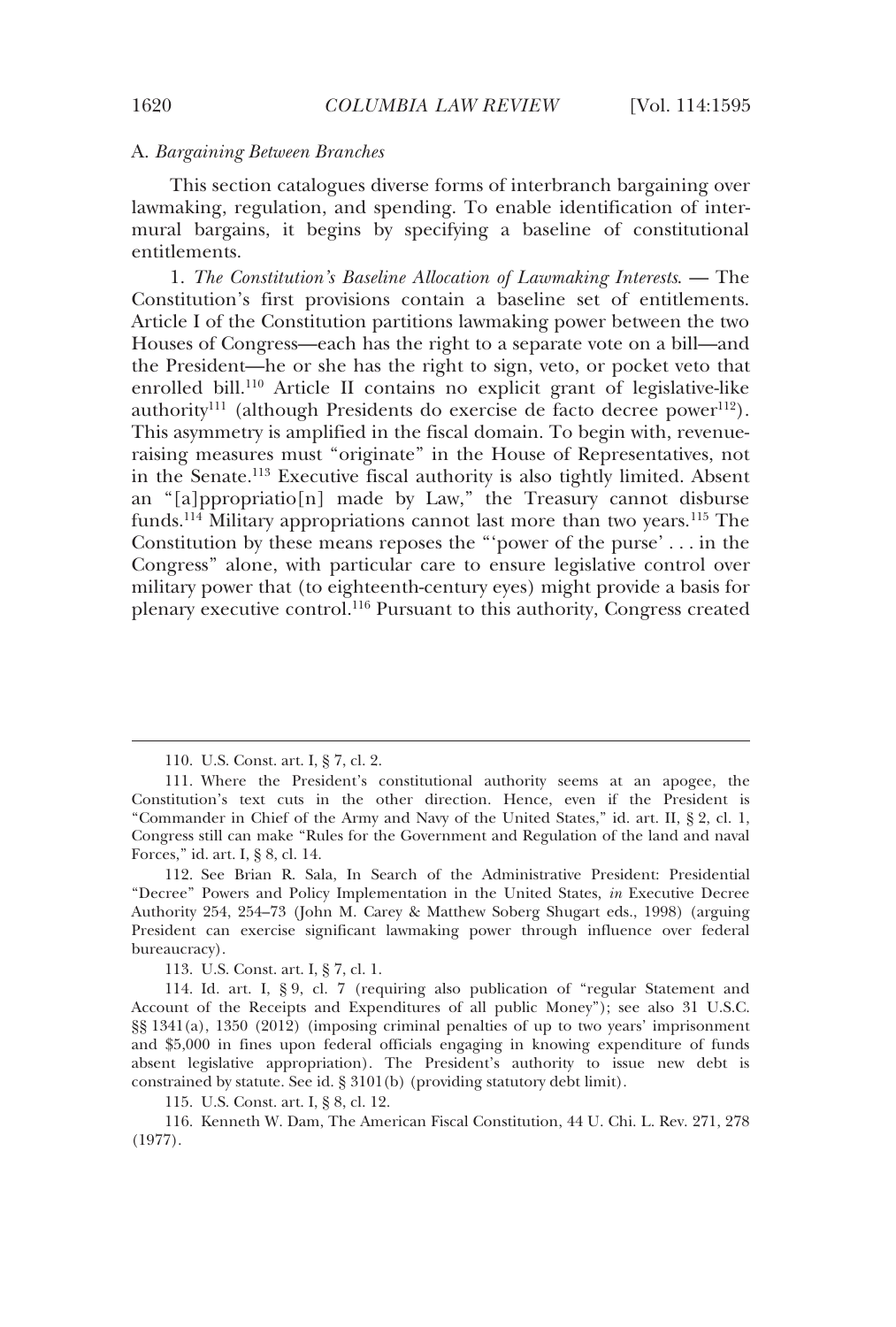in  $1974$  a complex set of procedures<sup>117</sup> for discretionary and direct spending organized around its longstanding committee structures.<sup>118</sup>

What the Constitution proposes, politicians dispose. Observed deviations from the text's modular disposition are typically "consensual arrangements among the branches, not unilateral action by one branch."119 Generally, they concern either rulemaking or fiscal authority. When these deals are challenged in federal court, the ensuing jurisprudence illuminates the landscape of interbranch bargaining over structural entitlements.120

2. *Bargaining over Rulemaking Authority 1: Permitted Trades*. — For more than a century after the Constitution's ratification, the textual division of lawmaking authority between Congress and the President endured without much controversy. As late as 1892, the Supreme Court could assume that no interbranch delegation of legislative authority was permissible.121 An "intelligible principle" was (and technically still is) required to guide any exercise of executive-branch discretion.<sup>122</sup> Although the Court permitted executive clarification of statutes through rulemaking by the early twentieth century, $123$  it remained committed to the nondelegation doctrine. In 1935, the Justices invalidated two early New Deal regulatory regimes on nondelegation grounds.<sup>124</sup> In effect, these cases suggested that Article I entitlements were protected with an inalienability rule.

-

 121. Field v. Clark, 143 U.S. 649, 692 (1892) ("That Congress cannot delegate legislative power to the President is a principle universally recognized as vital to the integrity and maintenance of the system of government ordained by the Constitution.").

 122. J.W. Hampton, Jr. & Co. v. United States, 276 U.S. 394, 409 (1928) ("If Congress shall lay down by legislative act an intelligible principle to which the person or body authorized to [take lawmaking action] is directed to conform, such legislative action is not a forbidden delegation of legislative power.").

 123. See, e.g., United States v. Grimaud, 220 U.S. 506, 521 (1911) ("[T]he authority to make administrative rules is not a delegation of legislative power . . . .").

 124. See A.L.A. Schechter Poultry Corp. v. United States, 295 U.S. 495, 529–42 (1935) (invalidating elements of National Industrial Recovery Act on nondelegation grounds); Pan. Ref. Co. v. Ryan, 293 U.S. 388, 414–20 (1935) (invalidating other elements of same statute on similar grounds).

 <sup>117.</sup> Congressional Budget and Impoundment Control Act of 1974, Pub. L. No. 93- 344, 88 Stat. 297 (codified as amended in scattered sections of 2 and 31 U.S.C.).

 <sup>118.</sup> See Tim Westmoreland, Standard Errors: How Budget Rules Distort Lawmaking, 95 Geo. L.J. 1555, 1564, 1569–80 (2007) (describing current congressional budgeting structures).

 <sup>119.</sup> Jacob E. Gersen, Unbundled Powers, 96 Va. L. Rev. 301, 356 (2010).

 <sup>120.</sup> In addition to the species of bargaining discussed below, it is possible to think of statutes amending the House's or the Senate's internal procedures as interbranch bargains. See Aaron-Andrew P. Bruhl, Using Statutes to Set Legislative Rules: Entrenchment, Separation of Powers, and the Rules of Proceedings Clause, 19 J.L. & Pol. 345, 346–47 (2003) (describing "statutized rules"). Bruhl analyzes these bargains in light of entrenchment concerns. Id. at 372–76.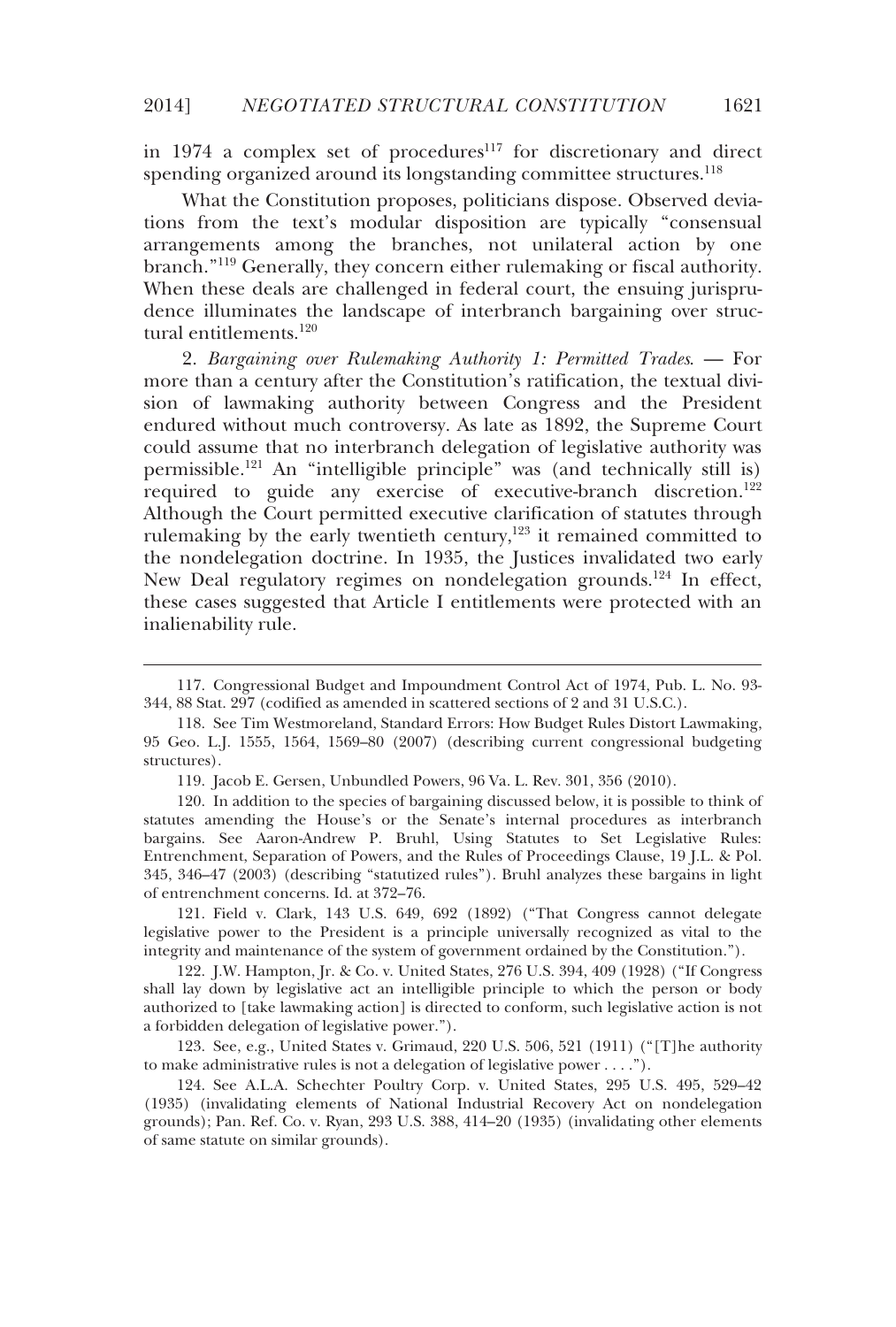Since 1935, however, the Court has permitted Congress and the executive to negotiate broad delegations of rulemaking authority to federal administrative agencies. Delegation is now a necessary element of the modern regulatory state.<sup>125</sup> The political branches appear to agree that nondelegation constraints have no contemporary bite.126 And even scholars critical of this development perceive "no serious real-world legal or political challenges" to it.<sup>127</sup> Instead, the majority of federal law is now produced in the form of "agency rules, guidances, opinion letters, manuals, and websites."128 In a limited number of cases, to be sure, the Court imposes "nondelegation canons" in the course of statutory interpretation, but these tend to enforce discrete values external to Article I, such as federalism and individual rights, rather than serving as blanket prohibitions on delegation.129 What once was subject to an inalienability rule, in short, is now regulated through a property rule.<sup>130</sup>

Delegation has been enabled by developments in administrative law. The default scope of Article I authority transferred with any given statute was amplified in 1983 with *Chevron U.S.A. Inc. v. Natural Resources Defense Council, Inc*. 131 Provided a statute adequately signals congressional intent

 128. Connor N. Raso & William N. Eskridge, Jr., *Chevron* as a Canon, Not a Precedent: An Empirical Study of What Motivates Justices in Agency Deference Cases, 110 Colum. L. Rev. 1727, 1730 (2010); accord Peter L. Strauss, The Rulemaking Continuum, 41 Duke L.J. 1463, 1468–69 (1992) (noting federal staff offices generate "technical [guidelines] or staff manuals . . . in a profession that overwhelms" formal rulemaking).

 129. Cass R. Sunstein, Nondelegation Canons, 67 U. Chi. L. Rev. 315, 330–37 (2000) (listing examples).

 130. When Congress overrides a presidential veto to delegate authority to the federal government, it is hard to describe the outcome as consensual. Delegation of this sort is a (legitimately) forced transfer.

 131. 467 U.S. 837, 843–44, 865 (1984) (arguing because "[j]udges are not experts in the field, and are not part of either political branch of the Government," they should defer to reasonable agency rules unless Congress has directly spoken to issue).

 <sup>125.</sup> See Louis Jaffe, Judicial Control of Administrative Action 33 (1965) (describing delegation as "dynamo of modern government").

 <sup>126.</sup> See Gary Lawson, The Rise and Rise of the Administrative State, 107 Harv. L. Rev. 1231, 1241 (1994) [hereinafter Lawson, The Rise] (describing judicial and executive concessions to necessity of delegation of legislative power in modern government).

 <sup>127.</sup> Id. Justice Thomas, however, has indicated his willingness to "reconsider [the Court's] precedents on cessions of legislative power." Whitman v. Am. Trucking Ass'ns, 531 U.S. 457, 487 (2001) (Thomas, J., concurring). Litigated efforts to rekindle the nondelegation doctrine sputter. See, e.g., Skinner v. Mid-Am. Pipeline Co., 490 U.S. 212, 222–23 (1989) (finding "no support . . . for [the] contention that the text of the Constitution or the practices of Congress require the application of a different and stricter nondelegation doctrine in cases where Congress delegates discretionary authority to the Executive under its taxing power"); see also Touby v. United States, 500 U.S. 160, 164–69 (1991) (declining to overturn criminal statute on nondelegation grounds); Eric A. Posner & Adrian Vermeule, Interring the Nondelegation Doctrine, 69 U. Chi. L. Rev. 1721, 1722 (2002) [hereinafter Posner & Vermeule, Nondelegation Doctrine] (arguing nondelegation doctrine has no practical effect).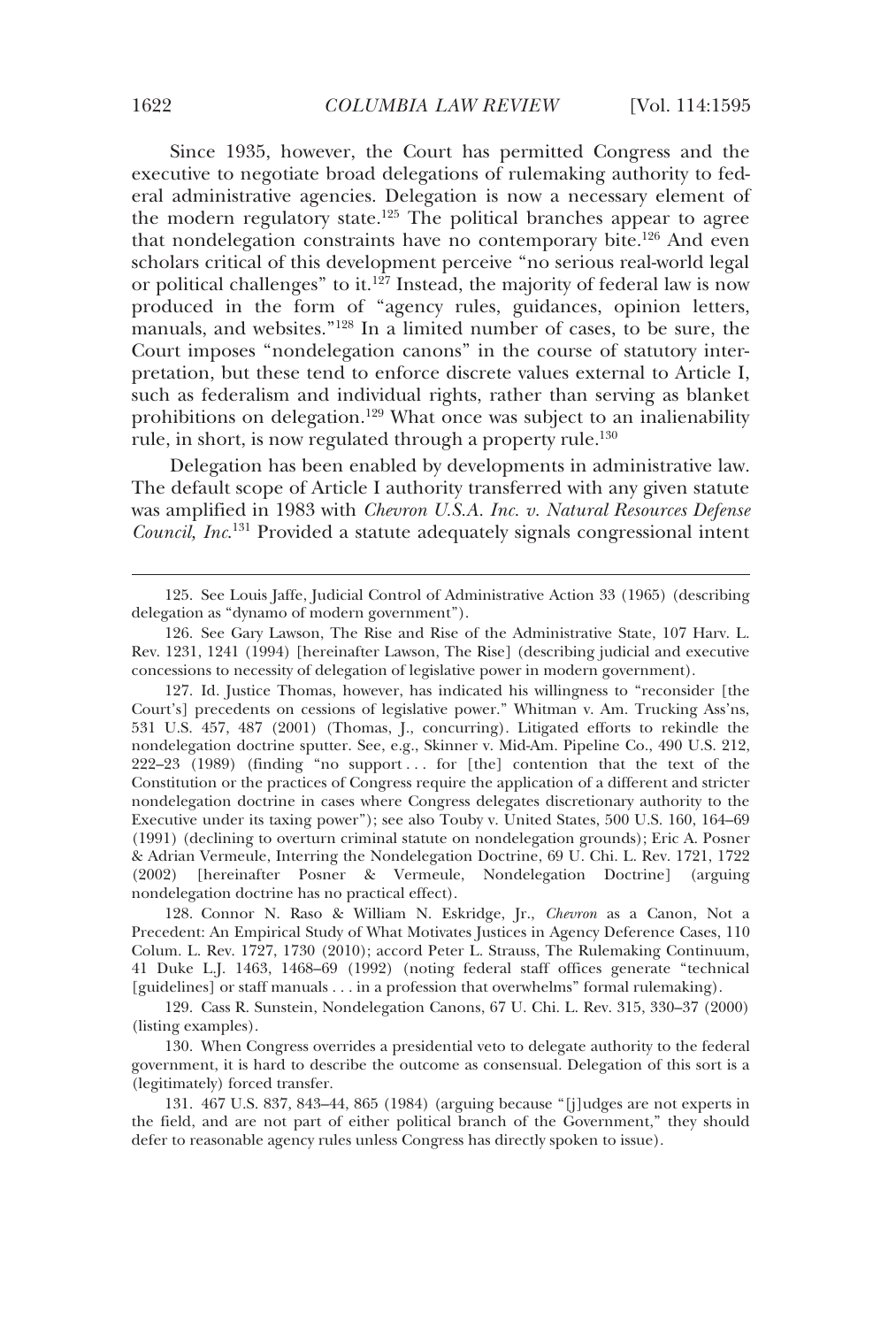to vest the executive with gap-filling authority,132 *Chevron* holds that a delegation to an agency is now packaged with a large margin of policyrelated discretion. Even a "general delegation to the agency to administer the statute will often suffice to satisfy the court that Congress has delegated interpretive authority over the ambiguity at issue."133 *Chevron* deference matters because one important way for Congress to control ex post executive-branch policymaking is by constructing "fire alarms . . . that enable individual citizens and organized interest groups to examine administrative decisions . . . [by giving] them standing to challenge administrative decisions."134 Judicial deference to agency interpretations renders this strategy less effective. Courts operating within a deferential regime are less likely to heed "fire alarms" sounded by private citizens. *Chevron* therefore not only amplifies the baseline transfer of Article I rulemaking authority, but also handicaps an important instrument of legislative control.<sup>135</sup> It thus alters the ordinary operation of statutory delegation by inflating the unit currency of regulatory transfer.

The demise of the nondelegation doctrine and the rise of *Chevron* deference enabled an intragovernment market for lawmaking authority. Once, if Congress could not overcome its own veto gates and attain policy outcomes through statutory enactments, it was out of luck. Now, an effectual majority of Congress has another option: It can bargain with the executive over an open-ended delegation of rulemaking authority coupled with open-ended goals as a way to achieve policy change. As empirical studies confirm, members of Congress knowingly include a "willful lack of clarity" in statutes as a means of obtaining consensus, while also influencing subsequent agency interpretations.<sup>136</sup> Dollars may

-

 134. Mathew D. McCubbins & Thomas Schwartz, Congressional Oversight Overlooked: Police Patrols Versus Fire Alarms, 28 Am. J. Pol. Sci. 165, 166 (1984). When an agency's preferences align more closely with Congress's than with private litigants', judicial deference does not undermine congressional control.

 135. Cf. Lisa Schultz Bressman, Procedures as Politics in Administrative Law, 107 Colum. L. Rev. 1749, 1769 (2007) (observing "fire-alarm" oversight "is efficient because it shifts to third parties the cost of gathering and processing information").

 136. Victoria F. Nourse & Jane S. Schacter, The Politics of Legislative Drafting: A Congressional Case Study, 77 N.Y.U. L. Rev. 575, 596–97 (2002); see also Margaret H. Lemos, The Consequences of Congress's Choice of Delegate: Judicial and Agency Interpretations of Title VII, 63 Vand. L. Rev. 363, 369–70 (2010) [hereinafter Lemos, Consequences] (stating "Congress often opts for legislation that addresses [a] problem generally but leaves the most contentious details unresolved," thereby "delegating the

 <sup>132.</sup> See Cass R. Sunstein, *Chevron* Step Zero, 92 Va. L. Rev. 187, 191 (2006) (identifying this threshold problem as "*Chevron* Step Zero").

 <sup>133.</sup> City of Arlington v. FCC, 133 S. Ct. 1863, 1884 (2013) (Roberts, C.J., dissenting); accord id. at 1871 (majority opinion) (providing examples of Court's deference where agency construed jurisdictional provision of statute it administers). But judicial deference is not stably allocated. Cf. Jud Mathews, Deference Lotteries, 91 Tex. L. Rev. 1349, 1352– 53 (2013) (arguing administrative agencies face "'deference lottery' when they advance a statutory interpretation in a notice-and-comment rulemaking or formal adjudication").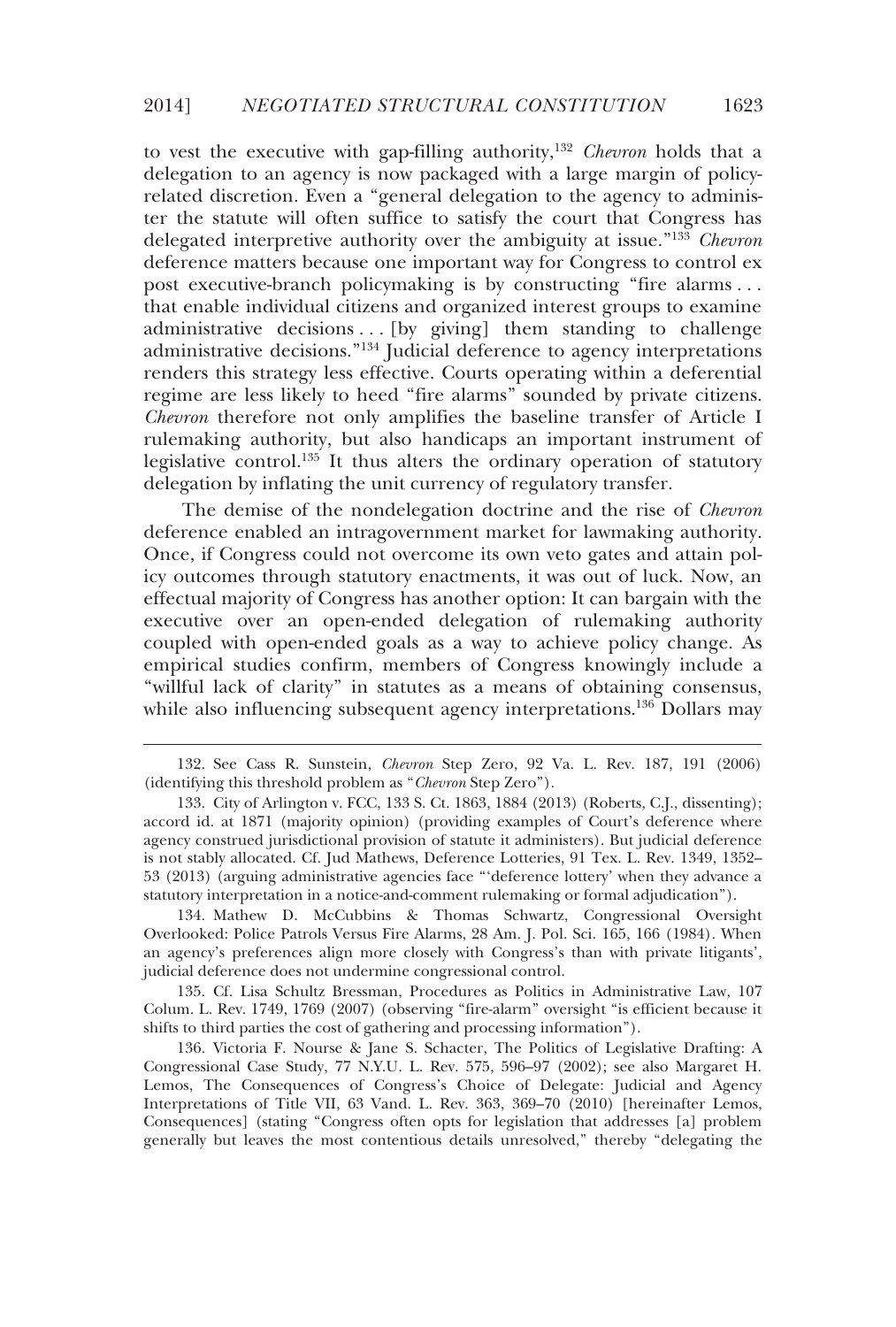not be the coin of this marketplace. But delegation nonetheless has a transactional character. By delegating, legislators are not merely waiving their Article I prerogatives: They are engaged in deliberate and reciprocal deals in which legislative authority is alienated *in order to* secure policy goods legislators could not otherwise obtain.137 Delegation matters more, indeed, as the complexity, difficulty, and enactment costs of legislative specificity rise, since the relative gain from writing a brief and conflictfree delegation to the executive tends to rise as legislative transaction costs go upward.138

Alternatively, interbranch transfers of regulatory authority have historically been achieved through customary interbranch accords. Courts, however, diverge on when such practice matters and how much weight it should receive. In military and foreign-affairs matters, the Court permits unilateral executive action based not only on a present legislative delegation, but also on prior congressional action. The Court has held that a

 137. See Grundfest & Pritchard, supra note 136, at 641 ("When faced with a conflict among competing legislative coalitions, carefully crafted ambiguous language can allow legislators with divergent interests to adopt competing, inconsistent interpretations of the same statutory text."); Lemos, Consequences, supra note 136, at 369–70 (postulating intentionally ambiguous statutory language enables legislators to enact otherwisegridlocked legislation, at expense of effectively delegating some legislative power to judiciary); Nourse & Schacter, supra note 136, at 596–97 (describing congressional staffers' awareness that "deliberate ambiguity" serves to delegate lawmaking to courts and agencies).

 138. See David Epstein & Sharyn O'Halloran, Delegating Powers: A Transaction Cost Politics Approach to Policy Making Under Separate Powers 197 (1999) (arguing as complexity, difficulty, and enactment costs of legislative specificity rise, legislators will increasingly tend to delegate decisions rather than resolve hard questions themselves). Delegation, indeed, matters more in a separation-of-powers system because the plurality of legislative veto gates means that the possibility of enacting anything other than incremental measures via statute recedes. George Tsebelis, Veto Players and Law Production in Parliamentary Democracies: An Empirical Analysis, 93 Am. Pol. Sci. Rev. 591, 605 (1999) ("If there are many veto players separated by large ideological distance, then legislation can only be incremental."). The formal models of delegation offered by Epstein, O'Halloran, and Tsebelis, upon which the main text draws, simplify from certain features of observed legislative action. For example, delegations in the wake of intracameral disagreement are likely to be opposed by at least some legislators, who might exploit veto gates to derail or delay legislation. The resulting delegation, moreover, is by no means certain to line up with the median legislator's preferences. Such details, however, are not salient to the basic insight that the models offer into the conditions under which delegation occurs.

ultimate decision to an agency"); Margaret H. Lemos, The Other Delegate: Judicially Administered Statutes and the Nondelegation Doctrine, 81 S. Cal. L. Rev. 405, 428 (2008) ("Legislation is the process of competition among policy interests. When Congress enacts a statute, it inevitably resolves some policy disputes and leaves others open. All legislation leaves some residuum of policymaking power to the institution . . . charged with administering it."); cf. Joseph A. Grundfest & A.C. Pritchard, Statutes with Multiple Personality Disorders: The Value of Ambiguity in Statutory Design and Interpretation, 54 Stan. L. Rev. 627, 641 (2002) (finding in tax context "competing factions of Congress . . . 'agree to disagree' in the drafting of a statute" and seek resolution by another institution).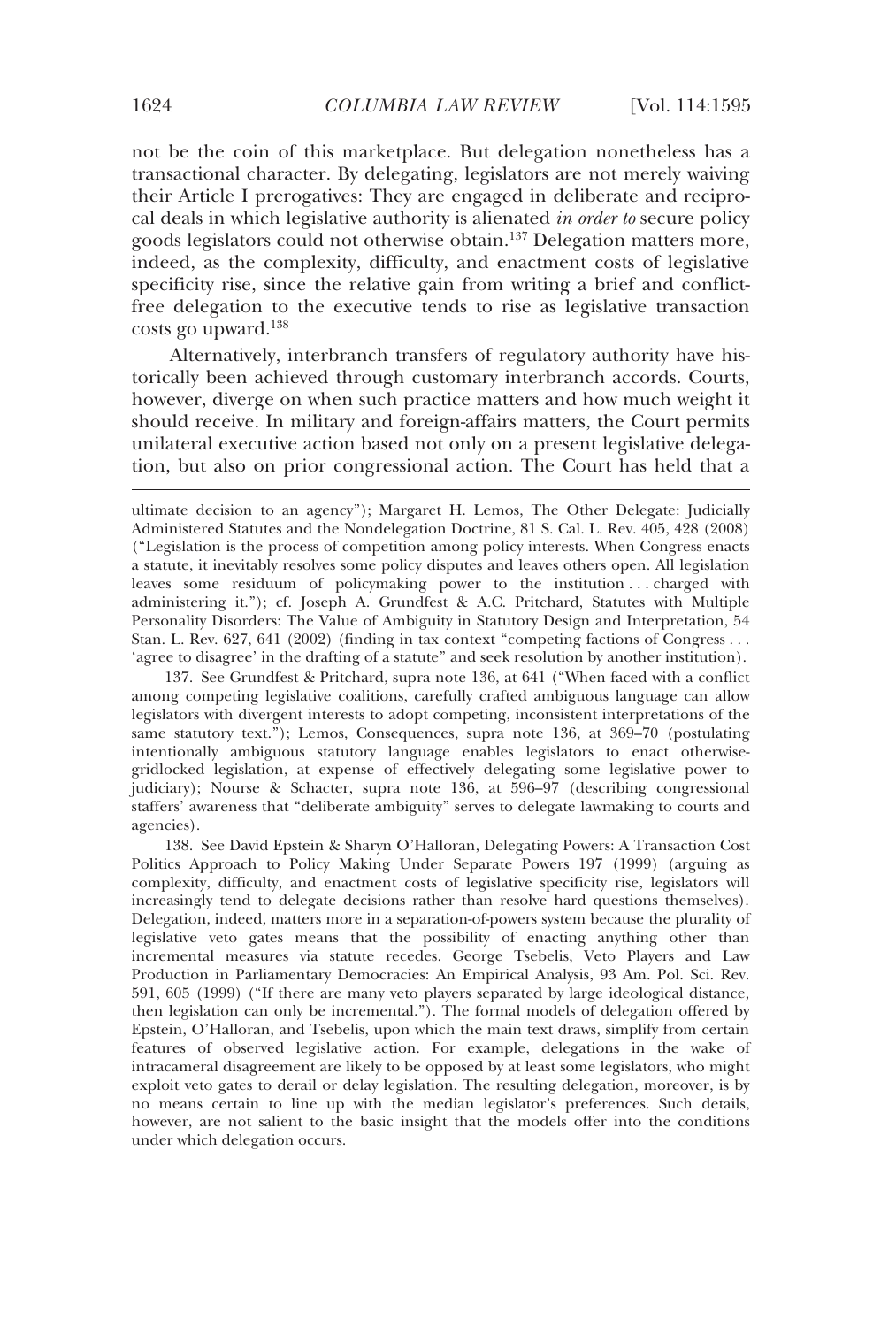historical interbranch consensus can operate as a "gloss" on ambiguous constitutional text.<sup>139</sup> In *Dames & Moore v. Regan*, for example, the Court endorsed executive power to create unilaterally a supranational claims tribunal through an agreement with Iran on the ground that previous "Congress[es] ha[d] implicitly approved the practice."140 The holding rested on the principle that "a practice by one branch of government that implicates the prerogatives of another branch gains constitutional legitimacy only if the other branch can be deemed to have 'acquiesced' in the practice over time."141 More recently, the D.C. Circuit has relied on "post-ratification" practice to hold that Presidents have exclusive power to recognize foreign sovereigns.142 Another opinion from the same court, on the scope of the President's recess-appointment power, declined to attribute dispositive weight to such evidence.<sup>143</sup> Reversing the latter circuit court ruling, a five-Justice majority of the Supreme Court took a broad lens to history, accounting for practice from James Madison's presidency up to the present day.<sup>144</sup>

Like formal interbranch transfers of authority, the theory of historical gloss is a theory of interbranch agreements. It is not a constitutional analogue to adverse possession. But the operative concept of agreement is ambiguous.<sup>145</sup> As  $a$  result, the historical-gloss doctrine diminishes Congress's leverage. It creates the possibility that acquiesced-in delegations will not be accompanied by reciprocal gains for legislators.<sup>146</sup> Infor-

141. Bradley & Morrison, supra note 35, at 432.

-

 142. Zivotofsky ex rel. Zivotofsky v. Sec'y of State, 725 F.3d 197, 207–13 (D.C. Cir. 2013), cert. granted sub nom. Zivotofsky ex rel. Zivotofsky v. Kerry, 134 S. Ct. 1873 (U.S. Apr. 21, 2014) (No. 13-628).

 143. Noel Canning v. NLRB, 705 F.3d 490, 501–02 (D.C. Cir. 2013) (relying on practice during early Republic, but not later), aff'd on other grounds, 134 S. Ct. 2550 (2014).

144*. Noel Canning*, 134 S. Ct. at 2560 ("[T]his Court has treated practice as an important interpretive factor even when the nature or longevity of that practice is subject to dispute, and even when the practice began after the founding era."); id. at 2561–64 (examining historical practice).

 145. The problem is discussed in detail in Bradley & Morrison, supra note 35, at 433– 38, which canvasses various possible meanings of "acquiescence."

 146. By analogy with custom, it could be argued that the scope of federal-court jurisdiction is "the subject of an ongoing dialogue between [Congress and the judiciary]." Barry Friedman, A Different Dialogue: The Supreme Court, Congress and Federal Jurisdiction, 85 Nw. U. L. Rev. 1, 10 (1990). Indeed, in the course of the serial opinions over jurisdiction-stripping legislation respecting the Guantánamo detentions, the Court

 <sup>139.</sup> See, e.g., Am. Ins. Ass'n v. Garamendi, 539 U.S. 396, 414 (2003) (relying on "historical glosses" on executive power); see also Raines v. Byrd, 521 U.S. 811, 826–28 (1997) (citing absence of historical practice as one ground for denying congressional standing).

 <sup>140. 453</sup> U.S. 654, 680, 686 (1981); accord H. Jefferson Powell, The President's Authority over Foreign Affairs: An Executive Branch Perspective, 67 Geo. Wash. L. Rev. 527, 539 (1999) ("Agreement between the political branches on a course of conduct is important evidence that the conduct should be deemed constitutional.").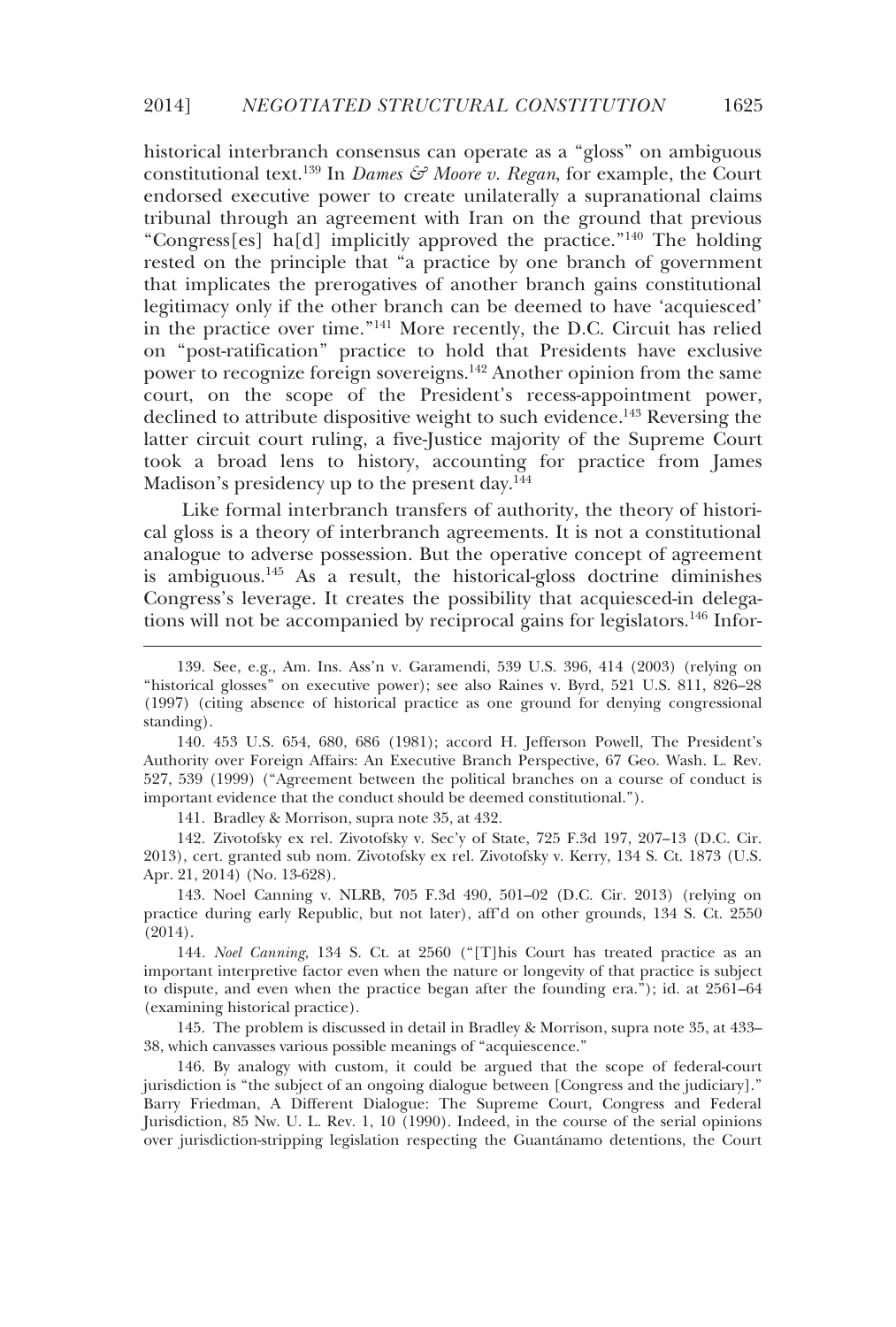mally negotiated arrangements, therefore, raise normative questions that are absent with formal arrangements.

3. *Bargaining over Rulemaking Authority 2: Forbidden Trades*. — A different regime, however, applies when an interbranch bargain slices up the lawmaking entitlement into something other than a cognizable delegation. In such instances, the Court has resisted new permutations of lawmaking authority by imposing inalienability rules. Its resistance echoes the private-law numerus clausus principle, which directs that realproperty rights conform to certain standardized forms.<sup>147</sup>

The legislative veto is an instructive example. As with delegations, there is little doubt that the device emerged as a deliberate strategy to pursue policy goals in a separation-of-powers context. Indeed, the idea of reserving a veto to either one or both Houses did not germinate on Capitol Hill, but instead "originated because presidents wanted it . . . . Presidents asked Congress to delegate additional authority and were willing to accept the legislative veto that controlled the delegation."<sup>148</sup> President Hoover, seeking broad authority from Congress to reorganize the federal executive, first proposed a legislative veto, and he secured one in 1933 reorganization legislation.<sup>149</sup> Legislative vetoes were then incorporated into hundreds of statutes as the price of legislative delegations.150

*INS v. Chadha* was the occasion for the Court's invalidation of the legislative veto.151 It arose out of deportation proceedings in which the House of Representatives had exercised a legislative veto to evacuate relief from deportation granted to six noncitizens.152 Chief Justice Burger reasoned that the House veto was "essentially legislative in purpose and effect" because it "had the purpose and effect of altering the legal rights, duties, and relations of persons," and hence could only be valid if passed through bicameralism and presentment.153 Scholars quickly condemned

149. Id. at 278–79.

j

151. 462 U.S. 919, 944−59 (1983).

referred to itself as embedded within an "ongoing dialogue between and among the branches of Government." Boumediene v. Bush, 553 U.S. 723, 738 (2008). Whether the outcome of this "dialogue" reflects the preferences of all branches, however, is quite another question. Cf. Aziz Z. Huq, What Good Is Habeas?, 26 Const. Comment. 385, 402– 07 (2010) (presenting empirical evidence suggesting Supreme Court intervention in military detentions at Guantánamo has failed to have any significant libertarian effect).

 <sup>147.</sup> Thomas W. Merrill & Henry E. Smith, Optimal Standardization in the Law of Property: The Numerus Clausus Principle, 110 Yale L.J. 1, 4 (2000) [hereinafter Merrill & Smith, Optimal Standardization] (noting numerus clausus means "the number is closed").

 <sup>148.</sup> Louis Fisher, The Legislative Veto: Invalidated, It Survives, Law & Contemp. Probs., Autumn 1993, at 273, 275–76.

 <sup>150.</sup> William West & Joseph Cooper, The Congressional Veto and Administrative Rulemaking, 98 Pol. Sci. Q. 285, 286 (1983).

 <sup>152.</sup> Id. at 926–27.

 <sup>153.</sup> Id. at 951–52.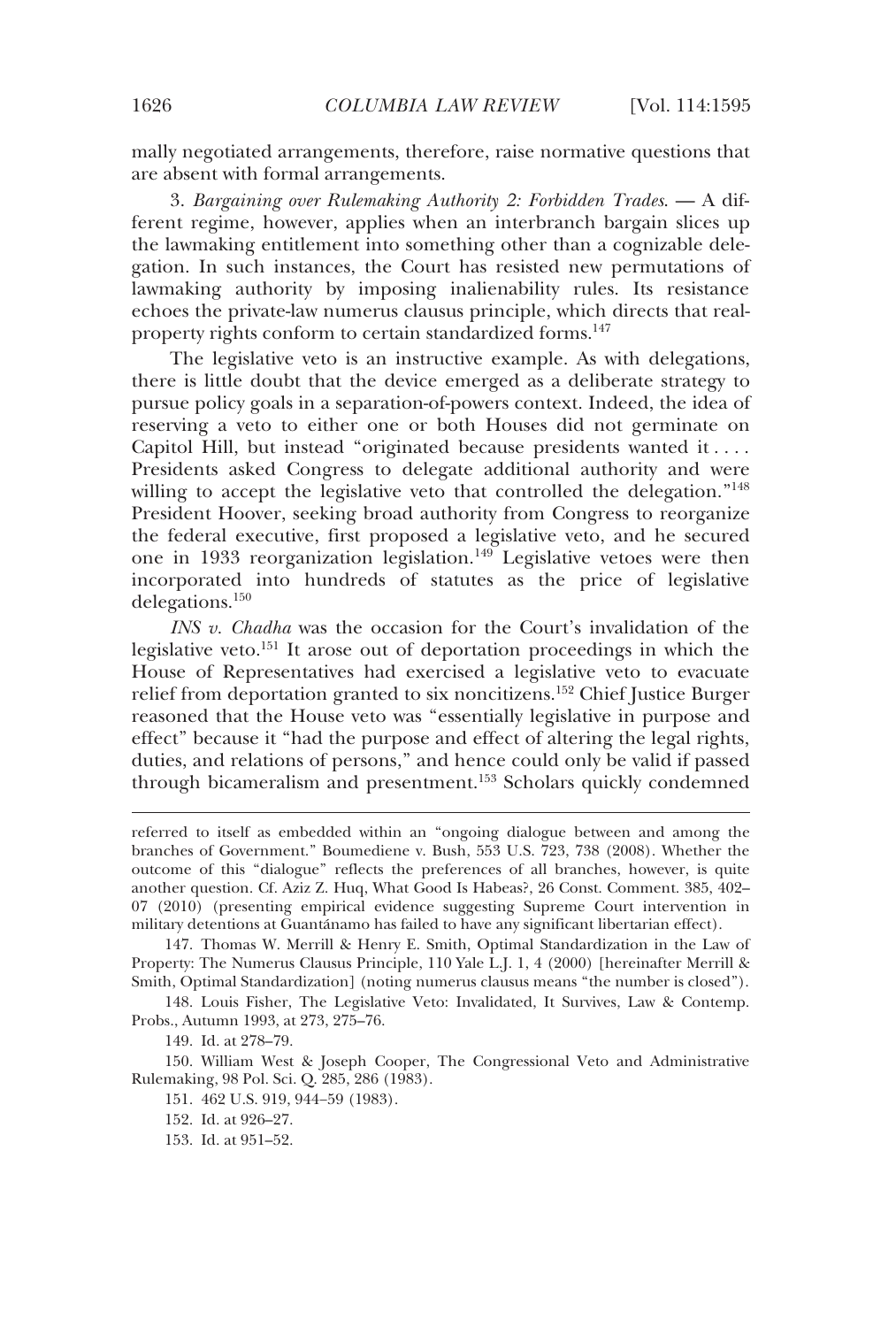the decision's formalist character<sup>154</sup> and noted that it failed to recognize the realities of delegation in the post-New Deal regulatory state.155 The legislative veto proved so indispensable that in the sixteen months *after* the device's judicial repudiation, Congress still enacted fifty-three legislative vetoes.<sup>156</sup>

4. *Bargaining over Fiscal Authority*. — Congress and the President have agreed on a series of legislative enactments that move substantial fiscal authority between chambers and across the interbranch divide.<sup>157</sup> Some of these deals have been durable, others evanescent. Each embodies a negotiated reallocation of the fiscal authorities initially assigned by Article I of the Constitution. Once more, the Court has applied a numerus clausus principle to rule out of bounds certain arrangements.

Perhaps the most salient example of bargaining over fiscal authority is the 1990s effort to assign the President the ability to strike out discrete items of spending in omnibus appropriations statutes (the "line-item veto"). Like the legislative veto, the line-item veto endeavored to rearrange lawmaking authority between the branches by moving a quantum of congressional discretion to the President. The Line Item Veto Act allowed the President to cancel "(1) any dollar amount of discretionary budget authority; (2) any item of new direct spending; or (3) any limited tax benefit."158 Like the legislative veto, the line-item veto was a voluntary deal. It was proposed by the branch that lost power (Congress) at a time the other branch was led by a political foe.159 Members of Congress understood that they were engaged in what they perceived to be

-

 158. Pub. L. No. 104-130, sec. 2, § 1021(a), 110 Stat. 1200, 1200 (1996), invalidated by Clinton v. City of New York, 524 U.S. 417 (1998).

 <sup>154.</sup> See, e.g., Harold H. Bruff, The Incompatibility Principle, 59 Admin. L. Rev. 225, 250 (2007) (noting formalist style of *Chadha* opinion).

 <sup>155.</sup> See, e.g., Lawson, The Rise, supra note 126, at 1252–53 ("A first-best world would have neither delegations nor legislative vetoes, but a world with both . . . is closer to the correct constitutional 'baseline' than [one] with only delegations.").

 <sup>156.</sup> Louis Fisher, Judicial Misjudgments About the Lawmaking Process: The Legislative Veto Case, 45 Pub. Admin. Rev. 705, 706 (1985).

 <sup>157.</sup> See William G. Dauster, The Congressional Budget Process, *in* Fiscal Challenges: An Interdisciplinary Approach to Budget Policy 4, 6–15 (E. Garrett et al. eds., 2008) (discussing development of congressional budget process, Congressional Budget Act, and Budget Enforcement Act).

 <sup>159.</sup> It was the newly elected Republican House majority in 1994 that proposed and pushed the line-item veto, which most immediately empowered President Clinton. Elizabeth Garrett, Accountability and Restraint: The Federal Budget Process and the Line Item Veto Act, 20 Cardozo L. Rev. 871, 872 (1999) [hereinafter Garrett, Accountability and Restraint] (discussing Republican Congress's push for line-item veto during Clinton's presidency). This was not the first time a line-item veto had been proposed in Congress. See Glen O. Robinson, Public Choice Speculations on the Item Veto, 74 Va. L. Rev. 403, 404 (1988).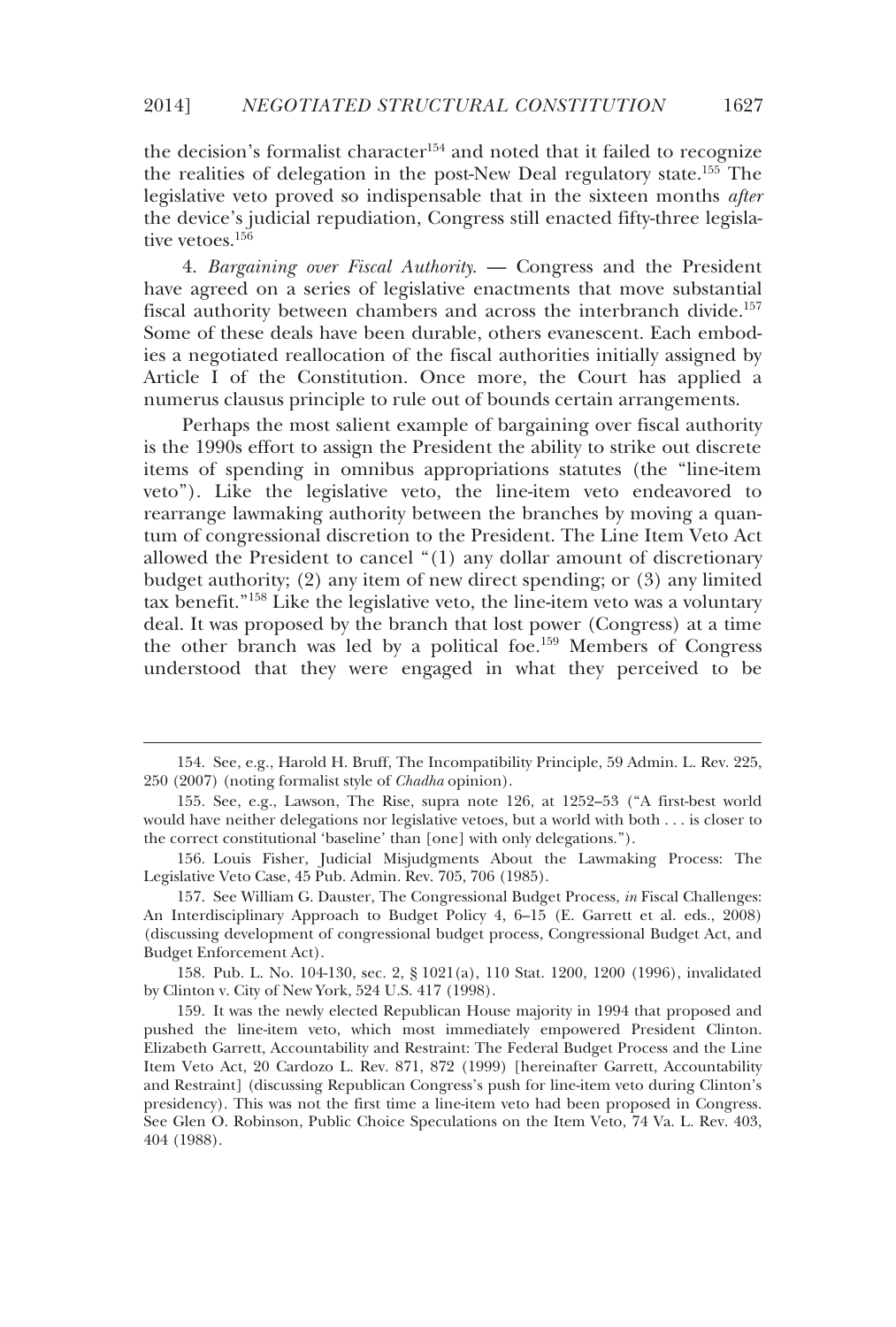excessive and unsustainable spending.160 Legislators were also under no illusions about what they had renounced and what they were transferring to another branch. "Make no mistake about it," prophesied Republican Senator Jon Kyl (a supporter of the proposal), a line-item veto "will shift a great deal of new power to ... President [Clinton]."<sup>161</sup> One way of interpreting the line-item veto therefore is as a solution to an intentional "tragedy of the commons" problem facing the federal fisc.<sup>162</sup>

In *Clinton v. City of New York*, the Court invalidated the line-item veto on formalist grounds similar to those relied on in *Chadha*. 163 Writing for the Court, Justice Stevens reasoned from the Presentment Clause to conclude that "constitutional silence" about unilateral presidential action repealing or amending parts of duly enacted statutes should be "construe[d] . . . as equivalent to an express prohibition."164 *Clinton* distinguished between "cancellation and modification delegations on the one hand and the familiar lawmaking delegations."165 Although the distinction can be understood as another application of a constitutional numerus clausus principle, its cogency can fairly be doubted. As Justice Scalia in his *Clinton* dissent noted, Congress can achieve substantially the same effect as a line-item veto by the simple expedient of drafting a statute differently—an obvious-enough alternative that the Court could be criticized for being merely "fak[ed] out" by the Act's title.166

The line-item veto case is puzzling for another reason: In effect, the Court has permitted delegations with respect to regulatory matters, but not spending questions. Such a distinction might initially seem justified in terms of the Constitution's clear allocation of appropriations authority to Congress.167 But surely Congress has equally clear authority to make regulations through its various enumerated powers. And there is something perverse about allowing the executive to control expenditures indirectly by ratcheting up or down the activity level of the regulatory state, while denying it any direct power to alter levels of spending.

163. Clinton v. City of New York, 524 U.S. 417, 421 (1998).

164. Id. at 439.

j

 165. Saikrishna Bangalore Prakash, Deviant Executive Lawmaking, 67 Geo. Wash. L. Rev. 1, 4–5 (1998).

 167. See, e.g., U.S. Const. art. I, § 7, cl. 1 ("All Bills for raising Revenue shall originate in the House of Representatives . . . .").

 <sup>160.</sup> See H.R. Rep. No. 104-491, at 15 (1996) (Conf. Rep.), reprinted in 1996 U.S.C.C.A.N. 892, 892 (describing need for legislation to help reduce "run-away federal spending and a rising national debt").

 <sup>161. 142</sup> Cong. Rec. 6551 (1996) (statement of Sen. Kyl).

 <sup>162.</sup> See Dan M. Kahan, The Logic of Reciprocity: Trust, Collective Action, and Law, 102 Mich. L. Rev. 71, 100 (2003) (noting line-item vetoes can solve collective-action problems).

<sup>166</sup>*. Clinton*, 524 U.S. at 468–69 (Scalia, J., dissenting).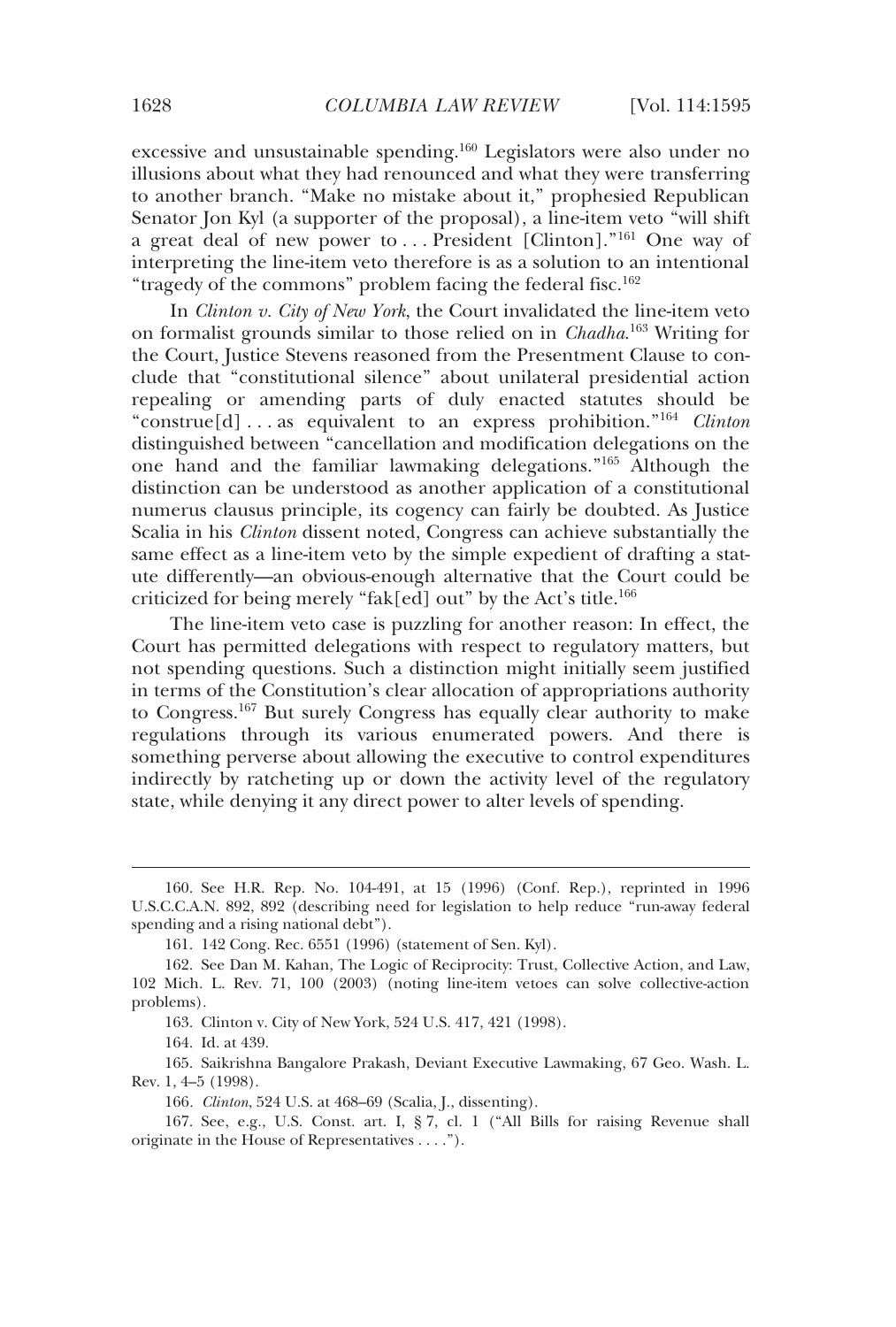The line-item veto is the most notorious instance, moreover, of a larger pattern of bargaining over fiscal powers. Other instances tend not be litigated and hence are not so visible. Consider another example of shifting entitlements between legislative chambers. The Origination Clause allocates first-mover rights on fiscal matters to the House. But the Senate often "takes a revenue bill passed by the House . . . strikes the language of the bill entirely, and replaces it with its own revenue bill unrelated to the one that began in the House."168 In addition, even though the House lacks a constitutional role in drafting or enacting revenue-raising tax treaties, these "have become an important and frequently used coordination device between countries, with the United States entering into nearly seventy such instruments."169 The net effect is to cut the House out of important fiscal decisions. This tax-treaty practice also demonstrates how an arrangement can objectively embody a stable rearrangement of institutional entitlements without necessarily representing an agreed-upon bargain. That is, even if the House has not expressly agreed to the practice, the mere fact that it is a consistently observed, seemingly durable arrangement that moves institutional entitlements away from the baseline set in the Constitution's text suffices to treat it as an intermural bargain for the purposes of this Article.<sup>170</sup>

Bargaining over fiscal power can be discerned between the branches beyond the contested example of the line-item veto. Indeed, there is a long history of reallocations of fiscal authority between the branches that the Court has not disturbed to date. Negotiated reworkings of constitutional authority over the federal fisc predate World War II.<sup>171</sup> In 1919, the House Appropriations Committee established a Select Committee on the Budget that drafted a new framework, one that "vested responsibility for the preparation of the budget solely in the President and provided for the establishment in his office of a Bureau of the Budget to give him technical assistance."172 The ensuing 1921 law reallocated Congress's

-

 <sup>168.</sup> Rebecca M. Kysar, The 'Shell Bill' Game: Avoidance and the Origination Clause, 91 Wash. U. L. Rev. (forthcoming 2014) (manuscript at 3), available at http://ssrn.com/ abstract=2271261 (on file with the *Columbia Law Review*).

 <sup>169.</sup> Rebecca M. Kysar, On the Constitutionality of Tax Treaties, 38 Yale J. Int'l L. 1, 2–3 (2013) [hereinafter Kysar, Tax Treaties]; see also id. at 29–31 (arguing Origination Clause should be read as constraint on Treaty Power to preserve House role in fiscal matters).

 <sup>170.</sup> See supra text accompanying notes 48–51 (discussing objective definition of bargaining).

 <sup>171.</sup> For the pre-twentieth-century history, see Kysar, Tax Treaties, supra note 169, at 7–10; see also Kate Stith, Congress' Power of the Purse, 97 Yale L.J. 1343, 1364–77 (1988) (discussing the two major pieces of nineteenth-century framework legislation to exercise control over budgeting).

 <sup>172.</sup> Paul Studenski & Herman E. Krooss, Financial History of the United States 323 (2d ed. 1963).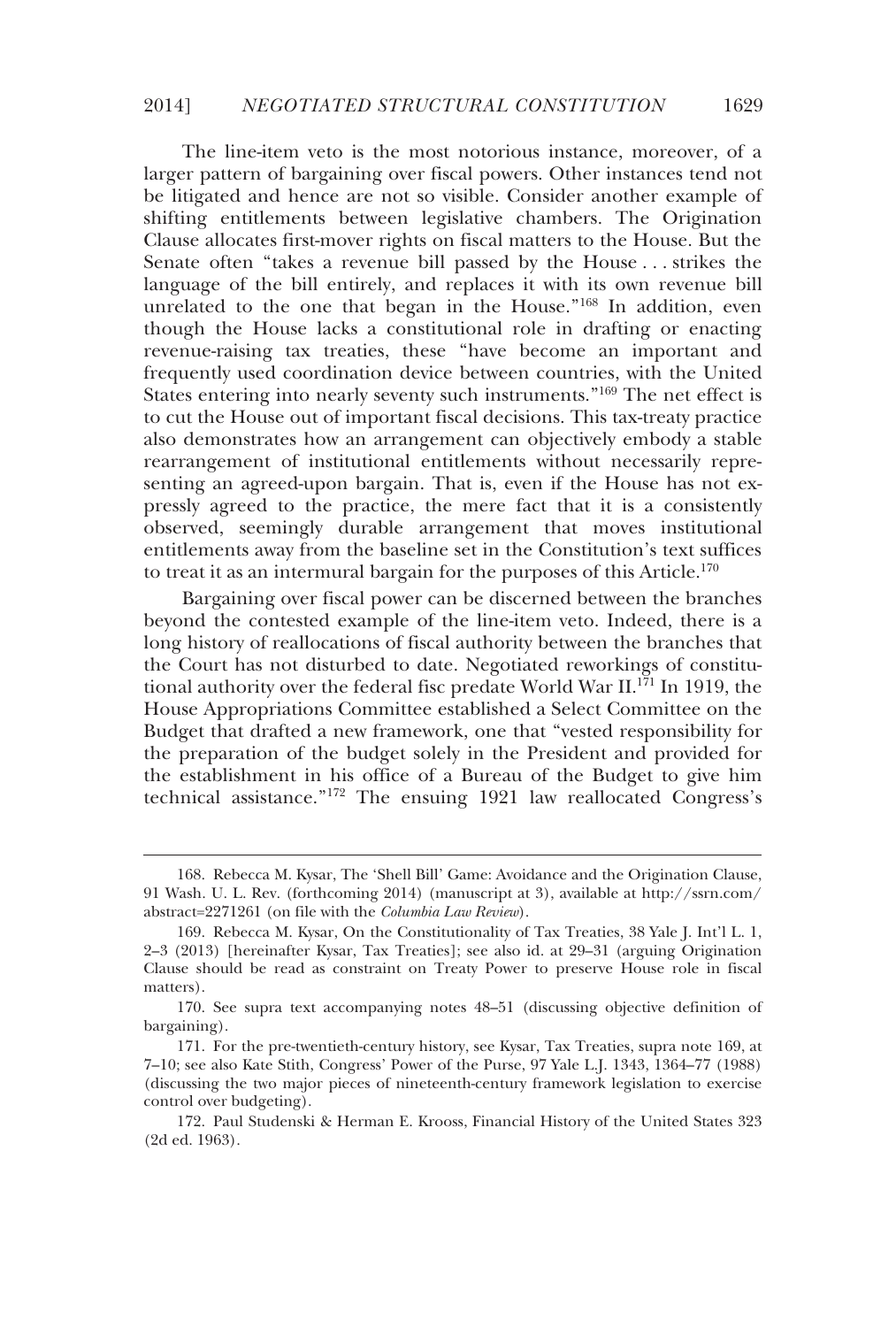right to set the fiscal agenda to the President.173 The executive also gained authority to identify the baseline against which proposed fiscal changes are measured.174 The executive's agenda-setting authority is further amplified by an implicit delegation bundled into most appropriations measures: Congress no longer enacts line-by-line appropriations targeting discrete offices. Instead, it parcels out funds in agency-specific lump sums denominated in the millions to hundreds of millions of dol- $\arcsin 175$  As a result, the President wields large influence on the intragovernmental and geographic distributions of federal dollars.176

Executive dominance of budgeting is not immutable. Between 1990 and 2002, for example, budgeting operated under the "PAYGO rules" negotiated between President George H.W. Bush and Congress, which required that a class of new tax cuts and spending programs be funded via revenue offsets.177 When Congress failed to offset new covered spending, the President was empowered to issue a mandatory sequestration order.178 PAYGO, however, expired in 2002 and has not since been renewed, ratcheting back the scope of authority delegated to the executive.179

 175. See Kate Stith, Rewriting the Fiscal Constitution: The Case of Gramm-Rudman-Hollings, 76 Calif. L. Rev. 593, 611 (1988) [hereinafter Stith, Fiscal Constitution] ("[A]ppropriations legislation has generally contained less line-item detail than it did in the preceding 150 years . . . [and] appropriations acts fund each broadly defined federal program or activity in one lump sum, termed a budget 'account.'" (footnote omitted)). The use of lump-sum appropriations remains the norm in current and pending appropriations measures. See, e.g., H.R. 1, 112th Cong. (2011) (allocating lump sums to various branches of armed forces).

 176. See Christopher R. Berry et al., The President and the Distribution of Federal Spending, 104 Am. Pol. Sci. Rev. 783, 786 (2010) (discussing presidential direction of funds after final budget passage).

 177. See Elizabeth Garrett, Harnessing Politics: The Dynamics of Offset Requirements in the Tax Legislative Process, 65 U. Chi. L. Rev. 501, 507–12 (1998) (describing PAYGO).

 178. Budget Enforcement Act of 1990, Pub. L. No. 101-508, tit. XIII, § 13101, 104 Stat. 1388, 1388-574 to -582 (codified as amended at 2 U.S.C. §§ 900–903 (2012)).

 179. For an evaluation of PAYGO, see Elizabeth Garrett, A Fiscal Constitution with Supermajority Voting Rules, 40 Wm. & Mary L. Rev. 471, 481 (1999).

 <sup>173.</sup> See Budget and Accounting Act, 1921, ch. 18, tit. II, 42 Stat. 20, 20–23 (granting President greater budgetary powers), amended by Reorganization Act of 1939, ch. 36, § 201, 53 Stat. 561, 565 (expanding President's budgetary control to include "any independent regulatory commission or board"). The persuasive effect of the President's budget, nevertheless, is debated. See Dauster, supra note 157, at 17 ("Congress can and often does treat the president's budget as just so many suggestions.").

 <sup>174.</sup> For instance, after the enactment of temporary tax cuts, President George W. Bush proposed that those cuts be treated as permanent for subsequent budgeting purposes such that any extensions of the cuts would be recorded as budget neutral. Rebecca M. Kysar, Lasting Legislation, 159 U. Pa. L. Rev. 1007, 1028 (2011).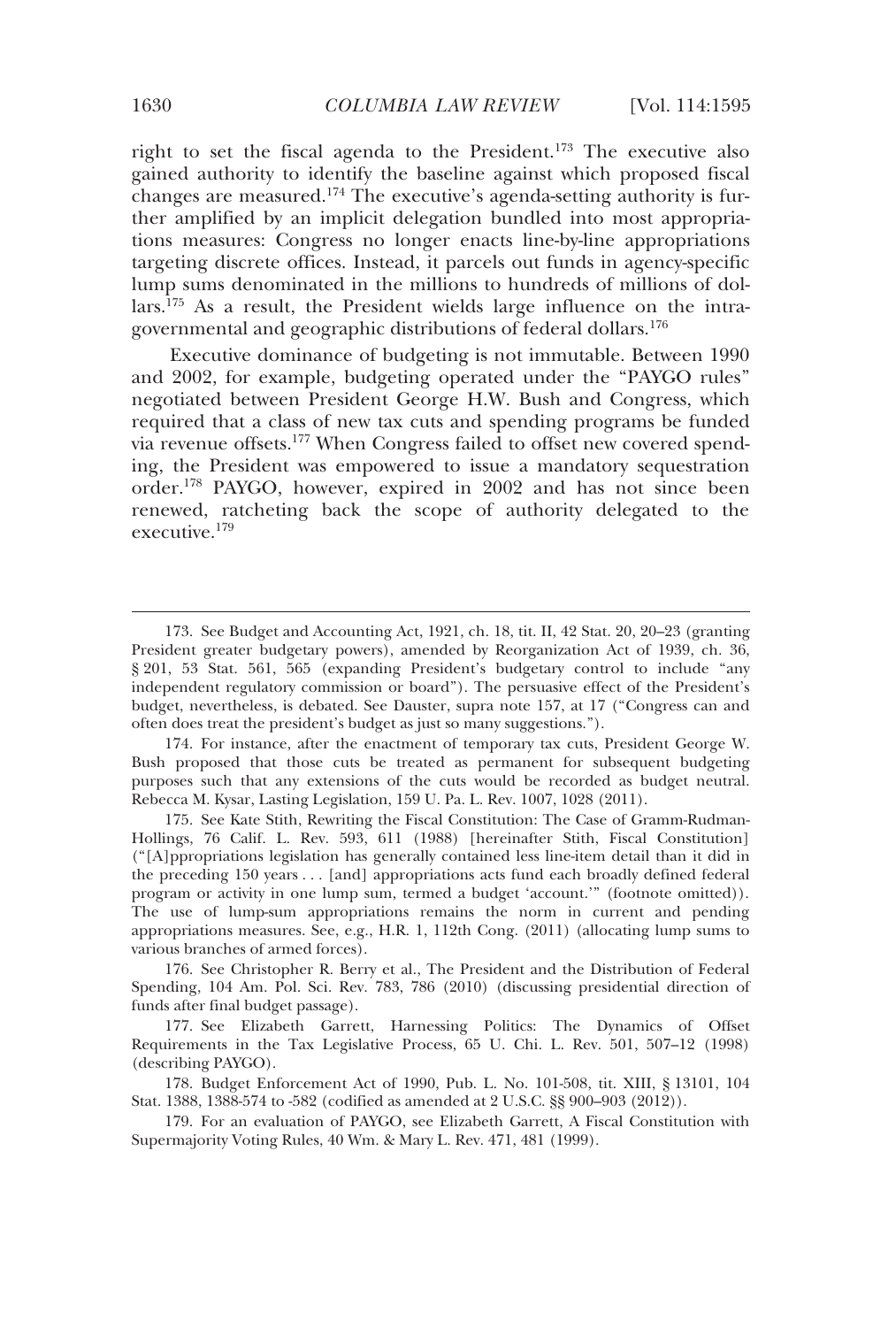### 2014] *NEGOTIATED STRUCTURAL CONSTITUTION* 1631

The Court has been largely absent from these negotiations.<sup>180</sup> The only significant judicial intervention was *Bowsher v. Synar*, which invalidated elements of the Gramm-Rudman-Hollings Act.<sup>181</sup> Enacted in the wake of broad legislative recognition of a fiscal crisis,<sup>182</sup> this statute allocated sequestration authority to the Comptroller General, whom the Court found to be an agent of Congress.183 The statute was understood at the time as a radical reordering of budgeting authority between the branches.184 Deploying a formalist logic parallel to *Chadha*'s, Chief Justice Burger explained that this allocation of sequestration authority "plac[ed] the responsibility for execution of the [law] in the hands of an officer who is subject to removal only by ... Congress," which "in effect... retained control over the execution of the Act and . . . intruded into the executive function."185 Later cases gloss *Bowsher* in terms of a functionalist concern about congressional self-aggrandizement.186 Indeed, Congress reacted to *Bowsher* by delegating sequestration authority to the (executive-branch) Office of Management and Budget.187 But *Bowsher*, like *Chadha* and *Clinton*, can equally be understood in terms of a constitutional numerus clausus principle: Congress can delegate fiscal discretion wholesale, but it cannot unbundle that discretion to reserve a meaningful veto at the margin.

 181. 478 U.S. 714, 736 (1990) (invalidating section of Balanced Budget and Emergency Deficit Control Act of 1985, better known as Gramm-Rudman-Hollings Act).

 182. See, e.g., 131 Cong. Rec. 24,902 (1985) (statement of Sen. Symms) ("There is one word in the bill's title which catches the eye—'emergency.' I believe that many of my colleagues share my view that this Nation is sliding toward a precipice, and that this spending gluttony, if we do not reverse it, is going to mean our ruination.").

183*. Bowsher*, 478 U.S. at 733–34.

-

185*. Bowsher*, 478 U.S. at 734.

 186. See, e.g., Morrison v. Olson, 487 U.S. 654, 685–86 (1988) (characterizing congressional action in *Bowsher* as "'go[ing] beyond the words and implications of the [sic] [Appointments Clause] and . . . infring[ing] the constitutional principle of the separation of governmental powers'" (second alteration in original) (quoting Myers v. United States, 272 U.S. 52, 161 (1926)) (misquotation)).

187. Dauster, supra note 157, at 11.

 <sup>180.</sup> In 1975, the Court declined to find implied presidential impoundment authority without statutory authorization. Train v. City of New York, 420 U.S. 35, 44−46 (1975). This occurred at a time of great political controversy over President Nixon's employment of impoundment, see Louis Fisher, Constitutional Conflicts Between Congress and the President 133−34 (4th ed. 1997), and so might be tallied in the ranks of judicial intrusions into fiscal institutional design. The Court has allowed private litigants to bring Origination Clause challenges but adopted a narrow view of the Clause's reach. United States v. Munoz-Flores, 495 U.S. 385, 400 (1990).

 <sup>184.</sup> For a contemporary view, see Stith, Fiscal Constitution, supra note 175, at 596– 97 ("[Gramm-Rudman-Hollings] is especially important, however, because it did not purport merely to effect a marginal reduction in spending. Rather, it sought to establish a new regime to govern the federal budget process, a regime that would *guarantee* spending and deficit reduction.").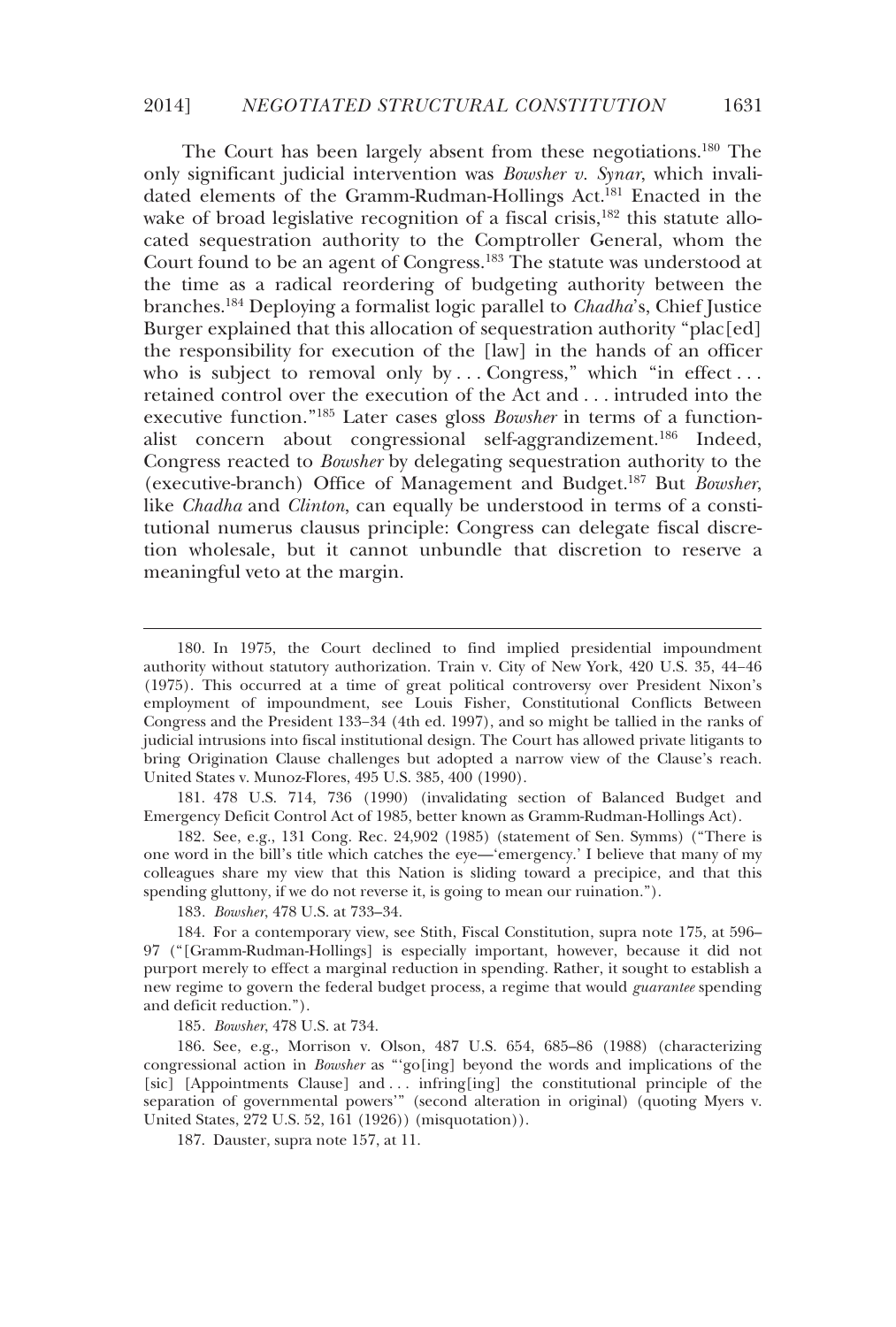# B. *Bargaining Between the States and the Federal Government*

The Constitution bifurcates regulatory jurisdiction between the several states and the federal government. Efforts to police the ensuing line occupy an inordinate share of judicial bandwidth.188 Despite the vigor and persistence of judicial invigilation, however, the federal–state border is still characterized by vigorous trading. This section documents diverse forms of regulatory exchange between the federal government and the states to suggest that the common image of a static and unchanging "federal balance"189 misreads operational realities. This survey suggests that the Court has treated federalism and separation-of-powers bargaining differently. In the separation-of-powers context, the Court has tended to police closely the permissible scope of bargaining. In the federalism context, however, it has permitted, and even enabled, bargaining by stepping in to delineate more crisply the contours of institutional entitlements. For this reason, the normative critique of judicial limits on interbranch bargaining that is developed in Parts III and IV of this Article does not bear on federalism jurisprudence in the same way it bears on separation-of-powers case law. Instead, the Court's federalism jurisprudence, which surely can be criticized on other grounds, $190$  shows how effectual interbranch bargaining can be.

1. *The Constitution's Intergovernmental Distribution of Regulatory Powers*. — The Constitution's central mechanism for dividing federal and state domains hinges on the textual enumeration of national governmental authorities.<sup>191</sup> This mechanism is less successful than the Constitution's interbranch allocation of responsibilities over lawmaking. Due to the constitutional text's underspecification and ambiguity, judicial responsibility for drawing the margins of national authority has taken on large significance.<sup>192</sup> The baseline is harder to discern. With great respon-

 <sup>188.</sup> For a survey of relevant doctrine, see Aziz Z. Huq, Tiers of Scrutiny in Enumerated Powers Jurisprudence, 80 U. Chi. L. Rev. 575, 586–611 (2013) [hereinafter Huq, Tiers of Scrutiny].

 <sup>189.</sup> See United States v. Lopez, 514 U.S. 549, 578 (1995) (Kennedy, J., concurring).

 <sup>190.</sup> See, e.g., Huq, Tiers of Scrutiny, supra note 188, at 652–55 (recommending fundamental changes to structure of judicial review in federalism cases).

 <sup>191.</sup> See, e.g., NFIB v. Sebelius, 132 S. Ct. 2566, 2577 (2012) ("[R]ather than granting general authority to perform all the conceivable functions of government, the Constitution lists, or enumerates, the Federal Government's powers .... The Constitution's express conferral of some powers makes clear that it does not grant others.").

 <sup>192.</sup> See Ernest A. Young, Making Federalism Doctrine: Fidelity, Institutional Competence, and Compensating Adjustments, 46 Wm. & Mary L. Rev. 1733, 1748–49 (2005) ("The open-textured nature of the Constitution's structural commitments calls for judicial implementation through doctrine: There is simply no way to administer our federal system without developing rules to flesh out the allocation and balance of authority."). The era in which it was plausible to imagine dual, mutually exclusive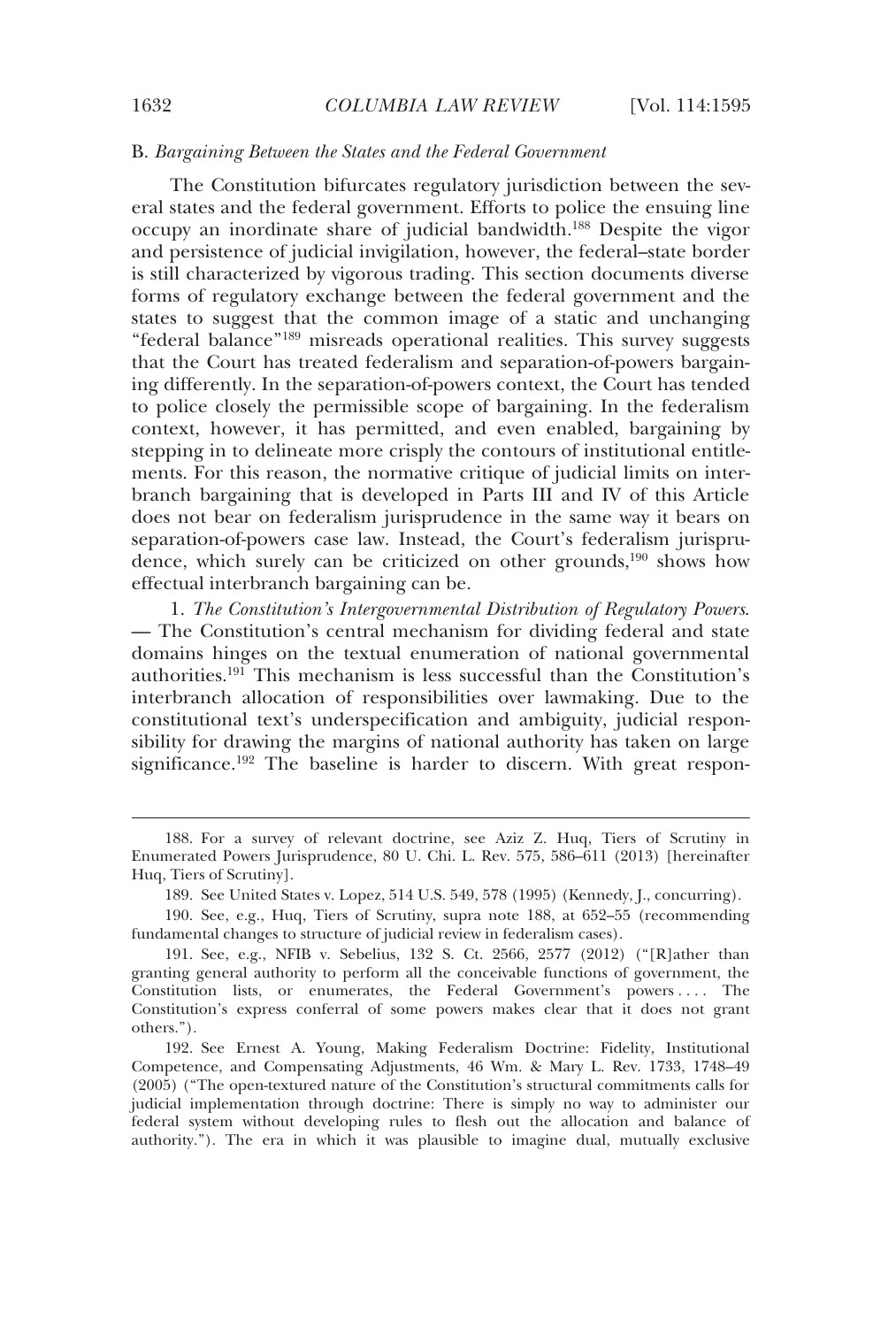sibility, however, comes great divisiveness. The Justices differ not only on how to construe the Constitution's grants of national power, but also on how to read its general rule of construction, which is contained in the Necessary and Proper Clause.<sup>193</sup> Divisive public and judicial disagreement about federalism may be so pervasive as to be an identifying trait of American constitutionalism.

Federal regulatory power rests centrally in the Commerce Clause, which licenses broad superintendence over the national economy and its constituent parts.194 Proper invocation of the Commerce Clause permits Congress to preempt contrary state laws or regulations.<sup>195</sup> This regulatory jurisdiction is plenary when licitly exercised.<sup>196</sup> If a federal law is presented in state court, state judicial officials have no option but to respect

-

 194. U.S. Const. art. I, § 8, cl. 3 (authorizing Congress "[t]o regulate Commerce with foreign Nations, and among the several States, and with the Indian Tribes"). For a discussion of the broad Commerce Clause power, see, e.g., Ernest A. Young, "The Ordinary Diet of the Law": The Presumption Against Preemption in the Roberts Court, 2011 Sup. Ct. Rev. 253, 259 [hereinafter Young, Presumption Against Preemption] (discussing Court's expansion of reach of Commerce Clause after 1937 "to include activities that were small in themselves but, in the aggregate, had substantial economic effects").

 195. For an excellent introduction to the Court's preemption jurisprudence, see generally Young, Presumption Against Preemption, supra note 194.

 196. For example, a state law that is preempted is "without effect." Maryland v. Louisiana, 451 U.S. 725, 746 (1981).

sovereignties is long passed. See generally Corwin, Dual Federalism, supra note 6, at 21–23 (summarizing transformation in federalism until 1950).

 <sup>193.</sup> U.S. Const. art. I, § 8, cl. 18 (authorizing Congress "[t]o make all Laws which shall be necessary and proper for carrying into Execution the foregoing Powers, and all other Powers vested by this Constitution in the Government of the United States"). For an example of how Justices differ in their construction of this clause, see United States v. Kebodeaux, 133 S. Ct. 2496, 2499–2505 (2013) (upholding civil-registration requirement for those who had been subject to conviction in military court martial before enactment of relevant registration statute). Of the seven Justices who agreed with the judgment, only four characterized the case as straightforward under a broad reading of the Necessary and Proper Clause. Id. at 2502. Chief Justice Roberts and Justice Alito both concurred in the judgment, registering disapproval of the majority's method for resolving the scope of Necessary and Proper related powers. Id. at 2507–08 (Roberts, C.J., concurring in the judgment); id. at 2508–09 (Alito, J., concurring in the judgment). Given that dissenting Justices Scalia and Thomas each offered slightly different accounts of the Necessary and Proper Clause, it would seem that there are (at least) four different doctrinal accounts of that central constitutional provision on the Court. Compare id. at 2508–09 (Scalia, J., dissenting) ("I do not agree [with Justice Thomas] that what is necessary and proper to enforce a statute validly enacted pursuant to an enumerated power is not itself necessary and proper to the execution of an enumerated power."), with id. at 2509–17 (Thomas, J., dissenting) ("Congress lacks authority to legislate if the objective is anything other than 'carrying into Execution' one or more of the Federal Government's enumerated powers." (quoting United States v. Comstock, 130 S. Ct. 1949, 1972 (2010) (Thomas, J., dissenting) (internal quotation marks omitted)).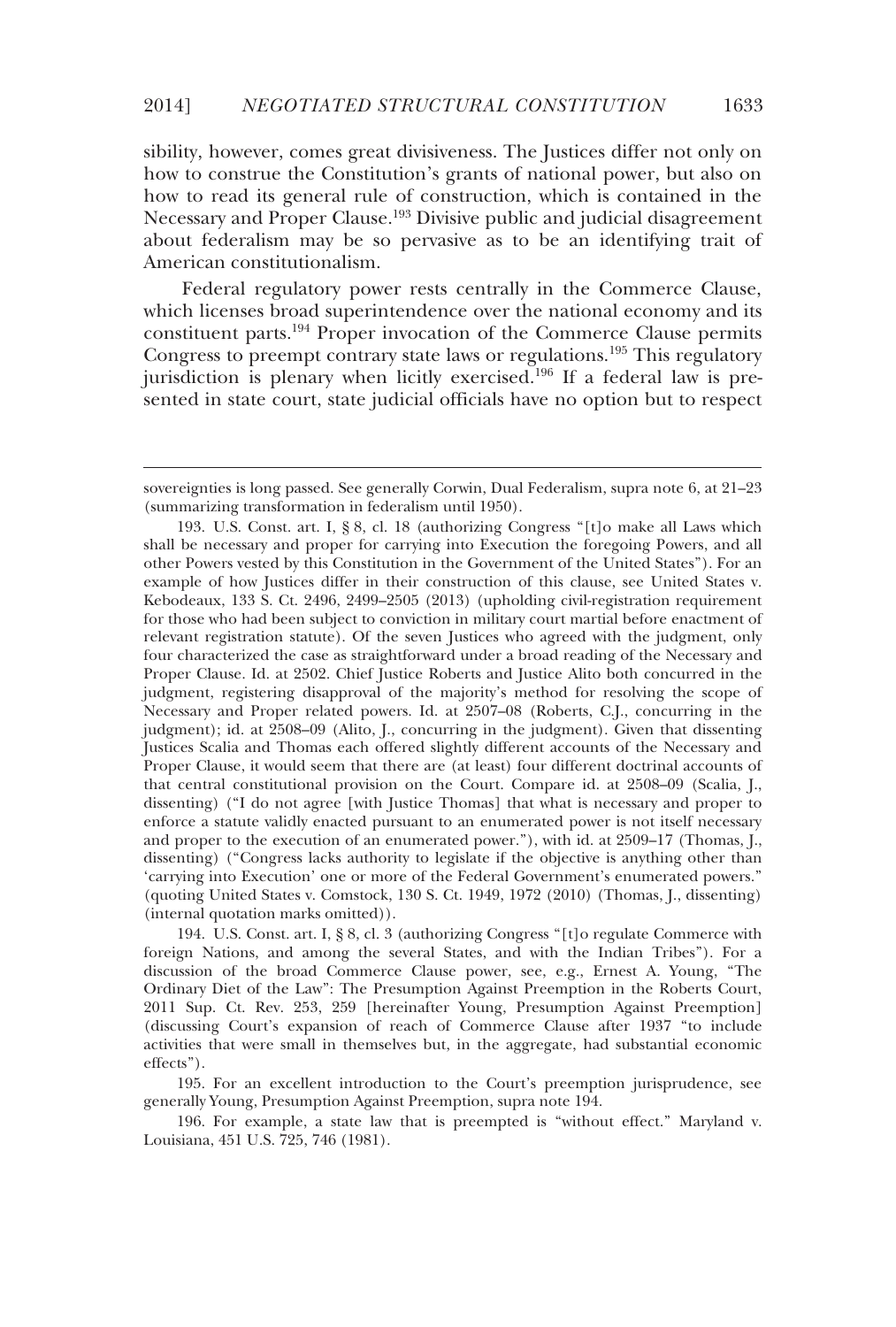the federal preferences embodied therein.197 In addition to its enumerated regulatory authorities, the national government also can draw on its power to collect taxes and expend funds for "the common Defense and general Welfare,"198 a power until recently unbounded by other restraints on national regulatory authority.199 Congress can accordingly offer subsidies to subnational governments upon the condition that they undertake other policies.200

The Court has also imposed two significant constraints on the deployment of most (but not all) enumerated powers, both of which enhance intergovernmental markets over regulation. First, when a federal law singles out state legislative or executive officials with a legal obligation that does not fall on private actors, it violates an "anticommandeering" principle.<sup>201</sup> That rule entails that "the Federal Government, under the Constitution, has no power to impose on a State officer, as such, any duty whatever, and compel him to perform it."202 The Court here might be understood as clarifying the terms of trade between levels of government. Such clarification can facilitate trade by eliminating uncertainty about the scope and initial allocation of entitlements.

Because "[s]tate sovereignty is not just an end in itself" but a means to promoting individual liberty, the Court held that "departure[s] from the constitutional plan cannot be ratified by the 'consent' of state officials."203 Commandeering is impermissible even if Congress had

198. U.S. Const. art. I, § 8, cl. 1.

 199. See Joseph Story, Commentaries on the Constitution of the United States § 489 (Carolina Academic Press 1987) (1833) (opining Congress's taxation and spending powers are not limited "to cases falling within specific powers enumerated in the Constitution"). For discussion of limitations imposed on the Spending Clause in recent jurisprudence, see infra text accompanying notes 267–273.

 200. See, e.g., South Dakota v. Dole, 483 U.S. 203, 206 (1987) (finding "within constitutional bounds" withholding federal highway funds from states with legal drinking ages below twenty-one).

 201. See Printz v. United States, 521 U.S. 898, 918–25 & n.13 (1997) (holding "[o]ur system of dual sovereignty" is incompatible with commandeering of state executive officials to implement gun-control and -registration provisions of Brady Bill); New York v. United States, 505 U.S. 144, 162 (1992) ("[T]he Constitution has never been understood to confer upon Congress the ability to require the States to govern [i.e., legislate] according to Congress' instructions.").

 202. Kentucky v. Dennison, 65 U.S. 66, 107 (1861), overruled by Puerto Rico v. Branstad, 483 U.S. 219 (1987).

203. *New York*, 505 U.S. at 181–82.

 <sup>197.</sup> See Testa v. Katt, 330 U.S. 386, 389 (1947) (holding Rhode Island state court must entertain federal claim arising under Emergency Price Control Act); see also Evan H. Caminker, State Sovereignty and Subordinacy: May Congress Commandeer State Officers to Implement Federal Law?, 95 Colum. L. Rev. 1001, 1027 (1995) (exploring scope of this obligation).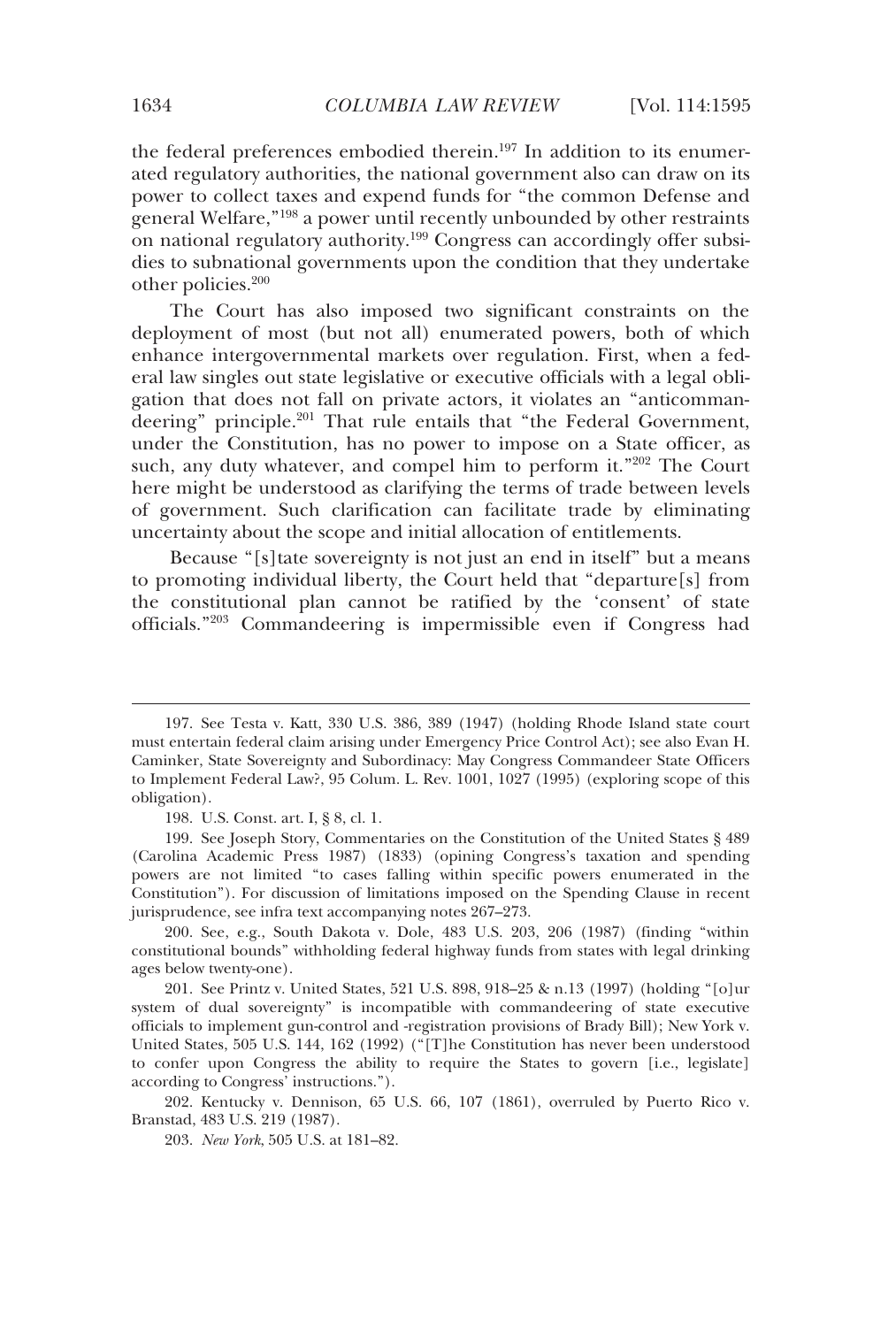available the option of preemptive legislation.<sup>204</sup> Nevertheless, the federal government can "purchase the services of state and local government" in the same way it purchases private services.<sup>205</sup> Accordingly, state administrative capacities are subject to a "modified property rule" under which the right may be sold but not given away.<sup>206</sup>

Second, glossing the Eleventh Amendment, the Court has directed that the federal government cannot use any of its original constitutional powers to oust directly the states' sovereign immunity from individual litigants' damages actions in state or federal court.<sup>207</sup> Such ouster, however, is permitted under the Reconstruction Amendments, leading to statutes that can intrude further on states' operations.<sup>208</sup> Moreover, the federal government can purchase compliance through a conditional grant to the states, provided that the legislation in question articulates with heightened precision the scope of the immunity waiver.<sup>209</sup>

Although proffered as vindications of states' rights, the anticommandeering and sovereign-immunity doctrines can be glossed in a different way: Both create property-like entitlements rather than the inalienability rules observed in cases such as *Chadha*, *Bowsher*, and *Clinton*—and both leave open the possibility that states can engage in mutually beneficial trading with Congress using those property rules. These doctrines do not immunize states' regulatory jurisdiction but

-

 206. See Rose-Ackerman, supra note 34, at 949–51 (describing "modified property rule" under which "property may be sold at market prices but cannot be given away").

 207. See Alden v. Maine, 527 U.S. 706, 712 (1999) (holding Congress could not abrogate states' immunity from suit in state court); Seminole Tribe of Fla. v. Florida, 517 U.S. 44, 72–73 (1996) (forbidding ouster of state sovereign immunity under Article I powers). Oddly, bankruptcy is an exception. See, e.g., Cent. Va. Cmty. Coll. v*.* Katz*,* 546 U.S. 356, 359 (2006) (holding bankruptcy trustee's proceeding to set aside debtor's preferential transfers to state agencies is not barred by sovereign immunity).

 208. See, e.g., Nev. Dep't of Human Res. v. Hibbs, 538 U.S. 721, 737 (2003) (permitting money-damages actions under family-care provision of Family and Medical Leave Act); see also Tennessee v. Lane, 541 U.S. 509, 532–33 (2004) (upholding applications of Title II of Americans with Disabilities Act that implicated fundamental rights, including right of access to courts). The Court's recent limitations on congressional action under the Fourteenth Amendment narrow the gap between that provision and other sources of legislative authority.

 209. See Pennhurst State Sch. & Hosp. v. Halderman, 451 U.S. 1, 17 (1981) ("The legitimacy of Congress' power to legislate under the spending power thus rests on whether the State voluntarily and knowingly accepts the terms of the 'contract.'").

 <sup>204.</sup> See Siegel, Commandeering, supra note 10, at 1634–65 (exploring this doctrinal detail and suggesting "commandeering should carry a presumption of unconstitutionality [only] when preemption is not a feasible alternative"); see also Matthew D. Adler & Seth F. Kreimer, The New Etiquette of Federalism: *New York*, *Printz*, and *Yeskey*, 1998 Sup. Ct. Rev. 71, 85–86 (noting tension between commandeering case law and Congress's preemption power).

 <sup>205.</sup> Roderick M. Hills, Jr., The Political Economy of Cooperative Federalism: Why State Autonomy Makes Sense and "Dual Sovereignty" Doesn't, 96 Mich. L. Rev. 813, 819 (1998) [hereinafter Hills, Cooperative Federalism].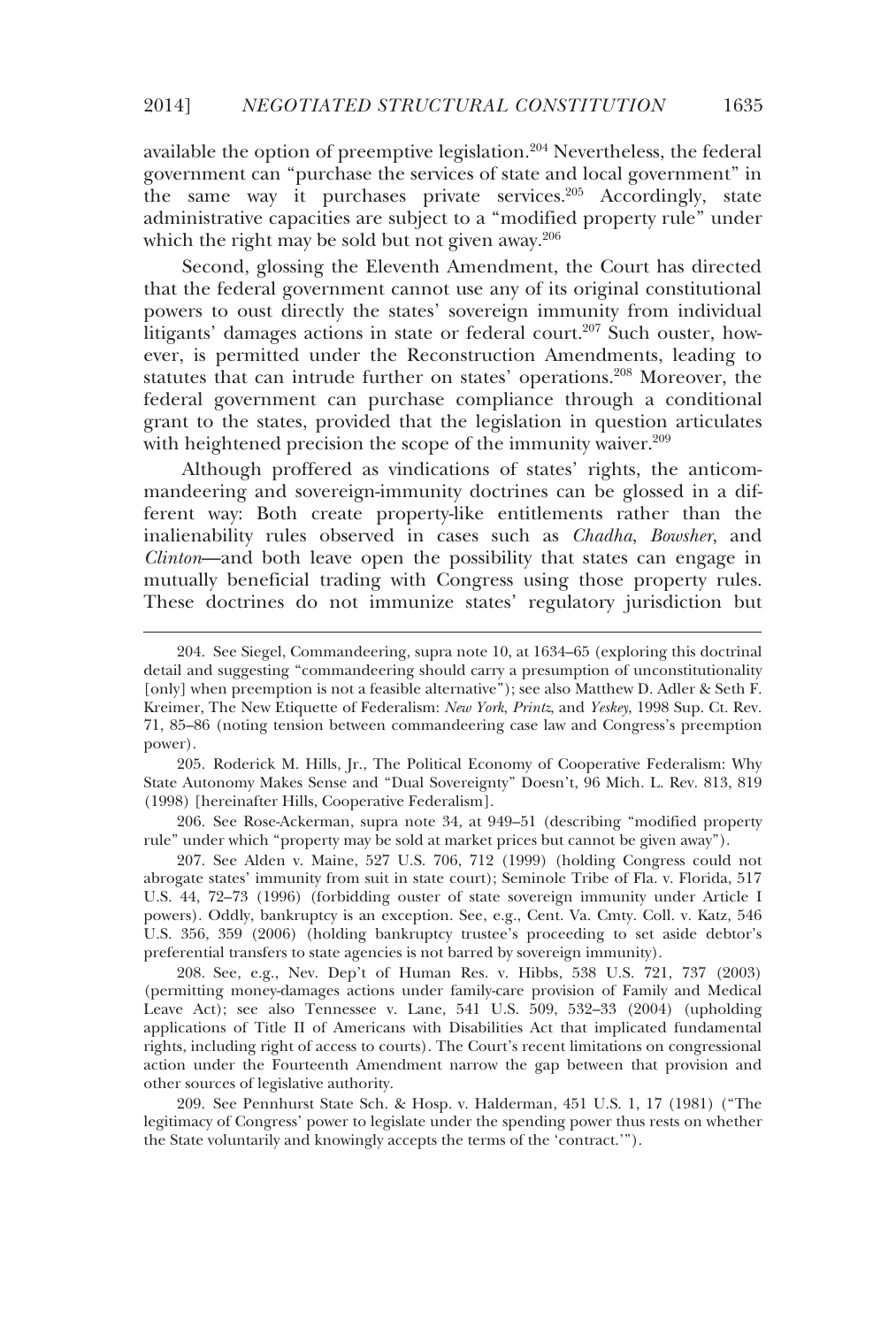instead facilitate its trade. This contrasts sharply with the Court's approach in separation-of-powers jurisprudence, where inalienability rules dominate.

The balance of this section accordingly shows how this basic framework is employed in intergovernmental bargaining. First, the section shows that preemptive national laws can be sites for bargaining both preand postenactment. It then analyzes two special cases—when a federal law is the result of interstate bargaining outside Congress and when a cooperative-federalism program has been installed. Finally, it examines conditional federal spending as a bargain. The bottom line is that the federal–state border, unlike the interbranch context, is an active marketplace for institutional exchange.

2. *Federal Law as Intergovernmental Bargain: Preenactment and Postenactment Bargaining*. — Though states have no formal voice in national lawmaking, $210$  some federal laws are the outcomes of intergovernmental negotiation within Congress. These laws therefore reflect the interests of both the federal government and the states and reallocate regulatory authority. This subsection describes the process whereby these statutes are negotiated and notes how the final product of negotiations falls squarely within the scope of this Article's definition of bargaining.<sup>211</sup>

To begin with, states' shared interests are expressly reflected in many federal statutes. Consider, for example, the 1945 McCarran-Ferguson Act,<sup>212</sup> which reversed a 1944 Supreme Court ruling<sup>213</sup> to the effect that insurance was amenable to federal regulation alone. A halfcentury later, Congress enacted the Unfunded Mandates Reform Act of 1995, which installed procedural barriers within the lawmaking process to certain kinds of fiscal burden sharing with the states.<sup>214</sup> No other interest group secures such durable procedural protection from fiscal burdens via legislated congressional rules. More recently, federal healthcare-reform legislation has incorporated states' interests and regulatory ambitions in diverse and overlapping ways.215 Even once a federal law is enacted, it can create opportunities for the reallocation of regulatory entitlements. Federal laws, even when preemptive in general effect,

 <sup>210.</sup> The Seventeenth Amendment eliminated the possibility of direct transmissions of preferences between state and federal legislatures. See U.S. Const. amend. XVII (revoking power of state legislatures to fill Senate seats).

 <sup>211.</sup> See supra Part I.A (discussing definition of "bargaining").

 <sup>212.</sup> Ch. 20, 59 Stat. 33 (1945) (codified as amended at 15 U.S.C. §§ 1011–1015 (2012)).

 <sup>213.</sup> United States v. S.-E. Underwriters Ass'n, 322 U.S. 533, 552–53 (1944).

 <sup>214.</sup> Pub. L. No. 104-4, 109 Stat. 48 (codified at 2 U.S.C. §§ 1501–1504 (2012)).

 <sup>215.</sup> See Abbe R. Gluck, Intrastatutory Federalism and Statutory Interpretation: State Implementation of Federal Law in Health Reform and Beyond, 121 Yale L.J. 534, 582–89 (2011) (cataloguing five federal–state interactions embodied in Patient Protection and Affordable Care Act).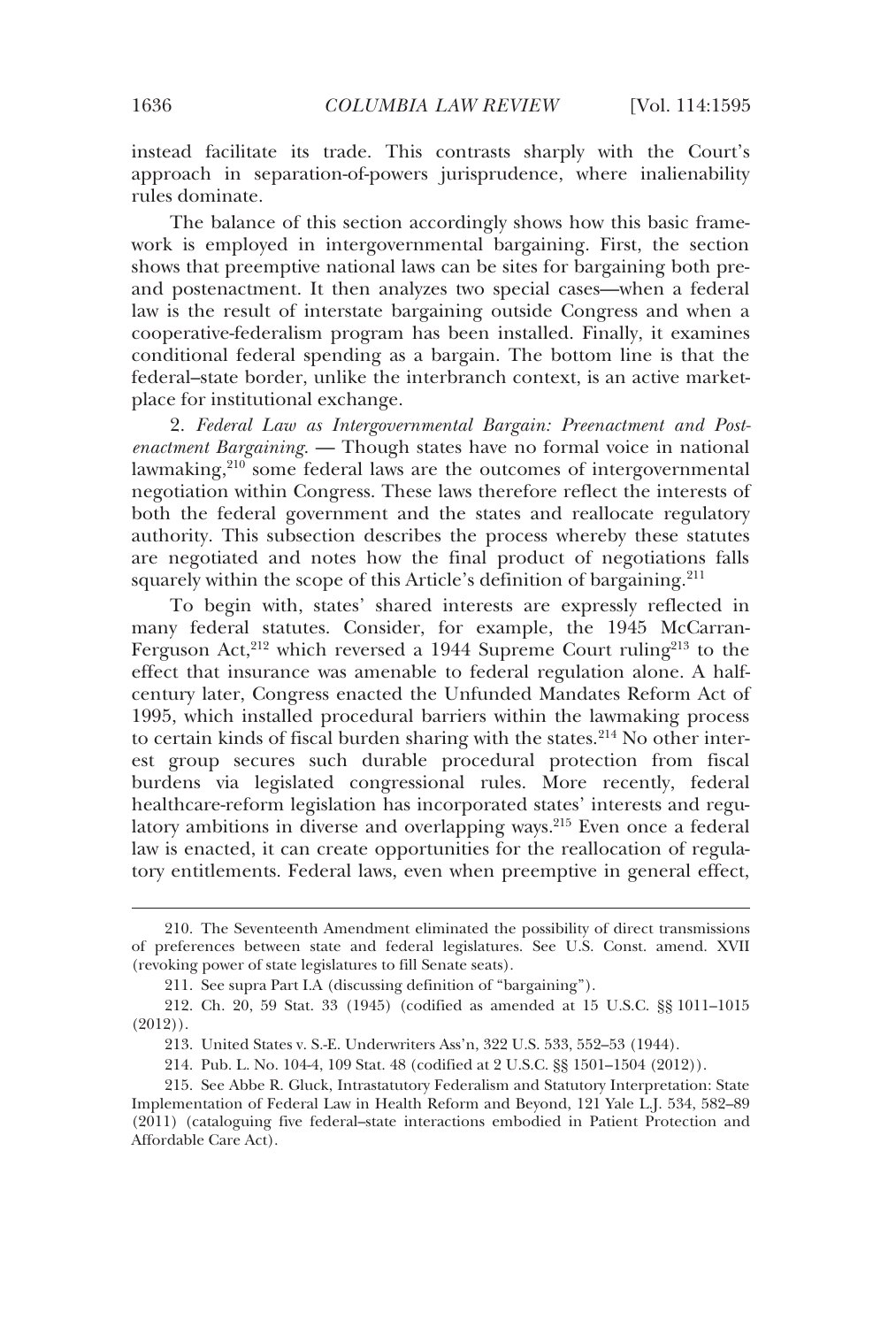sometimes assign property interests to states allowing vetoes of federal regulatory efforts. For instance, the Coastal Zone Management Act requires federal-agency compliance with state management programs.<sup>216</sup> The federal Clean Water Act also allows states to condition their certification of covered projects upon any limitations deemed necessary by the state to ensure compliance with state water-quality standards.<sup>217</sup>

These examples of federal legislative recognition of states' interests could be multiplied.<sup>218</sup> They all demonstrate that states routinely wield influence in Congress through lobby groups to secure recognition of their regulatory goals within federal legislation.219 States have a robust and effectual lobbying operation in Congress.<sup>220</sup> Part of that lobby's influence results from the property rules that the Supreme Court has recognized in its anticommandeering and state-sovereignty case law.221 As importantly, states are able to wrest away regulatory entitlements because they, unlike the federal government, have the institutional capacity to manage programs or to investigate and enforce rules of primary  $\overline{\text{conduct.}}^{222}$ 

States' property-like entitlements to certain regulatory fiefdoms can induce federal legislative action in another way: A grant of statutory entitlements to the several states can operate as prophylaxis against anticipated constitutional challenges. In *Arizona v. Inter Tribal Council of* 

-

 218. See Huq, Logic of Collective Action, supra note 36, at 280–88 (collecting examples of federal legislative solicitude for state interests).

 219. Erin Ryan's excellent article catalogues in exhaustive detail the forms such negotiation takes. Erin Ryan, Negotiating Federalism, 52 B.C. L. Rev. 1, 75–76 (2011) [hereinafter Ryan, Negotiating Federalism] (noting states "engag[e] Congress either in a spending power deal they have designed . . . or in bargained-for commandeering negotiations"); see also Ryan, Tug of War, supra note 10, at 265–367 (covering same ground).

 220. See Huq, Logic of Collective Action, supra note 36, at 289–91 (documenting history of states' lobbies in Washington, D.C.).

 221. Even in the absence of any constitutional entitlement, states have both a stake in and an influence on legislated bargains. States have an incentive to participate in the federal legislative process because they stand to gain when national public goods are realized. Alternatively, they might seek federal legislation to muffle interstate competition and protect their own inefficient rules. See Lynn A. Baker & Ernest A. Young, Federalism and the Double Standard of Judicial Review, 51 Duke L.J. 75, 110 (2001) (defining horizontal aggrandizement as phenomenon of majority of states using federal political process to "impose . . . policy preferences on a minority of states with different preferences").

 222. See Ryan, Negotiating Federalism, supra note 219, at 79 ("States, however, often possess the most important positive leverage, given their generally superior capacity for enforcement, implementation, and innovation (and reciprocal negative leverage when they can credibly threaten to withhold it).").

 <sup>216. 16</sup> U.S.C. § 1456(c)(1)(A) (2012).

 <sup>217.</sup> See, e.g., PUD No. 1 v. Wash. Dep't of Ecology, 511 U.S. 700, 711–12 (1994) (interpreting section 401 of Clean Water Act to authorize states to restrict federal activity to preserve water-quality standards).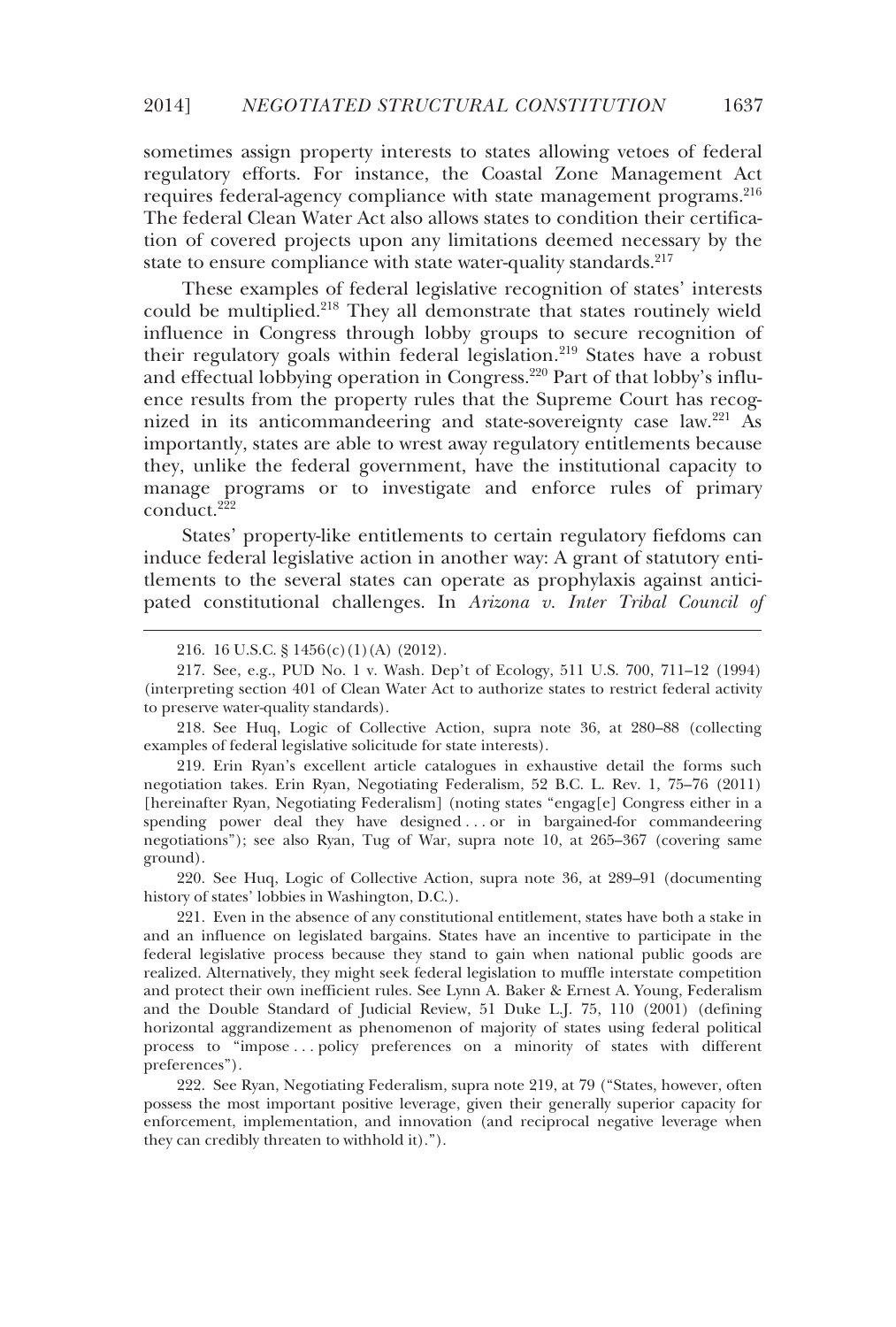*Arizona, Inc.*, for example, the Court held that a provision of the National Voter Registration Act  $(NVRA)^{223}$  requiring states to "accept and use" a federally produced voter-registration form<sup>224</sup> preempted an Arizona statutory provision that required proof of citizenship to register to vote by mail.<sup>225</sup> The Court responded to Arizona's argument that such preemption impinged upon its sovereign authority to establish voting qualifications by explaining that "no constitutional doubt is raised" when an "alternative means of enforcing [the state's] constitutional power to determine voting qualifications remains open to Arizona."226 The Court noted that the NVRA allowed states to petition the federal Election Assistance Commission to change the mandated registration template.<sup>227</sup> Postenactment exercise of a statutory veto, that is, mitigated federalism concerns. But a future federal failure to respond to such a request, cautioned Justice Scalia pointedly, might lead to a constitutional order.<sup>228</sup> The Court, in other words, glossed the state's potentially uncertain statutory entitlement under the NVRA in ways that rendered it more credible by construing it as the instantiation of a constitutional mandate.

In sum, judicial allocation of property-like interests to the states qua states has not stalled federalism bargaining in the same way that it has inhibited interbranch deals. To the contrary, observed patterns of congressional action demonstrate a healthy market for regulatory exchange between the states and the national government.

3. *Federal Law as an Impermissible Intergovernmental Bargain: The Case of Bargaining Outside the National Legislative Process*. — The federal courts' general hospitality to laws that embody federalism bargains has notable exceptions. Examination of the seminal anticommandeering case, *New*  York v. United States,<sup>229</sup> reveals that when federal law emerges out of bargaining between states outside the Beltway, the Court has impeded bargains by failing to recognize the potential for mutual gains from trade. That case arose from a classic collective-action problem, when the handful of states with radioactive-waste disposal facilities threatened to

j

229. 505 U.S. 144 (1992).

 <sup>223. 42</sup> U.S.C. § 1973gg to gg-10 (2012).

 <sup>224.</sup> Id. § 1973gg-4.

 <sup>225. 133</sup> S. Ct. 2247, 2257 (2013).

 <sup>226.</sup> Id. at 2259.

 <sup>227.</sup> Id. (discussing 42 U.S.C. § 1973gg-7(a)(2)).

 <sup>228.</sup> Id. at 2260 n.10. A further wrinkle in the *Inter Tribal Council* case is that the Election Assistance Commission lacked a quorum to function, and a concurrent D.C. Circuit ruling precluded the White House from using recess appointments to fill the post. See Noel Canning v. NLRB, 705 F.3d 490, 499 (D.C. Cir. 2013) (identifying Recess Appointments Clause as basis of challenge), aff'd on other grounds, 134 S. Ct. 2550, 2561– 67 (2014). Hence, a seizure in interbranch bargaining may well lead to a breakdown in intergovernmental bargaining—an example of entanglement between the two species of negotiation discussed in this Part.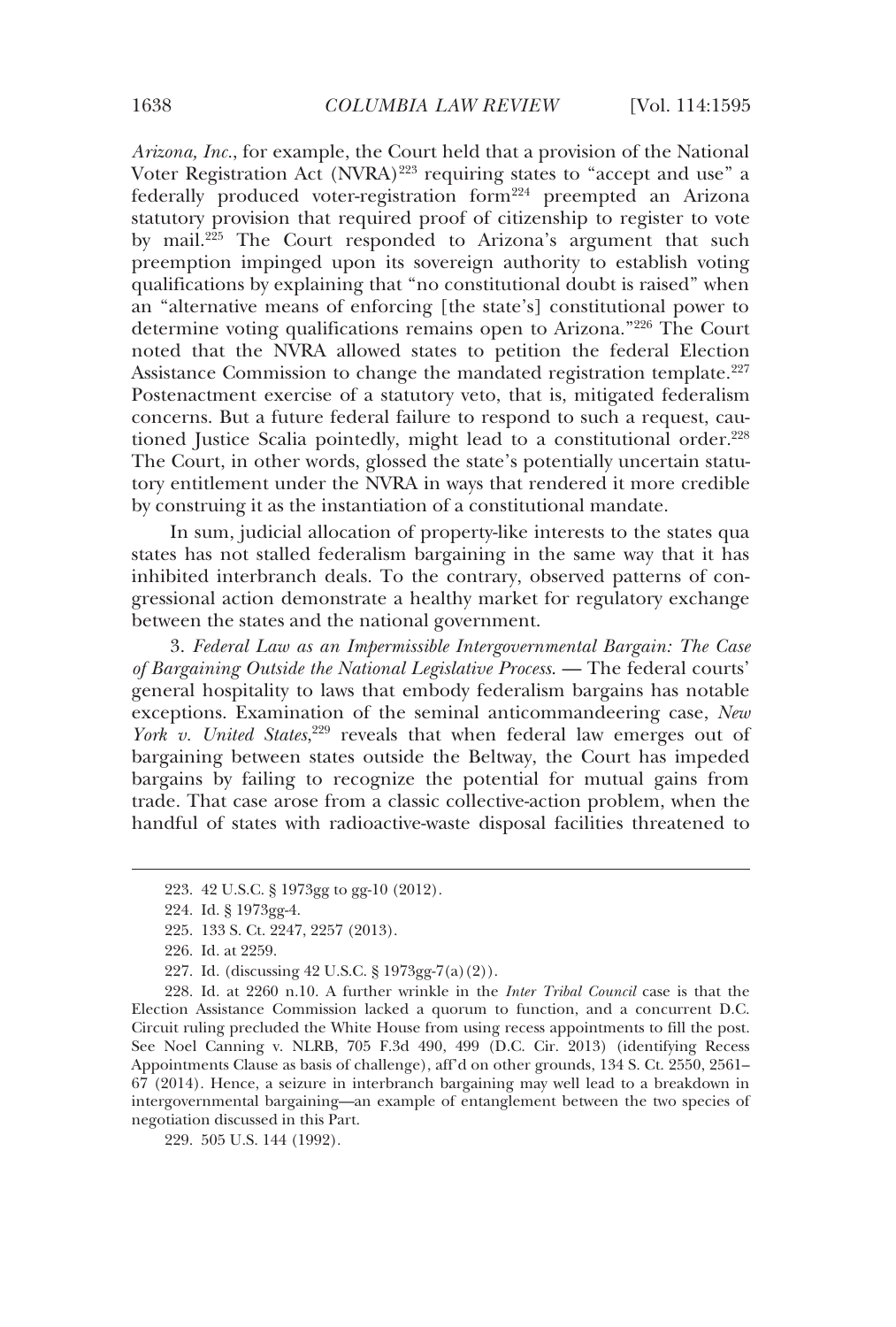close their facilities entirely.230 Led by New York, states negotiated a solution with one another and with Congress.231 The resulting Low-Level Radioactive Waste Policy Act (LLRWPA)<sup>232</sup> imposed a federal regime respecting the production and disposal of radioactive waste. That federal mandate "resulted from the efforts of state leaders to achieve a statebased set of remedies to the waste problem."233 The Court's application of the anticommandeering rule to negate this bargain did not serve the interests of the states as against federal overreaching. Rather, it enabled one state (New York) to continue imposing costs generally perceived as disproportionate or unfair without internalizing a share of the collective burden.234 From this perspective, the Court's choice to frame its analysis about whether New York was "estop[ped]" from challenging its earlier agreement as a violation of state sovereignty was question begging.<sup>235</sup>

This analysis suggests that a federal statute that "commandeers" a state's executive or legislative process can have diverse explanations. On the one hand, a federal law that engages in commandeering may be a malignant effort by Congress to impose unfunded mandates on the states while taking credit for downstream policy achievements.<sup>236</sup> On the other hand, commandeering may also be a signal that the states and the federal government have reached a welfare-enhancing deal that solves collective-action problems among the several states.237 Such deals might

-

233*. New York*, 505 U.S. at 189 (White, J., concurring in part and dissenting in part).

 <sup>230.</sup> Id. at 150; see also Ryan, Cathedral, supra note 10, at 41–42 (describing other collective-action problems rendering *New York* decision potentially insurmountable hurdle for states).

 <sup>231.</sup> Ryan, Negotiating Federalism, supra note 219, at 43 (describing negotiations).

 <sup>232.</sup> Pub. L. No. 96-573, 94 Stat. 3347 (1980), amended by Low-Level Radioactive Waste Policy Amendments Act of 1985, Pub. L. No. 99-240, 99 Stat. 1842 (1986) (codified as amended at 42 U.S.C. §§ 2021b–2021j).

 <sup>234.</sup> The LLRWPA, however, contained other punitive mechanisms that wasteimporting states might have employed. Id. at 152–53 (majority opinion) (describing monetary and access incentives).

 <sup>235.</sup> Id. at 183 ("That a party collaborated with others in seeking legislation has never been understood to estop the party from challenging that legislation in subsequent litigation.").

 <sup>236.</sup> In *Printz v. United States*, however, the Court suggests in passing that the anticommandeering rule would also apply to mandatory commandeering with offsetting federal subsidies. 521 U.S. 898, 930 (1997) ("[E]ven when the States are not forced to absorb the costs of implementing a federal program, they are still put in the position of taking the blame for its burdensomeness and for its defects.").

 <sup>237.</sup> Siegel, Commandeering, supra note 10, at 1660–64 (arguing that in thwarting state-based solution, Court's decision in *New York* was ultimately more destructive to statesovereignty interests than would have been decision to uphold take-title provision). In addition, commandeering may be preferable to a voluntary program with cash transfers because the latter would be vulnerable to moral-hazard problems. See Julie A. Roin, Reconceptualizing Unfunded Mandates and Other Regulations, 93 Nw. U. L. Rev. 351, 353–54 (1999) ("Under a system of funded mandates, recipient governments have an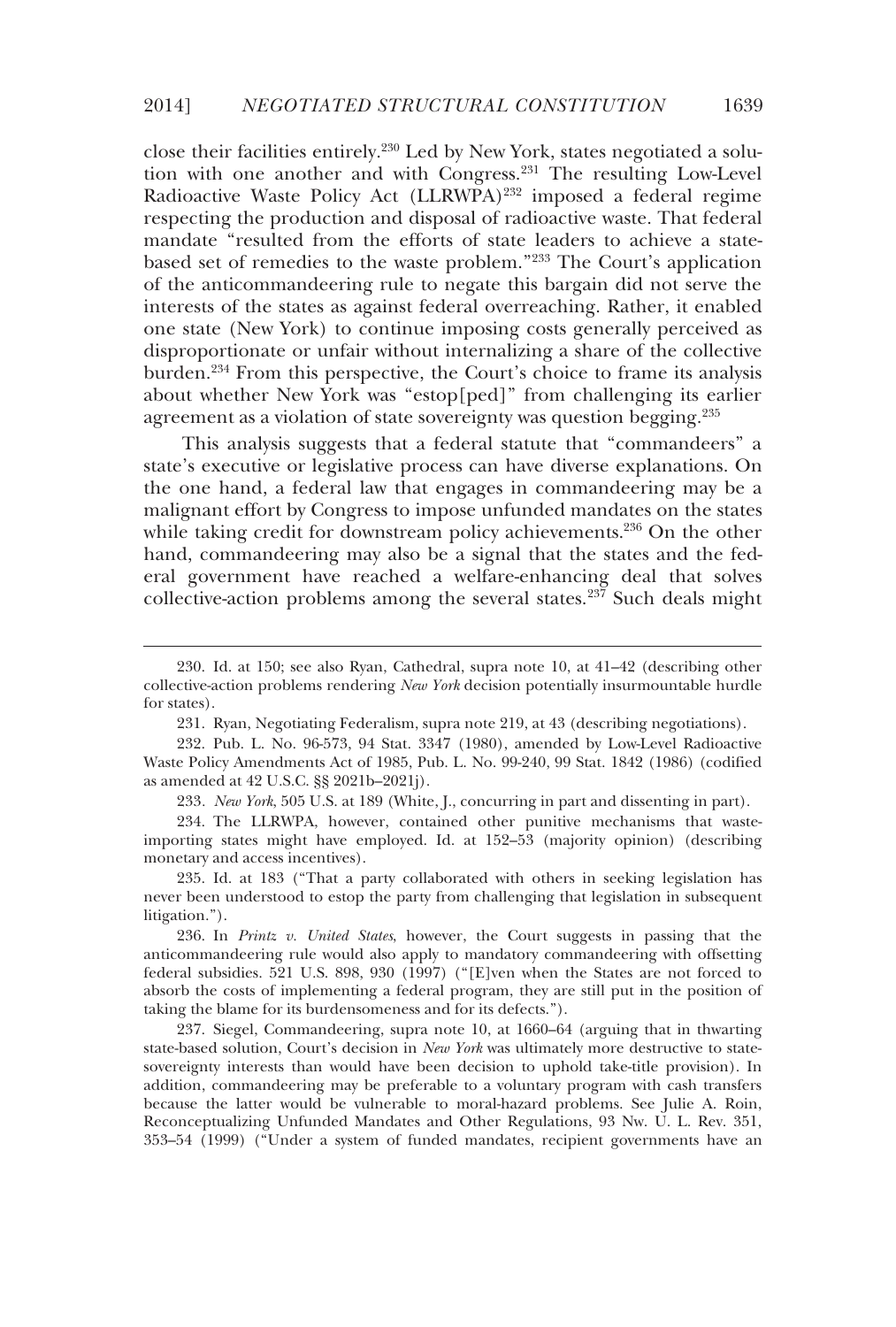build on the long history of federal legislative ratification of interstate deals in territorial disputes.238 Hence, the anticommandeering rule installed in *New York* and *Printz v. United States* may at times enable bargaining by clarifying the contours of one regulatory entitlement allotted to the states, but at other times can stifle a potent source of future dealmaking among states and the national government.<sup>239</sup> At least where an objecting state can be shown to have secured benefits through an interstate deal that yields commandeering, there is reason to pause before assuming that the state's right against commandeering should be treated as inalienable.

4. *Intergovernmental Bargaining in Law Implementation: The Case of Cooperative Federalism*. — Bargaining between state and federal actors extends beyond the legislative to the implementation stage of governance. Congress often employs its Article I, Section 8 enumerated powers to establish "cooperative federalism" programs. Narrowly defined, cooperative federalism encompasses "programs in which the federal government establishes minimum standards that states may opt to implement through programs that are no less stringent."240 In such programs, "nonfederal governments help implement federal policy in a variety of ways: by submitting implementation plans to federal agencies, by promulgating regulations, and by bringing administrative actions to enforce federal statutes."241 Cooperative-federalism programs "seek[] to exploit economies of scale by establishing national . . . standards while leaving their attainment to state authorities subject to federal oversight."242 They are

 242. Robert V. Percival, Environmental Federalism: Historical Roots and Contemporary Models, 54 Md. L. Rev. 1141, 1148–78 (1995).

incentive to overspend federal funds and to lobby the central government for unwise mandates.").

 <sup>238.</sup> See Joseph Blocher, Selling State Borders, 162 U. Pa. L. Rev. 241, 247–54 (2014) ("[T]he Constitution's . . . requirement that Congress consent to interstate agreements or compacts [was] designed in part to govern state border negotiations.").

 <sup>239.</sup> Interstate compacts may provide an incomplete substitute because of constraints on their enforceability. See, e.g., Alabama v. North Carolina, 130 S. Ct. 2295, 2305–13 (2010) (declining to penalize state that opted out of interstate compact respecting radioactive waste).

 <sup>240.</sup> Robert L. Fischman, Cooperative Federalism and Natural Resources Law, 14 N.Y.U. Envtl. L.J. 179, 188–204 (2005) (providing examples from environmental domain); accord Philip J. Weiser, Federal Common Law, Cooperative Federalism, and the Enforcement of the Telecom Act, 76 N.Y.U. L. Rev. 1692, 1696 (2001) [hereinafter Weiser, Enforcement of the Telecom Act] (noting cooperative federalism empowers "states to experiment with different approaches and tailor federal law to local conditions"). For a different definition, see Carrie Gombos, *Alaska Department of Environmental Conservation v. E.P.A.*, 28 Harv. Envtl. L. Rev. 537, 542 (2004) ("There are several conceptions of cooperative federalism, but the Supreme Court has suggested that cooperative federalism best describes those instances in which a federal statute provides for state regulation or implementation of plans to achieve federally prescribed policy goals . . . .").

 <sup>241.</sup> Hills, Cooperative Federalism, supra note 205, at 815.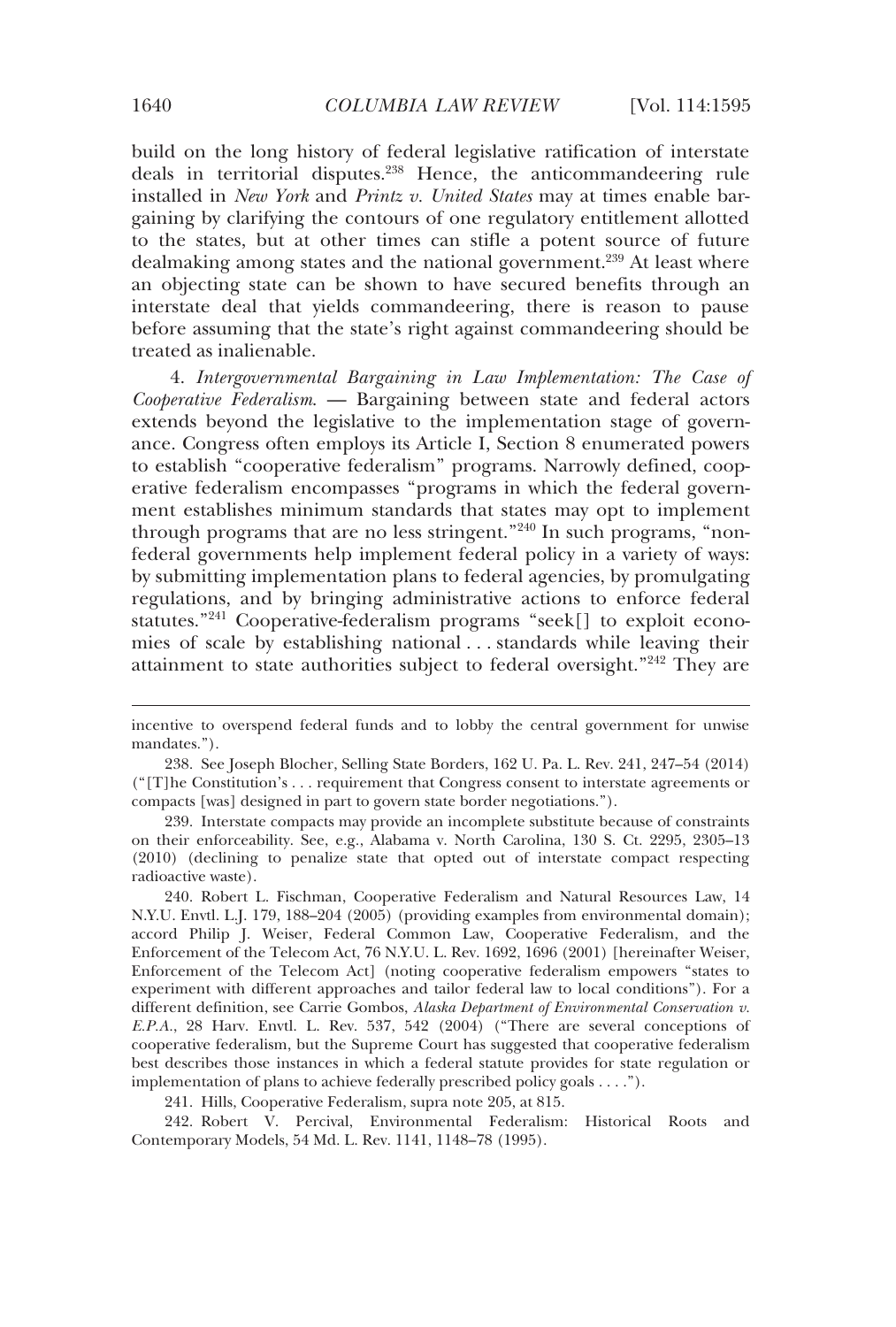observed in environmental,  $243$  social services,  $244$  telecommunications,  $245$ and healthcare domains.<sup>246</sup> These efforts are typically created through conditionally preempting legislation.<sup>247</sup> State agencies are invited, but not required, to participate.<sup>248</sup> In effect, these deals reflect the exercise of a modified liability rule vested in the federal government: The federal government can regulate directly if it pays the costs of administration, or it can allow the state to maintain administrative primacy, albeit in pursuit of federal aims.

Studies of cooperative-federalism schemes suggest that despite its preemptive authority, the national government does not hold all the cards. Instead, "states can continue to exert influence through enforcement of federal law."<sup>249</sup> The practical effect of the constitutional structure is to assign to states a set of regulatory resources that can be leveraged to secure shifts to federal policies. Most importantly, state governments tend to have "the local expertise [and] . . . boots on the ground [and] perceived legitimacy" necessary for the implementation of programs that the federal government lacks.<sup>250</sup> Indeed, the federal government may be unable to achieve national public goods without state officials' voluntary cooperation.251 States also use their monopoly on implementation resources to negotiate alternatives to policy calibrations initially specified by the federal government. On one view, "local tailoring" of this kind is a central benefit of cooperative federalism.252 Some federal programs even formalize this possibility by including explicit

-

 246. See, e.g., Patient Protection and Affordable Care Act, Pub. L. No. 111-148, 124 Stat. 119 (2010), amended by Health Care and Reconciliation Act of 2010, Pub. L. No. 111-152, 124 Stat. 1029 (to be codified primarily in scattered sections of 42 U.S.C.).

 247. See, e.g., Hodel v. Va. Surface Mining & Reclamation Ass'n, 452 U.S. 264, 288– 89 (1981) ("If a state does not want to submit a . . . program that complies . . . the full regulatory burden will be borne by the Federal Government.").

 248. See, e.g., Philip J. Weiser, *Chevron*, Cooperative Federalism, and Telecommunications Reform, 52 Vand. L. Rev. 1, 19 (1999) (describing operation of cooperative federalism under 1996 Telecommunications Act).

 249. Margaret H. Lemos, State Enforcement of Federal Law, 86 N.Y.U. L. Rev. 698, 703 (2011); see also Weiser, Enforcement of the Telecom Act, supra note 240, at 1732 ("[C]ooperative federalism statutes give state agencies considerable discretion to address interstitial matters left open by federal agencies.").

250. Ryan, Negotiating Federalism, supra note 219, at 90.

 251. Cf. William J. Stuntz, Local Policing After the Terror, 111 Yale L.J. 2137, 2139 (2002) (noting federal need for state and local police).

252. Weiser, Enforcement of the Telecom Act, supra note 240, at 1699–1700.

 <sup>243.</sup> See, e.g., Federal Water Pollution Control Act, 33 U.S.C. §§ 1251–1387 (2012); Clean Air Act, 42 U.S.C. §§ 7401–7671q (2012).

 <sup>244.</sup> See, e.g., Social Security Act, 42 U.S.C. §§ 1396–1396v (Medicaid).

 <sup>245.</sup> See, e.g., Telecommunications Act of 1996, Pub. L. No. 104-104, 110 Stat. 56 (codified in scattered sections of 47 U.S.C.).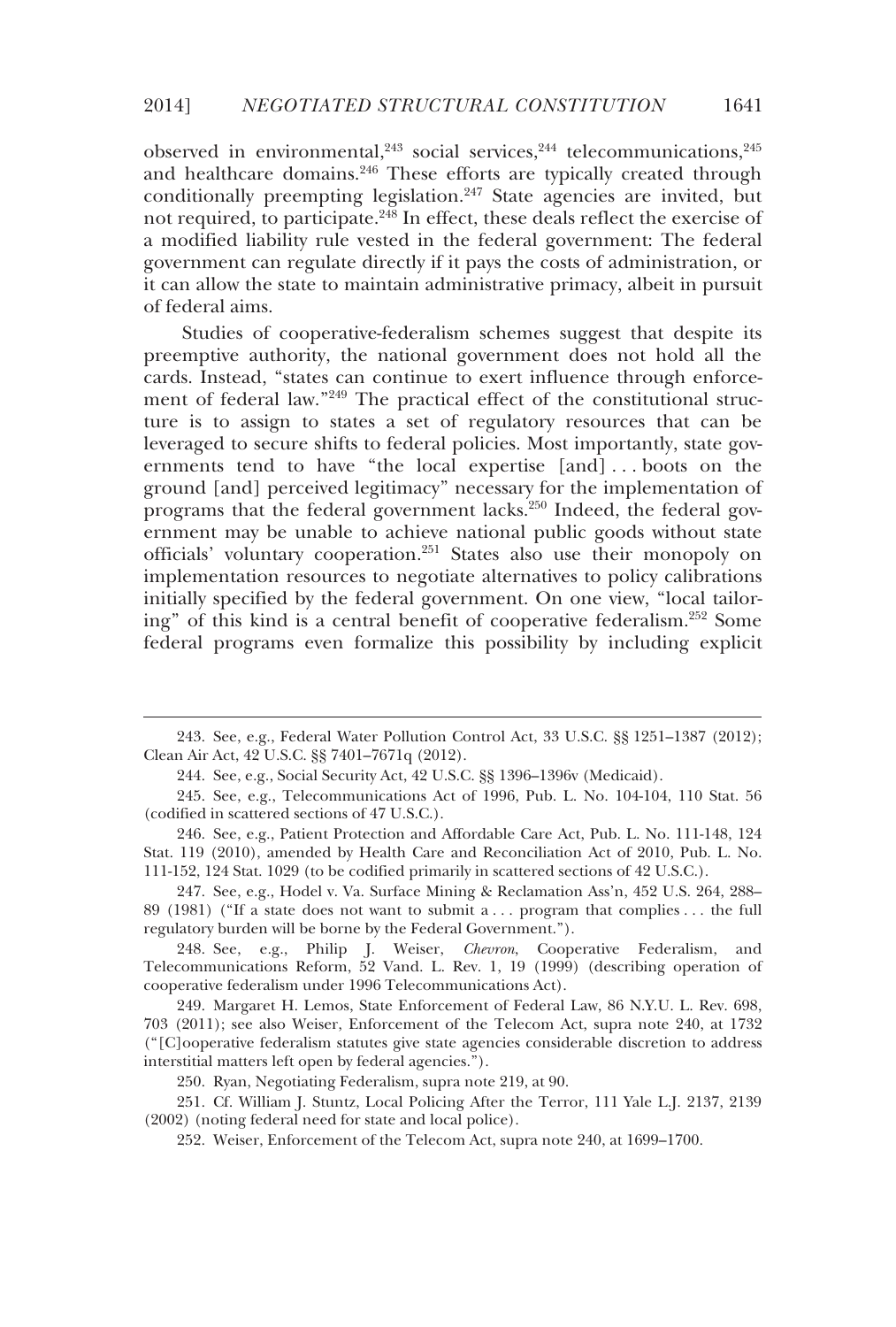waiver provisions that allow state opt-outs from certain conditions.<sup>253</sup> For example, as of April 2013, thirty-three states had secured waivers from mandates imposed by the No Child Left Behind Act of 2001 (NCLB).254

Alternatively, states might deploy their discretionary authority under cooperative-federalism programs to adopt policies at odds with federal goals.255 In one striking example, Congress amended the Social Security Act in June 1980 to compel increased scrutiny of beneficiaries' disability status—a priority of the Reagan Administration—but state resistance brought the initiative to a halt.<sup>256</sup> In this way, the exercise of enforcement-related discretion can influence and alter the direction of federal statutes. Putatively nationalized policies are in effect relocalized by the assertion of states' prerogatives. In this case, enactment of a cooperative-federalism statute can be viewed as an invitation to, not an absolute ousting of, intergovernmental bargaining.

5. *Intergovernmental Bargaining over Money: The Case of Conditional Spending*. — Congress's conditional-spending power allows it not only to purchase anticommandeering and sovereign-immunity entitlements, but also to buy state legislation that cannot be preempted.<sup>257</sup> Congress commonly uses its spending power to offer states "bargains[] in which the federal government negotiates to extend its regulatory reach into zones otherwise constitutionally reserved to the states."258 To the extent the Court recognizes policy "areas such as criminal law enforcement or education where States historically have been sovereign,"259 such recognition marks the beginning of intergovernmental negotiation, not its terminus.

Conditional-spending legislation is "in the nature of a contract: in return for federal funds, the States agree to comply with federally

j

258. Ryan, Negotiating Federalism, supra note 219, at 37.

 <sup>253.</sup> See David J. Barron & Todd D. Rakoff, In Defense of Big Waiver, 113 Colum. L. Rev. 265, 275–85 (2013) (discussing waiver provisions and providing examples in cooperative-federalism programs concerning education and social welfare).

 <sup>254.</sup> Id. at 280–81.

 <sup>255.</sup> See Roderick M. Hills, Jr., Federalism in Constitutional Context, 22 Harv. J.L. & Pub. Pol'y 181, 187–88 (1998) (narrating how states obtained changes to federal welfare policy in 1960s through resistance to executive positions in Congress).

 <sup>256.</sup> Martha Derthick, Agency Under Stress: The Social Security Administration in American Government 36–39 (1990).

 <sup>257.</sup> See, e.g., Oklahoma v. U.S. Civil Serv. Comm'n, 330 U.S. 127, 143 (1947) (holding Congress could condition offer of federal funds to states on latters' curtailing of certain officials' partisan political activities even though "United States . . . has no power to regulate[] local political activities as such of state officials").

 <sup>259.</sup> United States v. Lopez, 514 U.S. 549, 564 (1995); see also id. at 577 (Kennedy, J., concurring) (expressing concern at federal takeover of "entire areas of traditional state concern"); accord United States v. Morrison, 529 U.S. 598, 611 (2000) (citing Justice Kennedy's *Lopez* concurrence for same proposition).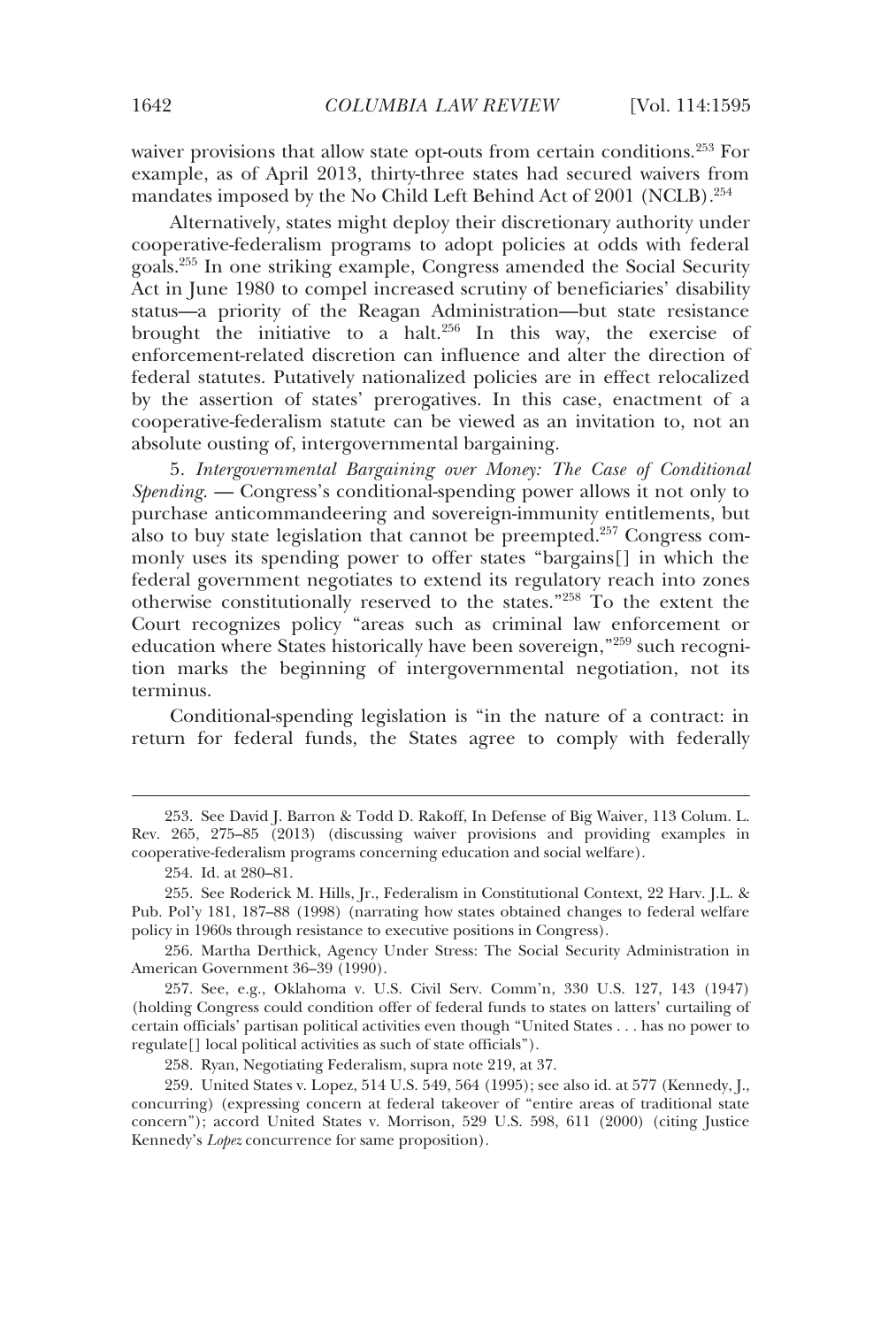imposed conditions."260 NCLB exemplifies such an intervention into a domain of traditional state control.261 Notwithstanding the take-it-orleave-it character of Spending Power deals, states still possess the unappreciated power to resist the federal government.<sup>262</sup> To begin with, states' lobbies are actively involved in petitioning over the content of conditional-spending enactments, "asking for either . . . unconditional grants . . . or . . . grants with conditions that, as a practical matter, are already consistent with the states' own spending priorities."263 States can also decline federal funding, holding out for a better deal. Since the Supreme Court limited the Medicaid expansion in the Patient Protection and Affordable Care Act,<sup>264</sup> for example, fourteen states have rejected health funding totaling about \$8.4 billion and covering roughly 3.6 million of their citizens.<sup>265</sup> Once grants are made, states draw on political resources in Congress to "bargain with the national government over how stringently the national government will enforce the conditions ostensibly attached to the national funds."266 Outcomes achieved through conditional spending, in short, are bargained for all the way down.

Judicial doctrine nevertheless imposes two constraints on intergovernmental bargaining over conditional spending. First, the Court requires that conditions be unambiguous and "[r]elated 'to the federal interest in particular national projects or programs.'"267 This ensures that

 262. See Ryan, Negotiating Federalism, supra note 219, at 78–80 (describing various state advantages in federalism bargaining).

263. Hills, Cooperative Federalism, supra note 205, at 859.

-

 264. NFIB v. Sebelius, 132 S. Ct. 2566, 2601–09 (2012) (Roberts, C.J., joined by Breyer & Kagan, J.J.).

 266. Hills, Cooperative Federalism, supra note 205, at 861; see also Martha Derthick, The Influence of Federal Grants 196–97 (1970) (noting enforcement strength may vary, as Congress is tasked with determining conditions on which grant programs "may win the widest possible acceptance while safeguarding certain federal interests"); John E. Chubb, The Political Economy of Federalism, 79 Am. Pol. Sci. Rev. 994, 1008–11 (1985) (describing influence of congressional delegations).

 267. South Dakota v. Dole, 483 U.S. 203, 207–08 (1987) (quoting Massachusetts v. United States, 435 U.S. 444, 461 (1978)). The *Dole* Court also required that conditions be in furtherance of the general welfare and not independently barred by another

 <sup>260.</sup> Pennhurst State Sch. & Hosp. v. Halderman, 451 U.S. 1, 17 (1981) ("Congress may fix the terms on which it shall disburse federal money to the States.").

 <sup>261.</sup> Pub. L. No. 107-110, 115 Stat. 1425 (codified at 20 U.S.C. §§ 6301–7941 (2012)); see James E. Ryan, The Perverse Incentives of the No Child Left Behind Act, 79 N.Y.U. L. Rev. 932, 939–44 (2004) (summarizing key provisions). The other important federal intervention on education, the Education for All Handicapped Children Act of 1975, Pub. L. No. 94-142, 89 Stat. 773 (codified as amended at 20 U.S.C. §§ 1400–1482), is also conditional-spending legislation.

 <sup>265.</sup> Carter C. Price & Christine Eibner, For States that Opt Out of Medicaid Expansion: 3.6 Million Fewer Insured and \$8.4 Billion Less in Federal Payments, 32 Health Aff. 1030, 1030 (2013).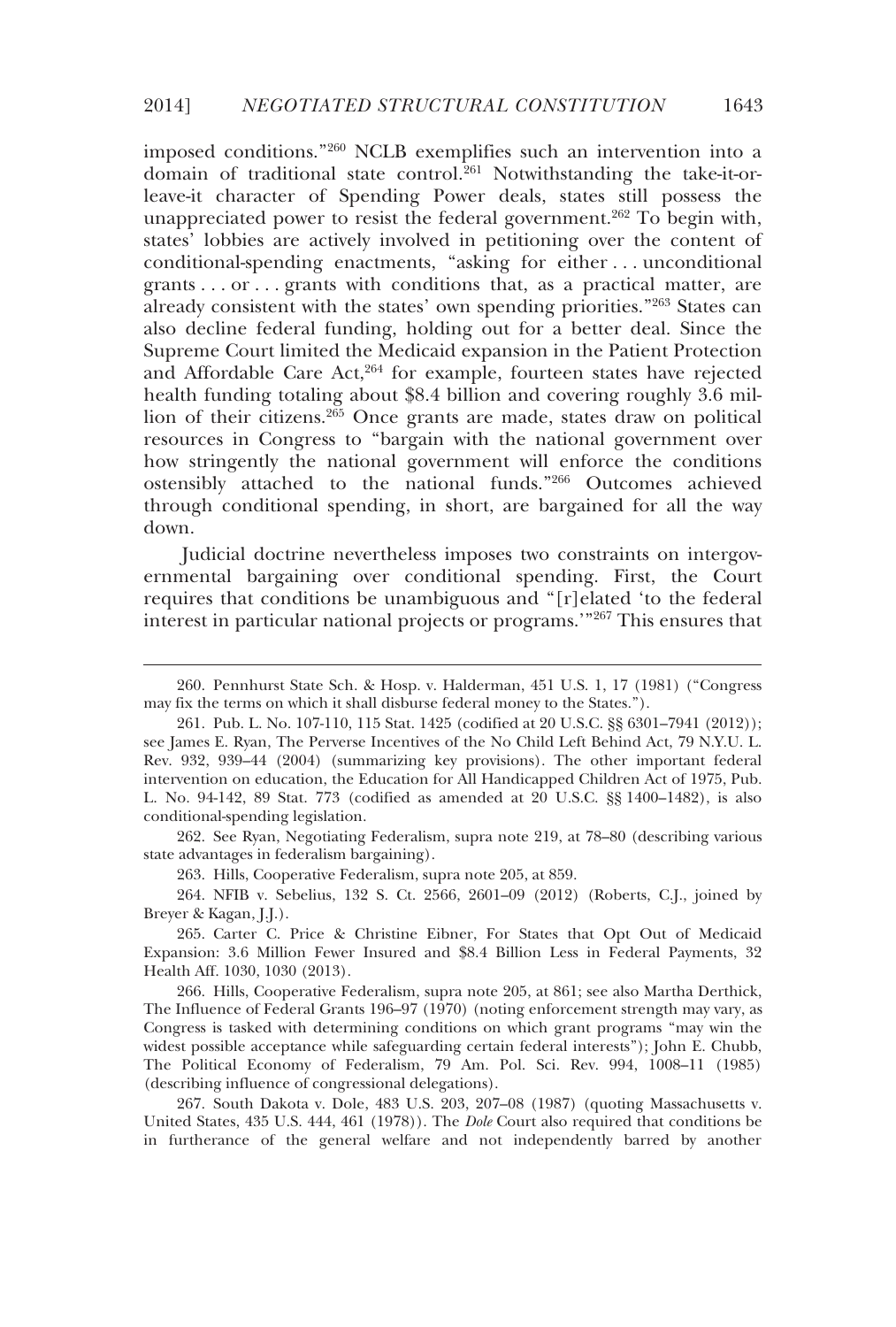"the State voluntarily and knowingly accepts the terms of the 'contract.'"268 Courts' increasing use of the contract metaphor to describe Spending Clause legislation might be read as belated recognition of the fundamentally negotiated nature of such rules.<sup>269</sup> Second, notice and nexus requirements have recently been supplemented by an inchoate anticoercion rule. The Court thus partially invalidated the Medicaid expansion contained in the Affordable Care Act on coercion grounds.270 Unlike earlier Spending Clause enactments considered by the Court, the Affordable Care Act tied new funding to an ongoing funding stream in a way that attached "significant . . . new conditions . . . to continued participation in an entrenched and lucrative cooperative program" in a way the Court deemed objectionable.271 The Court's opaque formulation of its anticoercion rule renders its precedential force uncertain.272 But the new rule does not foreclose bargaining and should not be glossed as an inevitable entailment of the contract metaphor.273 Somewhat perversely, it renders bargaining less likely in the short term by introducing uncertainty into federal–state relations in a way that may hinder the striking of mutually beneficial deals.

### C. *The Pervasiveness of Intermural Bargaining*

In her majority opinion in *New York*, Justice O'Connor ventured that "[t]he Constitution's division of power among the three branches is violated where one branch invades the territory of another, whether or not the encroached-upon branch approves the encroachment."274 Justice O'Connor's observation of separate domains that can be subject to

 270. See NFIB v. Sebelius, 132 S. Ct. 2566, 2601–09 (2012) (plurality opinion) (Roberts, C.J.) ("In this case, the financial 'inducement' Congress has chosen is much more than 'relatively mild encouragement'—it is a gun to the head." (quoting *Dole*, 483 U.S. at 211)).

271. Bagenstos, supra note 10, at 871.

 272. See id. at 864–65 (offering relatively restrained reading); Eloise Pasachoff, Conditional Spending After *NFIB v. Sebelius*: The Example of Federal Education Law, 62 Am. U. L. Rev. 577, 582 (2013) (predicting education statutes would survive *Sebelius* analysis).

 273. Conditional-spending legislation was attended by no coercion constraint until 2013. This demonstrates that it is perfectly possible to conceptualize such laws as bargained-for deals without any attendant concept of coercion.

274. 505 U.S. 144, 182 (1992).

constitutional provision. Id. But these conditions do no meaningful work and can safely be ignored here.

 <sup>268.</sup> Pennhurst State Sch. & Hosp. v. Halderman, 451 U.S. 1, 17 (1981).

 <sup>269.</sup> For recent uses of the contract metaphor, see, e.g., Sossamon v. Lone Star State of Tex., 560 F.3d 316, 328–29 (5th Cir. 2009) (finding Spending Clause legislation operates "like a contract"), aff'd sub nom. Sossamon v. Texas, 131 S. Ct. 1651 (2011); Smith v. Allen, 502 F.3d 1255, 1273–75 (11th Cir. 2007) (analyzing Spending Clause legislation as contract), abrogated by *Sossamon*, 131 S. Ct. 1651.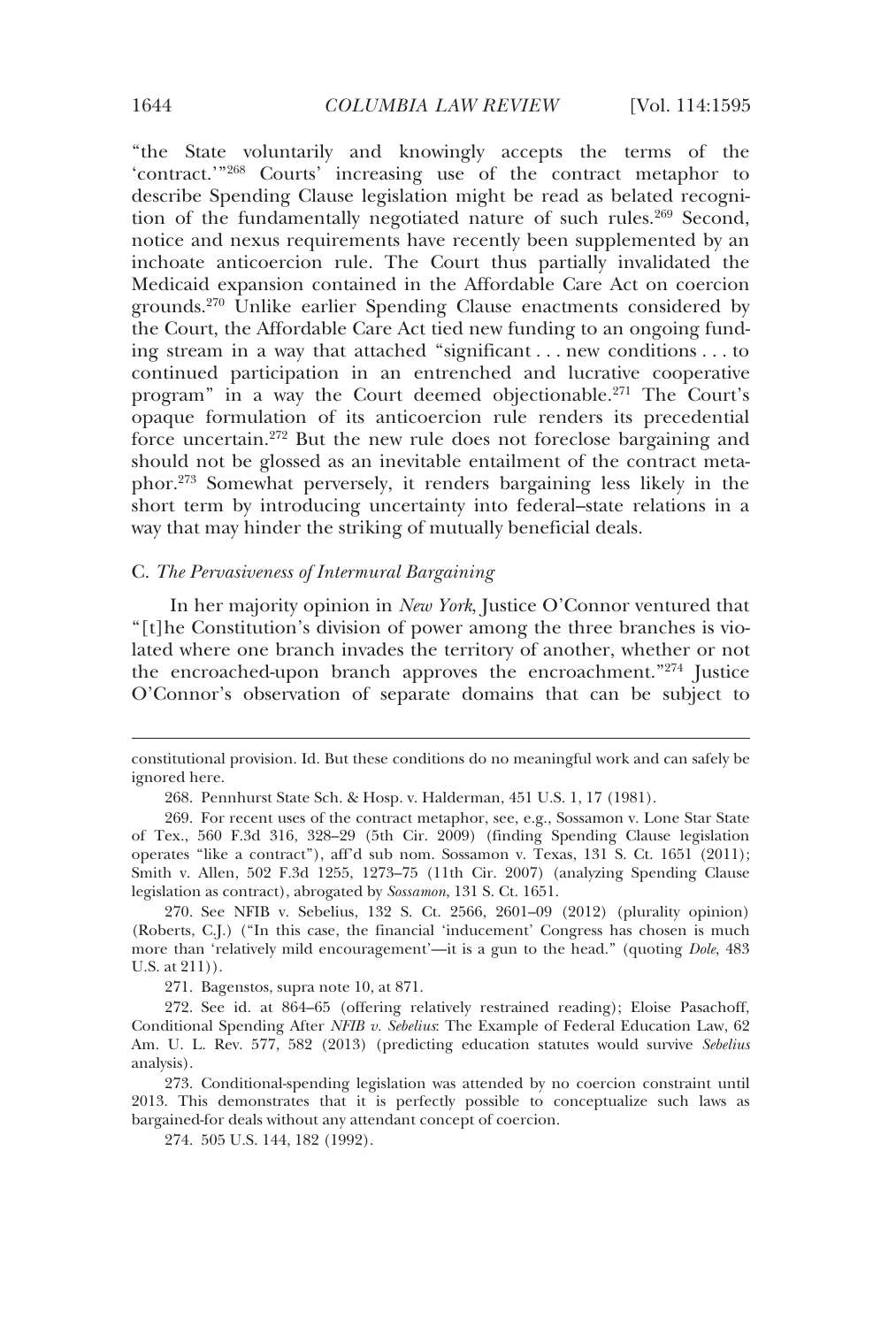invasion arguably rests on the Madisonian account of branches and government standing in adverse and quasi-hostile relationships toward one another.275 Whatever its merit as judicial aspiration, her observation (as well as Madison's prediction) falls far short as an account of current constitutional practice on either the separation-of-powers or the federalism side of the ledger. Branches and states do not in practice stand in tensile contest with one another as Publius anticipated. To the contrary, intermural bargaining to reallocate institutional entitlements created by the Constitution is the norm, not the exception, on both sides of the ledger.

The failure of Madison's account of ambition, however, is only the first element of the story limned in this Part. As importantly, there is a large gulf between the Court's treatment of horizontal and vertical bargaining. On the separation-of-powers side, the case law is spackled with inalienability rules that formalistically limit the forms of permissible interbranch bargaining. Congress is allowed to alienate lawmaking power.276 In doing so, however, it cannot reserve a quantum of such authority to itself. The elected branches are also free to rearrange fiscal decisionmaking, provided the resulting arrangements do not reserve to the President any line-item authority. Yet if the executive employs its large delegated powers to achieve fiscal effects (either by, say, spending less or by more aggressively enforcing federal tax laws), no constitutional concern is raised. Adding additional suppleness to fiscal arrangements, the House can lose its right to originate revenue bills through shell legislation or tax treaties, apparently with impunity.

On the federalism side, by contrast, the Court has generally accommodated bargaining, albeit within occasional constraints. It has created entitlements in the form of the anticommandeering rule, state sovereign immunity, and exclusive domains of state regulation. Given Congress's conditional-spending authority, states can bargain away these entitlements in exchange for federal funds. More mundanely, the passage and implementation of cooperative-federalism schemes supply ample opportunities for intergovernmental bargaining. Rather than a general prohibition, therefore, federalism bargaining has been lubricated by judicial rules that endeavor to create crisp entitlements. Whatever the distributive effects of such rules, they cannot be condemned as frictions on bargaining.

However pervasive intermural bargaining is in contemporary constitutional law, it is not well theorized. Both the Court and commentators tend to view intermural bargaining in piecemeal fashion, not as a

-

 <sup>275.</sup> See supra text accompanying notes 20–22 (discussing Madison's accounts of separation of powers and federalism).

 <sup>276.</sup> See supra Part II.A.3 (cataloguing formalistic judicial policing of interbranch bargaining).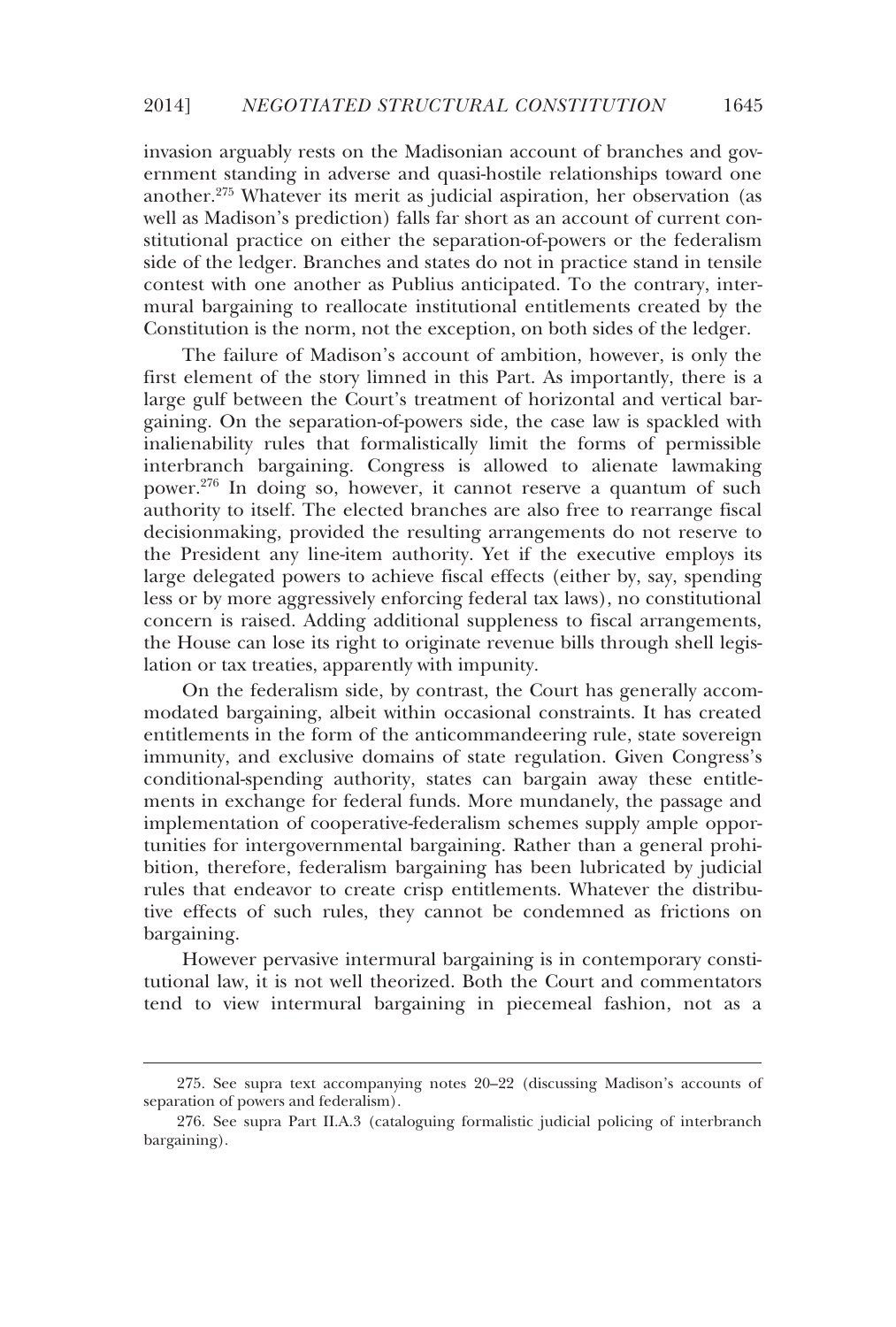coherent, singular phenomenon.277 Perhaps both remain too much entranced by Madison's predictions<sup>278</sup> and insufficiently attentive to the manner in which branches and states in fact interact.<sup>279</sup> Whatever the reason for the analytic lacuna, it is simply unclear whether the Court has permitted the optimal amount or distribution of structural constitutional bargaining. The Court may have erred in either direction by allowing too much or too little bargaining. Ascertaining whether there is sufficient or excessive bargaining requires a normative framework for evaluating its downsides and its rewards. The next two Parts take up that task.

# III. THE DEFAULT RULE FOR INTERMURAL BARGAINING

When representatives of institutions negotiate mutually beneficial deals—to reallocate roles in the lawmaking process, elements of regulatory authority, or enforcement and administrative capacity—should the approbatory presumption employed in the private-law context apply? This Part argues for a presumption in favor of intermural bargaining in both the federalism and the separation-of-powers contexts. To be clear, the claim is not that all institutional bargains are instances of Coasean bargaining in action. The claim advanced here is the much weaker proposition that *there is no reason to generally reject the results of intermural bargains on welfarist grounds*. Questions of the proper limits to intermural bargaining and how such limits should be enforced are deferred to subsequent Parts.

This Part develops the positive case for intermural bargaining in two stages. First, it examines and finds wanting three potential grounds for taking Justice O'Connor at her word and flatly prohibiting all intermural bargaining.280 Even accounting for textual, historical, and consequential concerns, a generalized and pervasive suspicion of all interbranch and intergovernmental deals is unwarranted. Second, it identifies positive consequences flowing from institutional dealmaking, amplifying further the case for an affirmative default. The Court, in short, has correctly declined in practice to view intermural bargains with the uniform suspicion urged by Justice O'Connor.

 <sup>277.</sup> See sources cited supra note 10 (detailing narrow focus of commentators when analyzing intermural bargains).

 <sup>278.</sup> See supra text accompanying notes 20–25 (describing these predictions and noting critics' failure to see beyond opposition to Madison's theory to consider whether his prediction has borne out in practice).

 <sup>279.</sup> See supra Part II.A–B (discussing instances of intermural bargaining and concluding courts have not taken these realities into account).

 <sup>280.</sup> See New York v. United States, 505 U.S. 144, 182 (1992) ("The constitutional authority of Congress cannot be expanded by the 'consent' of the governmental unit whose domain is thereby narrowed, whether that unit is the Executive Branch or the States.").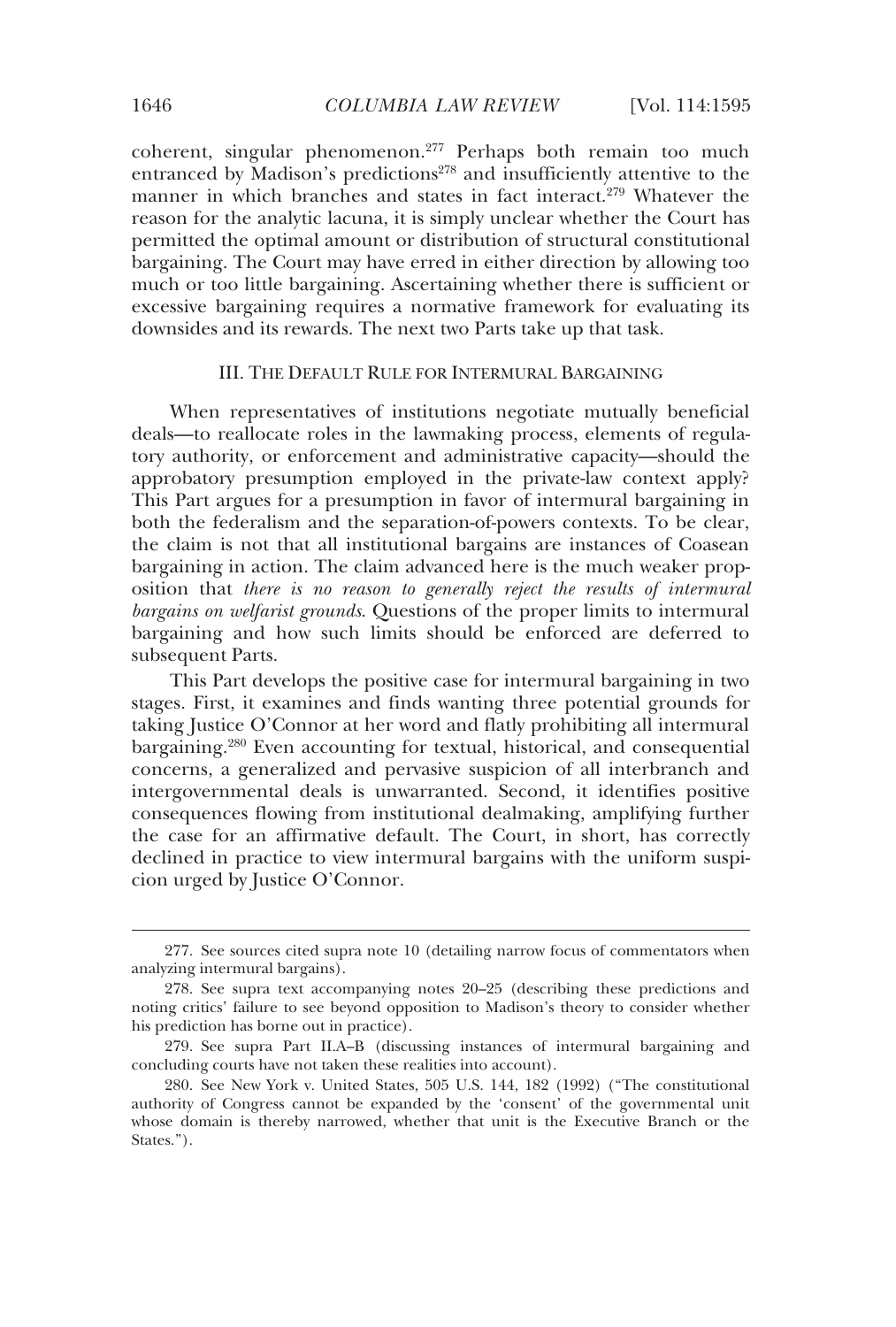### A. *The Weak Case for a Categorical Rule Against Intermural Bargaining*

Three—unsuccessful—arguments may be put forth to defend a blanket ban on intermural bargaining. These arguments rest respectively on the definition of a constitution, on the core functions of a constitution, and on the claim that institutions (unlike individuals) do not possess the right incentives. None of these arguments yields a reason to adopt a presumption against institutional bargaining.

1. *The Argument from Entrenchment Against Intermural Bargaining*. — A common feature of constitutions, including the U.S. Constitution, is some measure of entrenchment beyond change via the ordinary procedures of quotidian democracy.<sup>281</sup> Entrenchment so defined is more than mere temporal endurance.<sup>282</sup> It also requires procedural rules that make constitutional change more onerous than the mine run of lawmaking action. Article V of the Constitution does so by setting forth a two-stage procedure of proposal and ratification that makes textual amendment to the Constitution inordinately difficult.283 If entrenchment beyond ordinary politics is a necessary aspect of constitutionalism, as Article V might suggest, then the prospect of intermural bargaining should seem deeply troubling: How can foundational entitlements—the basic building blocks of our nation's democracy—be lightly frittered away by transient officeholders in exchange for mere policy advantages? Perhaps a "working [c]onstitution"284 is one that political actors "treat as 'not subject to abrogation or material alteration.'"285 On this view, a strong presumption against institutional bargaining is implied in the definition of a constitution. A reading of the Constitution that permitted such bargaining would defeat the purpose of adopting a constitution, because it would permit alterations to the basic law in the absence of supermajority action.<sup>286</sup> This

-

 <sup>281.</sup> See David Fontana, Comment, A Case for the Twenty-First Century Constitutional Canon: *Schneiderman v. United States*, 35 Conn. L. Rev. 35, 44 (2002) ("To believe in the Constitution means believing in . . . fundamental principles, and to believe in the Constitution means that you cannot believe in changing these principles."); see also Laurence H. Tribe, American Constitutional Law 111–14 (3d ed. 2000) (discussing entrenchment as defining feature of constitutional design).

 <sup>282.</sup> See Daryl J. Levinson, Parchment and Politics: The Positive Puzzle of Constitutional Commitments, 124 Harv. L. Rev. 657, 702–04 (2011) (criticizing definitions of constitutional entrenchment that rely solely on endurance).

 <sup>283.</sup> U.S. Const. art. V; see also Huq, Function of Article V, supra note 109, at 1176– 79 (discussing amendment procedures and documenting consensus view that Article V is very resistant to change).

 <sup>284.</sup> K.N. Llewellyn, The Constitution as an Institution, 34 Colum. L. Rev. 1, 28–29 (1934).

 <sup>285.</sup> Ernest A. Young, The Constitution Outside the Constitution, 117 Yale L.J. 408, 426, 450 (2007) (quoting Llewellyn, supra note 284, at 29) (noting function of many constitutions "to entrench certain legal arrangements against change").

 <sup>286.</sup> For a normative argument for such symmetry as a matter of U.S. law, see John O. McGinnis & Michael B. Rappaport, Symmetric Entrenchment: A Constitutional and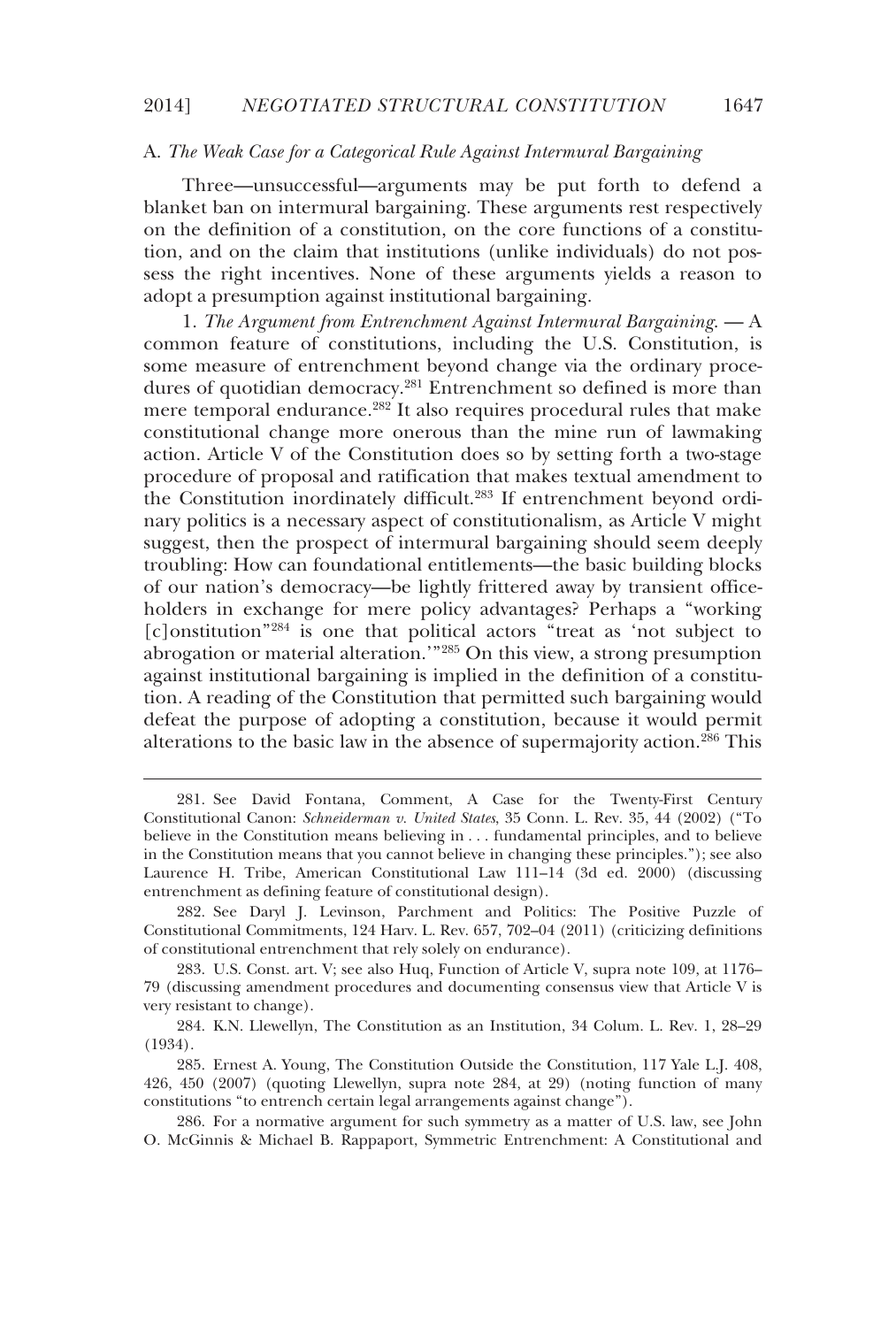argument might not only be framed in definitional terms, but also be developed as a claim about the original public meaning of a constitution as a legal norm meant to stand beyond ordinary politics.

This argument from entrenchment against institutional bargaining, whether pitched in definitional or originalist terms, is less persuasive than it first appears for three reasons. First, the definitional alignment of constitutionalism and entrenchment is weak. The argument from definitions is really an argument from the U.S. experience, not from the definition of a constitution per se. Not all nations' constitutions are entrenched beyond ordinary politics; accordingly, there is no definitional link between constitutionalism and entrenchment. Many other nations' constitutions, in contrast to the United States', invite constitutional amendment through procedures that resemble those of ordinary politics. Israel, for example, employs ordinary Knesset procedures and voting rules for adopting new Basic Laws.287 The Colombian Constitution of 1886 allows the legislature to amend it after three readings and a supermajority vote in a subsequent legislative session.<sup>288</sup> Closer to home, "some fourteen American states to this day require the people to be consulted on a regular basis by the legislature as to whether to call a constitutional convention."289 In effect, these state constitutions invite the electorate, as a matter of quotidian politics, to renegotiate questions of perceived constitutional magnitude. That is, even the local experience of the United States disproves the equation of constitutions with rigidity. If entrenchment is not a necessary feature of constitutions as a definitional matter, even in the parochially defined American context, it is hard to see why it should be required in respect to discrete elements of a constitution, such as the location of lawmaking or regulatory entitlements. On the other side of the ledger, commentators have recently pointed out that many federal statutes are perhaps even more entrenched than constitutional rules.<sup>290</sup> Not only is entrenchment not necessarily a constitutional feature, it is also not exclusively produced through constitutional means.

289. Id. at 13.

Normative Theory, 89 Va. L. Rev. 385, 388 (2003) (arguing for need to have symmetry in size of majority adopting and amending entrenched statutes).

 <sup>287.</sup> Rivka Weill, Reconciling Parliamentary Sovereignty and Judicial Review: On the Theoretical and Historical Origins of the Israeli Legislative Override Power, 39 Hastings Const. L.Q. 457, 468 (2012). Amendments to existing Basic Laws, however, are subject to a more onerous supermajority procedure. Id.

 <sup>288.</sup> Zachary Elkins, Tom Ginsburg & James Melton, The Endurance of National Constitutions 101 (2009).

 <sup>290.</sup> See William N. Eskridge, Jr. & John Ferejohn, Super-Statutes, 50 Duke L.J. 1215, 1216 (2001) (conceptualizing "super-statutes" as laws that "seek[] to establish a new normative or institutional framework for state policy and . . . 'stick' in the public culture such that . . . [they] have a broad effect on the law—including an effect beyond the four corners of the statute").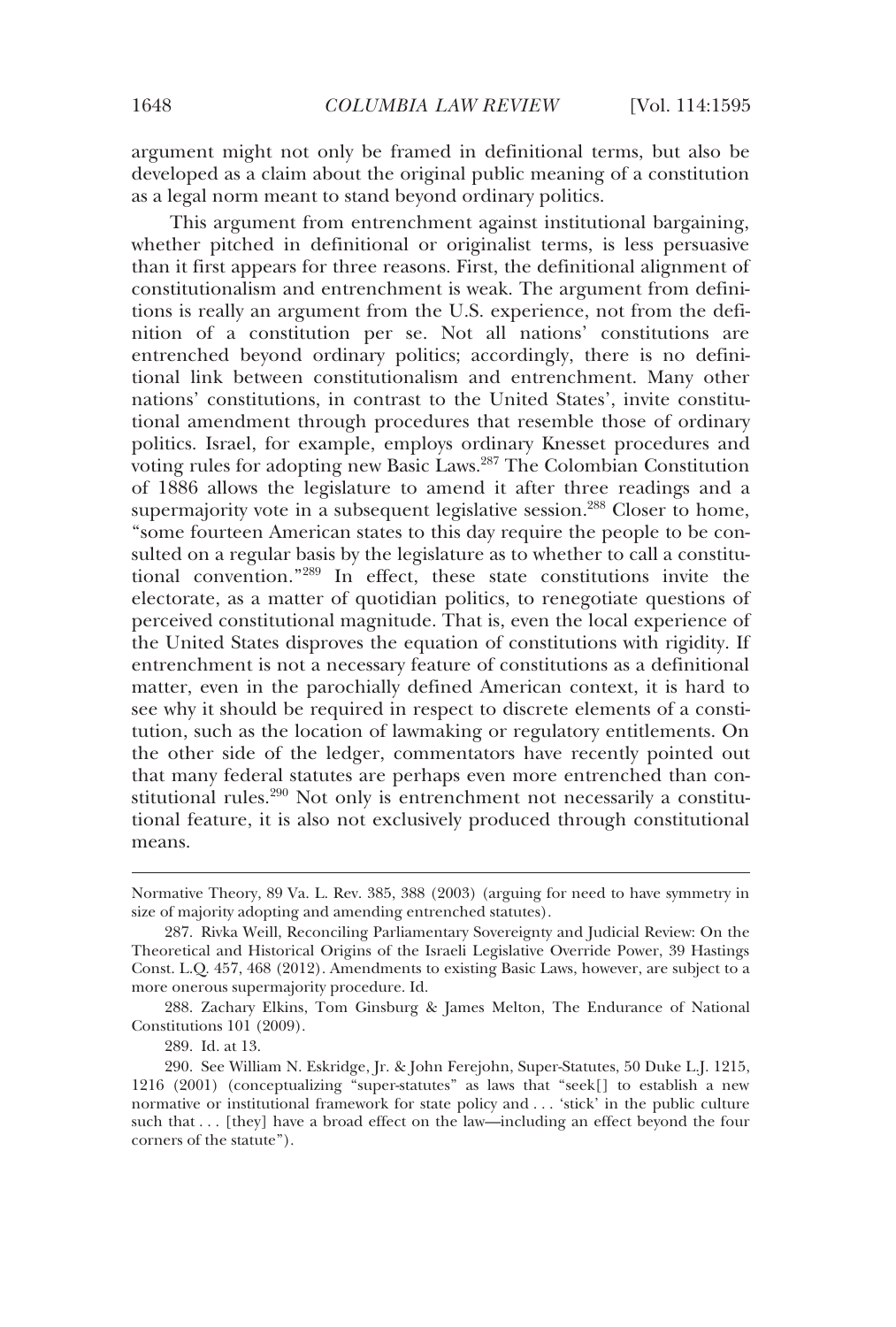Second, it is not clear that the Constitution's text mandates a prohibition, or even a presumption, against institutional bargaining. It may be tempting to assume that the textual vesting of entitlements should be read as inviolate, so that Congress could never bargain away a sliver of legislative power, the executive could not trade on its veto, and the states could not negotiate away fragments of their sovereignty. But the text of the Constitution contains no rule barring any and all bargaining over institutional powers.<sup>291</sup> Nothing in the text, that is, uncontroversially directs that institutional entitlements should be read as inalienable, as opposed to default, assignments.292 Nor is there a negative implication to be drawn from the absence of positive authorization of intermural bargaining. To the contrary, the immediate historical context of ratification supports a favorable view of negotiation over the structural constitution. Madison's proposal to the first Congress that the Constitution's distribution of power among the branches be read as exclusive, precluding any innovations by later generations,<sup>293</sup> was passed by the House but failed in the Senate for now-unknown reasons.<sup>294</sup> The fact that Madison saw a need for such a proposal suggests that the distribution of regulatory allotments between the branches was not exclusive or immutable. The rejection of Madison's proposal to fix those entitlements powerfully suggests that the Constitution's then-extant textual distribution of institutional authorities now should be read as a set of default entitlements subject to alteration by later political-branch negotiation.

The Framers were, moreover, familiar with default rules. They implicitly employed a default rule in respect to the size of Article III institutions. The Constitution's text requires only the creation of one

-

 292. See McGinnis, supra note 10, at 295 (suggesting "initial distribution of [branches'] rights" may be "merely a baseline").

 <sup>291.</sup> There are, of course, arguments to the effect that the Vesting Clauses of Articles I, II, and III imply various immutability rules. See, e.g., Steven G. Calabresi & Saikrishna B. Prakash, The President's Power to Execute the Laws, 104 Yale L.J. 541, 570–81 (1994) (conceptualizing Vesting Clause as granting general "executive power" to President and contributing to textual argument in favor of unitary executive); Steven G. Calabresi & Kevin H. Rhodes, The Structural Constitution: Unitary Executive, Plural Judiciary, 105 Harv. L. Rev. 1153, 1175–81, 1194–98 (1992) (rejecting possibility of divestment of executive power from President based on reading of Vesting Clause as granting President "*all* of the executive power" and analogizing between Article II and Article III Vesting Clauses). The originalist predicates of those arguments, though, are controversial, and their historical readings are far from undisputed. Indeed, originalist readings can supply support for intermural negotiation. See infra text accompanying note 313.

 <sup>293.</sup> See 1 Annals of Cong. 435–36 (1789) (Joseph Gales ed., 1834). The amendment would have provided that the "Legislative Department shall never exercise the powers vested in the Executive or Judicial, nor the Executive exercise the powers vested in the Legislative or Judicial, nor the Judicial exercise the powers vested in the Legislative or Executive Departments." Id.

 <sup>294.</sup> John F. Manning, Separation of Powers as Ordinary Interpretation, 124 Harv. L. Rev. 1939, 2015–16 (2011).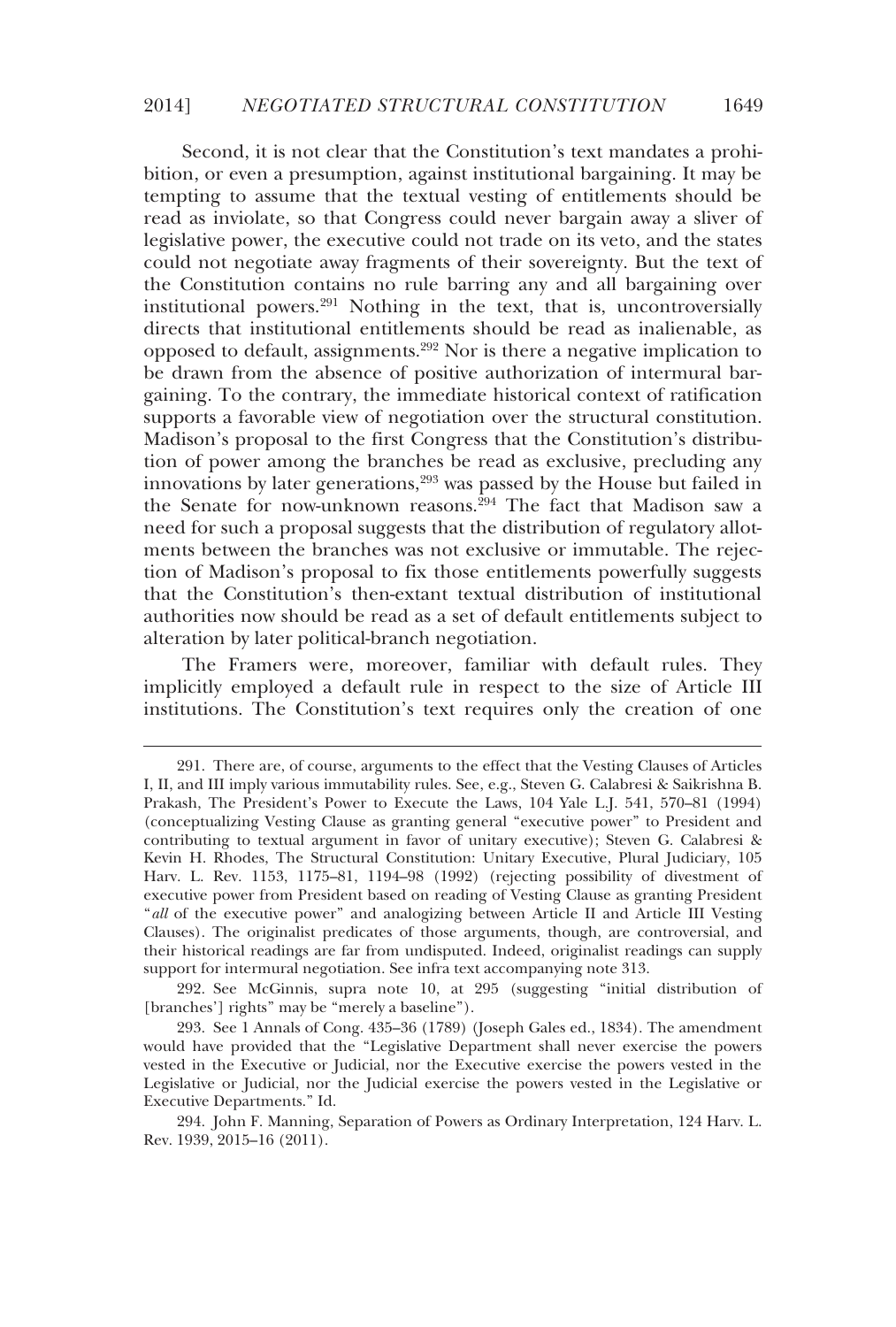Supreme Court staffed with solely one Justice.<sup>295</sup> In what came to be known as the Madisonian compromise, the decision whether to depart from this default state was assigned to subsequent Congresses.296 The Madisonian compromise left a central element of interbranch design and intergovernmental relations to postratification legislators' discretion.<sup>297</sup> Federal jurisdiction, in consequence, became a battlefield on which "the sometimes-ill-defined scheme of federal government" was fought out between the national government and the states.<sup>298</sup> Once created, moreover, Article III tribunals complement, and also compete with, state tribunals. Congress can award federal courts exclusive jurisdiction over certain subject matters<sup>299</sup> or allow removal as a tool for disciplining state tribunals.300 The scope of jurisdictional optionality, moreover, may be even greater than the Madisonian compromise if Article III, Section 2, Clause  $2^{301}$  is read to enable Congress to move grants of jurisdiction freely between the Supreme Court's original and appellate wings. Of course, the Supreme Court famously held otherwise in 1803.302 *Marbury v. Madison*'s conclusion that Congress could not add to the Court's enumerated original jurisdiction, though, has been powerfully challenged, if

 299. See, e.g., 28 U.S.C. § 1338(a) (2012) (granting federal courts exclusive jurisdiction over cases "arising under any Act of Congress relating to patents").

 301. See U.S. Const. art. III, § 2, cl. 2 ("In all the other Cases before mentioned, the supreme Court shall have appellate Jurisdiction, both as to Law and Fact, with such Exceptions, and under such Regulations as the Congress shall make.").

 302. See Marbury v. Madison, 5 U.S. (1 Cranch) 137, 174–75 (1803) (holding Constitution's enumeration and distribution of powers among supreme and inferior courts precludes legislature from enlarging Supreme Court's original jurisdiction); see also James E. Pfander, Jurisdiction-Stripping and the Supreme Court's Power to Supervise Inferior Tribunals, 78 Tex. L. Rev. 1433, 1484–87 (2000) (exploring *Marbury*'s distinction between appellate and original jurisdiction).

 <sup>295.</sup> See U.S. Const. art. III, § 1 ("The judicial Power of the United States, shall be vested in one supreme Court, and in such inferior Courts as the Congress may from time to time ordain and establish.").

 <sup>296.</sup> See Daniel J. Meltzer, The History and Structure of Article III, 138 U. Pa. L. Rev. 1569, 1619–20 (1990) (describing Madisonian compromise).

 <sup>297.</sup> It could be argued that the Framers' familiarity with default rules cuts against the thesis herein advanced: Their failure to signal that departure from the text's origin point, on this view, would be telling. But at best that argument would tend to show that the text was neutral as between bargaining away from textual starting points.

 <sup>298.</sup> Alison L. LaCroix, The Ideological Origins of American Federalism 177 (2010) (describing judiciary acts as "experiments in fleshing out" federal government's structure).

 <sup>300.</sup> See, e.g., Gunn v. Minton, 133 S. Ct. 1059, 1065 (2013) (framing removal question as asking, "Does the 'state-law claim necessarily raise a stated federal issue, actually disputed and substantial, which a federal forum may entertain without disturbing any congressionally approved balance of federal and state judicial responsibilities'?" (quoting Grable & Sons Metal Prods., Inc. v. Darue Eng'g & Mfg., 545 U.S. 308, 314  $(2005))$ .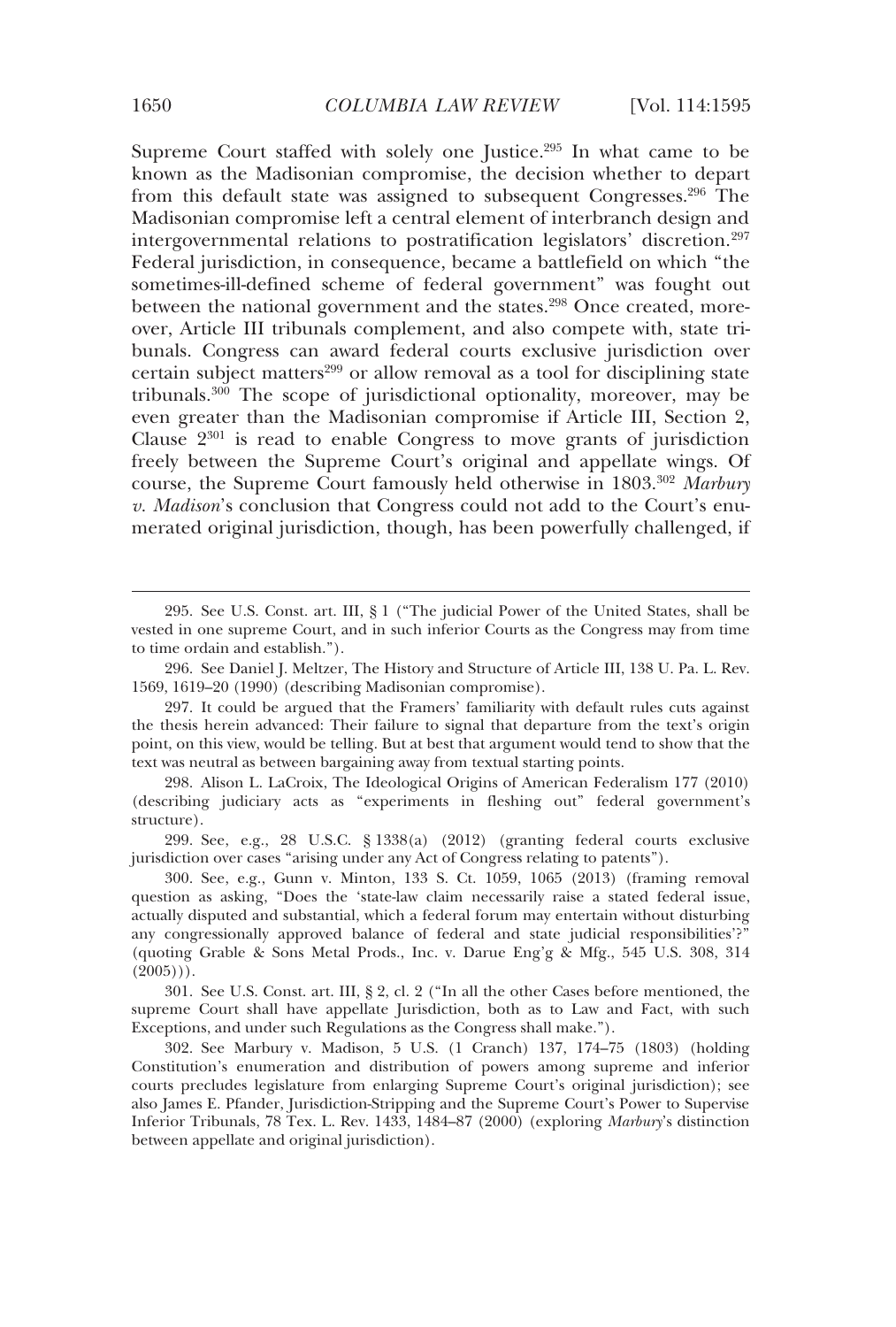not unsettled.303 There is no reason, moreover, to think the Constitution's use of default rules is limited to Article III. Article I, for example, uses defeasible defaults in respect to the first congressional apportionment<sup>304</sup> and the timing of Congress's first meeting.<sup>305</sup>

Finally, theories of original public meaning do not furnish any basis for a per se bar on institutional deals. To the contrary, conventional originalist analysis incorporates the outcomes of interbranch negotiation into its hermeneutical matrix. In the view of one leading advocate of originalism, political actors are said to fashion "constitutional constructions . . . in the context of political debate, but to the degree that they are successful [such constructions] constrain future political debate."306 For example, one much-analyzed question concerns the President's authority to remove certain executive-branch officials as pursuant to Article II.<sup>307</sup> Such power arguably lies at the cusp of the President's power to "take Care" that the laws are enforced<sup>308</sup> and Congress's horizontal "Necessary and Proper" power<sup>309</sup> to structure other branches of the federal government.<sup>310</sup> To resolve this dispute, leading originalists focus not just on the constitutional text (which at best is indeterminate), but instead find definitive resolution in the postratification bargain reached by the first Congress and President Washington over the

 304. See U.S. Const. art. I, § 2, cl. 3 ("The actual Enumeration [of representatives] shall be made within three Years after the first Meeting of the Congress of the United States, and within every subsequent Term of ten Years, in such Manner as they shall by Law direct.").

 305. See id. art. I, § 4, cl. 2 ("The Congress shall assemble at least once in every Year and such Meeting shall be on the first Monday in December, unless they shall by Law appoint a different Day."). It may be that this clause is best understood as a penalty default rule, since it is far from clear that requiring Congress to meet midwinter was, given the transportation options of the 1790s, a desirable rule.

 306. Keith E. Whittington, Constitutional Construction: Divided Powers and Constitutional Meaning 6 (1999).

 307. See, e.g., Calabresi & Prakash, supra note 291, at 597–98 (arguing Vesting Clause grant of executive power to President authorizes his removal of executive officers); Calabresi & Rhodes, supra note 291, at 1165–71 (examining approaches to removal power in context of various arguments favoring unitary executive).

308. U.S. Const. art. II, § 3.

309. Id. art. I, § 8, cl. 18.

-

 310. Cf. Patricia L. Bellia, *PCAOB* and the Persistence of the Removal Puzzle, 80 Geo. Wash. L. Rev. 1371, 1382–88 (2012) (analyzing removal-power question by taking Vesting Clause, Take Care Clause, and Necessary and Proper Clause as defining landmarks).

 <sup>303.</sup> See William W. Van Alstyne, A Critical Guide to *Marbury v. Madison*, 1969 Duke L.J. 1, 30–33 (explaining Marshall's reading of Article III, Section 2, Clause 2 as excluding Supreme Court original jurisdiction over mandamus actions is hardly necessary or right). It may be that *Marbury*'s grip on the American legal imagination causes us to see mandates too often where the Framers installed defaults. That Van Alstyne's penetrating analysis is not more commonly accepted is evidence, if anything, of *Marbury*'s canonical status as a decision more cited than analyzed.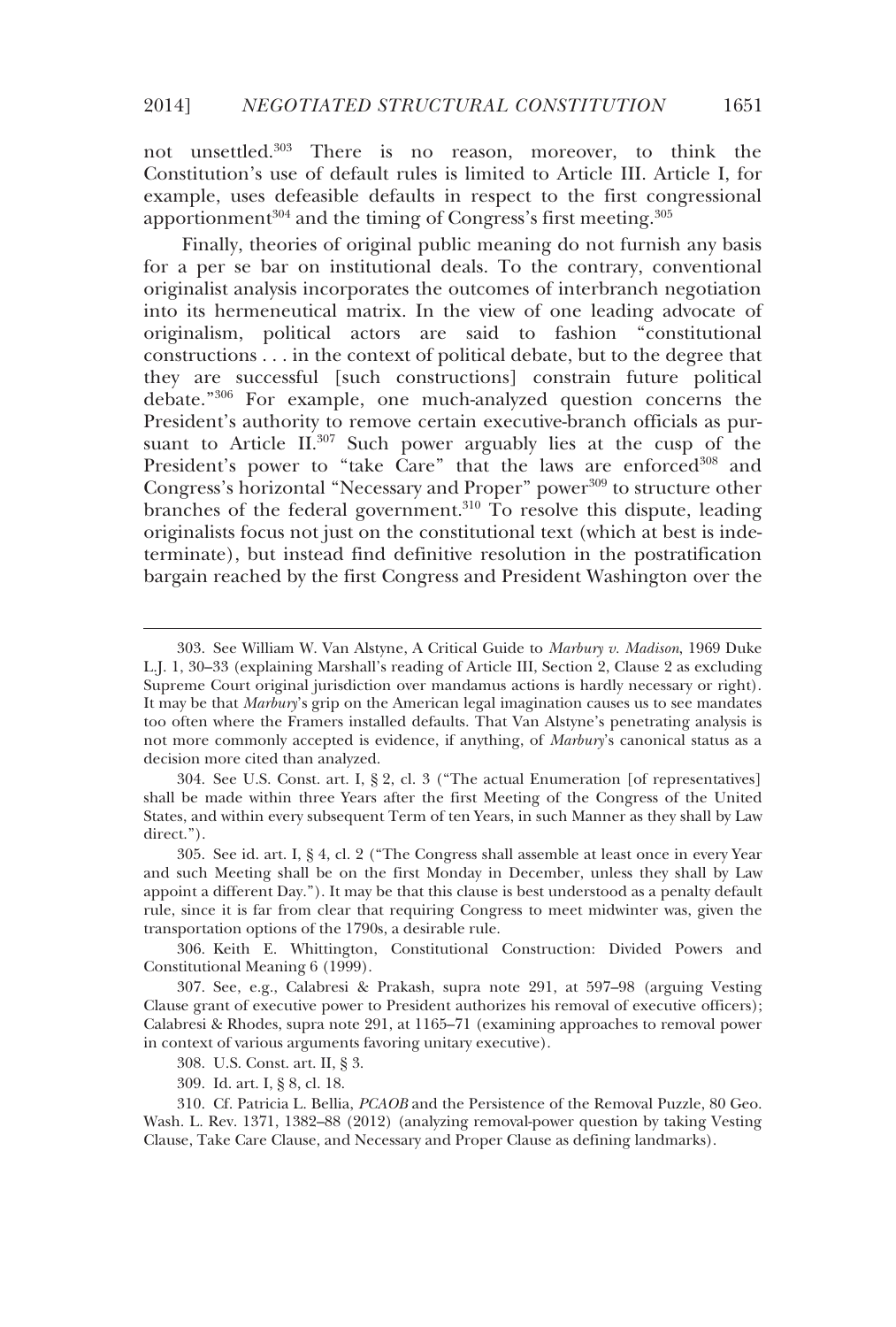first cabinet departments of War, Foreign Affairs, and Treasury.<sup>311</sup> If it is feasible to use postratification intermural settlements as a *source* of constitutional meaning, no necessary incongruity obtains between an originalist account of the Constitution and an accommodation of intermural bargaining.

To be sure, the application of originalist tools to specific institutional entitlements might generate the conclusion that specific bargains lie out of constitutional bounds. For example, there is a vigorous debate on whether delegations of Article I rulemaking authority to administrative agencies are consistent with the original understanding.<sup>312</sup> Without seeking to settle that intractable debate here, it suffices for present purposes to say that no version of originalism in circulation today rejects all interbranch bargains. Indeed, one of the leading originalist accounts of Article I allows for intermural bargaining over legislative power. This account, which was developed by Professor Thomas Merrill, suggests that "Congress has the power to vest executive and judicial officers with authority to act with the force of law, including the authority to promulgate legislative regulations functionally indistinguishable from statutes," yet notes that "executive and judicial officers have no inherent authority to act with the force of law, but must trace any such authority to some provision of enacted law."313 Although Merrill's account focuses on the idea of vesting rather than interbranch bargaining, it demonstrates that even in respect to core Article I entitlements, there is a plausible originalist reading of the Constitution consistent with some broad leeway for interbranch dealmaking.

In sum, the entrenchment-based argument against intermural bargaining fails whether framed as a matter of definitional logic or historical meaning. The Constitution contains a mix of default and mandatory rules. The text contains no simple instruction about how to gloss each entitlement. Rather than categorically resisting intermural bargaining, it accordingly makes more sense to analyze specific institutional entitlements on a retail basis.

2. *Bargaining and the Functions of Constitutionalism*. — A second argument against intermural bargaining under any circumstances might rest

 313. Thomas W. Merrill, Rethinking Article I, Section 1: From Nondelegation to Exclusive Delegation, 104 Colum. L. Rev. 2097, 2101 (2004).

 <sup>311.</sup> See, e.g., Saikrishna Prakash, New Light on the Decision of 1789, 91 Cornell L. Rev. 1021, 1029–34 (2006) (invoking postratification history to explore removal power). Such history is informative in originalist terms if one presumes that the Framers of the Constitution, once they became politicians in the new federal republic, stayed true to the deals struck at Philadelphia. Of course, whether or not they did is an empirical question.

 <sup>312.</sup> Compare Gary Lawson, Delegation and Original Meaning, 88 Va. L. Rev. 327, 334 (2002) (no), with Posner & Vermeule, Nondelegation Doctrine, supra note 127, at 1722 (yes). While pitched in originalist, historical terms, the nondelegation debate is entangled with contemporaneous questions about the desirability of the federal regulatory state.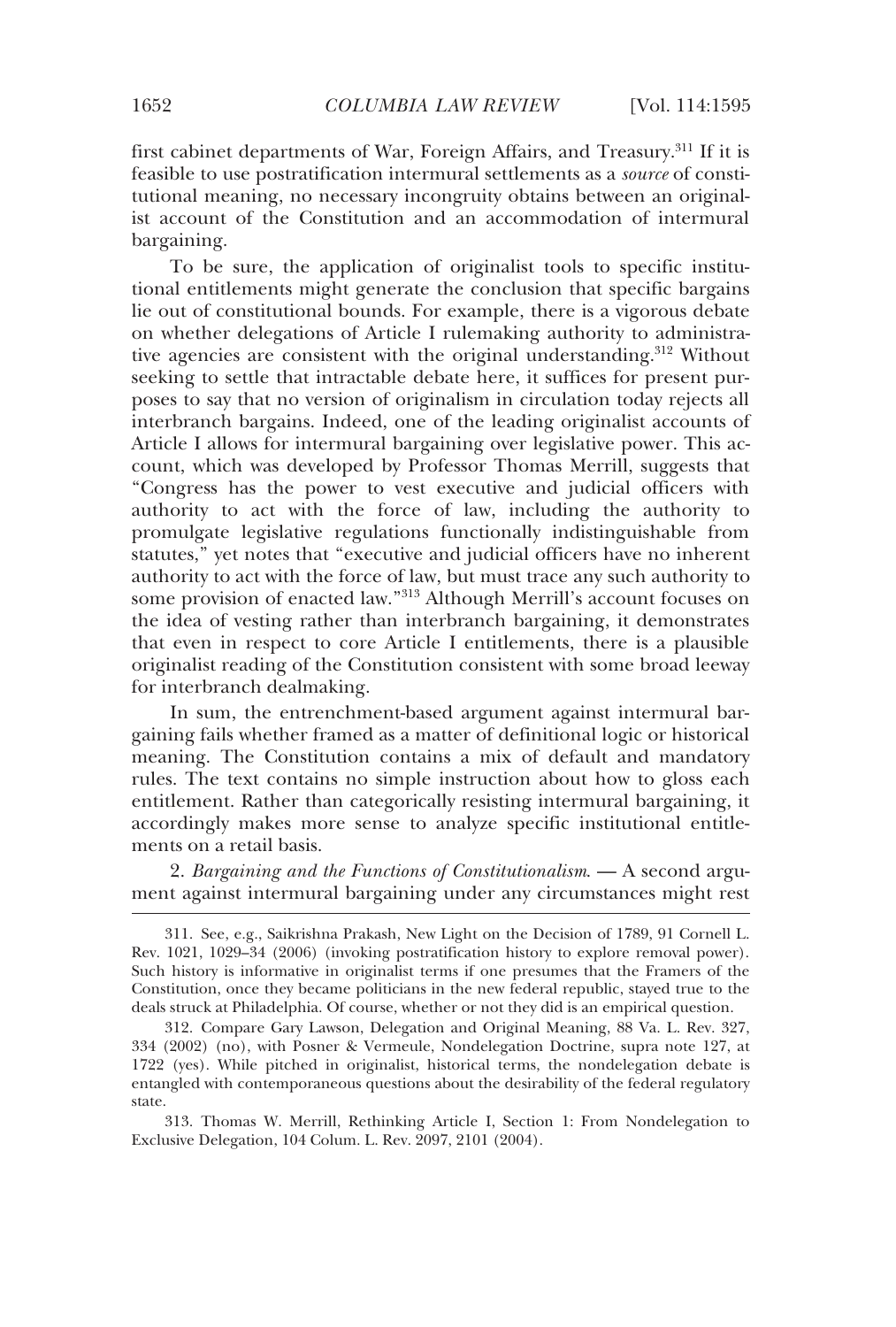on functional grounds. A categorical bar might be justified, that is, if the deals that result undermine core, irreducible functions of a constitution. Jon Elster has posited that "[t]he purpose of entrenched clauses [in a constitution] . . . is to ensure a reasonable degree of stability in the political system and to protect minority rights."314 In this light, the Constitution's initial distribution of institutional entitlements might stabilize expectations and permit the development of democratic norms and traditions.315 Institutional stability might enable specific public goods such as accountability through regular elections. Further, it might enable the cultivation of private goods by allowing long-term planning to achieve slow-growing investments and life projects.<sup>316</sup> Stable governmental arrangements, for example, can induce expectations over monetary policy and inflation in ways that facilitate investment and productive activity. Such expectations, however, might turn on the endurance of specific constitutional or quasi-constitutional arrangements, such as central-bank independence.317 On this view, an "important—perhaps *the* important—function of law is its ability to settle authoritatively what is to be done."318 Intermural bargaining should therefore be rejected because it unsettles expectations of what the basic law is, where that law comes from, and how law changes—and hence such bargaining robs federal law and institutions of beneficial stability.

The argument from stability, if not without force, does not justify a categorical bar on institutional bargaining. To begin with, even accepting the proposition that institutional stability is required to secure public and private goods, it is not clear this warrants a bar on intermural bargaining. American constitutional history, as Part II demonstrated, is characterized by nontrivial levels of intermural bargaining, with concomitant shifts in

 316. For a related idea, although specified with less detail, see Lawrence G. Sager, Justice in Plainclothes: A Theory of American Constitutional Practice 164 (2004) ("[T]he Article V requirements for the amendment of the Constitution are an attractive part of the pragmatic justice-seeking quality of our constitutional institutions.").

-

 <sup>314.</sup> Jon Elster, Intertemporal Choice and Political Thought, *in* Choice over Time 35, 38 (George Loewenstein & Jon Elster eds., 1992); see also Larry Alexander & Frederick Schauer, On Extrajudicial Constitutional Interpretation, 110 Harv. L. Rev. 1359, 1376 (1997) (noting "settlement and coordination functions of law").

 <sup>315.</sup> See Stephen Holmes, Passions and Constraint: On the Theory of Liberal Democracy 163 (1995) (comparing constitutional rules to grammatical rules, which "do not merely restrain a speaker" but also "allow interlocutors to do many things they would not otherwise have been able to do or even have thought of doing"); see also Samuel Issacharoff, The Enabling Role of Democratic Constitutionalism: Fixed Rules and Some Implications for Contested Presidential Elections, 81 Tex. L. Rev. 1985, 1995 (2003) (describing Constitution as "blueprint for democratic governance").

 <sup>317.</sup> See Alex Cukierman, Central Bank Independence and Monetary Policymaking Institutions—Past, Present and Future, 24 Eur. J. Pol. Econ. 722, 728 (2008) (documenting connections between central-bank independence, low inflation, and growth).

 <sup>318.</sup> Alexander & Schauer, supra note 314, at 1377.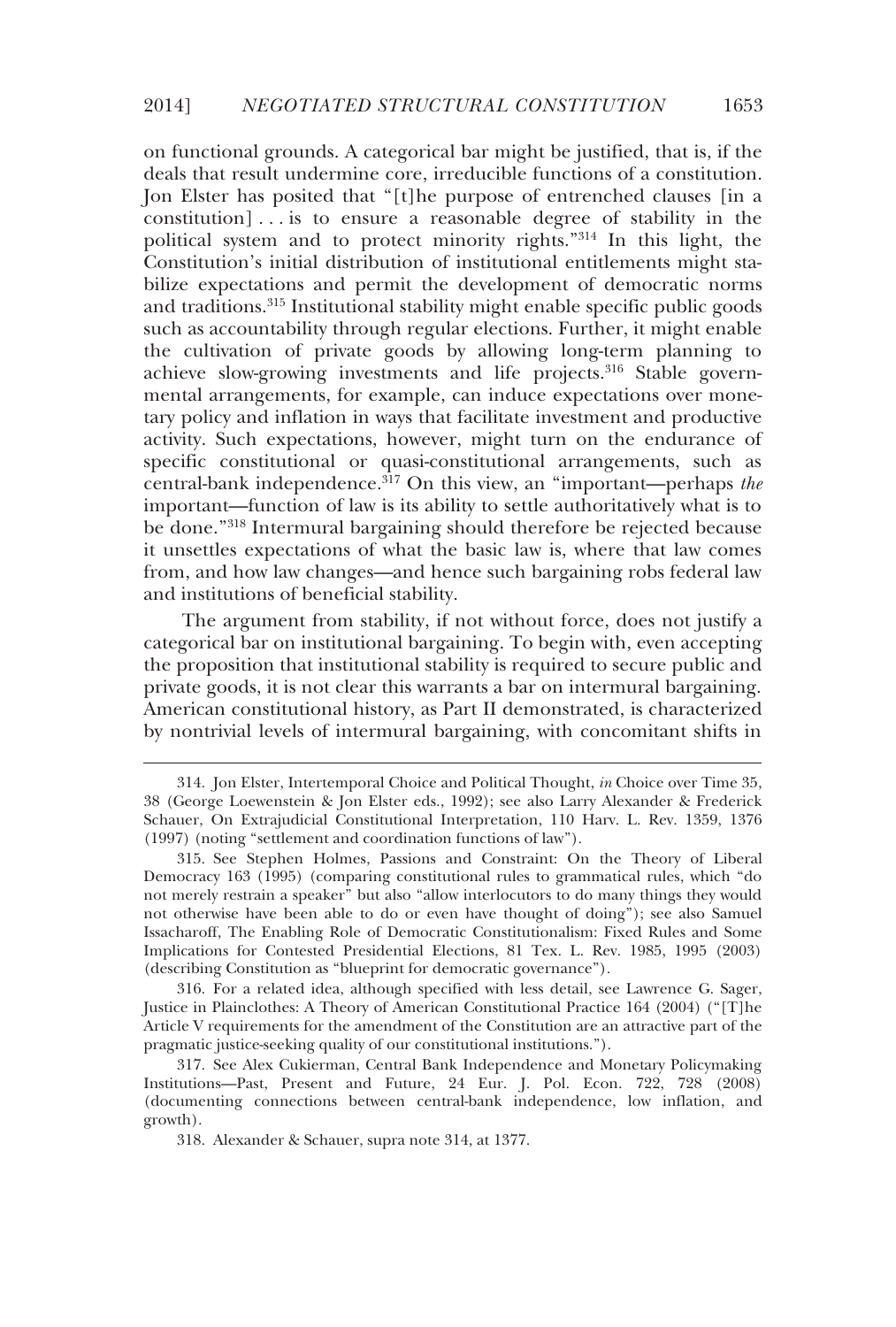responsibility for policies ratcheting between branches or rattling up and down the ladder between the national government and the states.<sup>319</sup> If the basic stabilizing functions of a constitution were impeded by institutional bargaining, then the 1787 organic document would have failed to enable democratic-norm development or effective private investment.

The evidence, however, suggests otherwise for a number of reasons. First, it is hardly plain that some quantum of intermural bargaining is inimical to institutional stability. To be sure, if trades between institutions were sufficiently dense and frequent, voters might have difficulty determining how to allocate blame or praise for policy outcomes. Unable to predict which institutions would be responsible for regulation or taxation, individuals would in theory be precluded from engaging in longrange planning. But in practice there is no reason to believe that intermural bargaining occurs at such a rapid clip. There is also no reason to think voters are unable to understand the mechanics of stable, longstanding arrangements such as the administrative state or cooperative federalism. Second, even though the institutional locus of policymaking might shift over time, the existence of a stable national-party system dampens the degree of policy oscillation by limiting the field of policy contestation.320 Third, and relatedly, voters rely on partisan proxies and other heuristics in determining how to act at the ballot box.<sup>321</sup> Democratic accountability is preserved so long as those proxies remain effective at aggregating information. There is no reason to think intermural bargaining generally undermines the epistemic value of democratic proxies.

3. *Bargaining and Institutional Incentives*. — A final objection to permitting institutional bargaining focuses on the perceived gap between individual incentives and institutional incentives. The private-law model of bargaining generally assumes that individuals seek to maximize their own welfare. In the absence of transaction costs, that is, private entities

 <sup>319.</sup> See supra Part II.A–B.

 <sup>320.</sup> Cf. Daryl J. Levinson & Richard H. Pildes, Separation of Parties, Not Powers, 119 Harv. L. Rev. 2311, 2324–25 (2006) ("[T]he political interests of elected officials generally correlate more strongly with party than with branch  $\dots$  [P]arty is likely to be the single best predictor of political agreement and disagreement.").

 <sup>321.</sup> See Christopher S. Elmendorf & David Schleicher, Informing Consent: Voter Ignorance, Political Parties, and Election Law, 2013 U. Ill. L. Rev. 363, 366 (noting "political science has revealed certain mechanisms through which a low-information electorate may behave as if reasonably well informed" and identifying political parties as most important of such mechanisms). The positive epistemic effects of such heuristics, however, are not evenly distributed through the population. See Richard R. Lau & David P. Redlawsk, Advantages and Disadvantages of Cognitive Heuristics in Political Decision Making, 45 Am. J. Pol. Sci. 951, 955, 966–69 (2001) (describing disparate effects of heuristics and related factors).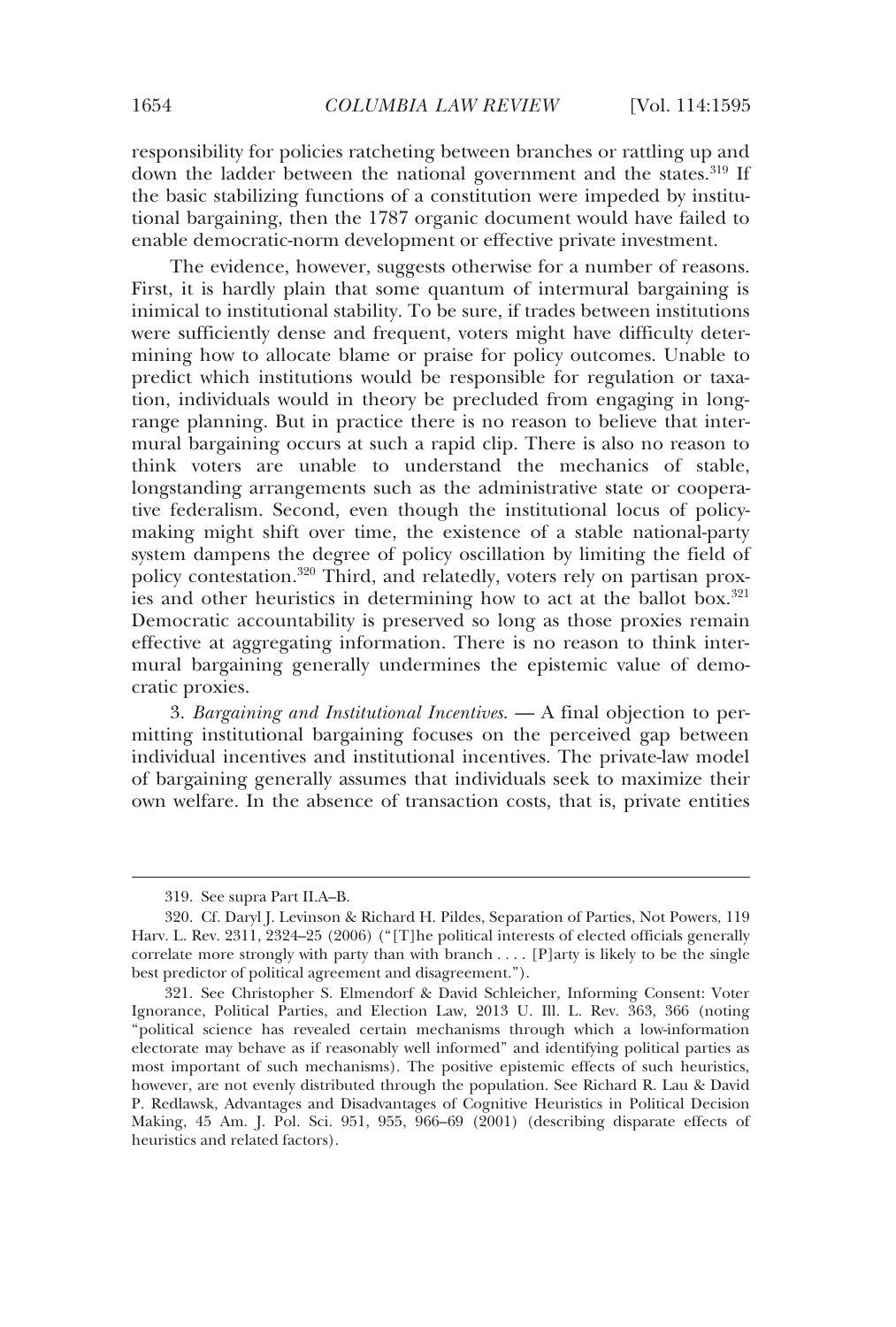"will achieve a Pareto efficient result."322 Institutions, in contrast, have a more heterogeneous set of preferences. As many commentators have observed, it cannot be assumed that the officials elected or appointed to lead various institutions will have stable and reliable incentives to maximize institutional welfare (however that is defined).<sup>323</sup> It seems equally implausible to postulate that institutional decisionmakers will consistently strive to maximize constitutional compliance.324 Absent consistent incentives, it might be thought, the normative case for respecting the outcomes of intermural bargaining shrivels. Adding to this concern about incentives, previous commentators have expressed concern that the market for institutional trades will be suboptimal, because it is either too thin<sup>325</sup> or too complex to allow for simple deals.<sup>326</sup>

It is worth stressing once more that the claim advanced in this section is not that intermural dealmaking necessarily generates efficient or optimal outcomes.327 Rather, it is that there is no reason to view intermural deals with suspicion *in general*. Such a diffuse and general skepticism, if founded on a concern about institutional incentives, would in effect be skepticism of the democratic credentials of the various elective institutions created or recognized by the Constitution. The elected branches of the federal government and the several states may not consistently act in a self-aggrandizing fashion or persistently pursue the public good (however defined). But they do respond, again imperfectly, to the electorate and thereby to some distribution of public preferences over policy.328 It seems likely that the public's preferences include prefer-

 324. Professor McGinnis makes the parallel observation that "[w]hile there may certainly be a relation between the branches' utility and the production of public goods . . . the branches will act in their own interests rather than in the interest of the public." McGinnis, supra note 10, at 296 n.9.

 325. Id. at 296–97 (noting "limited number of actors" may inhibit search for Pareto efficiency in institutional trades).

 326. Koh, supra note 10, at 129–30 (doubting private-law bargaining models apply given presence of complex institutions and "multiparty transactions" in separation-ofpowers context).

327. See supra text accompanying notes 27–36 (developing this caveat).

 328. See David R. Mayhew, Is Congress "the Broken Branch"?, 89 B.U. L. Rev. 357, 360 (2009) ("Congress exhibits a particular kind of popular democracy. It tends to incorporate popular ways of thinking—the tropes, the locutions, the moralisms, the assumptions, the causal stories and the rest that structure the meaning of political life in the mass public."); Barbara Sinclair, Question: What's Wrong with Congress? Answer: It's a Democratic Legislature, 89 B.U. L. Rev. 387, 388 (2009) ("Congress is more capable now than it was in the past of producing legislation that responds to reasonably strong popular demands.").

 <sup>322.</sup> Herbert Hovenkamp, Marginal Utility and the Coase Theorem, 75 Cornell L. Rev. 783, 785 (1990); see also Elizabeth Hoffman & Matthew L. Spitzer, The Coase Theorem: Some Experimental Tests, 25 J.L. & Econ. 73, 73 (1982) (noting Coase theorem requires "expected utility-maximizing consumers").

 <sup>323.</sup> See, e.g., Levinson, Empire-Building, supra note 23, at 920 (expressing skepticism about reliability of institutional incentives).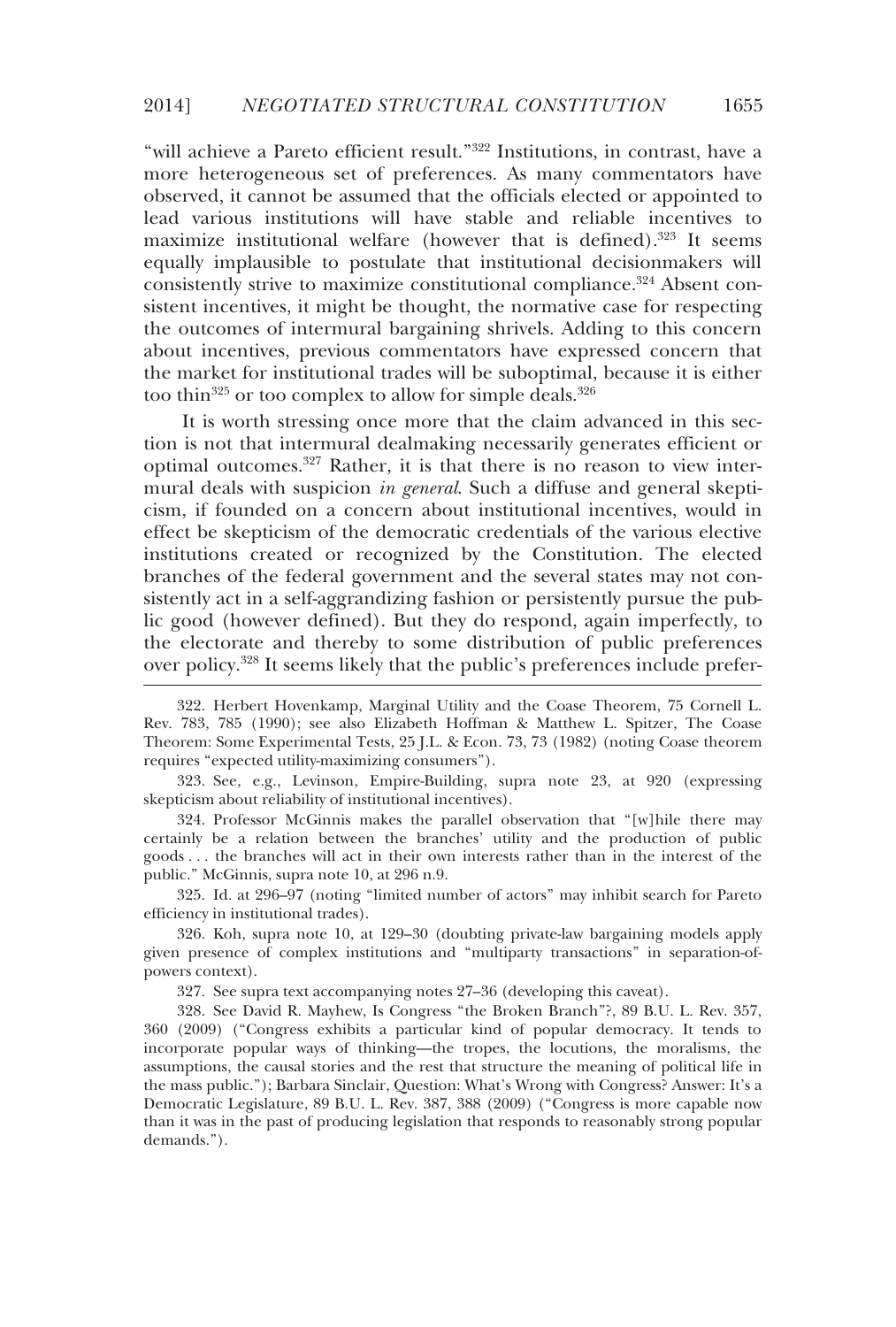ences for legality and compliance with the Constitution, even if fidelity to those ambitions can be fickle.<sup>329</sup> To install a default approbation of the expressed preferences of the branches and the states is to do no more than to recognize that their expressed preferences will generally, if imperfectly, reflect an effort to advance needful public policy goals within at least roughly conceived constitutional constraints. To reject intermural bargaining on diffuse institutional-competence grounds is therefore to reject the democratic predicates of the branches and states, or else it is to repudiate the linkage between democratic mechanisms and the attainment of public goods within constitutional bounds. Such skepticism may be conceivable, but it would be radical in both scope and effect. At least for the purposes of the present argument, it can therefore be put to one side.

Moreover, the observed products of intermural bargaining along both the federal–state and the interbranch axes do not give cause for pervasive skepticism about the practice. To the contrary, innovations such as the legislative veto, federal commandeering, and the line-item veto can be glossed as responses to the substantial difficulties of managing a complex, highly networked, and dynamic national economy. In almost all the cases canvassed in Part II, it is hard to see how sinister motives can be assigned to the branches and governments instituting intermural deals. Such a generally benign track record does not, of course, preclude the possibility that certain kinds of bargains would yield objectionable results. It does suggest, however, that blanket skepticism is, at least at this juncture, an unwarranted response.

### B. *The Inevitability of Institutional Bargaining*

Whereas the previous section dispatched arguments against intermural bargaining, this section offers a positive case for the practice. Intermural bargaining of some sort is both inevitable and desirable for two reasons. First, spillover effects and the absence of complete specification of constitutional entitlements both make some mechanism to resolve boundary disputes unavoidable. Bargaining is the obvious solution, at least given a judicial-review regime that requires concrete cases and controversies. Second, the Constitution is not a homeostatic system, but an evolutionary one. The inevitable translation of constitutional con-

 <sup>329.</sup> Indirect evidence for this is supplied by work that shows how diffuse support for the Supreme Court is a result of its perceived separation from politics and its legalistic character. See James L. Gibson et al., Measuring Attitudes Toward the United States Supreme Court, 47 Am. J. Pol. Sci. 354, 356–59 (2003) (attributing public's institutional loyalty to Court in part to general lack of concern about Court "politics and partisanship"); Tom R. Tyler & Gregory Mitchell, Legitimacy and the Empowerment of Discretionary Legal Authority: The United States Supreme Court and Abortion Rights, 43 Duke L.J. 703, 765–67 (1994) (attributing Supreme Court legitimacy in part to public perceptions surrounding fairness of Court decisionmaking procedures and outcomes).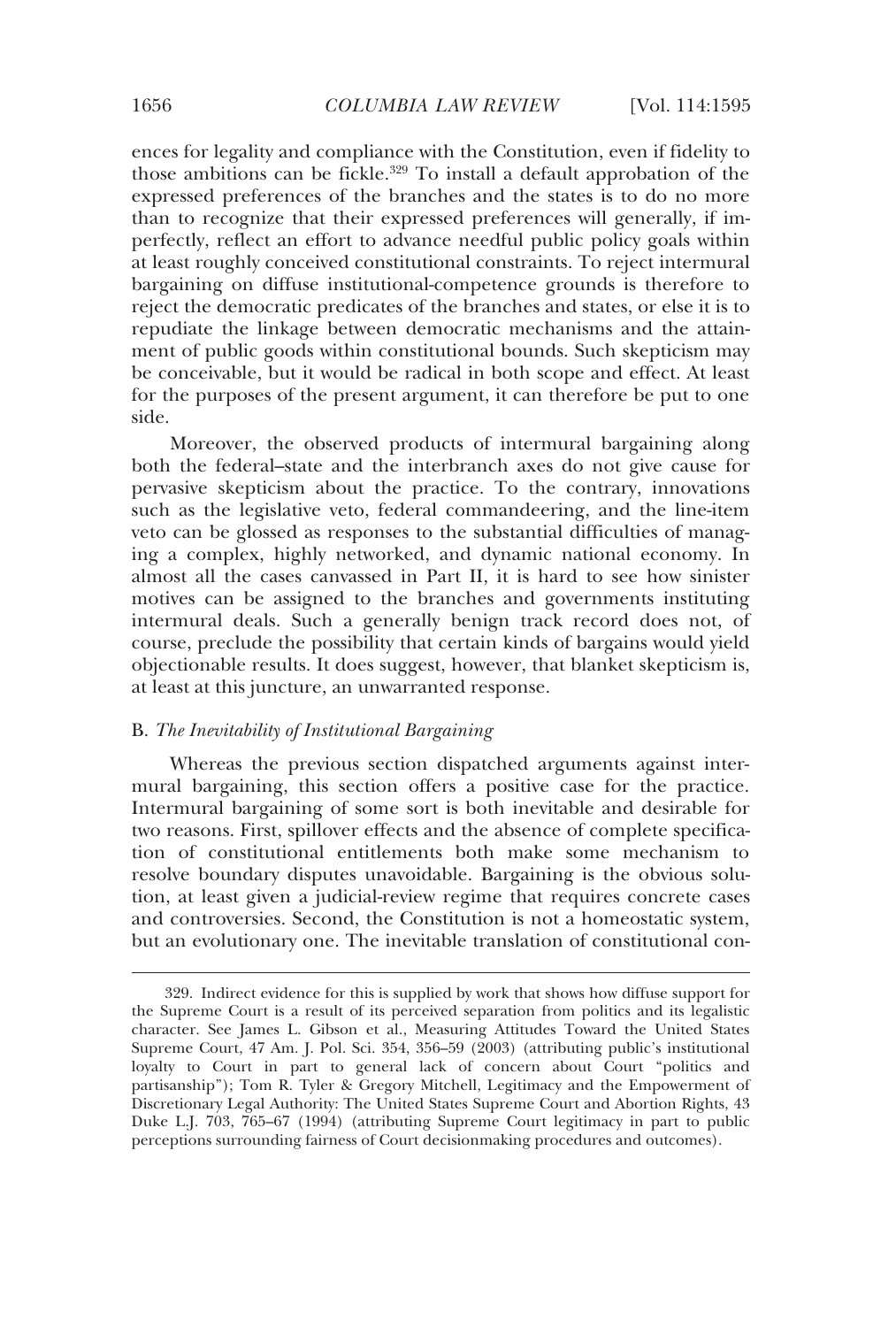cepts forward in time—against the backdrop of shifting institutional, social, and economic circumstances—necessarily generates intermural conflicts, even when the initial text has been completely specified. Bargaining is needed to resolve these conflicts in the first instance.

1. *Spillovers Between Constitutional Entitlements*. — The Constitution is incomplete in the sense that it does not resolve all potential questions concerning the allocation of endogenously defined entitlements.<sup>330</sup> As in real property, questions about how to assign the costs of mitigating spillover effects arise.331 Unlike in the real-property context, however, the allocation of spillover-related costs will often lack a natural and intuitive answer. Instead, the resolution of such costs is best achieved through intermural bargaining in the absence of a judicial mechanism to resolve abstract constitutional problems before concrete disputes have arisen. In this way, the existence of spillovers causes intermural bargaining.

To see why *some* mechanism for settling institutional-boundarydispute questions that arise under the Constitution is inevitable, it is helpful to return to Ronald Coase's examples of how ambiguity in realproperty entitlements emerges:

[A] confectioner . . . used two mortars and pestles in connection with his business (one had been in operation in the same position for more than 60 years and the other for more than 26 years). A doctor then came to occupy neighbouring premises (in Wimpole Street). The confectioner's machinery caused the doctor no harm until, eight years after he had first occupied the premises, he built a consulting room at the end of his garden right against the confectioner's kitchen. It was then found that the noise and vibration caused by the confectioner's machinery made it difficult for the doctor to use his new consulting room.332

Coase explained that the doctor secured an injunction against the noise, but then observed that this property entitlement could be bargained away if the confectioner's use was more valuable. Further, had the case been resolved in favor of the confectioner, precisely the same kind

-

 331. For a useful discussion, see Daniel B. Kelly, Strategic Spillovers, 111 Colum. L. Rev. 1641, 1660–72 (2011) (discussing spillovers in real-property context).

 332. Coase, Social Cost, supra note 28, at 8–9 (discussing Sturges v. Bridgman, (1879) 11 Ch.D. 852 (Eng.)).

 <sup>330.</sup> The observation here draws from the literature on incomplete contracting. See Ayres & Gertner, Strategic Contractual Inefficiency, supra note 31, at 730 (noting term "incomplete contract" can refer either to (1) obligational incompleteness, excluding term such as price or quantity in ordinary contracting context or (2) insufficient state contingency, because of failure to "fully realize the potential gains from trade in all future states of the world"). This Article does not aim to import wholesale the complex conceptual framework used for analyzing incomplete contracts into the public-law context. For an analysis that does so in order to explicate the operation of Article V's amendment rules, see Huq, Function of Article V, supra note 109 (analyzing role of Article V's textual rigidity in long-term survival of necessarily incomplete Constitution).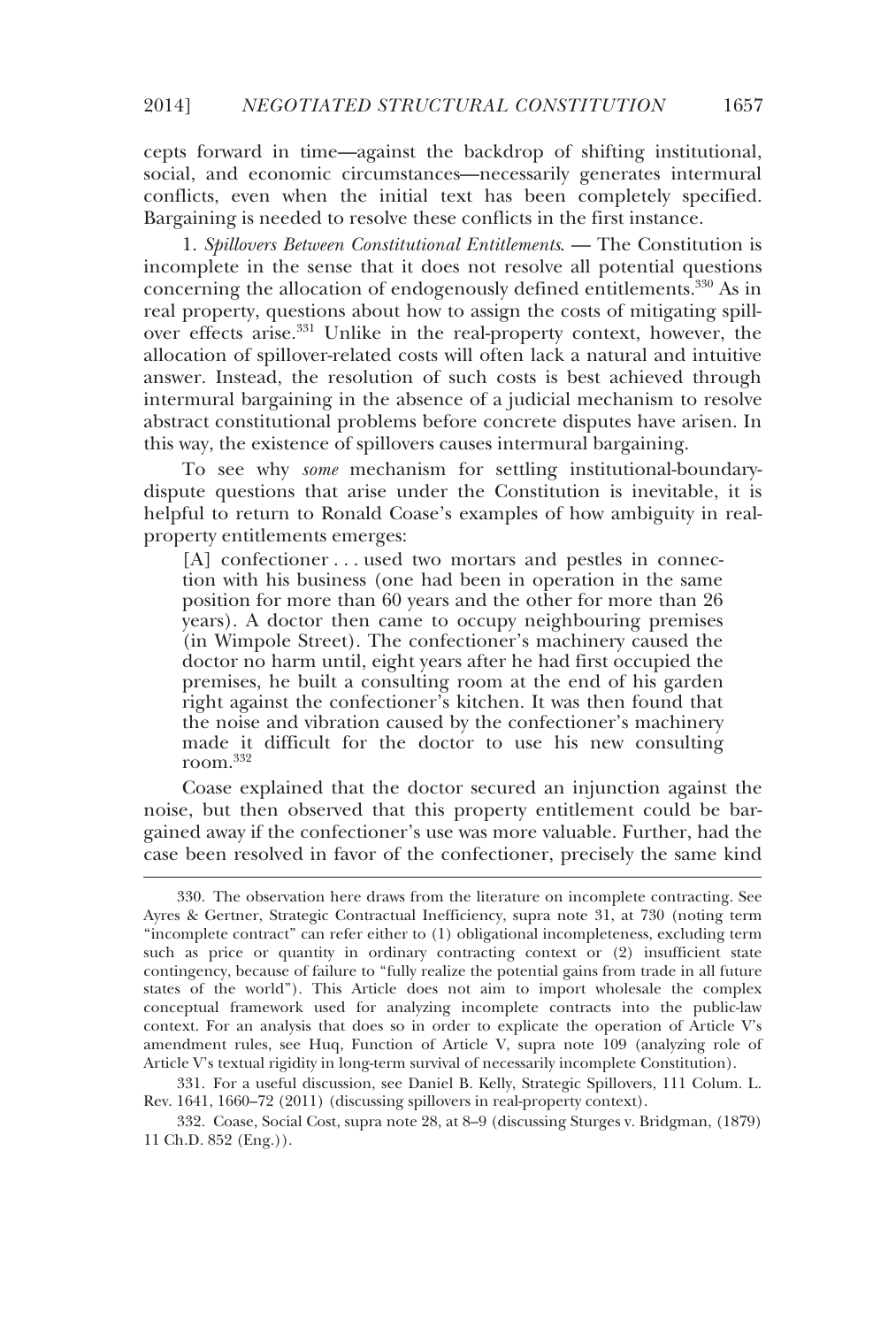of bargaining might also have occurred, with the entitlement still ending up in the hands of the party that valued it more highly.<sup>333</sup> This symmetry of outcomes under disparate legal rules yielded a lesson: In many cases in which the use of one entitlement has a spillover effect on the use of another entitlement, there is no obvious, natural, or inevitable way to parcel out the entitlements. It is simply "not useful to speak of one party to an externality as being the cause of any problem of incompatible demands."334

Spillover effects are not limited to doctors and confectioners. There are many instances in which one institution's exercise of a structural entitlement will interact with another institution's exercise of an entitlement and in which the "default package of entitlements" described in the constitutional text provides no obvious or natural benchmark for resolving the conflict.<sup>335</sup> In such spillover cases, something more than mere invocation of the constitutional text is required to justify an outcome. Just as in the case of the doctor and the confectioner it is otiose to ask who is to "blame," in the public-law context there also will be no obvious way of determining who is in the "right." Intermural negotiation, similar to the sort that Coase predicts arising between the doctor and the confectioner,336 provides an obvious (if not obviously exclusive) means of resolving the conflict and allocating the disputed right to its highestvalue user.

The existence of intermural spillovers in the absence of any such intuitive or obvious default disposition can be illustrated with examples from both federalism and separation-of-powers domains. Spillover effects are pervasive in a geographic federation in which member states are con-

 <sup>333.</sup> Id. For Coase, a simple social-welfare function determined the right's optimal assignment. See id. at 27 ("What has to be decided is whether the gain from preventing the harm is greater than the loss which would be suffered elsewhere as a result of stopping the action which produces the harm.").

 <sup>334.</sup> Merrill & Smith, Coasean Property, supra note 60, at S91. Merrill and Smith point out that the situation is arguably different in the real-property context, because in rem property rights are "good against the world" and so have "a built-in asymmetry." Id. at S92. (And so the judges thought in *Sturges*. See A.W. Brian Simpson, Coase v. Pigou Reexamined, 25 J. Legal Stud. 53, 90 (1996) (noting judicial preference for respecting individual's right to do as he pleases on his property so long as activity violates no legal prohibitions).) Their epistemic transaction-cost justification for this position, however, does not translate into the public-law context. Put otherwise, "the strongly locational nature of the parties' rights" in real-property law, Henry E. Smith, Exclusion and Property Rules in the Law of Nuisance, 90 Va. L. Rev. 965, 1001–02 (2004), has no public-law analogue.

 <sup>335.</sup> Thomas W. Merrill & Henry E. Smith, The Morality of Property, 48 Wm. & Mary L. Rev. 1849, 1861 (2007).

 <sup>336.</sup> See supra notes 332–334 and accompanying text (discussing Coase's example of doctor whose practice is interrupted by neighboring confectioner's manufacturing equipment).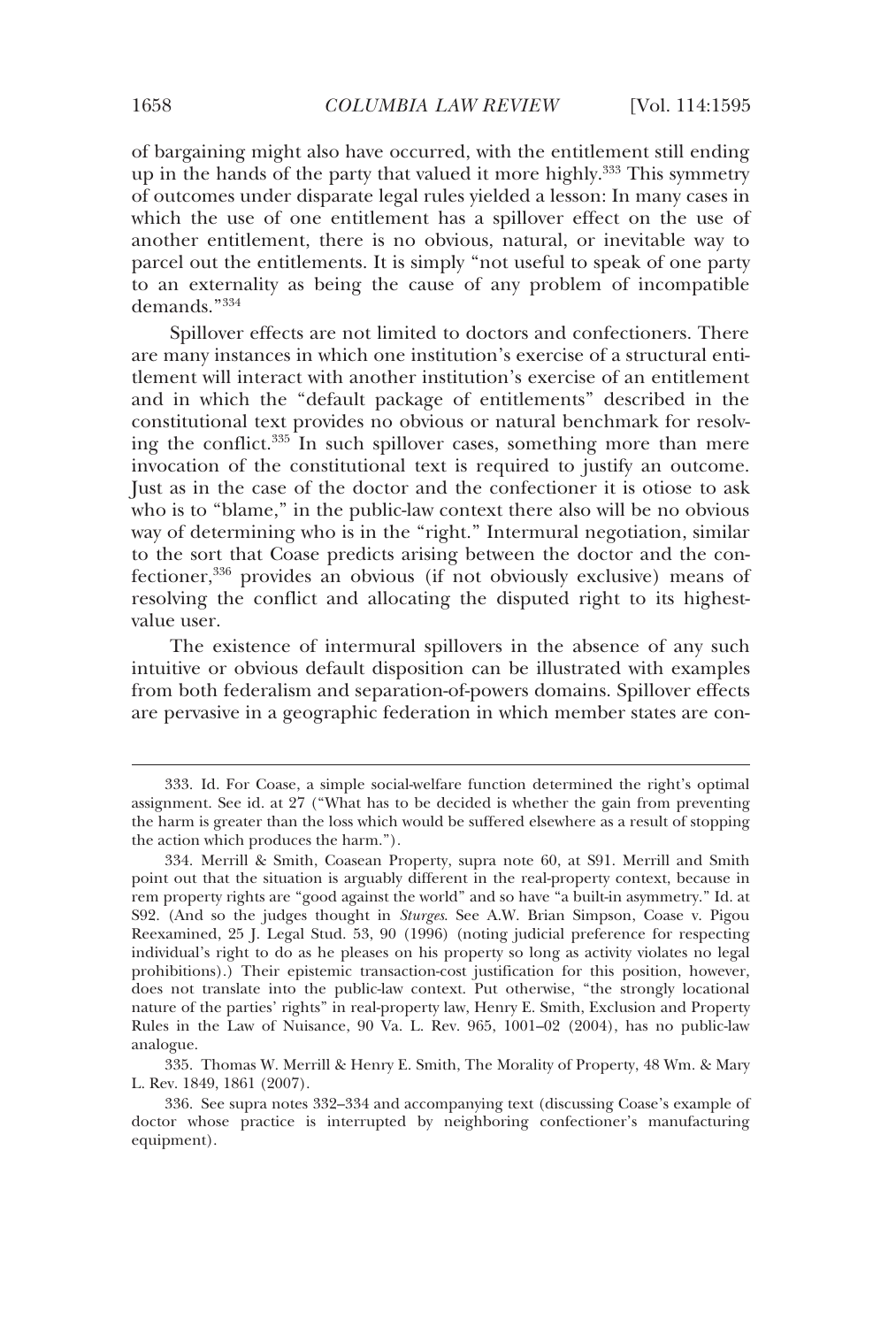tiguous with one another and jurisdictional lines are porous.337 The Court's Dormant Commerce Clause case law, which targets state enactments that dampen the flow of interstate commerce, is an effort to manage trade-related spillovers between states and to maintain a national market.338 Similarly, the Privileges and Immunities Clause is a mechanism for citizens of one state to remedy disabilities imposed by citizens of another.339

Spillover effects also occur between states and the federal government. The constitutional text's failure to provide any simple rule for allocating spillover costs between the states and the national government was at issue in *Inter Tribal Council*. 340 At issue there, as noted previously, was a provision of the NVRA requiring states to "accept and use" federal voterregistration forms.341 Although Justice Scalia's majority opinion resolved the case on statutory-interpretation grounds, the nub of the case involved a conflict between two constitutional entitlements. On one hand was Congress's authority pursuant to the Elections Clause to "make or alter" any state law concerning the "Times, Places and Manner of holding Elections for Senators and Representatives."342 On the other hand, the states maintain authority to determine "the composition of the federal

 339. See Mark D. Rosen, The Surprisingly Strong Case for Tailoring Constitutional Principles, 153 U. Pa. L. Rev. 1513, 1584 (2005) (explaining Privileges and Immunities Clause "counteract[s] the political malfunction of spillover effects").

340. 133 S. Ct. 2247 (2013).

-

 341. See supra text accompanying notes 223–228 (discussing *Inter Tribal Council* and interplay between federal and state regulations).

342. U.S. Const. art. I, § 4, cl. 1.

 <sup>337.</sup> See, e.g., Daniel A. Farber, Climate Adaptation and Federalism: Mapping the Issues, 1 San Diego J. Climate & Energy L. 259, 266–67 (2009) (discussing environmental spillovers); Robert L. Glicksman & Richard E. Levy, A Collective Action Perspective on Ceiling Preemption by Federal Environmental Regulation: The Case of Global Climate Change, 102 Nw. U. L. Rev. 579, 599–600 (2008) (discussing regulatory spillovers); Nestor M. Davidson, Leaps and Bounds, 108 Mich. L. Rev. 957, 969 (2010) (reviewing Gerald E. Frug & David J. Barron, City Bound: How States Stifle Urban Innovation (2008)) (concluding emergence of "megapolitan" regions poses difficulties for state governance).

 <sup>338.</sup> See Leslie Meltzer Henry & Maxwell L. Stearns, Commerce Games and the Individual Mandate, 100 Geo. L.J. 1117, 1121 (2012) ("[T]he criterion separating successful and unsuccessful Commerce Clause challenges is whether the contested law implicates only economic externalities, meaning effects on private parties, or implicates political externalities, meaning effects on the laws of other states."). For an argument that some of the case law can be explained as an effort to realize positive network externalities, see Maxwell L. Stearns, A Beautiful Mend: A Game Theoretical Analysis of the Dormant Commerce Clause Doctrine, 45 Wm. & Mary L. Rev. 1, 112–15 (2004) (explaining Dormant Commerce Clause can be used to discourage state defection from mutually beneficial activities and promote superior gains for all states). Of course, Dormant Commerce Clause jurisprudence may fail to give a full account of all relevant spillovers. See, e.g., Jack L. Goldsmith & Alan O. Sykes, The Internet and the Dormant Commerce Clause, 110 Yale L.J. 785, 797–98 (2001) (arguing for need to theorize better "state regulation of cross-border externalities").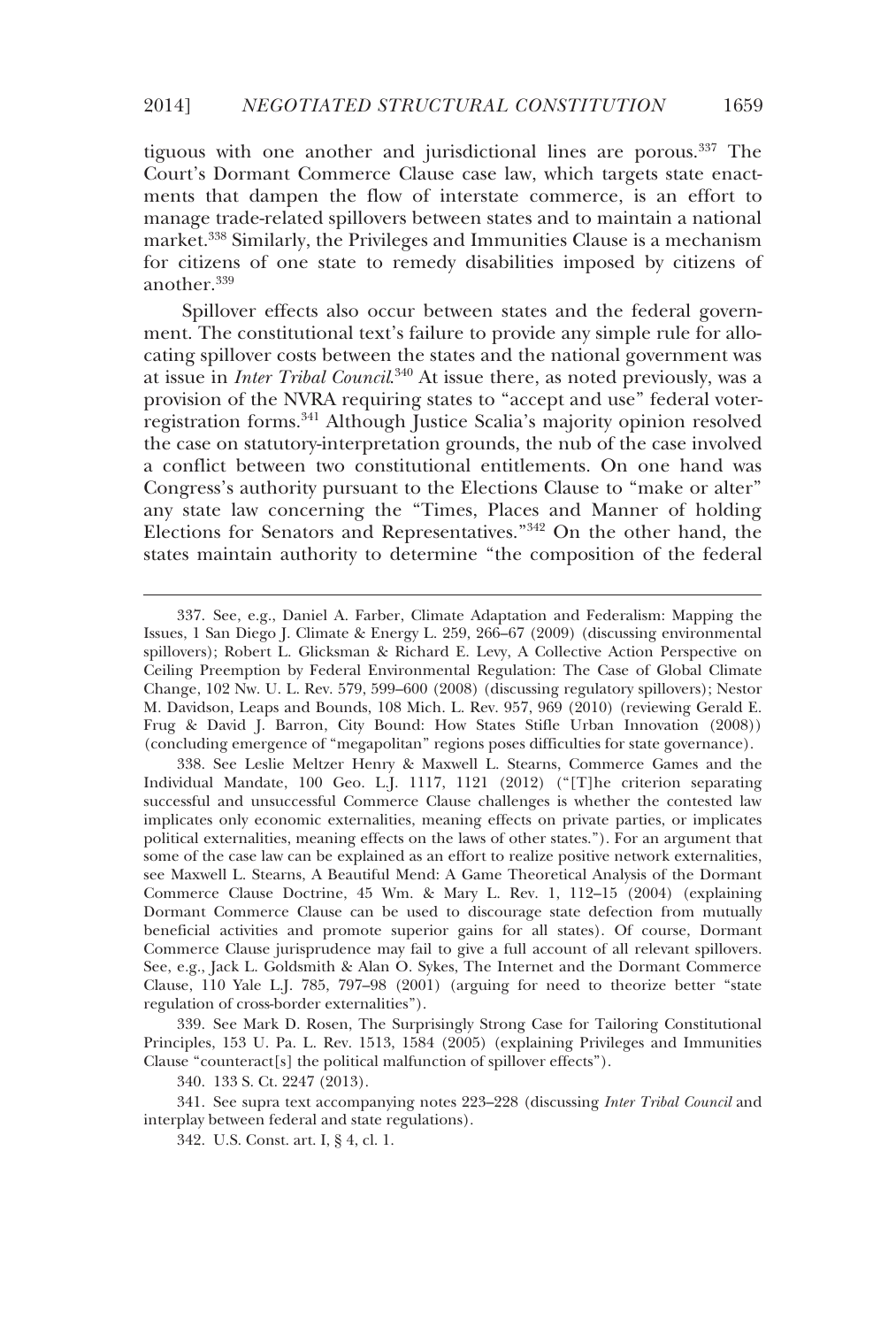electorate."343 Intergovernmental frictions arise because time, place, and manner regulations—such as the NVRA's streamlined framework for bymail voter registration—necessarily alter the composition of the voting electorate by lowering or raising the cost of accessing the polls.344 Less costly registration enlarges the pool of expected voters while costlier registration shrinks it. The Constitution distinguishes between federal laws that regulate the time, place, and manner of voting and state laws that concern the composition of the electorate as if these were hermetically sealed categories. As the example of the NVRA provisions at issue in *Inter Tribal Council* shows, that boundary is elusive. Like Coase's doctor and confectioner, the national government and the states are locked in a bilateral relationship in which plenary employment of one party's powers necessarily impinges on plenary employment of others' authorities.

Similar ambiguities in the boundaries between different institutions' constitutional entitlements can be found in separation-of-powers contexts. For example, the Court's removal jurisprudence is animated by the overlap of the President's power to take care that laws are enforced and Congress's power to structure the executive branch pursuant to the horizontal component of the Necessary and Proper Clause.<sup>345</sup> To analyze removal disputes as raising solely the powers of one or the other elected branch is to gloss over the question of how institutional borders are to be drawn when the text engenders overlap.<sup>346</sup> It is to assume, rather than reason out, an answer.

Spillovers also underlie cases such as *Chadha*<sup>347</sup> and *Bowsher*. 348 As framed by the Court, both cases hinged on a conceptual distinction between legislative functions and executive functions. In *Chadha*, the Court characterized the "altering [of] legal rights, duties and relations" as "essentially legislative in purpose and effect."349 In *Bowsher*, it stated that "[i]nterpreting a law enacted by Congress to implement the legislative mandate is the very essence of 'execution' of the law," and

 346. Hence, Chief Justice Roberts's opinion in *Free Enterprise Fund* begins with the Take Care Clause and then never fairly accounts for the Necessary and Proper Clause. Id. at 3146 (majority opinion).

 347. 462 U.S. 919 (1983). 348. 478 U.S. 714 (1986). 349. 462 U.S. at 952.

<sup>343</sup>*. Inter Tribal Council*, 133 S. Ct. at 2257–58 (citing U.S. Const. art. I, § 2, cl. 1).

 <sup>344.</sup> In fact, the NVRA's effect on turnout was relatively modest. See Benjamin Highton & Raymond E. Wolfinger, Estimating the Effects of the National Voter Registration Act of 1993, 20 Pol. Behav. 79, 79–80 (1998) (summarizing findings including "[m]ail registration will have no independent effect on turnout" and "NVRA limitations on purging will produce a modest increase in turnout").

 <sup>345.</sup> See Free Enter. Fund v. Pub. Co. Accounting Oversight Bd., 130 S. Ct. 3138, 3165 (2010) (Breyer, J., dissenting) (noting removal cases arise at "intersection of two general constitutional principles," the Take Care Clause and Necessary and Proper Clause).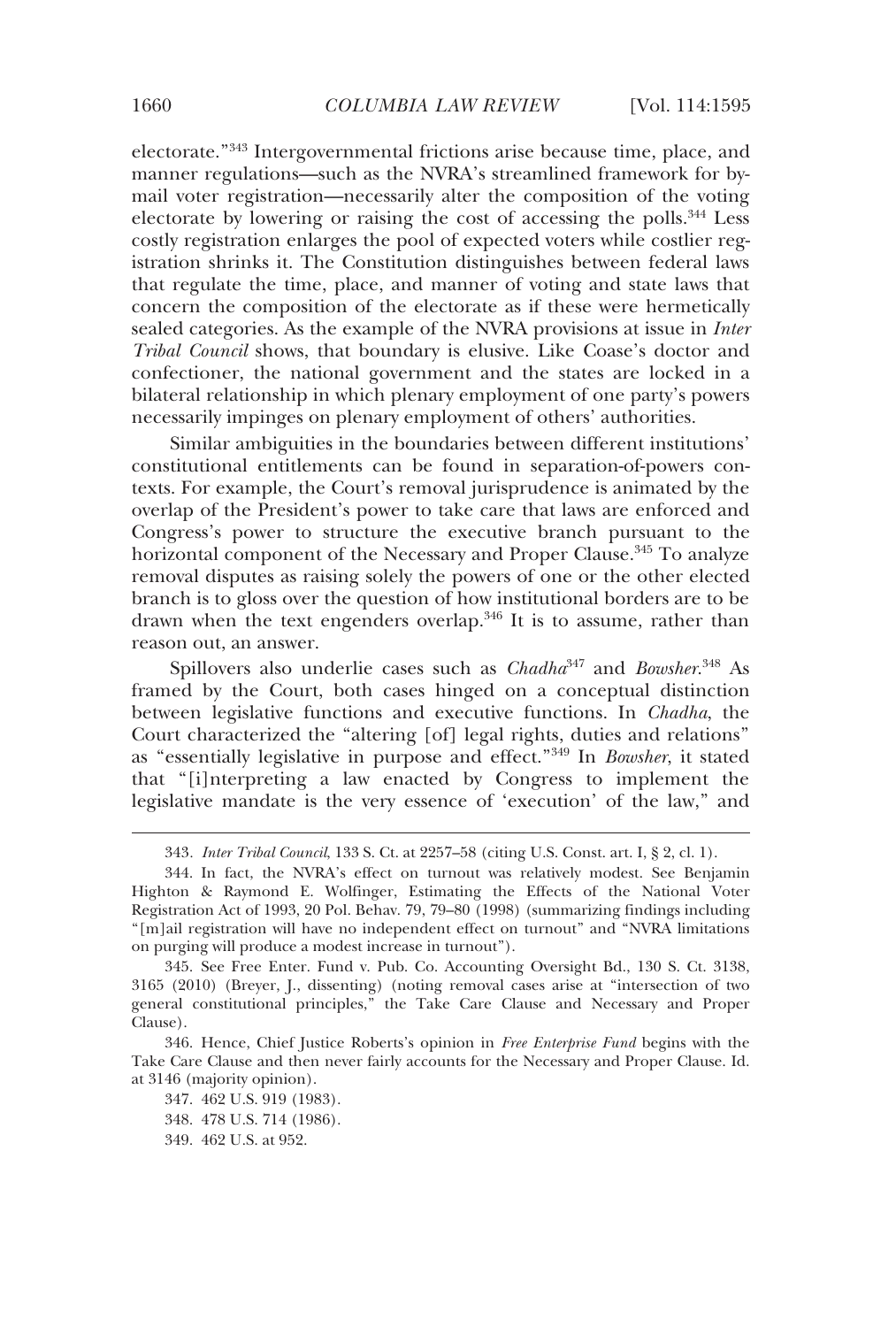hence a task for Article II authorities alone.<sup>350</sup> A spillover arises because interpreting a law often necessarily means changing rights and duties. Hence, the (forbidden) application of the legislative veto against Mr. Chadha is also an interpretation of the immigration statute. The budgetary reductions that would have been effected by the Comptroller General under the Gramm-Rudman-Hollings Act also altered "rights, duties and relations" by changing the fiscal entitlements of diverse federal grantees. At least as defined by the Court in those cases, putatively mutually exclusive core functions of the legislature and the executive overlap.<sup>351</sup>

The concepts of "legislative" and "executive" cannot be applied to the complexities of observed governance in ways that yield resolving clarity.352 As Justice Stevens recognized in his *Bowsher* concurrence, "governmental power cannot always be readily characterized with only one of . . . three labels."353 To be sure, there are other ways of reconciling *Bowsher* and *Chadha*. Both cases, the Court later noted, disapprove of congressional self-aggrandizement.354 But that reconciliation does not undermine the point here: Efforts by the Court to determine whether and how to separate government functions have dominated debates in constitutional theory since the Founding. Indeed, for all the weaknesses of his separation-of-powers theory, Madison must be credited with anticipating the pervasiveness of spillovers between branches. In a flash of gloomy candor, Madison in The Federalist No. 37 observed that "no skill in the science of government has yet been able to discriminate and define, with sufficient certainty, [the] three great provinces—the legislative, executive, and judiciary."<sup>355</sup> Anti-Federalist opponents of ratification concurred, but took exception to the "vague and inexplicit" boundaries

-

 <sup>350. 478</sup> U.S. at 733.

 <sup>351.</sup> This is not a new observation. See Magill, Real Separation, supra note 40, at 1141–42 (2000) (calling differences between executive, legislative, and judicial powers "elusive"); H. Jefferson Powell & Jed Rubenfeld, Laying It on the Line: A Dialogue on Line Item Vetoes and Separation of Powers, 47 Duke L.J. 1171, 1199 (1998) (demonstrating confusing nature of distinctions between legislative and executive powers).

 <sup>352.</sup> See Paul Gewirtz, Realism in Separation of Powers Thinking, 30 Wm. & Mary L. Rev. 343, 343 (1989) ("[R]igid categories of branch power simplistically disregard the real complexities of government structure as we know it . . . .").

<sup>353</sup>*. Bowsher*, 478 U.S. at 749 (Stevens, J., concurring in the judgment); see also id. at 750 ("The powers delegated to the Comptroller General by § 251 of the Act . . . have a . . . chameleon-like quality.").

 <sup>354.</sup> As indeed the Court did. See Morrison v. Olson, 487 U.S. 654, 694 (1988) (characterizing both cases as involving congressional self-aggrandizement); Laurence H. Tribe, Taking Text and Structure Seriously: Reflections on Free-Form Method in Constitutional Interpretation, 108 Harv. L. Rev. 1221, 1238 (1995) (describing *Chadha* as repudiation of extension of congressional power).

 <sup>355.</sup> The Federalist No. 37, supra note 20, at 244 (James Madison).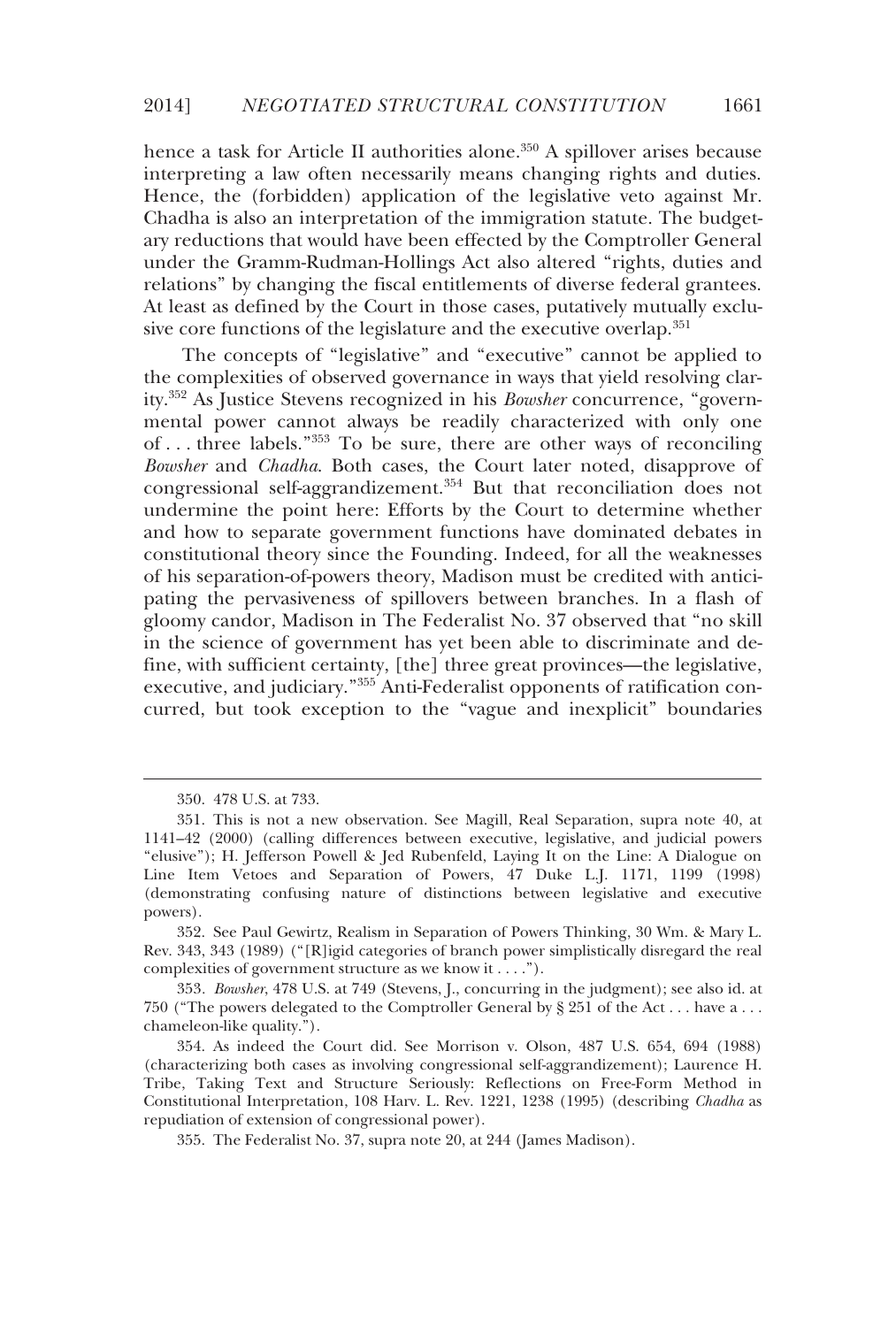between branches.356 Absent some novel theoretical account of how to decompose the Constitution into clear and distinct elementary particles—an account that eluded the Founders—boundary disputes between branches and between governments recognized in the Constitution will remain pervasive.357

Spillover effects can arise even in the ostensible absence of definitional ambiguity. Consider the scope of the President's recessappointment authority.358 One argument for limiting that executive authority turns on the potential for White House abuse of such appointment power to rob the Senate of effectual authority over the direction of important regulatory programs.<sup>359</sup> As Professor Adrian Vermeule has argued, however, it may be instead that "toxic interaction between appointments and the Senate practice of the filibuster" indirectly engorge the power of a minority of Senators, who can act as spoilers of majoritarian rule.<sup>360</sup> Congress and the executive hence stand in the same relation as Coase's doctor and confectioner:<sup>361</sup> It is far from clear which is "to blame" for the ensuing entangling and impeding spillovers. Constitutional entitlements, like real property, generate spillover prob-

 356. Bernard Manin, Checks, Balances & Boundaries: The Separation of Powers in the Constitutional Debate of 1787, *in* The Invention of the Modern Republic 27, 41 (Biancamaria Fontana ed., 1994) (citation omitted); see id. at 42 ("The Anti-Federalists . . . insisted that the constitution should set in the clearest and most intelligible fashion the bounds circumscribing the jurisdiction of the various government bodies.").

 357. Such novel accounts often rest, without discernable irony, on controversial claims about the original public meaning of Article II. See, e.g., Saikrishna Prakash, Regulating Presidential Powers, 91 Cornell L. Rev. 215, 216–17 (2005) ("Congress lacks a generic right to reallocate or tamper with presidential powers."). Without recapitulating the extensive debate about such claims, it suffices here to say that they are nonobvious, methodologically controversial, and hence hardly as crisp in their resolution as their proponents would like to think. For every originalist assertion in favor of Article I, the nonoriginalist reader might indeed posit a natural law demanding an equal opposition on behalf of Article II. Or, if one prefers, originalism largely works by bypassing the definitional enterprise of *Chadha* and *Bowsher* to raid the icebox of history for boundary lines that can be leveraged into contemporary service.

 358. U.S. Const. art. II, § 2, cl. 3 ("The President shall have Power to fill up all Vacancies that may happen during the Recess of the Senate, by granting Commissions which shall expire at the End of their next Session."); see also NLRB v. Noel Canning, 134 S. Ct. 2550, 2574–75 (2014) (ruling such power exists during both intra- and intersession recesses, except in short recesses punctuated by pro forma sessions).

 359. See Michael Rappaport, Why Nonoriginalism Does Not Justify Departing from the Original Meaning of the Recess Appointments Clause 13 (Univ. of San Diego Law Sch. Legal Studies Research Paper Series, Paper No. 14-140, 2014), available at http://ssrn.com /abstract=2374563 (on file with the *Columbia Law Review*) (arguing inefficiencies of senatorial confirmation are worth accepting because "executive branch exercises tremendous power and thus it makes sense to ensure that are [sic] checks on presidential appointments").

 360. Adrian Vermeule, The Constitution of Risk 59–60 (2013) [hereinafter Vermeule, Constitution of Risk].

361. See supra notes 332–334 and accompanying text.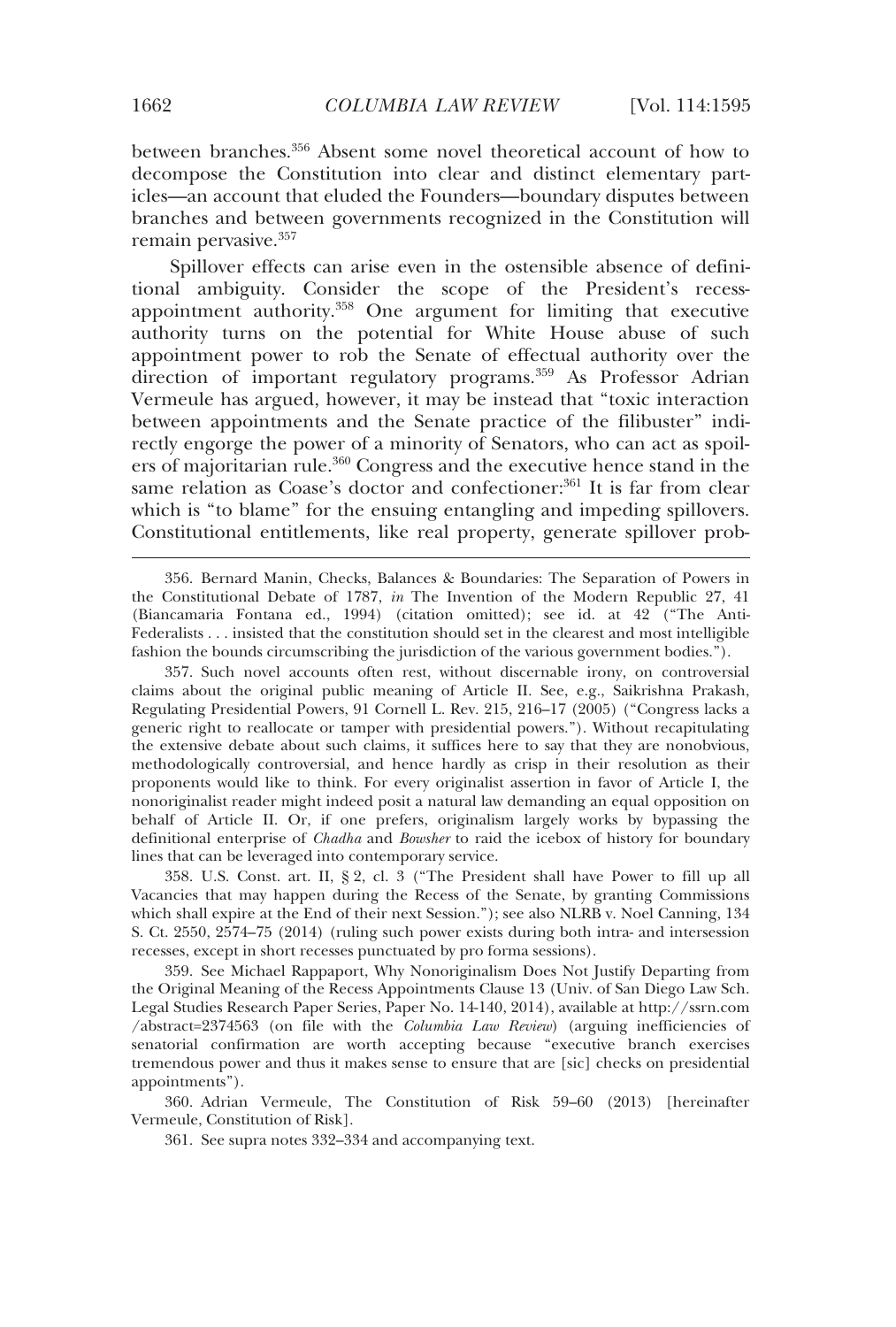lems in practical operation that can be characterized as either *A*'s interference with *B* or *B*'s interference with *A*. Perhaps this would have not surprised the Framers. James Madison, most famously, prophesied that the Constitution would be "more or less obscure and equivocal, until [its] meaning be liquidated and ascertained by a series of particular discussions and adjudications."362 As Madison's dictum suggests, some mechanism for resolving boundary disputes is inevitable.

At least to date, the elected branches and the states have principally resorted to bargaining as an expeditious and inexpensive means to resolve disputes. An obvious alternative to intermural settlement is judicial review. Article III's "case" and "controversy" language precludes judicial pronouncement on questions of law absent a sufficiently concrete dispute.363 Since the Early Republic period, Justices have resisted elected actors' exhortations to resolve hard questions of constitutional law absent some concrete dispute.<sup>364</sup> At least as long as abstract review remains verboten, judicial review cannot be a comprehensive solution to the problem of institutional spillovers: At a minimum, one branch or government has to make a unilateral claim to a disputed power before the federal courts can step in. Yet as Part II demonstrated, the prevalent pattern has not been such aggressive unilateralism, but rather a distinctly un-Madisonian cooperative spirit. Absent some reason to think that this tradition has always been wrong-headed or misguided, the persistence of spillover problems provides a threshold reason for accepting intermural bargaining as a legitimate constitutional practice.

2. *The Myth of Constitutional Homeostasis*. — Bargaining is practically useful for a second reason. Even if the Constitution perfectly specified institutional entitlements, bargaining at the boundaries would remain unavoidable due to institutional, social, and economic change over time. Bargaining is a logical, and historically tested, mechanism for dealing with the changes thereby wrought to institutional boundaries.

The Constitution, unlike the human body, is not homeostatic.365 Its internal shifts are invisible vectors that over generations thrust previously

-

 364. See Stewart Jay, Most Humble Servants: The Advisory Role of Early Judges 134– 48 (1997) (describing 1793 "Correspondence of the Justices," in which President Washington sought advice from Justices on question of neutrality in Anglo-French war). But see William R. Casto, The Early Supreme Court Justices' Most Significant Opinion, 29 Ohio N.U. L. Rev. 173, 192–95 (2002) (noting instances in which Chief Justice John Jay and other judges gave President Washington administration advice).

 365. Cf. John E. Hall, Guyton and Hall Textbook of Medical Physiology 4, 9 (12th ed. 2011) ("Each functional structure contributes its share to the maintenance of homeostatic

 <sup>362.</sup> The Federalist No. 37, supra note 20, at 245 (James Madison). As the debates raging over judicial review today attest, neither Madison nor other Framers were pellucid as to who would do this liquidating.

 <sup>363.</sup> Flast v. Cohen, 392 U.S. 83, 94–96 (1968) (explaining bar to resolution of abstract questions of law); accord Richard H. Fallon, Jr. et al., Hart and Wechsler's The Federal Courts and the Federal System 52–56 (6th ed. 2009) (tracing relevant case law).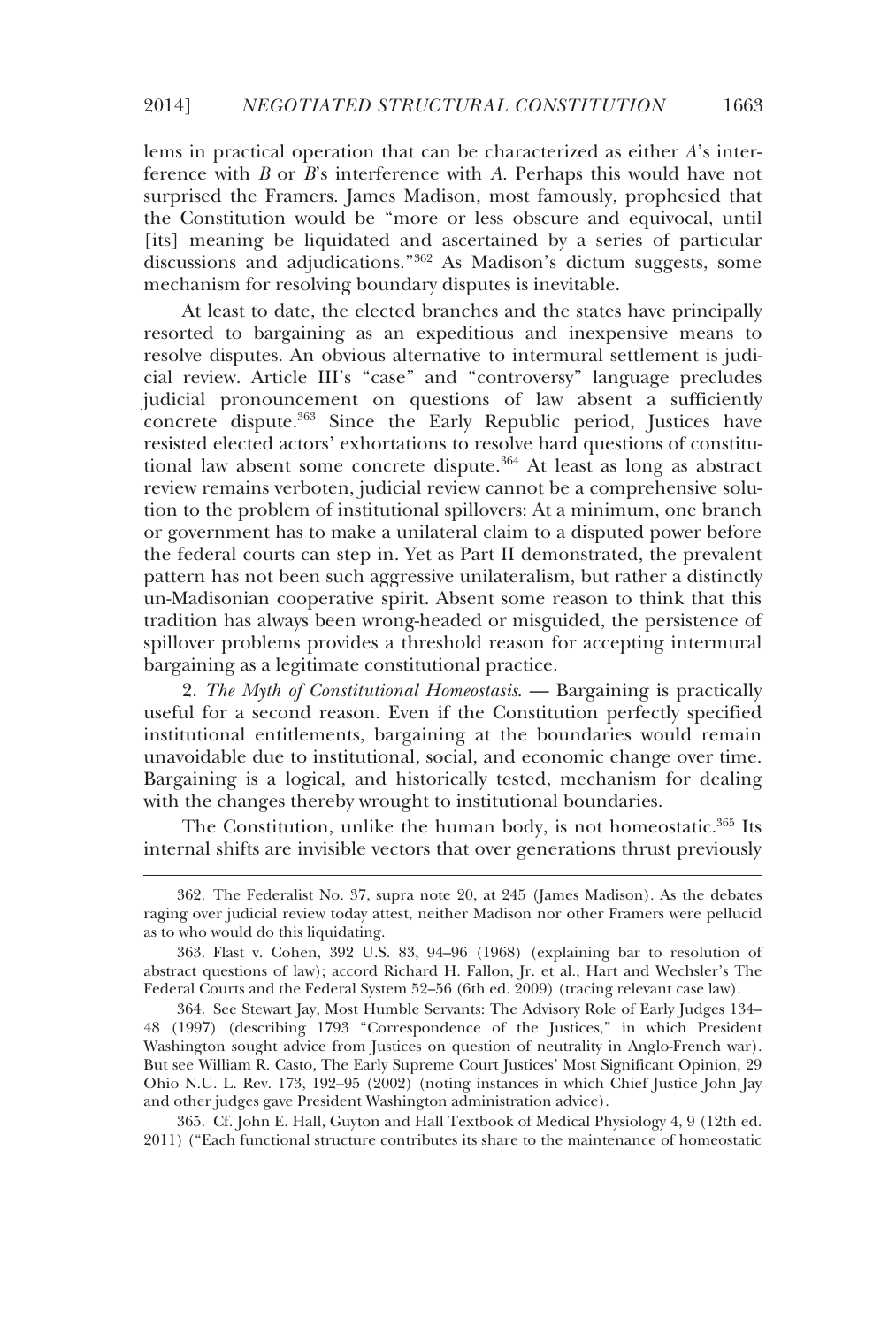isolated institutions into conflict. That "changed circumstances" might alter structural constitutional relations is, of course, a familiar idea.<sup>366</sup> The national economy, for example, has transformed itself—dilating westward, congealing into new corporate forms, molting with each rise and fall of a new transportation or communication technology—belying the idea of a delimited Commerce Clause power.367 As the nation's geopolitical aspirations have swelled with shifting ideologies and aspirations,<sup>368</sup> and the United States has pivoted "from inwardness and isolation into the dominant world power,"369 the balance of power between the executive and Congress has evolved. New external pressures alter not just the interbranch balance, but also the national government's relations with the states. $370$  Nor have the background assumptions of democracy remained constant. Rather, the (long-delayed) entrances of women and people of color into the polity have transformed the electorate beyond early republican recognition.<sup>371</sup> Even the background assumptions of constitutional order are subject to sub rosa transformations: Recent scholarship suggests that basic assumptions about federalism's inherent logic were not immutable through even the Early Republic.<sup>372</sup>

All these changes impact the scope and operation of structural constitutional entitlements. It is standard to assume that subsequent constitutional interpreters should seek "to restore the status quo" out of

 367. See generally Michael Lind, Land of Promise: An Economic History of the United States (2012) (exploring history and growth of American economy from preindustrial times through Information Age).

 368. See generally George C. Herring, From Colony to Superpower: U.S. Foreign Relations Since 1776 (2011) (tracking swelling of American geopolitical goals, from desire for protection from foreign interference to ambitions of global power).

 369. G. John Ikenberry, Liberal Leviathan: The Origins, Crisis, and Transformation of the American World Order 1 (2011).

 370. See Daniel Abebe & Aziz Z. Huq, Foreign Affairs Federalism: A Revisionist Approach, 66 Vand. L. Rev. 723, 778–93 (2013) (developing claim that external geopolitical forces are important determinant of structural constitutional outcomes).

 371. See Alexander Keysar, The Right to Vote: The Contested History of Democracy in the United States (2000) (exploring legal and political history of suffrage in United States).

 372. See, e.g., Campbell, supra note 14, at 1171–81 (describing oscillating understanding of federalism principles among Federalists and Anti-Federalists during Founding era).

conditions . . . . Extreme dysfunction leads to death; moderate dysfunction leads to sickness.").

 <sup>366.</sup> See, e.g., Lawrence Lessig, Fidelity in Translation, 71 Tex. L. Rev. 1165, 1214 (1993) (justifying evolved constitutional interpretations as necessary translations to preserve constitutional meaning in changed context); Lawrence Lessig, Translating Federalism: *United States v. Lopez*, 1995 Sup. Ct. Rev. 125, 132 (explaining Supreme Court will translate prior constitutional rules to modern applications in reaction to "changed circumstances"); Lawrence Lessig, Understanding Changed Readings: Fidelity and Theory, 47 Stan. L. Rev. 395, 453–72 (1995) (arguing altered social, economic, and legal circumstances justified radical constitutional changes of New Deal).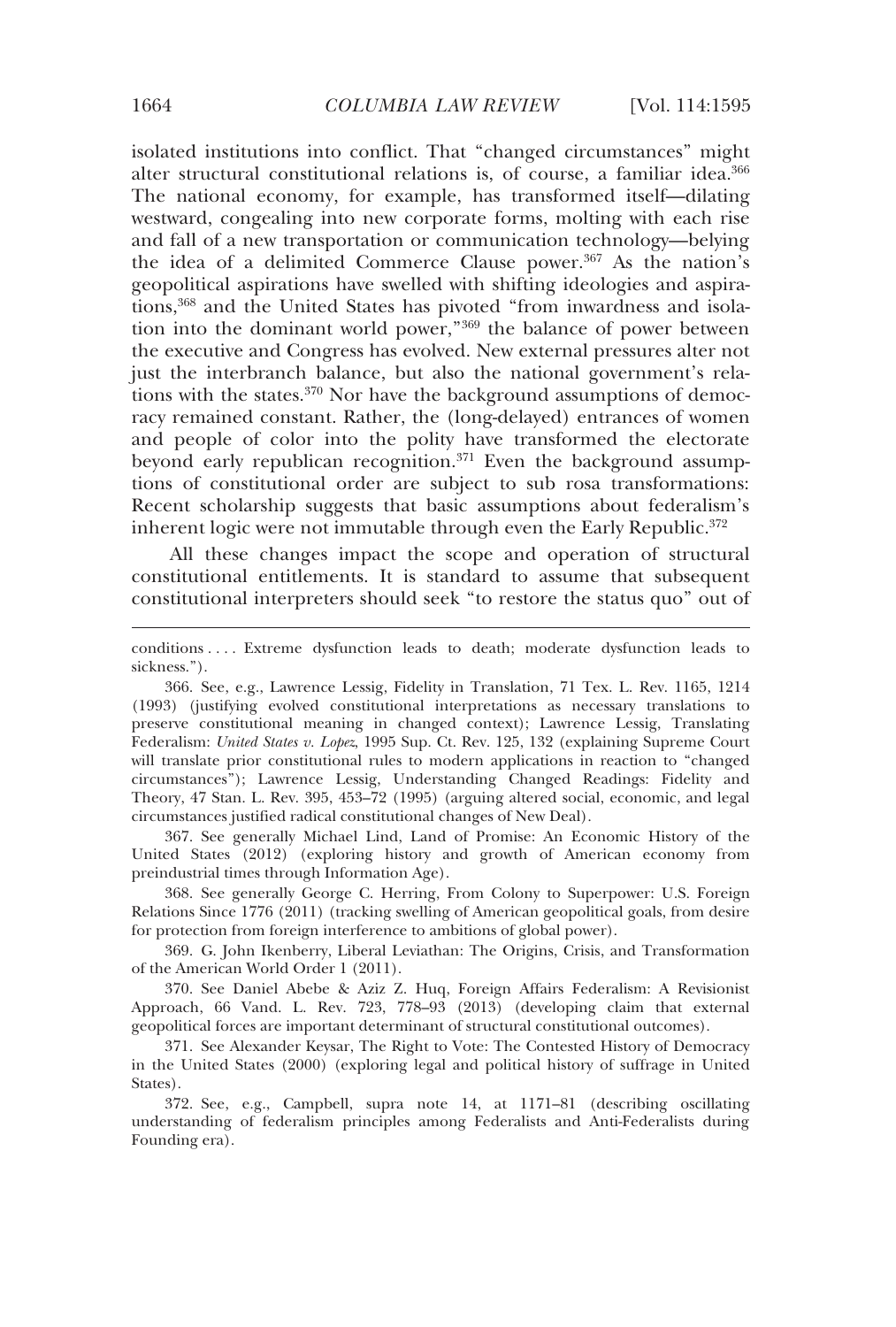fidelity to the original design.<sup>373</sup> But it is not clear this is even possible. It may be that original institutional equilibria cannot be recreated without prohibitory social costs. For example, narrowing Congress's Commerce Power to antebellum dimensions might cripple the national economy. The national regulatory state cannot now be undone without prohibitive economic disruption. The task of resolving new institutional conflicts, in short, is not well described as an exercise in fidelity. Rather, as exogenous historical change presses into conflict institutional entitlements that previously stood apart, resolution of those conflicts must attend not only to historical warrants but also to present social goods. As Part II demonstrated, it has been intermural bargaining that has played the critical role in efforts to maintain the Constitution as a going concern.

Intermural bargaining is an especially salient channel for institutional dispute resolution given the preclusive difficulty of constitutional change through Article  $V^{\frac{3}{2}74}$  Unable to adjust the text through Article V without exorbitant transaction costs, institutional actors have strong incentives to bargain among themselves to reach stable outcomes. Entrenchment at the level of specific politicians and factions, as opposed to at the constitutional level, creates a motivation to fashion workable governance arrangements and to find adaptations to new circumstances. Paradoxically, negotiated change may stabilize the overall constitutional dispensation by staving off economic or social crisis. On this view, stability under conditions of social, economic, and geopolitical flux is not obtained by resisting new institutional arrangements. To the contrary, it is necessary to find some stable alternative source of compensating adjustments and clarifications, whether the political process or the exercise of judicial review.

## IV. THE LIMITS OF INTERMURAL BARGAINING

A presumption in favor of intermural bargaining need not, however, be conclusive. Even if intra- or intergovernmental negotiation generates beneficial outcomes in the mine run of cases, it may nonetheless periodically yield socially undesirable results. Indeed, it would misread Coase to

-

 <sup>373.</sup> Orin S. Kerr, An Equilibrium-Adjustment Theory of the Fourth Amendment, 125 Harv. L. Rev. 476, 492 (2011); accord Abner S. Greene, Checks and Balances in an Era of Presidential Lawmaking, 61 U. Chi. L. Rev. 123, 129 (1994) (suggesting government officials should adhere to Framers' original constitutional principles "to some degree"); Adrian Vermeule, The Supreme Court, 2008 Term—Foreword: System Effects and the Constitution, 123 Harv. L. Rev. 4, 23 (2009) (explaining translation theory recommends "original meaning of the Constitution's structure might best be preserved by departures from the specific original understandings of the founding generation"). But see David A. Strauss, The Modernizing Mission of Judicial Review, 76 U. Chi. L. Rev. 859, 860–61 (2009) (identifying doctrinal areas in which Court has tried to "moderniz[e]" doctrine in response to perceived public opinion).

 <sup>374.</sup> See supra text accompanying notes 281–283.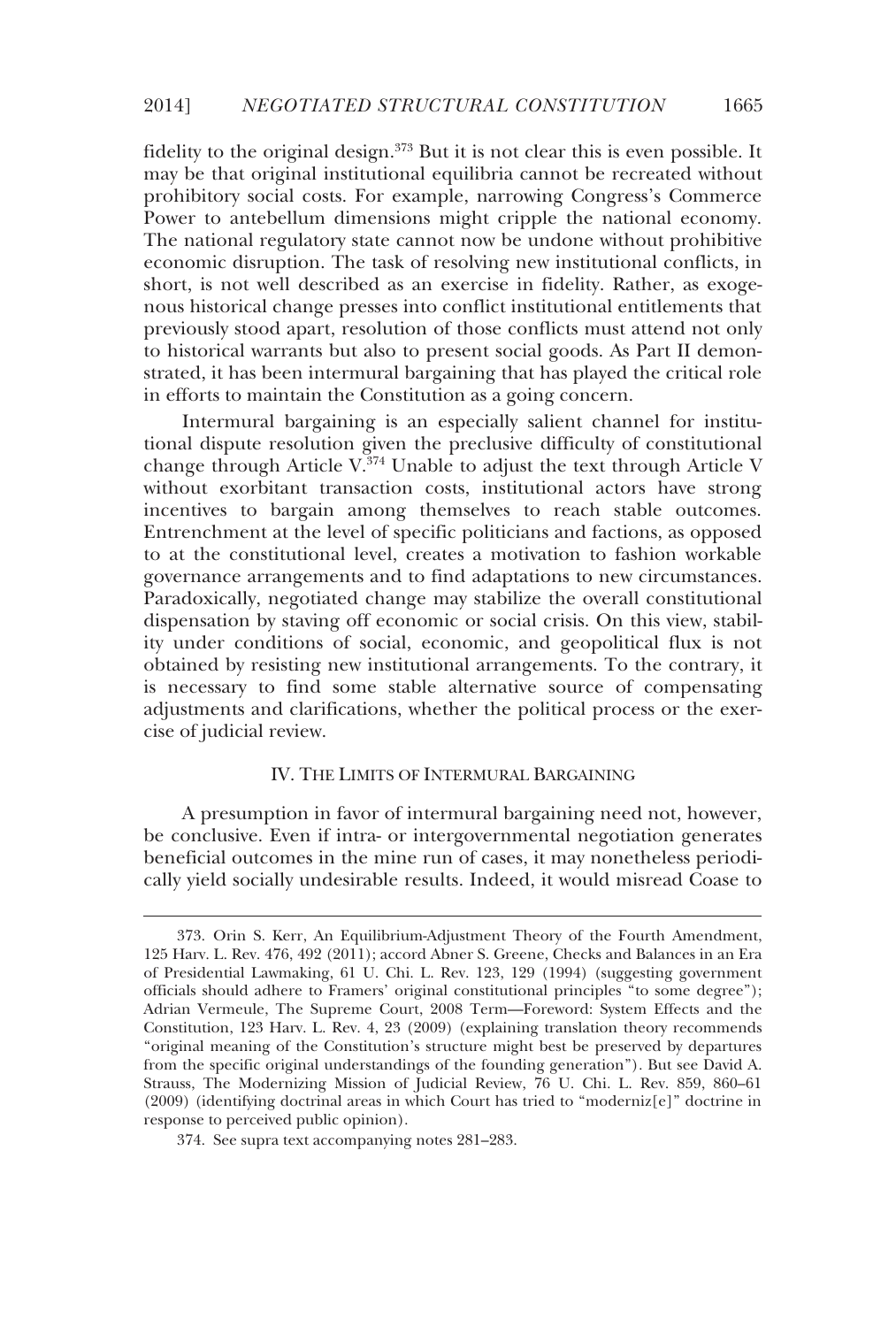ignore that "there are transaction costs and . . . they are large."375 As in private law, so too in public law: Bargains exist—just look around—but just because bargains are observable does not mean that all socially beneficial bargains have been reached or that the observed bargains are all socially beneficial. Negotiated compromises of structural constitutional principles might, for example, undermine the Constitution's central aims of fostering democratic accountability and producing national public goods.<sup>376</sup>

This Part analyzes the appropriate limitations to intermural bargaining. It identifies two normative constraints on the domain of institutional bargaining based on third-party effects and institutional internalities. The two criteria for determining whether a structural constitutional bargain should be prohibited are drawn from the private-law context: Thirdparty effects and "internalities" (i.e., systematic failures of institutional behavior) can, mutatis mutandis, serve as guides to the bounds of institutional bargaining. In the ordinary contracting context, both concepts are informed by models of individual behavior.377 These models do not mechanically translate into the institutional context, where psychological and decisional dynamics will be quite different. Rather, third-party effects and internalities furnish traction in the institutional context only when adjusted to reflect the nature of institutional decisionmaking. To illustrate this translation, this Part focuses largely on the separation of powers, where the courts have been more active in fashioning inalienability rules. Federalism, by contrast, is treated as a domain in which judicial intervention has been market-enabling and hence successful.<sup>378</sup>

 <sup>375.</sup> Coase, The Firm, the Market, and the Law, supra note 67, at 26; see also Ellickson, supra note 62, at 616 ("Too many scholars have leapt from the observation that *some* sorts of transaction costs are low to the conclusion that *aggregate* transaction costs are low.").

 <sup>376.</sup> The Framers plainly thought structural constraints important and were at pains to suggest why the alternative strategy of a Bill of Rights was unlikely to work. See The Federalist No. 84, supra note 20, at 476 (Alexander Hamilton) (explaining bills of rights "would contain various exceptions to powers which are not granted; and . . . would afford a colorable pretext to claim more than were granted").

 <sup>377.</sup> See, e.g., Sunstein, Behavioral Economics, supra note 78, at 1838–42 (organizing discussion of paternalism to correct for market breakdown around models of cognitive failure in individuals).

 <sup>378.</sup> Recall that in federalism cases, the Court has focused on defining property rights via the commandeering doctrine, the Eleventh Amendment, and the sovereignimmunity doctrine. See supra text accompanying notes 201–209 (describing Court's anticommandeering and sovereign-immunity doctrines). This jurisprudence is largely in harmony with the logic advanced in this Article. For example, the Court's commandeering doctrine might be understood as motivated by a preference for a property rule over a politically enforced liability rule. See Hills, Cooperative Federalism, supra note 205, at 817 ("[F]ederal government should not confiscate the property or conscript the services of nonfederal governments . . . [but] should purchase such services through a voluntary intergovernmental agreement."). Nevertheless, there are arguments for even greater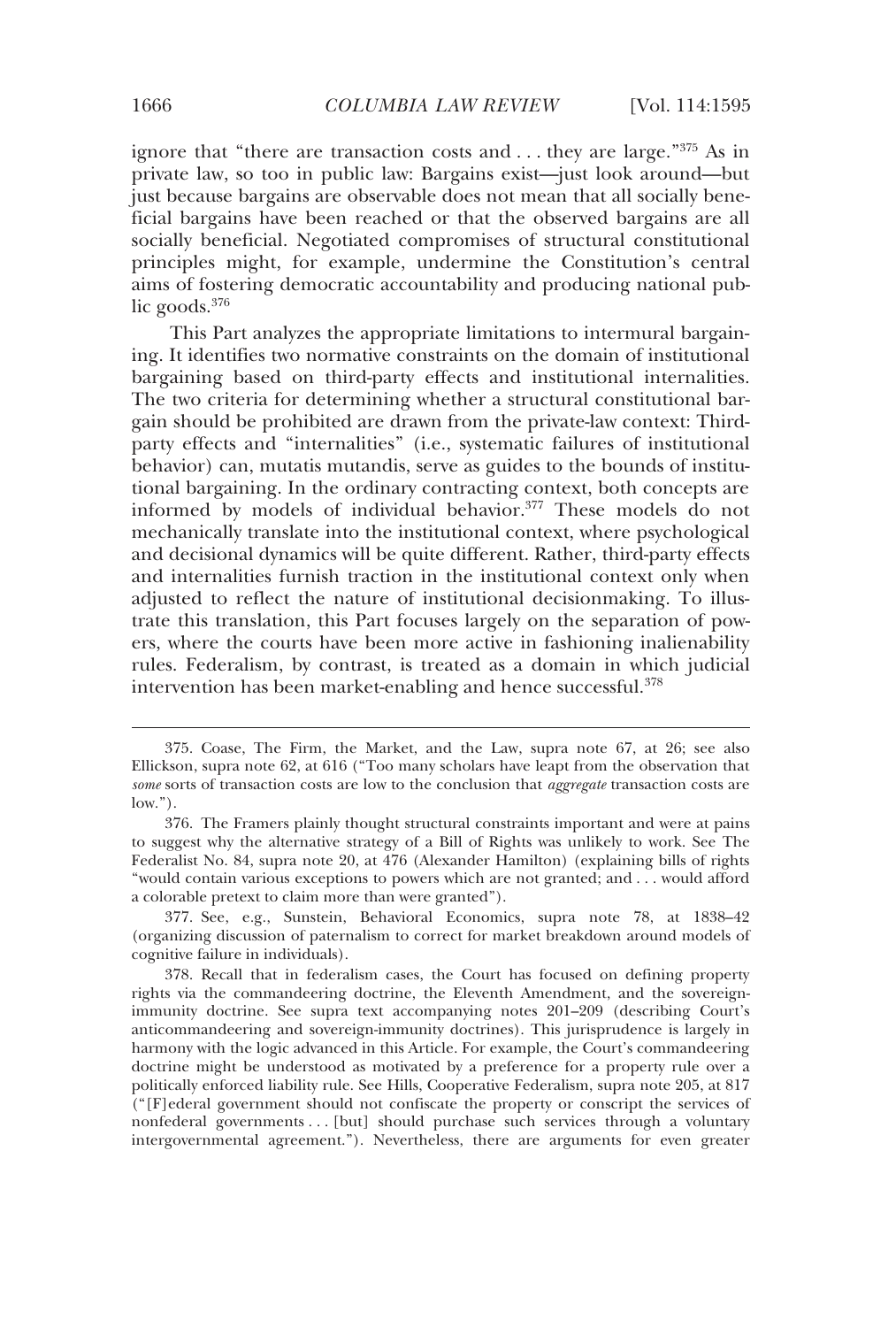# A. *Third-Party Effects from Institutional Deals*

-

Institutional frameworks established in the Constitution, such as the separation of powers and federalism, are justified in terms of their beneficial effects for citizens.<sup>379</sup> According to the Supreme Court, both structural principles prevent tyranny and engender individual liberty by minimizing the monopoly power of any one governmental entity.<sup>380</sup> By dispersing power between plural institutional sites, it is said, the Constitution diminishes the risk of tyranny and promotes limited government.<sup>381</sup> Assuming this correlation between structural constitutionalism and liberty holds,<sup>382</sup> a first argument for limiting intermural bargaining would exploit the possibility that the ensuing deals compromised these positive externalities of the Constitution's architecture, instead inflicting negative spillover effects upon third parties. Public-law externalities, that is, provide an impetus for restraining bargaining as much as private-law externalities.

The argument here is not that any perceived third-party harm justifies a constraint on intermural bargaining. Sometimes, intermural deals can be struck precisely to assign economic harms in the most efficient manner possible. The LLRWPA may be a good example of this.<sup>383</sup> The mere fact that some private parties are disadvantaged by a deal in some

 380. See, e.g., Linda D. Jellum, "Which Is to Be Master," the Judiciary or the Legislature? When Statutory Directives Violate Separation of Powers, 56 UCLA L. Rev. 837, 878–79 (2009) (arguing separation-of-powers jurisprudence aims to protect liberty by preventing "tyranny and legislative aggrandizement").

 381. See, e.g., Loving v. United States, 517 U.S. 748, 756 (1996) ("Even before the birth of this country, separation of powers was known to be a defense against tyranny."); Youngstown Sheet & Tube Co. v. Sawyer, 343 U.S. 579, 635 (1952) (Jackson, J., concurring) ("[T]he Constitution diffuses power the better to secure liberty . . . .").

 382. Other works have developed criticisms of the putative link between the separation of powers and the promotion of individual liberty. See Aziz Z. Huq, Libertarian Separation of Powers, 8 N.Y.U. J.L. & Liberty (forthcoming 2014) (manuscript at 7–19), available at http://ssrn.com/abstract=2396581 (on file with the *Columbia Law Review*) (arguing there is no necessary linkage between separated powers and liberty); Huq, Standing, supra note 38, at 1484–90 (same).

 383. See supra text accompanying notes 229–235 (describing federal regime regarding radioactive-waste disposal resulting from state bargaining).

deregulation of the federalism domain. Vicki C. Jackson, Federalism and the Uses and Limits of Law: *Printz* and Principle?, 111 Harv. L. Rev. 2180, 2183 (1998) (rejecting "assumption that the Constitution must be read to reserve areas for only the states to regulate . . . in favor of process-based, clear evidence requirements designed to demonstrate the source of federal power and the need for federal action").

 <sup>379.</sup> See Bond v. United States, 131 S. Ct. 2355, 2365 (2011) ("[I]ndividuals, too, are protected by the operations of separation of powers and checks and balances; and they are not disabled from relying on those principles in otherwise justiciable cases and controversies."); see also New York v. United States, 505 U.S. 144, 181 (1992) ("[T]he Constitution divides authority between federal and state governments for the protection of individuals.").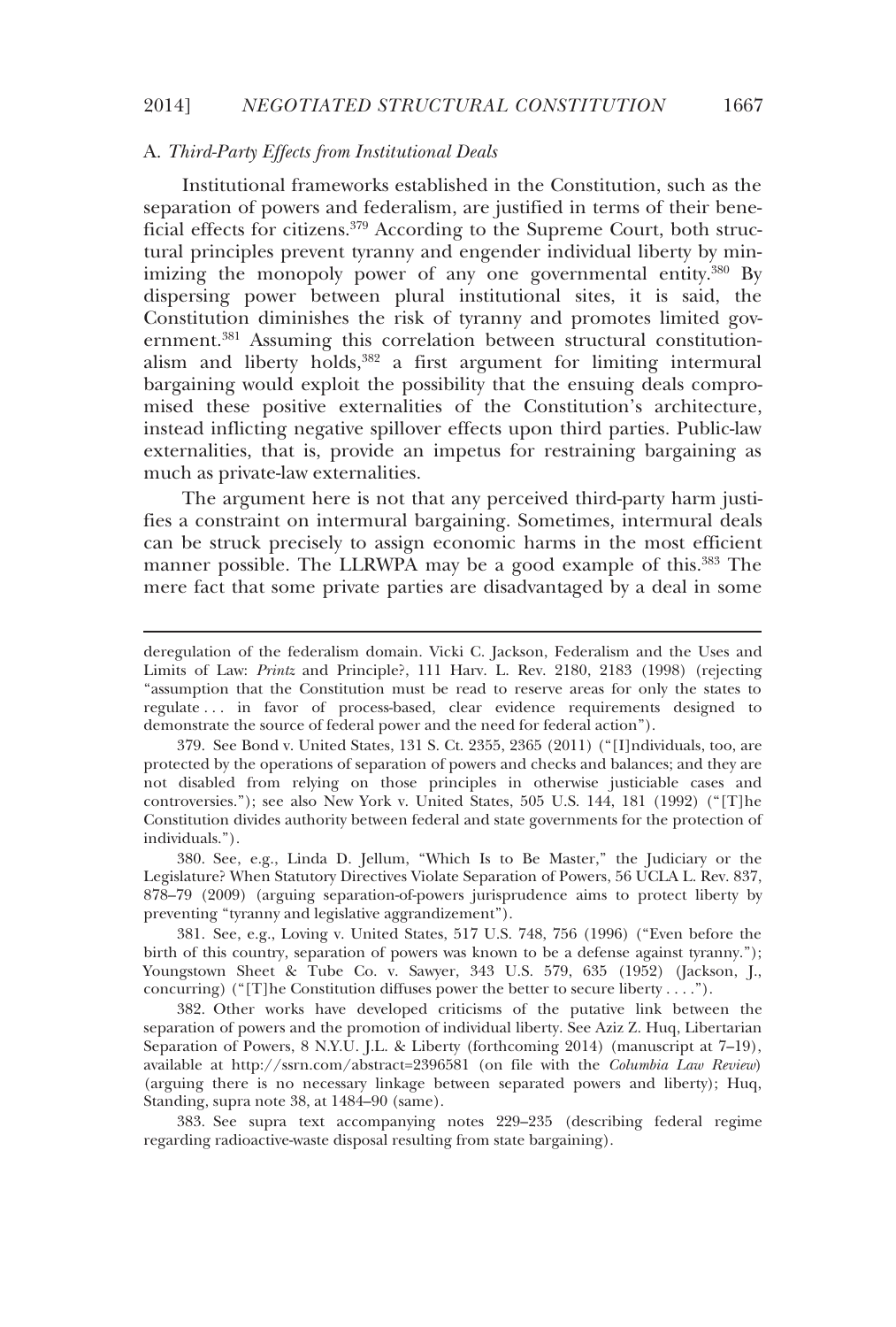way is not sufficient to warrant its close scrutiny. There must be reason to believe a *constitutional* value is compromised: When a value that the Constitution specifically seeks to promote (such as accountability or liberty) is compromised by an institutional innovation, the innovation producing such an effect should be treated with suspicion. An externalitiesbased justification for placing certain institutional deals beyond bounds might therefore start from the observation that some institutional deals redound to the detriment of the public as a result of elected representatives' misbegotten incentives. Agency slack leads faithless elected agents to endorse institutional deals with negative externalities. Those agents defect due to self-interest, divergent preferences, or a want of information or skill.384 But democratic politics at both federal and state levels employ regular elections to cabin agency slack.<sup>385</sup> As a result, an externalities-based argument for limiting intermural bargaining must also explain why elections insufficiently discipline officials in dealmaking with other institutions.<sup>386</sup>

One possibility is that elected agents will be most likely to self-deal when there is unified rather than divided government. During unified government, there is less pressure on legislators to craft compromises that account for criticism from across the aisle. They have more freedom to entrench their own narrow interests. This would suggest that voters should look especially closely at deals struck by institutions controlled by the same political party. To be sure, it is also possible that deals between potential institutional competitors might be a way for incumbents of all stripes to reduce the risk that malfeasance, rent-seeking, or neglect will come to voters' attention through institutional conflict and competition.387 But bipartisan deals may be more likely to include some accommodation of the diversity of interests that exists among voters.

 <sup>384.</sup> See Gary J. Miller, The Political Evolution of Principal–Agent Models, 8 Ann. Rev. Pol. Sci. 203, 207, 209–10 (2005) (discussing defections of executive and Congress).

 <sup>385.</sup> Nevertheless, elected officials have diverse strategies available to avoid blame and take inappropriate credit, including delegation. See, e.g., Morris P. Fiorina, Legislative Choice of Regulatory Forms: Legal Process or Administrative Process?, 39 Pub. Choice 33, 46–52 (1982) (discussing accountability effects of delegation to agencies); see also Eli M. Salzberger, A Positive Analysis of the Doctrine of Separation of Powers, or: Why Do We Have an Independent Judiciary?, 13 Int'l Rev. L. & Econ. 349, 361–66 (1993) (discussing delegation to courts).

 <sup>386.</sup> Timothy Besley, Principled Agents? The Political Economy of Good Government 105–06 (2006) (explaining agency slack between voters and their representatives is typically addressed either through mechanism of ex ante electoralselection effects or through retrospective voting).

 <sup>387.</sup> The Court has identified incumbent entrenchment as a concern of constitutional dimensions in the campaign-finance context. See, e.g., Randall v. Sorrell, 548 U.S. 230, 248–49 (2006) (plurality opinion).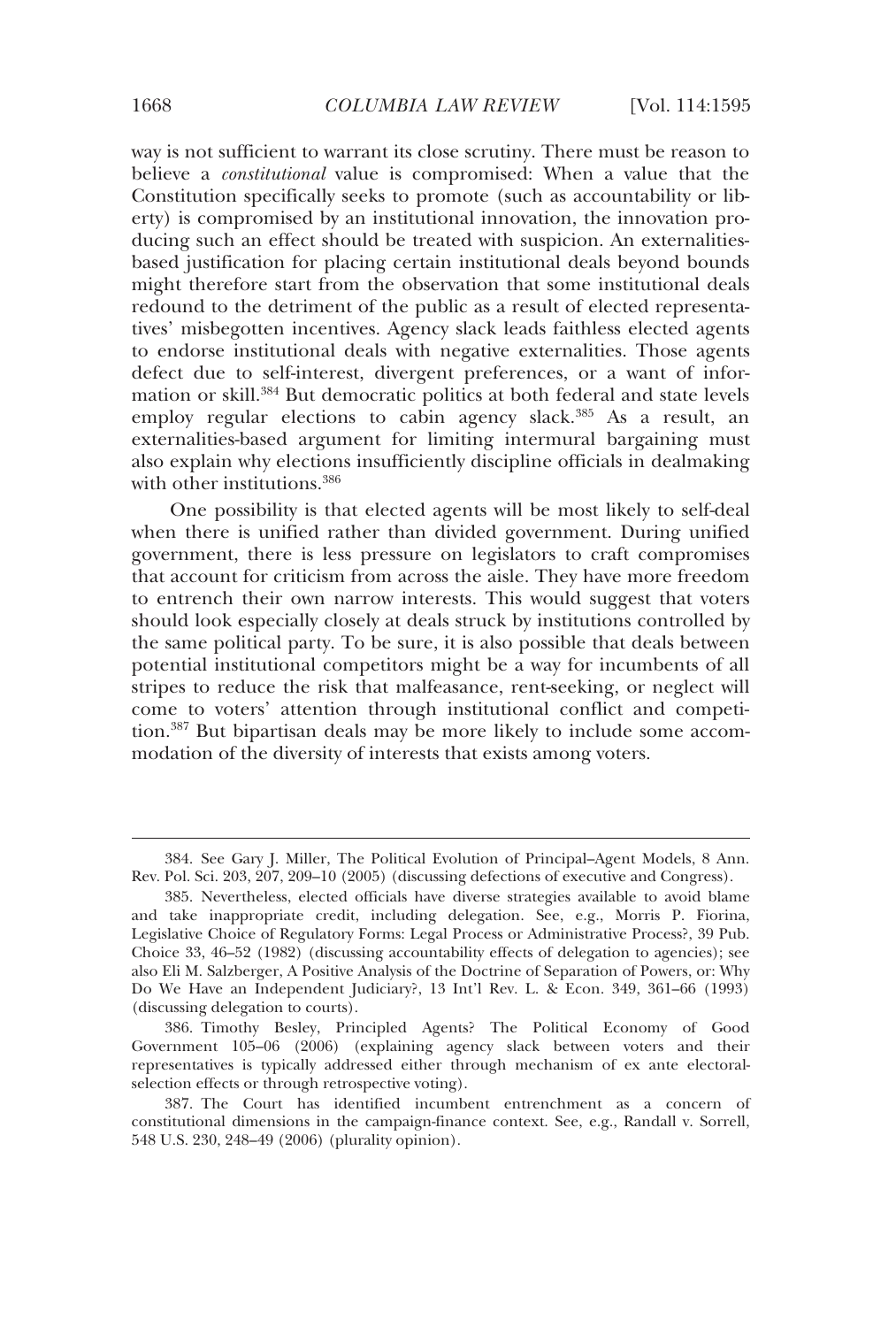### B. *Paternalism for Institutional Interests*

The second ground for limiting bargaining in the private-law context turns on paternalist concern for the cognitive capacities of individual actors.388 It may seem that the second justification for limiting Coasean bargaining—paternalism-warranting internalities—does not translate well to the institutional context. Institutions, unlike individuals, do not deploy what Daniel Kahneman calls "System 1" heuristics as a shortcut for making demanding decisions.389 Institutions comprising plural natural persons instead employ a variety of decisionmaking processes involving multiple stages and many individuals. In doing so, however, they must identify ways to overcome paradoxes of aggregation that conduce to cycling problems<sup>390</sup> and overcome collective-action hurdles. As previously noted, one way of thinking about the effect of collective-action problems on institutional capability is by analogy to the idea of a preference over preferences.<sup>391</sup> That is, collective-action pathologies may generate constraints on the ability of some institutions to translate the preferences of their components into revealed action—constraints that in turn could be used to underline a limit on intermural bargaining.

It is familiar fare that institutions can suffer from collective pathologies that impede rational pursuit of recognized self-interest.<sup>392</sup> Perhaps the most important cleft between institutional interest and institutional action here will emerge through failures of collective action. Institutions composed of plural members can reach decisions by aggregating individual members' preferences. They can fail, in so doing, to reach outcomes that maximize collective welfare under certain conditions. The most important of these conditions is the tragedy of the commons,<sup>393</sup> "in which what is best for each person individually leads to mutual defection, whereas everyone would have been better off with mutual cooperation."394 A paternalism justification might apply if an institutional entitlement were held by a collective in common, for example a group of

-

 393. See Garrett Hardin, The Tragedy of the Commons, 162 Science 1243, 1244 (1968) (developing "tragedy of the commons" theory).

 394. Robert Axelrod, The Evolution of Cooperation 9 (1980). Axelrod is describing the prisoners' dilemma; the tragedy of the commons is a multiperson prisoners' dilemma.

 <sup>388.</sup> See supra text accompanying notes 73–83.

 <sup>389.</sup> Kahneman, supra note 79, at 20–21.

 <sup>390.</sup> List & Pettit, supra note 82, at 42–47 (exploring how institutions achieve coherent aggregated outputs).

 <sup>391.</sup> See supra text accompanying notes 83–84.

 <sup>392.</sup> There are other institutional pathologies with no obvious relevance in this context, such as group polarization. See Irving L. Janis, Victims of Groupthink: A Psychological Study of Foreign-Policy Decisions and Fiascoes 10–13 (1972). Alternatively, "many minds might spin their wheels indefinitely, reaching no single answer or composite perspective at all." Adrian Vermeule, Many-Minds Arguments in Legal Theory, 1 J. Legal Analysis 1, 20 (2009). This raises the intriguing possibility that the failure to reach an intermural deal might warrant an external corrective on paternalist grounds.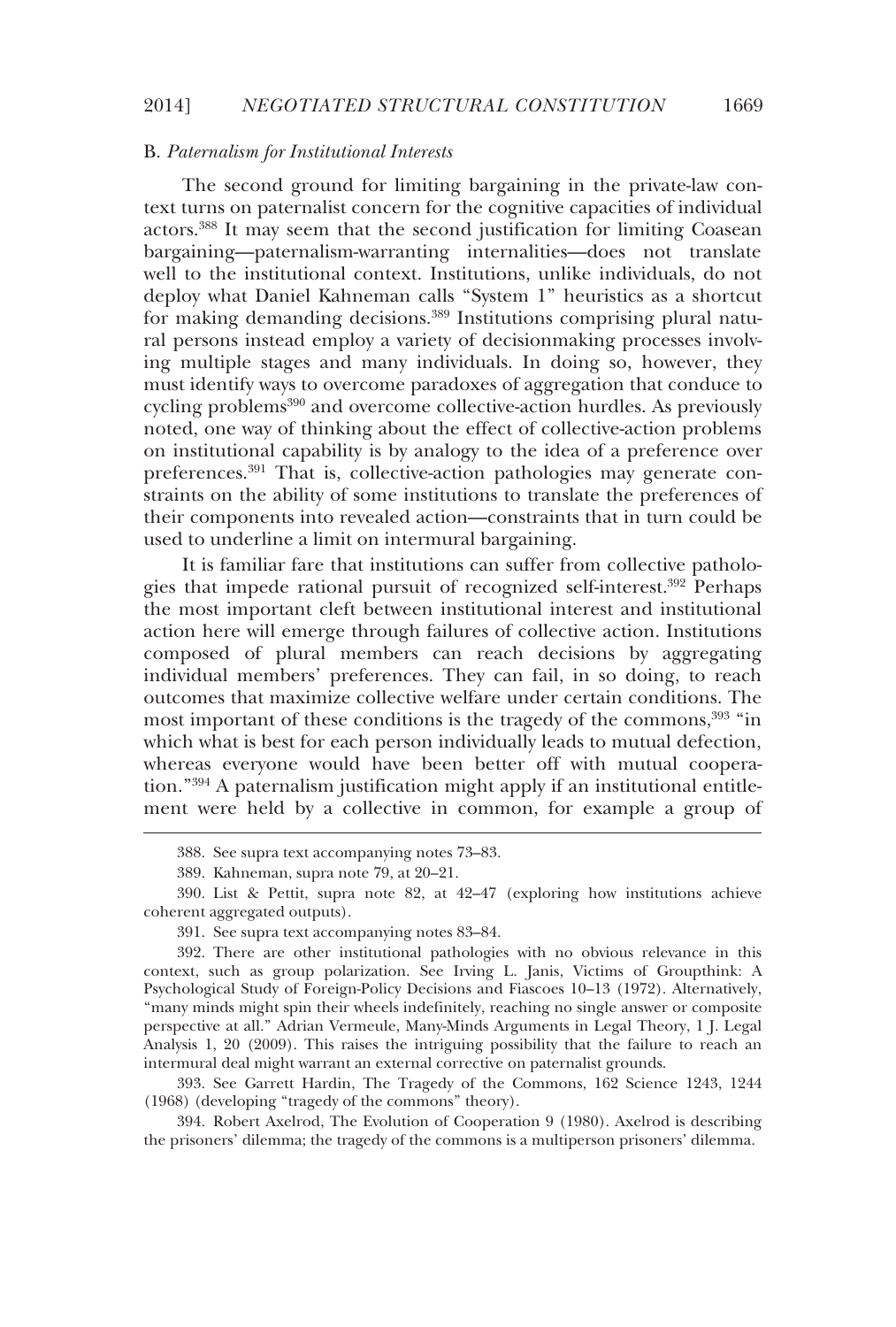legislators or a group of states, and the collective were routinely unable to overcome its internal transaction costs to engage in desirable coordinated action. This might result in intermural trading in which the collective "sells" the entitlement cheaply due to its inability to cohere behind a single bargaining position. Worse, collective inaction might lead to anomie or wholesale atrophy of an entitlement.<sup>395</sup>

As a threshold matter, the argument from collective-action problems for constraints on intermural bargaining would appear to apply with special force to the several states in relation to the unitary federal government, and with less force to interbranch bargaining. But this superficial impression is misleading. The collective-action case for intervention on behalf of the states is weak, while the argument for solicitude on Congress's behalf is relatively powerful.

The states are far more able to engage in collective action than their numerosity suggests.396 States' collective voice in Congress will tend to be credible and effective for four reasons. First, state officials control access to electioneering and get-out-the-vote resources that are vital to federal politicians.397 Second, vocal public opposition of state officials may be politically costly for federal officials, making negotiation more desirable than confrontation. Third, states' governance infrastructure—while immune from direct federal takeover as a consequence of the anticommandeering rule<sup>398</sup>—may be needed for operationalizing a law.<sup>399</sup> There are also limits to what the federal government can practically compel, even when it does have legal authority to dictate state action. For example, the mandatory federal standards for state-issued identification required by the REAL ID Act of 2005<sup>400</sup> sparked protests and ultimately states' noncompliance, which compelled the Secretary of Homeland Security to defer final implementation.<sup>401</sup> Finally, states can spur federal

 395. See Adrian Vermeule, The Atrophy of Constitutional Powers, 32 Oxford J. Legal Stud. 421, 423–25 (2012).

 396. Huq, Logic of Collective Action, supra note 36, at 277–99 (critiquing claim that states are hobbled by collective-action costs).

 397. Larry D. Kramer, Putting the Politics Back into the Political Safeguards of Federalism, 100 Colum. L. Rev. 215, 279–84 (2000) (emphasizing role local and state parties have in national elections).

398. See sources cited supra note 201.

 399. Cf. Heather K. Gerken, Of Sovereigns and Servants, 115 Yale L.J. 2633, 2635 (2006) ("The power of the servant thus stems mainly from dependence: The fact that the higher authority *needs* the servant to perform a task creates space not just for discretionary decision-making, but also for bureaucratic pushback.").

 400. Pub. L. No. 109-13, § 202, 119 Stat. 302, 312 (codified at 49 U.S.C. § 30301 note (2012) (Improved Security for Drivers' Licenses and Personal Identification Cards)).

 401. See The History of Federal Requirements for State Issued Driver's Licenses and Identification Cards, Nat'l Conference of State Legislatures, http://www.ncsl.org/research/ transportation/history-behind-the-real-id-act.aspx (on file with the *Columbia Law Review*) (last visited Sept. 7, 2014) (detailing history of deadline deferral for state compliance with REAL ID Act since passage in 2005).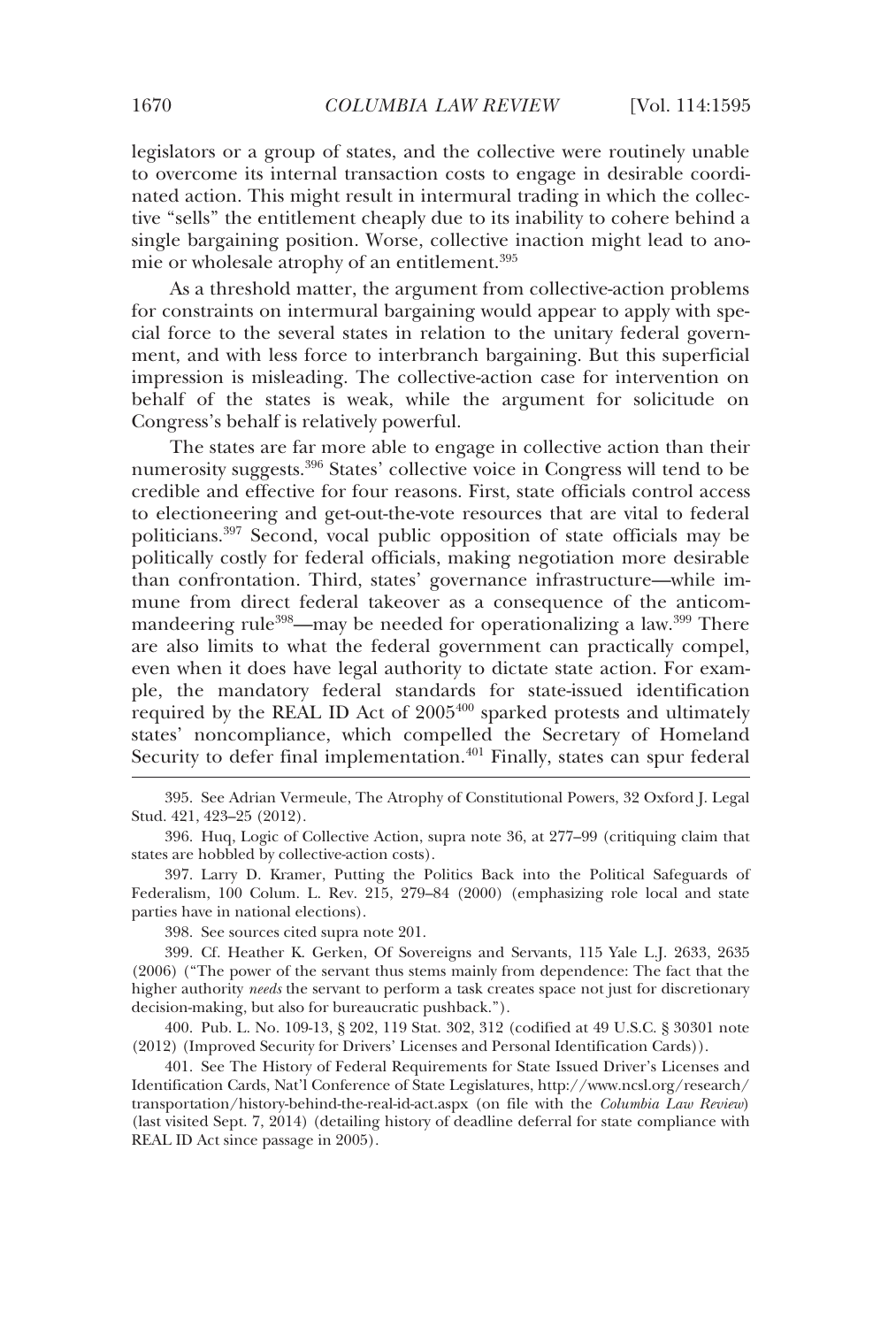legislative action by forging ahead in a new policy domain before the national government can act.<sup>402</sup> In these ways, states set the agenda and influence the contents of national law.

States also have shared institutional mechanisms to preserve such influence. An important channel for such bargaining is states' lobbying organizations.403 Since the turn of the twentieth century, states have cultivated a powerful "intergovernmental lobby" of organizations such as the National Conference of State Legislatures and the National Governors Association to represent their interests in Congress.404 This lobby ensures that states' interests are at least raised prior to a law's enactment.<sup>405</sup> The states' lobby's many successes<sup>406</sup> include aspects of the Affordable Care Act that were modified to account for states' concerns.<sup>407</sup> There is, in short, little reason to think that states will be persistently unable to assert their shared interests against the federal government in the context of intermural bargaining and therefore little warrant for institutional paternalism.

The interbranch context, however, presents quite a different picture. Paternalistic concern is more plausibly thought to be a platform for judicial intervention in favor of Congress and against the executive branch in the separation-of-powers context. The legislature is a plural entity with higher decision costs than the relatively centralized and hierarchical executive. In contrast to the ceaseless churning of biennial and sextennial elections, the executive is able to maintain a cadre of longterm civil servants and bureaucrats who identify consistently with Article II aspirations, gather stocks of knowledge necessary to their defense, and develop strategic, long-term plans to further those goals.<sup>408</sup> For example,

-

 404. See Samuel H. Beer, Political Overload and Federalism, 10 Polity 5, 11 (1977) (describing diverse forms of state preenactment lobbying).

 405. See John P. Pelissero & Robert E. England, State and Local Governments' Washington "Reps"—Lobbying Strategies and President Reagan's New Federalism, 19 State & Local Gov't Rev. 68, 68 (1987) (describing scope of intergovernmental lobby).

406. See Nugent, supra note 403, at 146–67 (cataloguing successes).

 407. See John Dinan, Shaping Health Reform: State Government Influence in the Patient Protection and Affordable Care Act, 41 Publius 395, 407–13 (2011) (detailing states' successes in modifying Affordable Care Act).

 408. Cross-branch partisan links also weaken congressional attachment to institutional interests, but might do the same for the executive. See Levinson & Pildes,

 <sup>402.</sup> See E. Donald Elliott et al., Toward a Theory of Statutory Evolution: The Federalization of Environmental Law, 1 J.L. Econ. & Org. 313, 327, 330 (1985) (developing example of Motor Vehicle Air Pollution Control Act of 1965).

 <sup>403.</sup> See John D. Nugent, Safeguarding Federalism: How States Protect Their Interests in National Policymaking 70–74 (2009) (documenting various ways state officials participate in congressional lawmaking); Jane G. Gravelle & Jennifer Gravelle, How Federal Policymakers Account for the Concerns of State and Local Governments in the Formulation of Federal Tax Policy, 60 Nat'l Tax J. 631, 631 (2007) (detailing states' lobbying during passage of Tax Reform Act of 1986).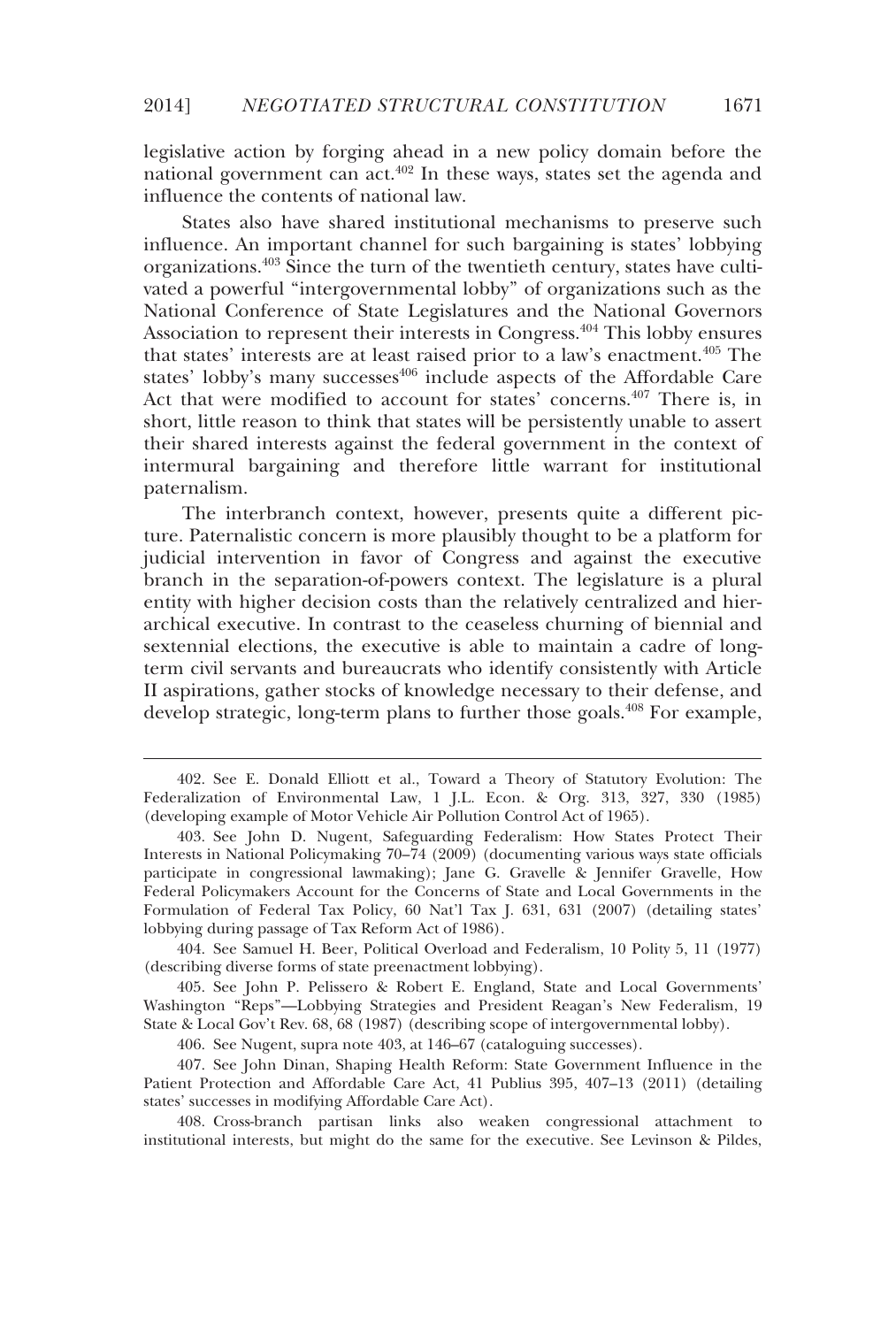the Office of Legal Counsel (OLC), which furnishes legal opinions on questions of constitutional and statutory law raised by executive action, tends to hold a "robust conception[] of presidential power" regardless of party affiliation.409 It has also developed a system of stare decisis for its written work product.<sup>410</sup> In contrast, when constitutional interpretation occurs in Congress, it tends to be in the form of legislative debates that generate no fixed and settled conclusions of the sort that OLC can generate.411 The absence of any congressional analogue to OLC means that Congress is at a disadvantage when it comes to articulating and hewing to legal positions that embody a stable institutional interest. In effect, such positions must be recreated anew in each congressional debate. The result of this institutional asymmetry in collective-action costs is an imbalance in the branches' willingness to vindicate their respective institutional interests.

The argument from institutional asymmetry has been applied recently by Professors Curtis Bradley and Trevor Morrison to justify limits on institutional renegotiation achieved via repeated exercises of unilateral executive prerogative.<sup>412</sup> They powerfully criticize the longstanding view that the executive can claim authority based on a customary pattern or practice of behavior,<sup>413</sup> which is often labeled a "gloss" on interbranch relations.<sup>414</sup> Such glosses have been relied upon by both the courts<sup>415</sup> and

 409. Jack Goldsmith, The Terror Presidency 34 (2007); accord Bruce Ackerman, The Decline and Fall of the American Republic 87–88 (2010) (arguing OLC often provides constitutional justifications for expansive views of executive authority).

 410. See Trevor W. Morrison, Stare Decisis in the Office of Legal Counsel, 110 Colum. L. Rev. 1448, 1457–58 (2010) ("The data suggest that OLC does not often overrule itself  $\dots$ .").

 411. For a recent study of serious constitutional analysis within Congress drawing on unexpected sources, see Justin Driver, Supremacies and the Southern Manifesto, 92 Tex. L. Rev. 1053, 1060 (2014) (describing congressional debates in which "members of the Senate and the House of Representatives engaged in perhaps the most searching discussions of the judiciary's role in constitutional interpretation that occurred among elected officials during the entire twentieth century").

 412. See Bradley & Morrison, supra note 35, at 414–15 (noting congressional acquiescence results from "collective action problems and veto limitations").

 413. See id. at 438–47 (criticizing Madisonian conception of separation of powers for failing to anticipate imbalance of power between legislative and executive branches).

 414. Youngstown Sheet & Tube Co. v. Sawyer, 343 U.S. 579, 610–11 (1952) (Frankfurter, J., concurring) ("[A] systematic, unbroken, executive practice, long pursued to the knowledge of the Congress and never before questioned, engaged in by Presidents who have also sworn to uphold the Constitution . . . may be treated as a gloss on 'executive Power'  $\dots$  .").

 415. See, e.g., Dames & Moore v. Regan, 453 U.S. 654, 680–81 (1981) (emphasizing past practices in endorsing executive power to settle international claims); Zivotofsky ex rel. Zivotofsky v. Sec'y of State, 725 F.3d 197, 212–14 (D.C. Cir. 2013) (relying on custom to invalidate statute touching on so-called presidential-recognition power with respect to

supra note 320, at 2324–25 ("[T]he political interests of elected officials generally correlate more strongly with party than with branch.").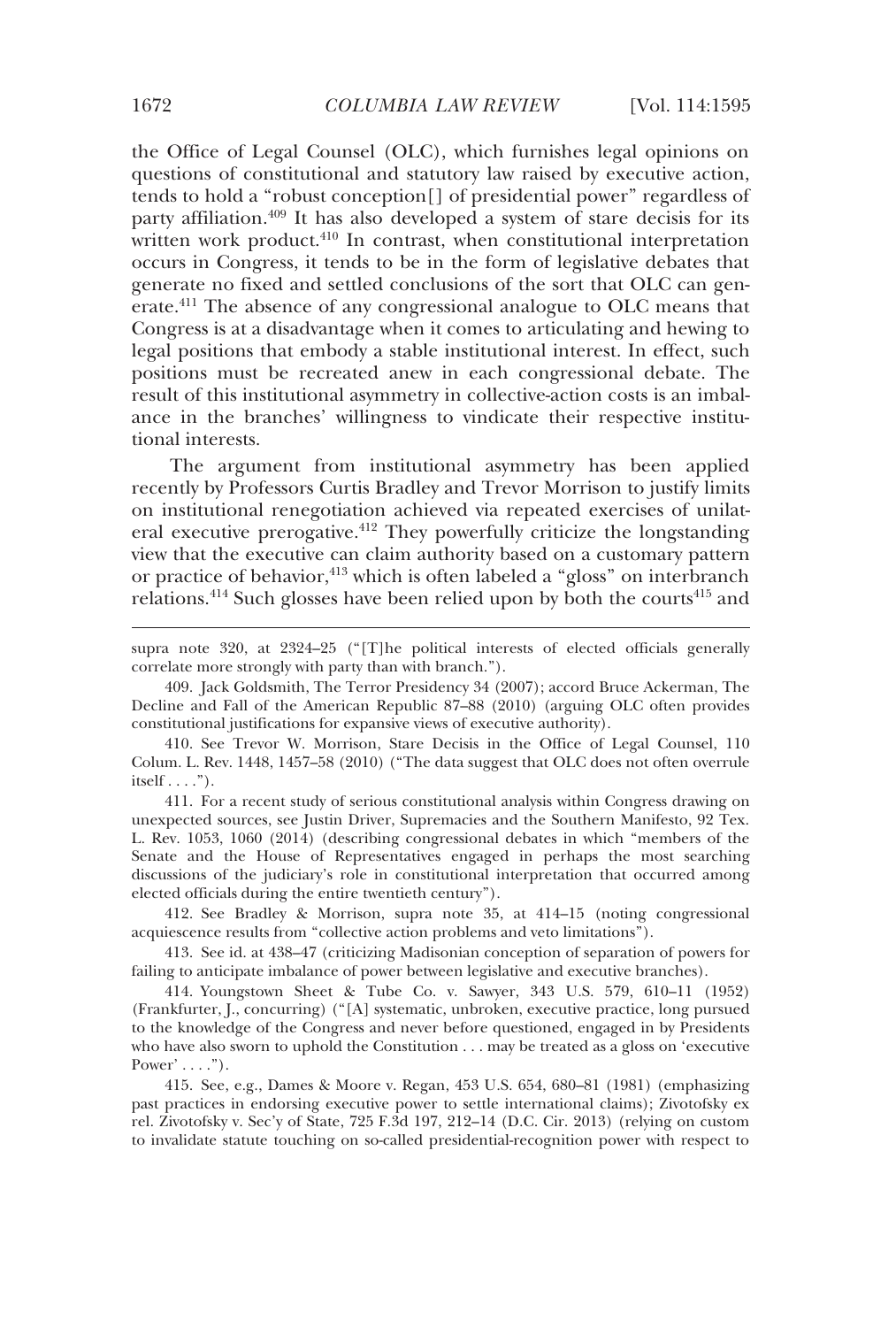OLC.416 Bradley and Morrison suggest that such historical patterns of executive action without congressional response cannot be assumed to reflect any interbranch consensus because "Congress as a body does not systematically seek to protect its prerogatives against presidential encroachment" due to "collective action problems and veto limitations."417 Recognition of historical glosses, they contend, therefore has the practical effect of systematically narrowing legislative and increasing presidential authority over time.418 In the argot of this Article, Bradley and Morrison propose a parol-evidence rule<sup>419</sup> for interbranch bargaining.

The difficulty of such an approach, nevertheless, might also imply that courts are ill-positioned to referee disputes between Congress and the President at all. The difficulty is illustrated in the Court's June 2014 ruling on recess appointments.<sup>420</sup> In his majority opinion in *NLRB v. Noel Canning*, Justice Breyer candidly noted the Senate's collective-action impediments to resisting presidential incursions on its confirmation authority.421 Nevertheless, by ranging widely enough in history, Justice Breyer was able to assemble evidence of waxing legislative opposition, as well as a converse waning of legislative resistance.<sup>422</sup> It is far from clear how best to interpret such a variegated history of interbranch interactions. Perhaps observed instances of congressional acquiescence represent moments where partisanship overrides institutional interest; perhaps they are genuine interbranch accommodations. In *Noel Canning*, many of the incidents in question took place half a century or more in the past. $423$ The resulting historical gap should engender even more skepticism about courts' ability to untangle different motivations and assess the bona fides of any given institutional action.

417. Bradley & Morrison, supra note 35, at 414–15.

-

 418. See id. at 448–52 ("[W]here acquiescence is the touchstone of the analysis, the standard for legislative acquiescence should be high.").

 419. See E. Allan Farnsworth, Contracts 413–35 (4th ed. 2004) (describing parolevidence rule).

420. NLRB v. Noel Canning, 134 S. Ct. 2550 (2014).

 421. See id. at 2564 ("We recognize that the Senate cannot easily register opposition as a body to every governmental action that many, perhaps most, Senators oppose.").

 422. See id. at 2572 (discussing Pay Act of 1863, which prohibited payment of recess appointees, and Act's subsequent amendment by Senate).

423. See id. (describing incidents of historical practice).

capital of foreign states), cert. granted sub nom. Zivotofsky ex rel. Zivotofsky v. Kerry, 134 S. Ct. 1873 (U.S. Apr. 21, 2014) (No. 13-628).

 <sup>416.</sup> See, e.g., Memorandum from Caroline D. Krass, Principal Deputy Assistant Attorney Gen., OLC, to Eric Holder, Attorney Gen., Authority to Use Military Force in Libya 7, 14 (Apr. 1, 2011), available at http://www.justice.gov/sites/default/files/olc/ opinions/2011/04/31/authority-military-use-in-libya.pdf (on file with the *Columbia Law Review*) (relying on past presidential practice to authorize "anticipated military operations in Libya").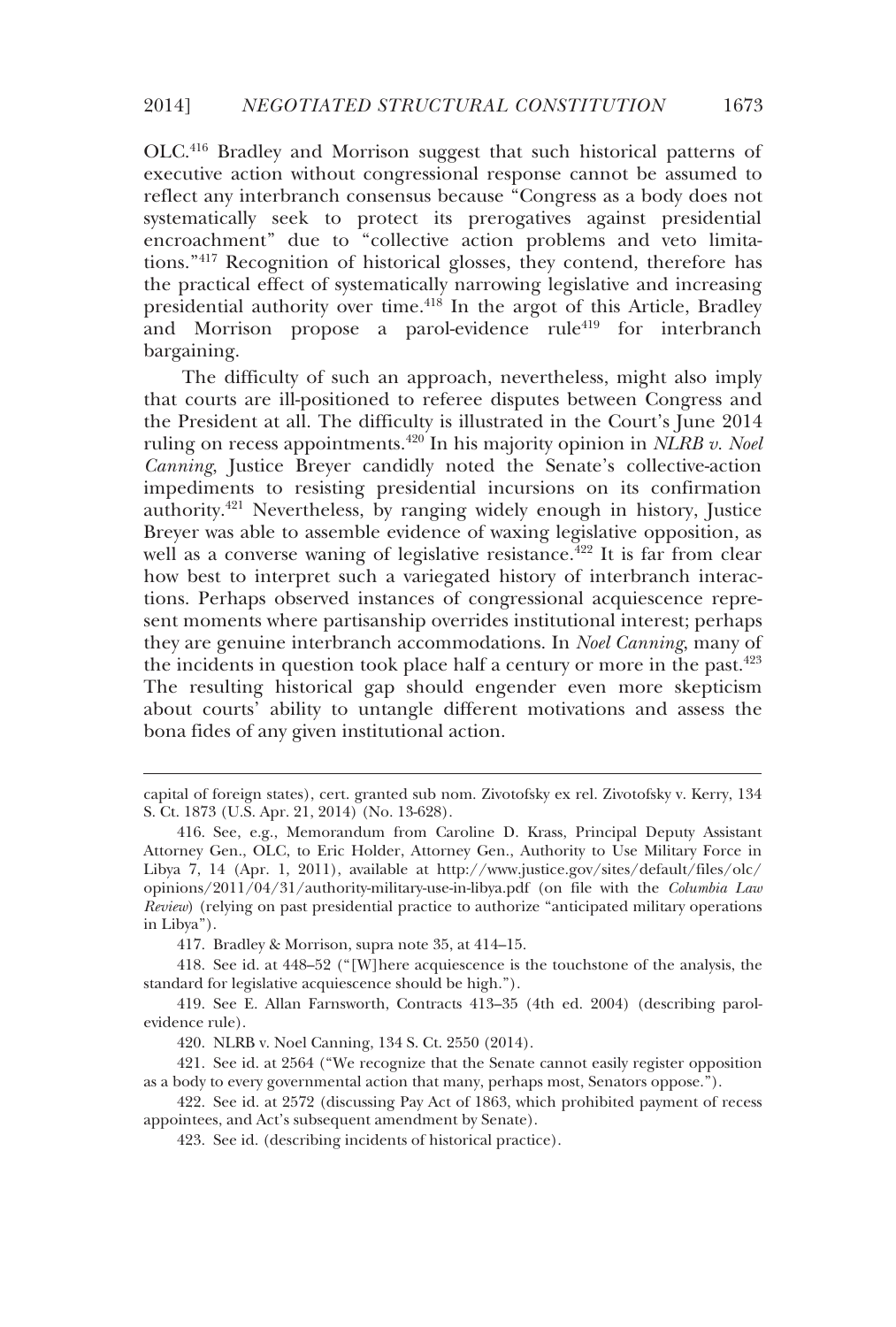In sum, paternalism-warranting limitations on institutional actors that emerge from the latter's collective nature provide a separate ground for resisting certain intermural deals, particularly when those deals are reached through incremental and inattentive drift rather than formal negotiation. The idea that collective-action limitations would preclude an institutional actor from realizing not just its first-order preferences, but also its second-order preferences over preferences, has greater force in regard to Congress than with respect to the states. The latter, notwithstanding their numerosity, have lighted on durable vehicles for coordinated action in the context of legislative negotiations within the Beltway. As with third-party effects, it bears noting that courts are not necessarily well positioned to identify the limitations on Congress's ability to engage in effectual interbranch bargaining. The persistently poor performance of federal courts in this class of legal questions leads naturally to a final question: Even if there are normative limits to the desirable space of intermural bargaining, should those bounds be enforced by conscious political-branch actors or by the federal courts? That is the question addressed in the final Part of this Article.

# V. THE NEGOTIATION–LITIGATION CHOICE: THE CASE AGAINST JUDICIAL ENFORCEMENT

The existence of justifications for limiting intermural bargaining raises the question of how such boundaries ought to be enforced. This Part suggests reasons, both in theory and in practice, to be skeptical that courts will identify accurately instances in which institutional bargains go too far. It argues that the framework developed so far for assessing institutional deals, which comprises a default rule and two exceptions, is better deployed by elected officials and their constituents in the course of departmentalist and popular judgments about new institutional arrangements. It is not a license for judicial review of such deals.

## A. *The Weak Case for Judicial Supervision of Intermural Deals 1: Theory*

Consider first the positive case for judicial primacy in identifying limits to permissible intermural deals—a case that turns out to be surprisingly weak. That argument might start with the observation that federal courts sooner or later do confront and adjudicate the constitutionality of many, if not all, institutional-boundary questions that might otherwise be resolved by intermural bargaining.<sup>424</sup> Why not then just cut to the chase? Prioritization of judicial action might be based on comparative institutional-competence grounds. Federal courts lack an institutional stake in many structural constitutional disputes. Courts' impartiality

 <sup>424.</sup> See generally supra Part II (documenting instances of intermural bargaining and judicial review of such bargaining).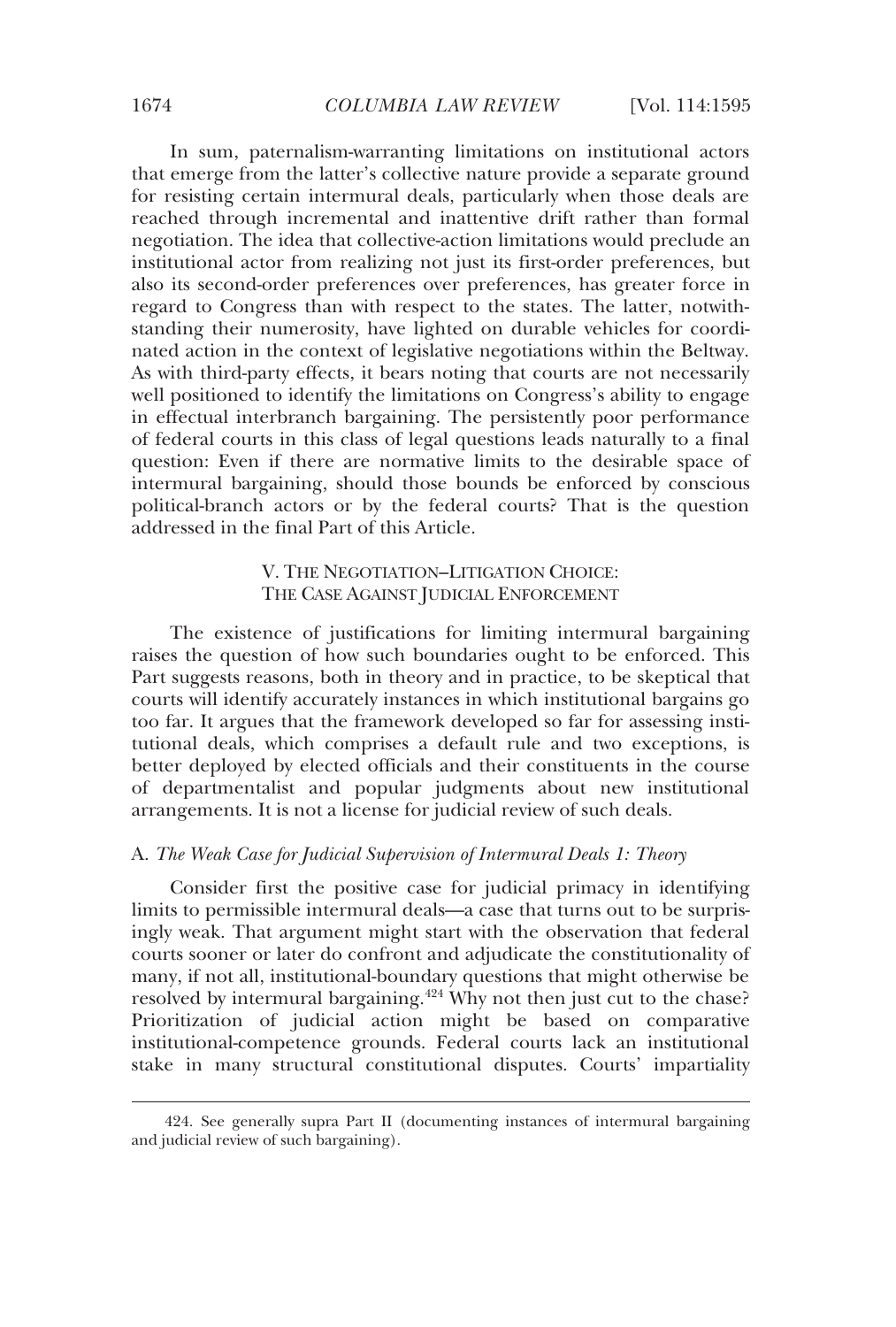makes them especially well situated to act as arbiters in interbranch or intergovernmental conflicts.425 Further, judicial review does not suffer from a potential distortion manifested in intermural bargaining. Institutions trade over constitutional entitlements in the absence of the thick array of buyers and sellers commonly thought necessary to maintain wellfunctioning markets.<sup>426</sup> As a result, bargaining failures and difficulties in valuing institutional assets might prevent socially desirable transfers from occurring. In brief, this section rejects this position. To that end, it develops four theoretical reasons for rejecting the primacy of judicial resolution. The following section then examines recent case law to suggest that experience cannot fill the gap left by theory.

As a threshold matter, Article III of the Constitution has been read to bar federal courts from acting in the absence of a concrete dispute.<sup> $427$ </sup> To obtain a judicial resolution in the absence of bargaining, therefore, one institution would have to infringe on another's putative prerogatives to precipitate a justiciable dispute. But despite Edward Corwin's famous dictum, the separation of powers is not in practice an "invitation to struggle."428 Instead, "[v]iolations of separation of powers principles tend to occur with the consent of two branches rather than unilateral incursion by one."429 No mechanism in the Constitution ensures that the transient, elected occupants of federal or state offices will be empire builders keen to extend their demesnes.<sup>430</sup> Accordingly, a mechanism for resolving institutional ambiguities that relies on aggressive intramural incursions as a necessary predicate for clarification will founder on incentive-compatibility grounds. Further, requiring branches and states to instigate contentious border disputes may create litigation-related and frictional costs that bargaining obviates. There is no obvious reason why those costs should be incurred in every case, as opposed to solely those cases in which intermural bargaining breaks down.

 <sup>425.</sup> A similar claim is made in Committee on the Judiciary v. Miers, 558 F. Supp. 2d 53, 56, 76, 96, 103, 107 (D.D.C. 2008) (referring to judiciary as "ultimate arbiter" of executive-privilege claims).

 <sup>426.</sup> Cf. Lee Anne Fennell, Adjusting Alienability, 122 Harv. L. Rev. 1403, 1438 (2009) (describing problem of "'thin market' in which transactions must occur, if at all, between specific parties").

 <sup>427.</sup> See U.S. Const. art. III, § 2, cl. 1 ("The judicial Power shall extend to all Cases . . . [and] Controversies . . . ."); FEC v. Akins, 524 U.S. 11, 20–21 (1998) ("[C]ourts will not 'pass upon ... abstract, intellectual problems' ...." (alteration in original) (quoting Coleman v. Miller, 307 U.S. 433, 460 (1939) (Frankfurter, J., dissenting))).

 <sup>428.</sup> Edward S. Corwin, The President: Office and Powers, 1787–1984, at 201 (Randall W. Bland et al. eds., 5th ed. 1984). Corwin was only talking about foreign policy. Id.

 <sup>429.</sup> Gersen, supra note 119, at 356 n.147.

 <sup>430.</sup> See Levinson, Empire-Building, supra note 23, at 920 (arguing officials often act based on personal and political incentives that do not entail defending institutional powers or prerogatives of branch that employs them).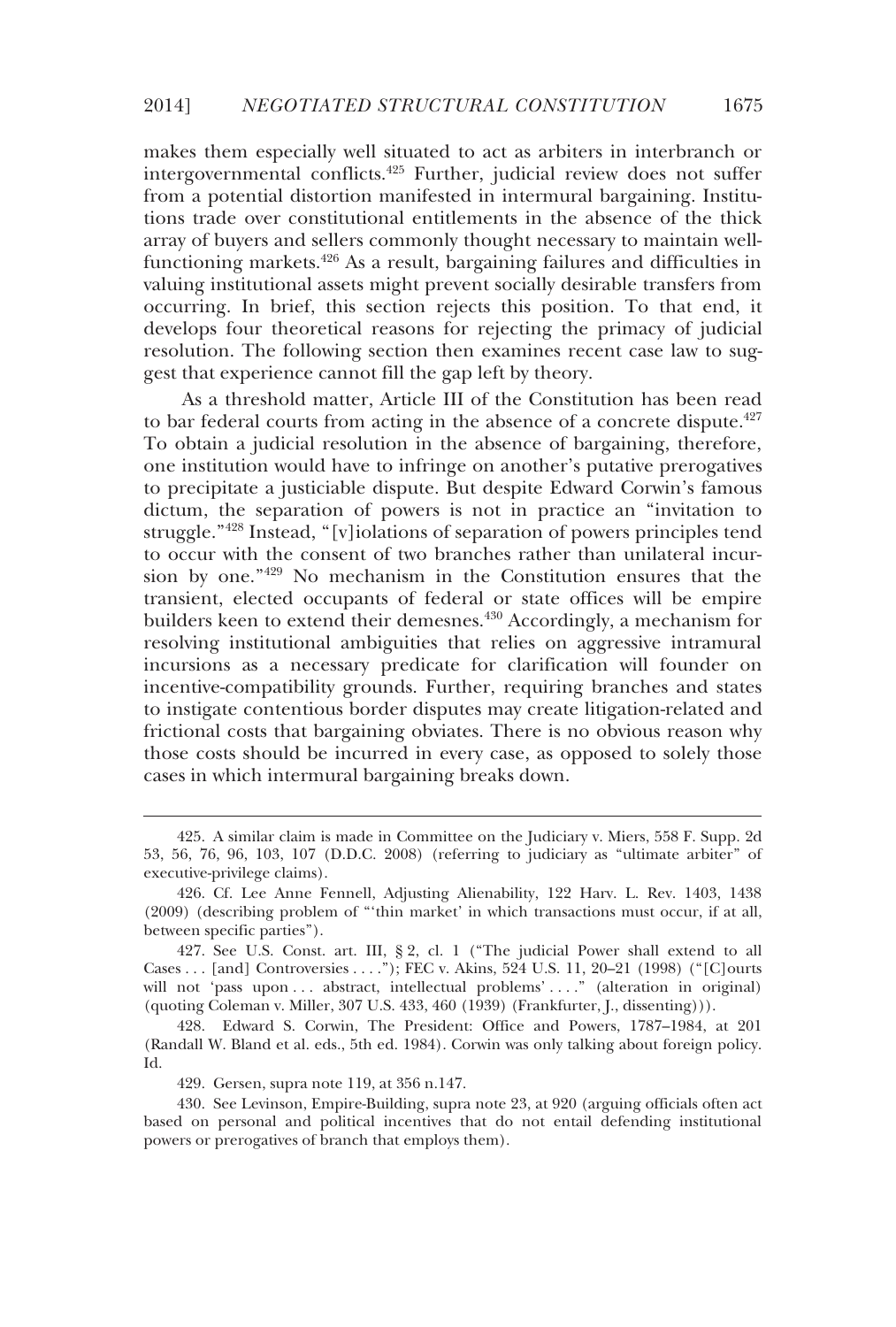Second, the tools courts employ to resolve institutional border disputes may be clumsy, costly, and prone to manipulation—and so not necessarily superior to institutional bargaining. Rather than conducing to certainty, their persistent deployment may destabilize expectations of institutional behavior. As this Part has demonstrated, many institutionalborder disputes arise when neither constitutional text nor original understanding provides univocal answers. As a result, judicial resolution of intermural border disputes tends to pivot on contentious, highly controverted theories of constitutional interpretation. In *Inter Tribal Council*, for example, Justice Thomas suggested that an appropriate default rule could be deduced from the anticentripetal logic of the Founding moment.<sup>431</sup> On Justice Thomas's account, that resolving default rule arises not from the text but from a contested historical account of the federal government's formation and a highly controversial political theory of divided sovereignty. In an earlier case, Justice Stevens had set forth an alternative theory of the Constitution's implicit political theory (one that is perhaps no less contestable) that would yield different answers to the boundary question.<sup>432</sup>

It is by no means clear that recourse to grand constitutional theory is a superior decisional procedure to bargaining. Disputes that turn on historical evidence and constitutional theory will tend to be expensive to litigate. Ex ante, they produce uncertainty. There is also no guarantee that dueling grand theories of constitutional design yield anything other than a "draw."433 On the contrary, observed patterns of ideological voting on the Supreme Court may raise a concern that the wide array of historical, theoretical, and precedential material from which answers can be derived leaves large free rein for judges' priorities.<sup>434</sup> As a result, reliance on grand theory to settle institutional-border disputes might undermine the predictability of dispute resolution. Judicial resolution, in short, is not necessarily a stabilizing force.

 433. See Kathleen M. Sullivan, The Supreme Court, 1994 Term—Comment: Dueling Sovereignties: *U.S. Term Limits, Inc. v. Thornton*, 109 Harv. L. Rev. 78, 80 (1995) (suggesting text and drafting history alone did not determine outcome in *U.S. Term Limits*).

 <sup>431.</sup> See 133 S. Ct. 2247, 2263–64 (2013) (Thomas, J., dissenting) (arguing Framers' intention in drafting Voter Qualifications Clause suggests power to set voter qualifications is "expressly reposed in the States"); accord U.S. Term Limits, Inc. v. Thornton, 514 U.S. 779, 864–65 (1995) (Thomas, J., dissenting) (reading case law surrounding Voter Qualifications Clause to mean "States enjoy reserved powers over congressional elections").

 <sup>432.</sup> See *U.S. Term Limits*, 514 U.S. at 798–805 (majority opinion) (explaining original powers reserved to states and Framers' intent indicate states do not have authority to create new qualifications for members of Congress).

 <sup>434.</sup> For empirical evidence of ideological voting, see generally Jeffrey A. Segal & Harold J. Spaeth, The Supreme Court and the Attitudinal Model Revisited (2002); Cass R. Sunstein, David Schkade, Lisa M. Ellman & Andres Sawicki, Are Judges Political? An Empirical Analysis of the Federal Judiciary (2006).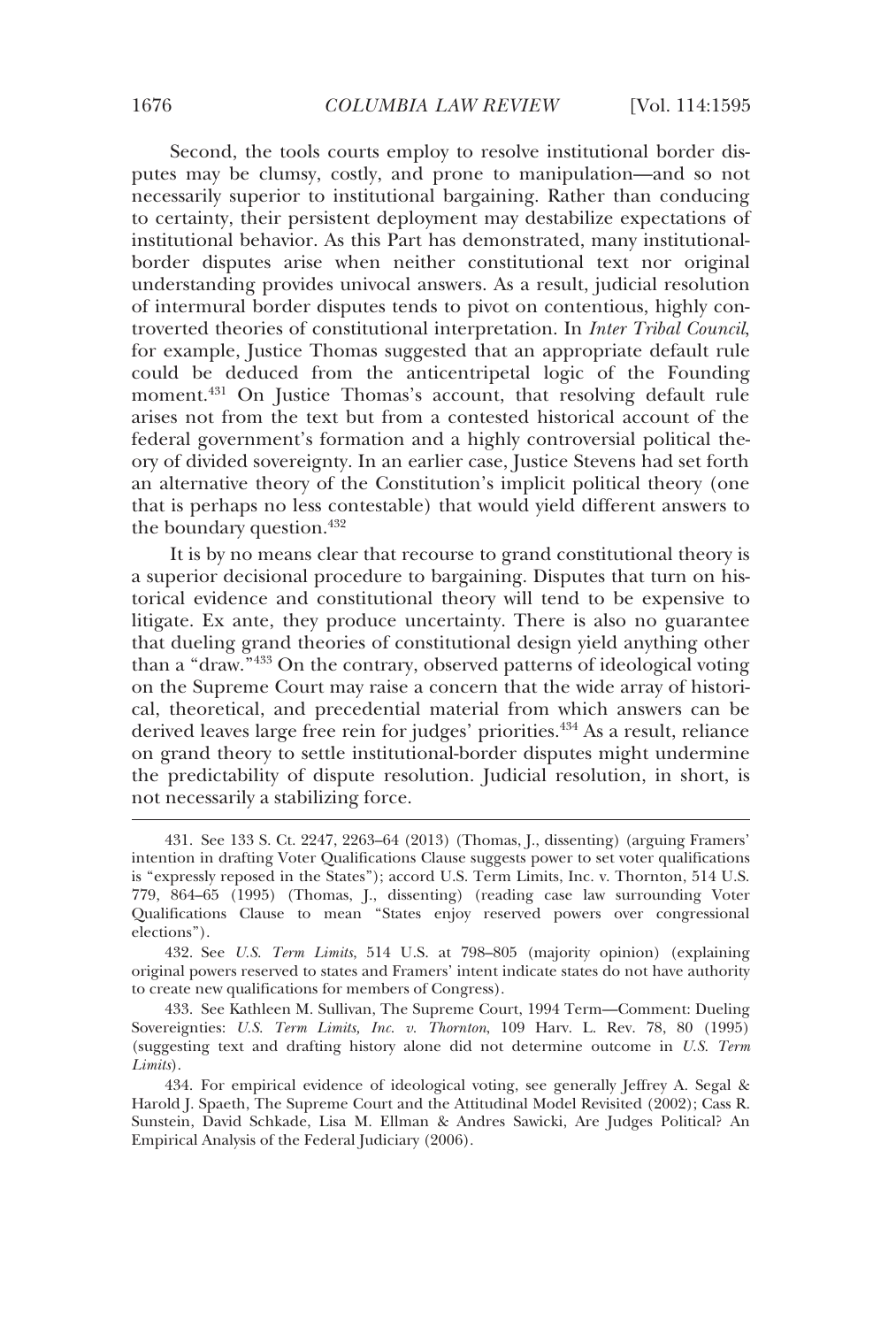Third, if intermural settlements of institutional-boundary disputes are largely consensual (as appears to be the case), it may well be that those who challenge them in court are often disgruntled defectors $435$  or third parties with an ulterior agenda.<sup>436</sup> At first blush, it might seem that the Article III standing rules would have a desirable selection effect. The demand for injury in fact, and not merely the "undifferentiated public interest<sup>"437</sup> in compliance with the law, might select for only those plaintiffs who have been harmed by an intermural deal.<sup>438</sup> Without spillovers from an intermural deal, it would appear, litigation will not entail. The problem with this optimistic view is twofold. To begin with, there is no reason to think that the adverse spillovers most likely to be generated by intermural deals will tend to count as injuries in fact under established doctrine. The Court's understanding of injuries that are cognizable under Article III excludes the sort of democratic dysfunctions associated with agency slack and the failure of constitutional institutions to meet Madisonian standards of appropriate conduct.<sup>439</sup> The absence of congruence between the injury-in-fact rule and the likely pattern of negative externalities from intermural bargaining undermines any prediction of a desirable selection effect in litigation.

Furthermore, the facts of litigation over the legislative veto, the Comptroller General's budgeting authority, and federal commandeering<sup>440</sup> suggest that intermural deals often have distributional effects: The legislative veto over immigration decisions likely benefited some immigrant groups over others; the exercise of constraints on the federal budget would disparately affect different constituencies depending on how they benefit from federal revenue flows; and commandeering may mitigate some harms (e.g., from firearms or radioactive waste) while exacerbating others. The frequency of distributive side effects from intermural deals suggests that it will almost always be possible to identify some actor with standing to challenge an intermural deal. Hence, Article III's

 <sup>435.</sup> Such as New York State in respect to the LLRWPA. See supra text accompanying notes 232–235 (discussing how New York's successful challenge to LLRWPA allowed it to avoid internalizing states' collective burden).

 <sup>436.</sup> See Huq, Standing, supra note 38, at 1492–1502 (analyzing political economy of standing in structural constitutional cases to suggest individual litigants will often have ulterior agendas at odds with social welfare).

 <sup>437.</sup> Lujan v. Defenders of Wildlife, 504 U.S. 555, 577 (1992).

 <sup>438.</sup> See Huq, Standing, supra note 38, at 1458–61 (reviewing application of standing rules to structural constitutional interests).

 <sup>439.</sup> See United States v. Richardson, 418 U.S. 166, 174 (1974) ("[A] taxpayer may not 'employ a federal court as a forum in which to air his generalized grievances about the conduct of government or the allocation of power in the Federal System.'" (quoting Flast v. Cohen, 392 U.S. 83, 114 (1968) (Stewart, J., concurring)) (internal quotation marks omitted)).

 <sup>440.</sup> For a brief summary of these cases, see supra notes 151–155, 185–187, 201–206 and accompanying text.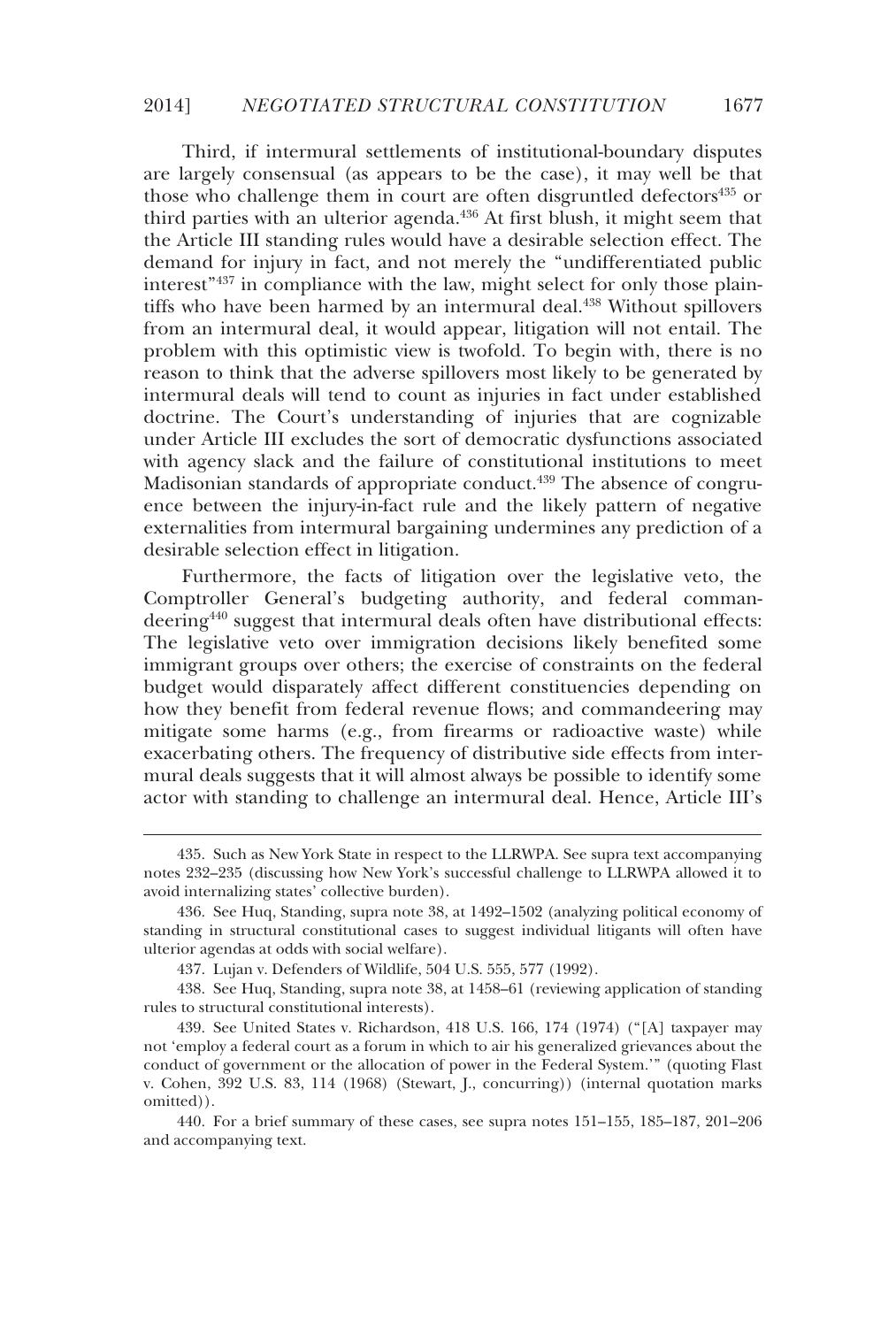standing requirements are both overinclusive and underinclusive and so cannot screen well to select for court challenges to harmful deals but not beneficial deals.

The selection effect from litigation may instead be a pernicious one. Rather than selecting for cases in which an institutional settlement is most troubling, the ensuing pattern of challenges to intermural bargains will result in challenges against institutional fixes from defectors or rentseeking private litigants. Litigation is least likely to be observed when an institutional fix has had negligible effects or it has had welfaredampening effects and potential spoilers have already been bought off. This possibility is demonstrated by those instances in which an intermural bargain is an effort to extract rents, say from the general populace, for a favored interest group. In some cases, the extraction from each citizen may be small enough that no single citizen has an incentive to sue. Further, it will be possible to buy off all internal defectors and hostile interest groups (e.g., competitors of the rentseeking group) with a portion of those rents. By contrast, consider an intermural settlement that is beneficial to the public at large, which is achieved by undoing a rent transfer to a favored interest group. In that case, there will likely not be resources freed up to pay for bribes to head off hostile lawsuits; indeed, the rent-seeking interest group has a strong incentive to use the courts to unravel the bargain. In this fashion, it is at least possible that the transaction costs of litigation will select for cases in which the welfare effect of an intermural deal is positive rather than negative. But if courts are most likely to pick off those institutional settlements that are most valuable, and less likely to deal with normatively troubling deals, we might fairly doubt that they are the optimal site for resolution of institutional-boundary disputes in constitutional law.

Fourth, the comparative epistemic-competence case in favor of judicial primacy is hard to sustain. On the one hand, judges' impartiality is easy to exaggerate. Federal courts do not stand in perfect equipoise between Congress and the executive. Of course, Congress has authority to recalibrate the scope of federal-court jurisdiction and judicial budgets. But this does not guarantee a level interbranch playing field.<sup>441</sup> Empirical studies confirm that the identity of the appointing President has an outsized influence on judges' subsequent voting behavior.<sup>442</sup> So great is the

 <sup>441.</sup> Congress cannot, however, disturb final judgments. Plaut v. Spendthrift Farm, Inc., 514 U.S. 211, 219–25 (1995).

 <sup>442.</sup> Susan W. Johnson & Donald R. Songer, The Influence of Presidential Versus Home State Senatorial Preferences on the Policy Output of Judges on the United States District Courts, 36 Law & Soc'y Rev. 657, 666 (2002) (expecting to find "practice of senatorial courtesy might lead to judicial appointments consistent with the views of home state senators" but discovering "presidential preference is more than twice as influential as home state senatorial preferences"). This is hardly surprising. See Byron J. Moraski & Charles R. Shipan, The Politics of Supreme Court Nominations: A Theory of Institutional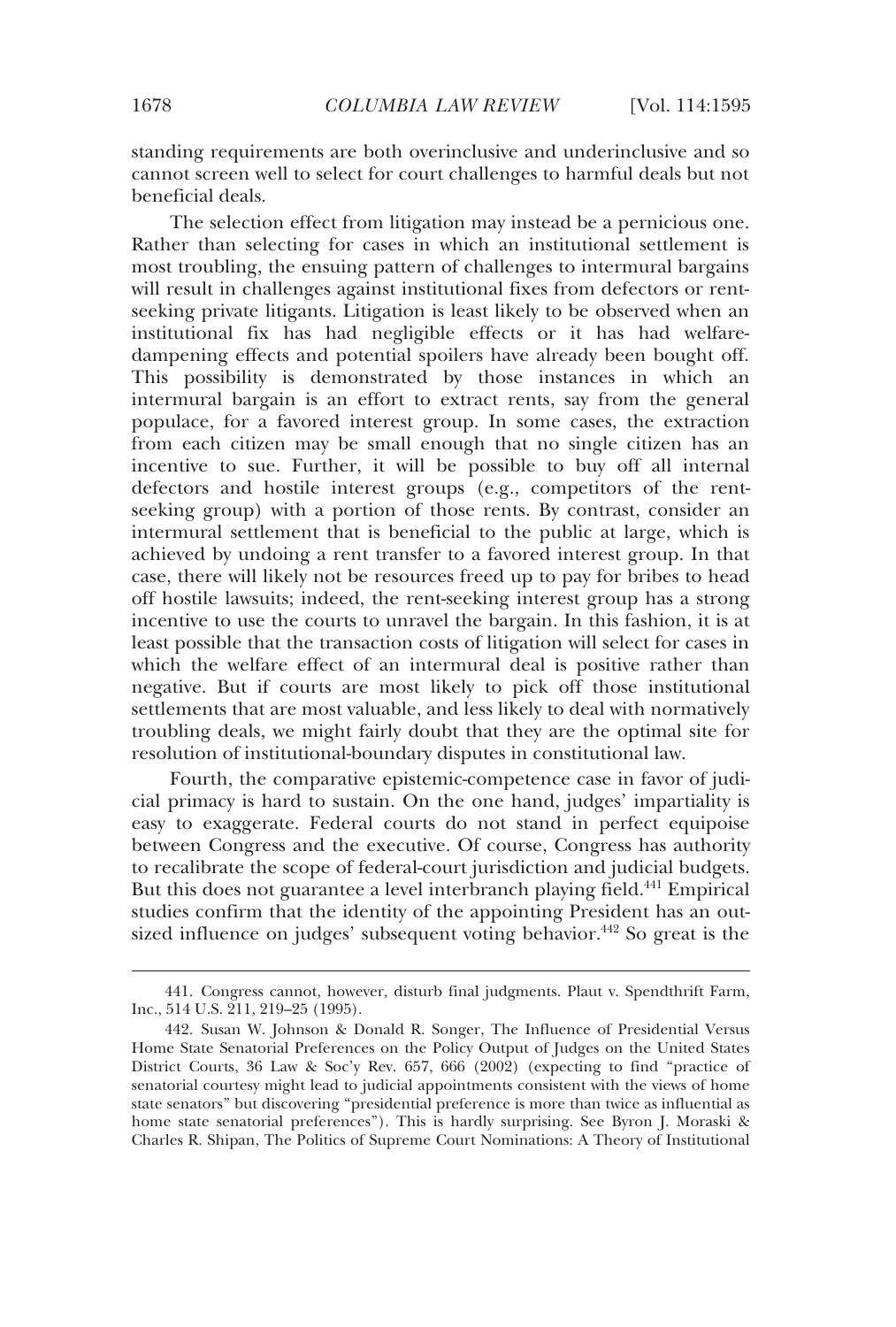"predictive success of the presidential-appointment measure of [judicial] ideology" that many studies use it without detailed comment.<sup>443</sup> Moreover, Presidents tend to appoint a disproportionate number of former executive-branch lawyers and prosecutors to important benches, including the Supreme Court.444 It seems unlikely that this asymmetrical distribution of prior experience will be congenial to neutral arbitration between branches.

In addition to this ex ante bias in favor of the appointing President, the executive has important ex post opportunities to influence judges. For example, federal courts rely on the President and his or her officials for enforcement of their orders.445 Judges may be cognizant too of the President's powers to veto jurisdiction-stripping proposals and to protect the institutional and fiscal resources of the courts.446 Given that these ex ante and ex post pressures tilt toward the executive and away from other branches, it seems fair to ask why one would expect federal courts to be neutral as between Congress and the White House. The same point can be made more parsimoniously respecting federalism: As their name suggests, the federal courts are not situated in equipoise between the states and the national government. Even the Justices' occasional federalism enthusiasms can be traced back to changes in the preferences of national political actors.447 Accordingly, there is no strong reason to anticipate consistent neutrality between levels of government on the part of Article III courts.

-

 445. But see Young v. United States ex rel. Vuitton et Fils S.A., 481 U.S. 787, 801–02 (1987) (holding courts can initiate contempt proceedings).

 446. See Tara Leigh Grove, The Article II Safeguards of Federal Jurisdiction, 112 Colum. L. Rev. 250, 274–290 (2012) (providing examples of cases from Eisenhower Administration onward in which Presidents opposed jurisdiction-stripping measures).

 447. See J. Mitchell Pickerill & Cornell W. Clayton, The Rehnquist Court and the Political Dynamics of Federalism, 2 Persp. on Pol. 233, 240–43 (2004) ("[T]he Court's revival of constitutional federalism has followed election returns in a general way . . . ."); see also Cornell W. Clayton & J. Mitchell Pickerill, Guess What Happened on the Way to the Revolution? Precursors to the Supreme Court's Federalism Revolution, 34 Publius 85, 91 (2004) (finding Court's rediscovery of federalism "trail[ed] developments in the elected branches" and "placed only modest restraints on the national governing coalition").

Constraints and Choices, 43 Am. J. Pol. Sci. 1069, 1071 (1999) ("Given the Court's key role in setting public policy, the president will want a Court that shares his ideology and thus will nominate someone who will bring the Court closer to his preferences.").

 <sup>443.</sup> Barry Friedman, The Politics of Judicial Review, 84 Tex. L. Rev. 257, 278 (2005).

 <sup>444.</sup> Lee Epstein et al., The Norm of Prior Judicial Experience and Its Consequences for Career Diversity on the U.S. Supreme Court, 91 Calif. L. Rev. 903, 920 (2003) (reporting one-third of Justices came directly from executive branch). Many federal judges have prior experience as prosecutors—a position that inevitably has a pro-executive perspective. Sheldon Goldman, Picking Federal Judges: Lower Court Selection from Roosevelt Through Reagan 103 (1997) (reporting large number of judges in study with prosecutorial experience).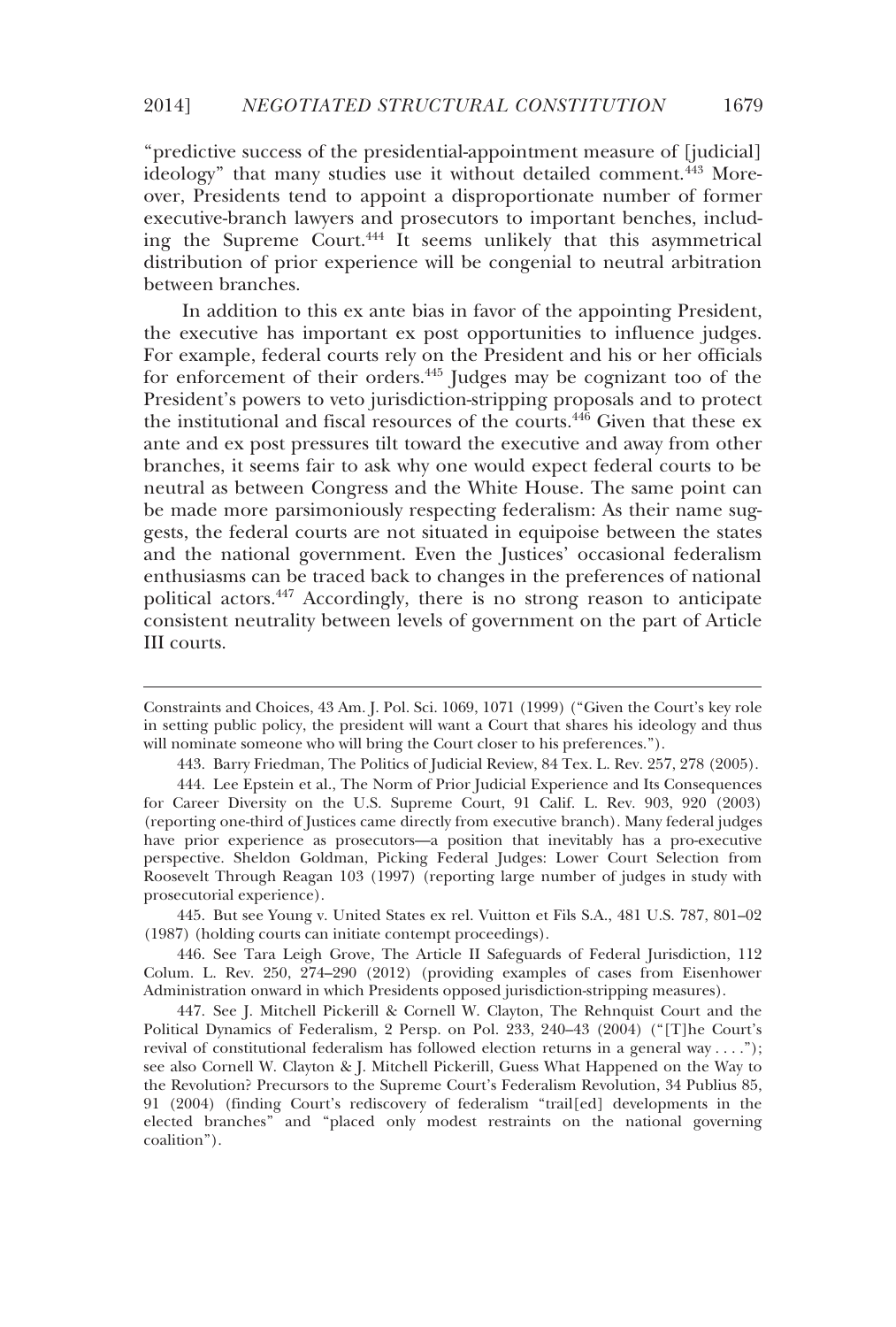Finally, the rule against advisory opinions means that there is always a political-branch settlement before courts intervene. Hence, it is likely often the case that political-branch actors have considered the pros and cons of an intermural deal.448 Given this sunk cost, judicial review is only warranted if its added marginal cost is dominated by the error costs it mitigates. As noted, however, it is hardly clear that this is the case. Further, in contrast to judicial resolution, intermural bargaining may function tolerably well in a significant proportion of cases. Though they are interested parties, legislators and executive-branch officials (whether at the state or the federal level) tend to be better informed than judges.449 To be sure, the absence of a thick market and price mechanism for institutional bargaining may mean that some socially desirable bargains do not occur.<sup>450</sup> While this might justify reliance on judicial review as a *complement* to institutional bargaining, it does not undermine the utility of observed intermural resolutions.

### B. *The Weak Case for Judicial Supervision of Intermural Deals 2: Practice*

Do these theoretical weaknesses of judicial review appear in practice? Examination of cases such as *Clinton*, *Bowsher*, and *Chadha* suggests that courts have considerable difficulty accurately identifying useful limits on bargaining.451 In each of these cases, the Court invalidated negotiated arrangements that accommodated historical transformations in the regulatory state, that mitigated common-pool problems in the national fiscal sphere, and that dampened pathological dynamics between states. $45\overline{2}$  It is not at all clear these goals were invalid or that thwarting them was at all warranted.

The limits on delegation announced in *Chadha*, *Bowsher*, and *Clinton*  all echo a numerus clausus principle, i.e., a limit on the variety of forms property interests can take.<sup>453</sup> In real-property law, the numerus clausus principle is justified on the ground that "[s]tandardization of property

 <sup>448.</sup> Ryan's evidence of federalism bargaining supports the hypothesis that actors do often take account of costs and benefits. See Ryan, Negotiating Federalism, supra note 219, at 38–74 (documenting considered negotiations extensively).

 <sup>449.</sup> Vermeule, Constitution of Risk, supra note 360, at 117 ("In the theory of institutional design, a standard trade-off involves a conflict between the values of impartiality and expertise.").

 <sup>450.</sup> Institutional entitlements, to be sure, are incommensurable—but so too are many items subject to ordinary market transactions (think, for example, of the trade-off between marginal wages for longer working hours and time with family). See generally Cass R. Sunstein, Incommensurability and Valuation in Law, 92 Mich. L. Rev. 779, 782–85 (1994) (illustrating pervasiveness of incommensurability problems in valuing privatemarket goods).

 <sup>451.</sup> See supra text accompanying notes 148–187 (discussing efficacy of judicial review in *Clinton*, *Bowsher*, and *Chadha*).

 <sup>452.</sup> See supra Part II (examining specific instances of institutional bargaining).

 <sup>453.</sup> See supra text accompanying note 147.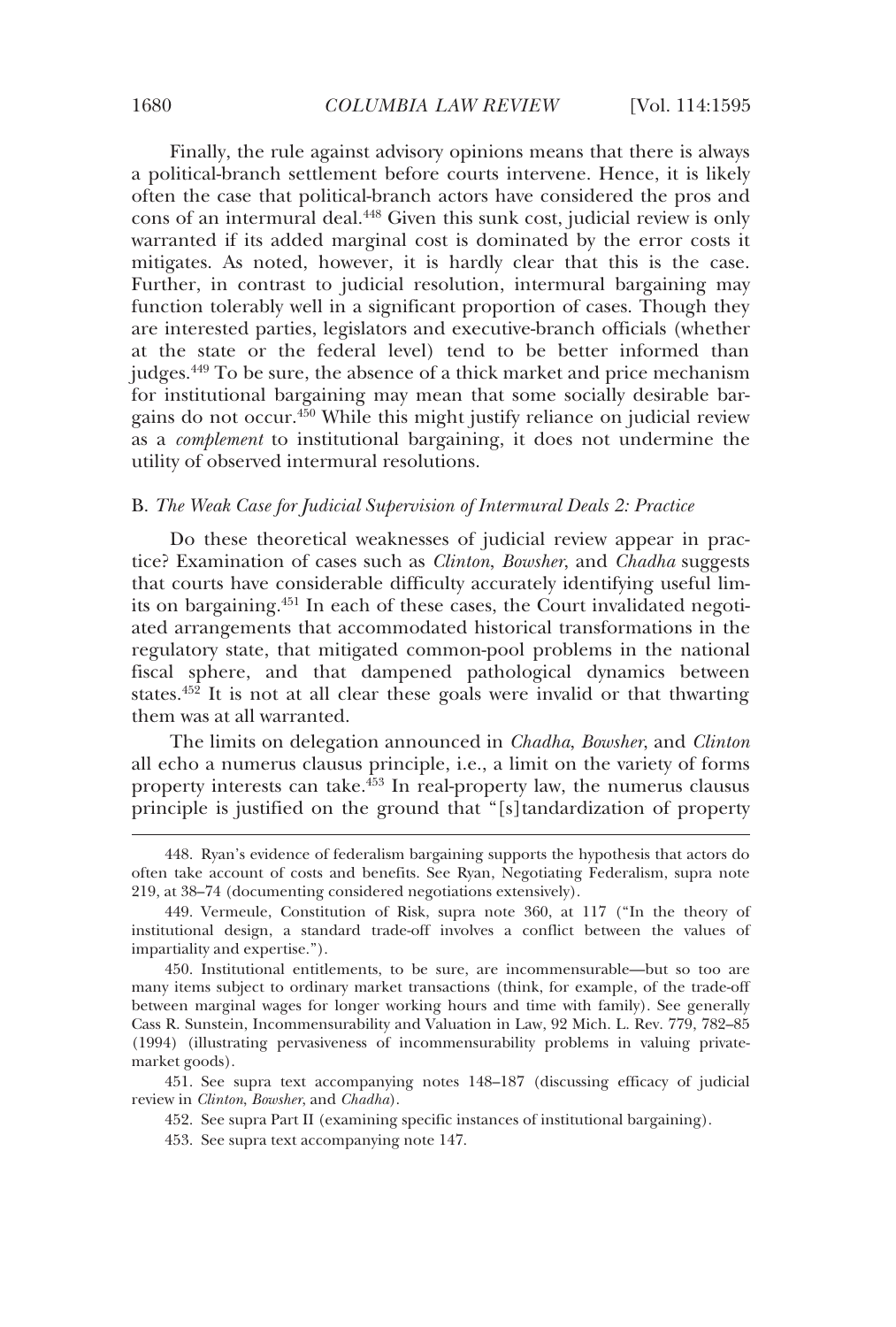rights reduces [the] measurement costs" of third parties by eliminating the prospect of idiosyncratically defined entitlements.454 By analogy, prohibitions on legislative vetoes, lockbox rules, and line-item vetoes might be justified in terms of negative epistemic spillover upon the electorate: Each institutional innovation tampers with the channels of democratic accountability. It thus raises the cost to voters of observing individual politicians. Just as the Court's hostility to some campaign-finance regulation is explained by a wish to clear channels of political competition, so these separation-of-powers rules serve to promote accountability by cabining the costs of deriving a national policy's etiology.455

Second, the results in these cases might be defended on the ground that each of these institutional innovations concentrates power. The Court, therefore, was promoting the Constitution's scheme of fragmented governmental power when it demanded strict acoustic separations between distinct species of governmental power.<sup>456</sup> On this view, these decisions lower the barriers to tyranny developing within the constitutional framework as a consequence of one branch seizing an inordinate share of power. Hence, *Chadha*, *Bowsher*, and *Clinton* might be read to impose inalienability rules when negative liberty-related externalities outweigh the benefits of intermural dealmaking.

Neither the democratic accountability nor the antityranny accounts of *Chadha*, *Bowsher*, and *Clinton* is persuasive though. First, a democraticaccountability defense of those cases necessarily rests upon some estimate of voter confusion, the availability of proxies for voters, and the offsetting benefits of institutional displacement. Such a defense would also need to account for the possibility that the challenged institutional modifications might in some instances lower the costs of democratic accountability. The line-item veto, for example, might ease democratic accountability by "improv[ing] the transparency of budget decisions to voters."457 Yet the Court's decisions are bereft of the empirical investigations necessary to justify its conclusion that the institutional innovations in *Chadha*, *Bowsher*, and *Clinton* in fact undermined democratic accountability.

 <sup>454.</sup> Merrill & Smith, Optimal Standardization, supra note 147, at 8.

 <sup>455.</sup> See Samuel Issacharoff & Richard H. Pildes, Politics as Markets: Partisan Lockups of the Democratic Process, 50 Stan. L. Rev. 643, 646 (1998) ("Only through an appropriately competitive partisan environment can . . . policy outcomes of the political process be responsive to the interests and views of citizens."). A similar argument is offered in favor of the anticommandeering rule. See Printz v. United States, 521 U.S. 898, 929–30 (1997) (noting commandeering affects accountability of state and federal officials); New York v. United States, 505 U.S. 144, 168–69, 182–83 (1992) (same).

 <sup>456.</sup> See Jeremy Waldron, Separation of Powers in Thought and Practice?, 54 B.C. L. Rev. 433, 440 (2013) ("[T]he separation of powers might be thought of as a means to the division of power.").

 <sup>457.</sup> Garrett, Accountability and Restraint, supra note 159, at 875.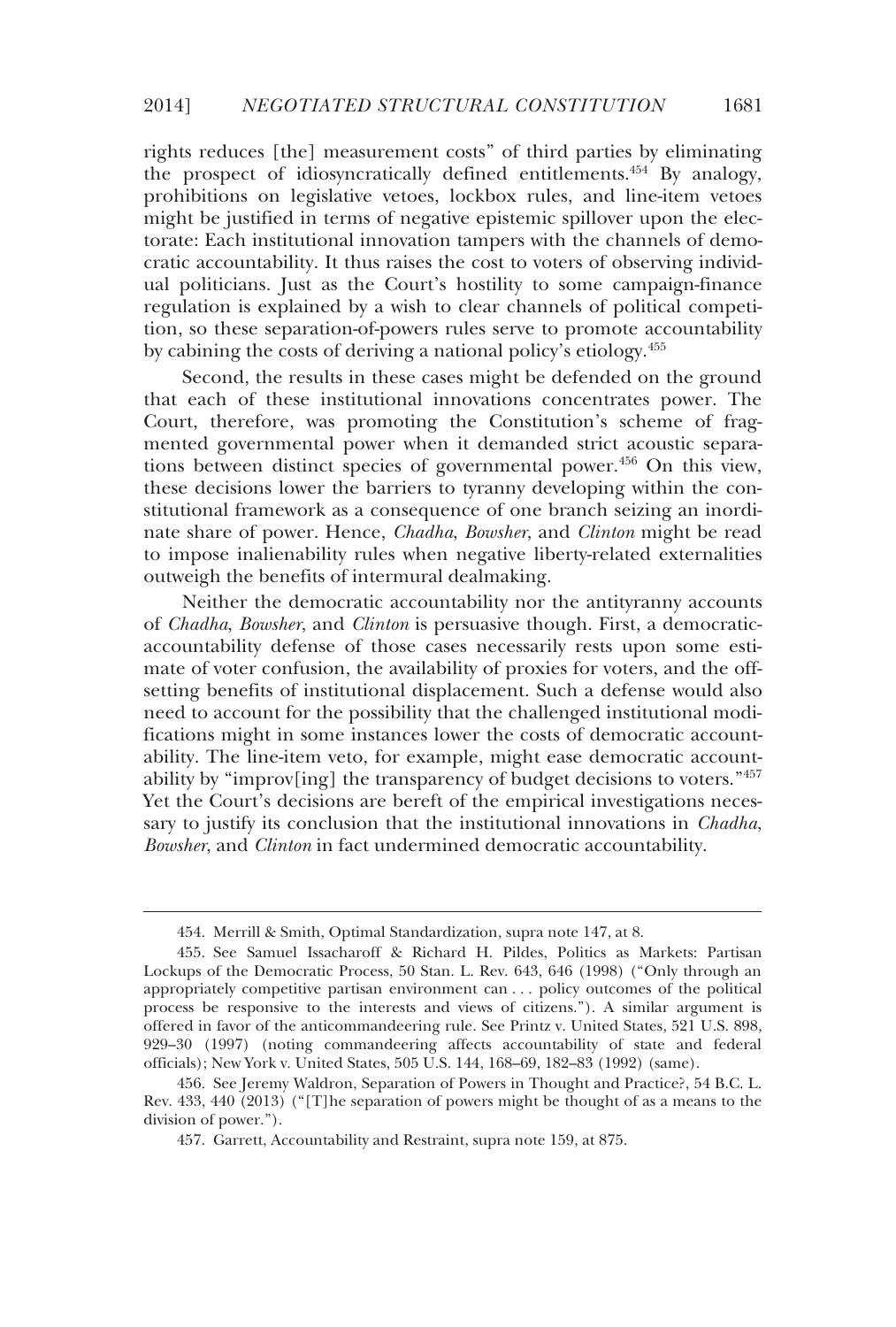Furthermore, arguments against the legislative veto, sequester, and line-item veto based on liberty externalities also founder on profound conceptual difficulties and empirical uncertainty. It is very plausible to think that the correlation between liberty and mandated separations of institutional power is, in fact, very weak.<sup>458</sup> The Court, moreover, simply lacked any reason in these cases for concluding that the institutional innovations it struck down diminished rather than augmented liberty. Indeed, even if interbranch consolidation of power enlarges government power, it might do so by reducing rent seeking and increasing the rationality and predictability of federal action.<sup>459</sup> These liberty-promoting effects might dominate any loss in liberty from the concentration of government power. In the same way, election rules that "entrench one vision of democracy,"460 and so protect incumbents, also create the stability and predictability necessary for democracy. In both contexts, agency costs might be smaller than stability and predictability gains.<sup>461</sup> Further, even brief reflection on the history of federal interventions on civil-rights issues should reveal that centralizing power can sometimes *redistribute* liberty interests between different social groups so as to *expand* the net enjoyment of liberty under the Constitution—not to mention leaving that liberty allocated in more just arrangements.<sup>462</sup>

To the extent intermural dealmaking has adverse spillover effects, the case law does not give cause for optimism that judges will be able to identify them.<sup>463</sup> In regard to paternalism-based worries about asymmetrical collective-action costs, the Court has tended to authorize implicit

 460. Elizabeth Garrett, Is the Party Over? Courts and the Political Process, 2002 Sup. Ct. Rev. 95, 135.

 461. But see Waldron, supra note 456, at 456–59 (aligning separation of powers with rule of law). This analysis, by contrast, shows how violating a pure separation of powers can promote some rule-of-law values.

 462. Congress employed its Commerce Clause authority to enact the landmark Civil Rights Act of 1964. See Katzenbach v. McClung, 379 U.S. 294, 304 (1964) (upholding prohibition against discrimination by private restaurants on Commerce Clause grounds); Heart of Atl. Motel v. United States, 379 U.S. 241, 258 (1964) (upholding prohibition against discrimination by private hotels on Commerce Clause grounds).

 463. See supra Part III.B.1 (discussing Court's failure to identify spillover effects in *Bowsher* and *Chadha*).

 <sup>458.</sup> See Huq, Standing, supra note 38, at 1484–89 (disputing assumption separated powers consistently produce positive externalities); Aziz Z. Huq, Structural Constitutionalism as Counterterrorism, 100 Calif. L. Rev. 887, 923–24 (2012) (developing this point for national-security policy); see also Posner & Vermeule, Executive Unbound, supra note 23, at 176–204 (offering empirical evidence that fears of institutional tyranny tend to be overstated). I doubt the threshold assumption that separated powers consistently produce positive externalities to begin with.

 <sup>459.</sup> See, e.g., Jerry L. Mashaw, Prodelegation: Why Administrators Should Make Political Decisions, 1 J.L. Econ. & Org. 81, 99 (1985) ("[D]elegation to experts [is] a form of consensus building that, far from taking decisions out of politics, seeks to give political choice a form in which potential collective agreement can be discovered and its benefits realized.").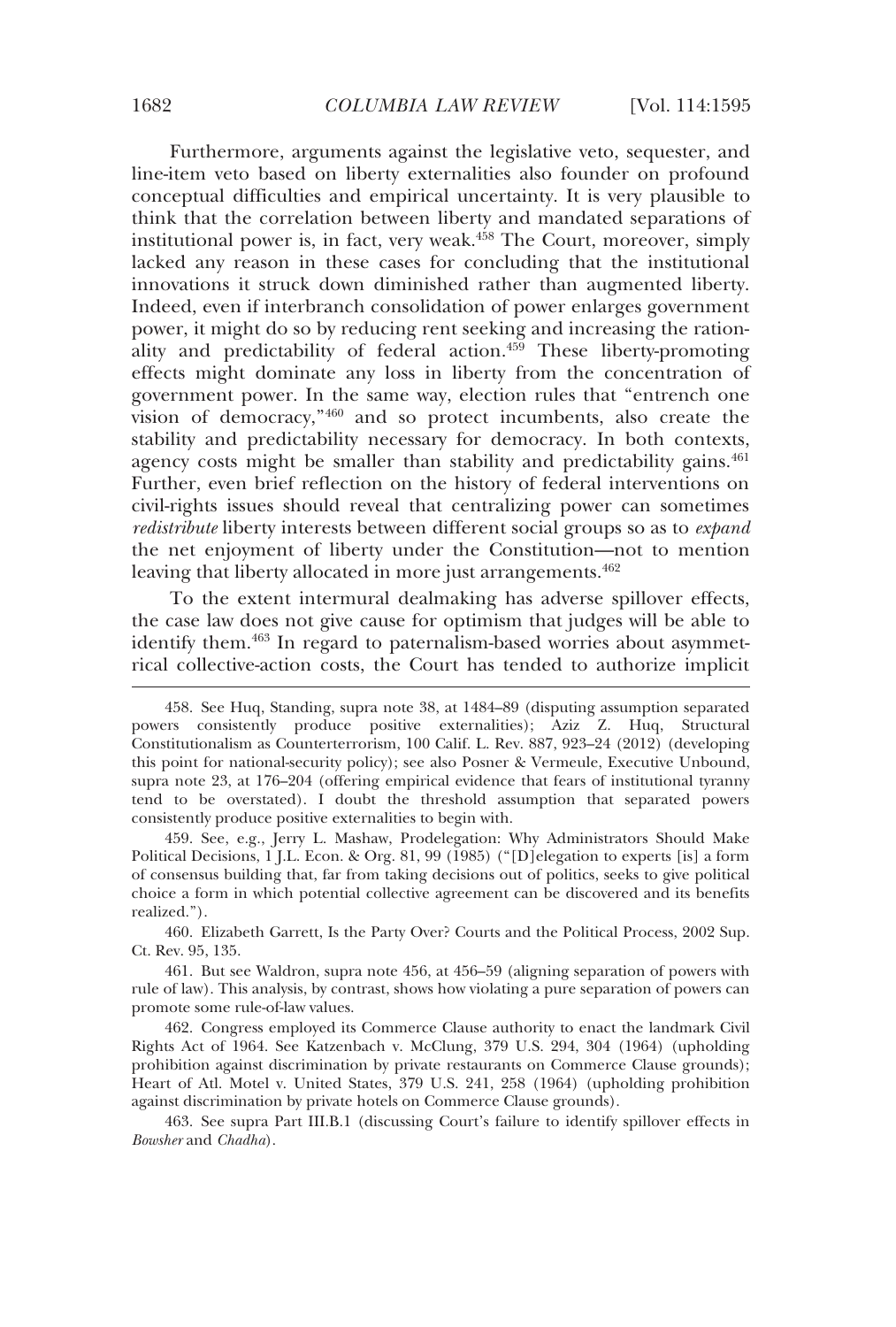bargains reached through historical gloss that are, in fact, not plausibly ranked as cogent expressions of bilateral consent.<sup>464</sup> That is, the Court has exacerbated—not mitigated—the worries that motivate institutional paternalism. This record of highly imperfect judicial interventions, when contrasted with the crisis-free periods of judicial deference, lends support to the view that "acquiesced-in government practices . . . embody wisdom accumulated over time and are unlikely to threaten the basic balance of power between Congress and the Executive."465

### C. *The Political Alternative to Judicial Settlement*

-

A preference for political-branch bargaining over judicial settlement cannot rest on a critique of courts alone. It must also account for the strengths and weaknesses of nonjudicial settlement. That accounting might start with the simple observation that elected actors are believed to have better democratic credentials than judicial ones. Of course, it is tempting to think that allowing political-branch control over institutional arrangements is to invite self-dealing by elected officials. But such "fox guarding the henhouse" arguments in fact suffer from numerous difficulties. As in any domain that pits "competing political values central to democratic government" against one another, there is a strong case for leaving decisions "to the admittedly self-interested but more accountable political bodies that have found various ways of striking the balance."466 To the extent that unmediated responsiveness to democratic polities is believed to be a constitutional good, the argument for disallowing popular control over the basic architecture of government is weak.<sup>467</sup> The default rule should be nonjusticiability, even absent the concerns with courts adumbrated in Part V.A.

Democratic rule is attractive not merely in theory. The practice of serious constitutionalism within elected bodies in the United States has a long historical pedigree. The first Congresses took the task of constitutional interpretation seriously without being hamstrung by institutional

 <sup>464.</sup> See supra text accompanying notes 139–146 (discussing historical gloss and its effect on Congress's leverage).

 <sup>465.</sup> Bradley & Morrison, supra note 35, at 414. For the link between comparative institutional-competence arguments and the Legal Process approach, see Henry M. Hart, Jr. & Albert M. Sacks, The Legal Process 696, 1009–10, 1111 (William N. Eskridge, Jr. & Philip P. Frickey eds., 1994).

 <sup>466.</sup> Nathaniel Persily, In Defense of Foxes Guarding Henhouses: The Case for Judicial Acquiescence to Incumbent-Protecting Gerrymanders, 116 Harv. L. Rev. 649, 680– 81 (2002). Further, legislative settlement "embodies a principle of respect for each person in the processes by which we settle on a view to be adopted as ours even in the face of disagreement," Jeremy Waldron, Law and Disagreement 109 (1999), in a way that judicial review does not.

 <sup>467.</sup> This argument is developed at greater length in Huq, Removal, supra note 38, at 76 ("Democratic accountability is best promoted . . . by leaving agency design to democratic choice.").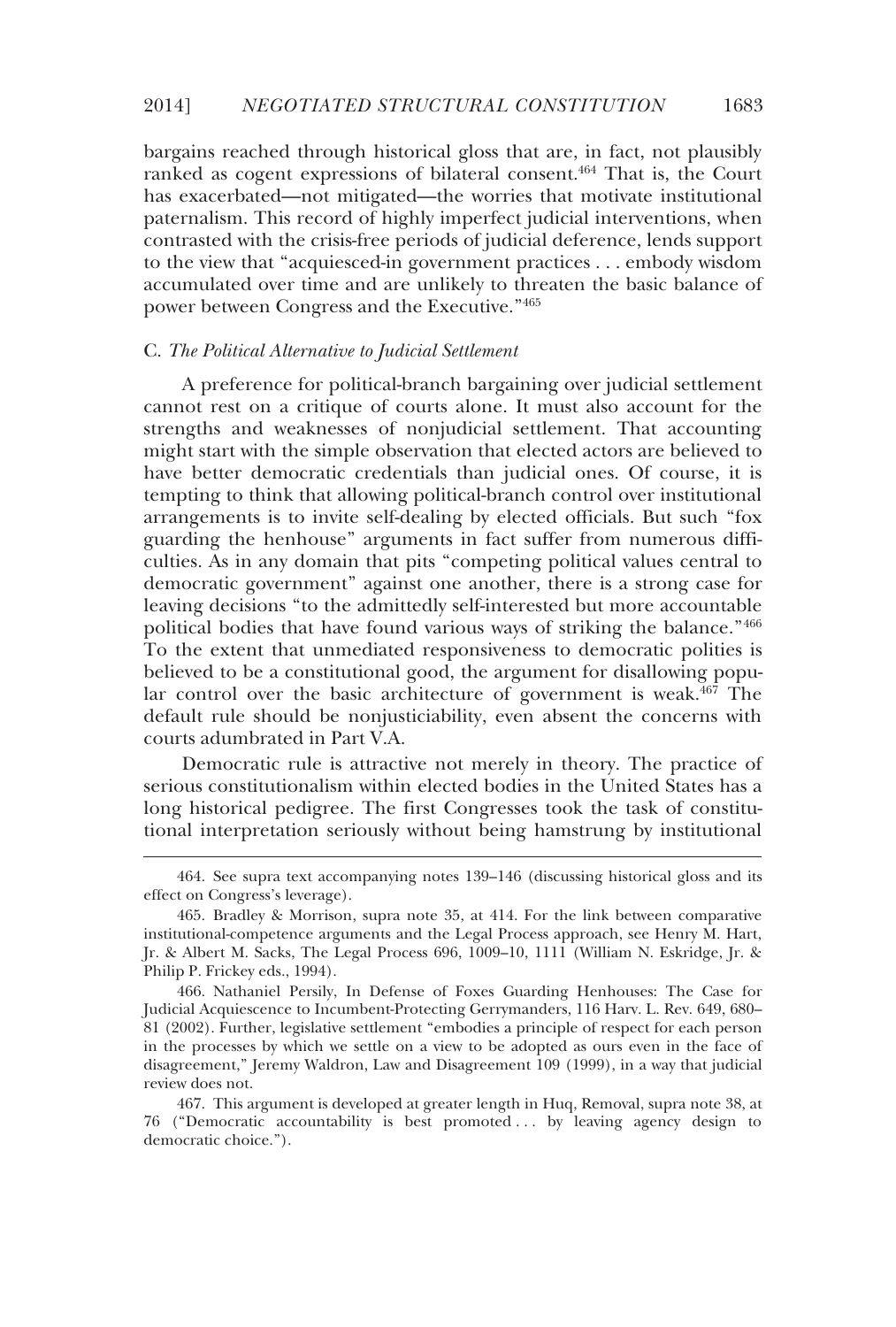or partisan bias.468 Today, this practice, which is known as departmentalism, has many academic defenders.<sup>469</sup> Notwithstanding pervasive public skepticism about national elected institutions, both Congress and the executive branch seem to have the ability and the willingness to take constitutional questions seriously. Even if the President or a given legislator is not a lawyer, there is no shortage of legal advice in either the White House<sup> $470$ </sup> or Congress.<sup> $471$ </sup> Recent empirical studies suggest that lawyers from both OLC within the executive branch<sup>472</sup> and from the committees and offices within Congress responsible for drafting legislation<sup> $473$ </sup> take seriously the constitutional limits on their respective institutional homes. Given this evidence, there is no strong reason for *categorical* skepticism of elected actors' incentives (as opposed to local concern about a specific politician, faction, or party).474

The robustness of that departmentalist tradition contrasts with the relatively recent vintage of claims to judicial supremacy.<sup>475</sup> Setting these two histories alongside each other, it becomes clear that the role of courts as neutral arbiters of intermural disputes is historically contingent, dating back to the Civil War.<sup>476</sup> The institutions originally vested with entitlements by the Constitution, in other words, managed to resolve intermural disputes for decades before the courts ever got involved. While the benefits of judicial involvement may be overstated, the costs of elected-branch resolution also seem smaller than might first appear. Without resolving all of the hard normative questions raised by depart-

 469. Aziz Z. Huq, Enforcing (but Not Defending) 'Unconstitutional' Laws, 98 Va. L. Rev. 1001, 1075–76 (2012) (collecting empirical evidence to that effect).

 470. See Exec. Order No. 12,146, 3 C.F.R. § 409, 411 (1979) (establishing Federal Legal Council to coordinate legal activities within executive branch).

 471. See Paul Brest, The Conscientious Legislator's Guide to Constitutional Interpretation, 27 Stan. L. Rev. 585, 588 (1975) ("The modern legislative committee, staffed by lawyers and others having expertise in particular areas of policy and law, is competent to consider the constitutional implications of pending measures.").

 472. Morrison, supra note 410, at 1470−88 (discussing effect of precedent within OLC).

 473. Abbe R. Gluck & Lisa Schultz Bressman, Statutory Interpretation from the Inside—An Empirical Study of Congressional Drafting, Delegation, and the Canons: Part I, 65 Stan. L. Rev. 901, 948 (2013) (finding evidence "Congress tries to legislate within constitutional bounds").

 474. See supra note 328 and accompanying text (defending Congress's democratic credentials).

 475. See Josh Chafetz, Executive Branch Contempt of Congress, 76 U. Chi. L. Rev. 1083, 1153–56 (2009) (noting recent vintage of claims to judicial supremacy).

 476. See Aziz Z. Huq, When Was Judicial Self-Restraint?, 100 Calif. L. Rev. 579, 583– 86 (2012) (documenting historical patterns in judicial willingness to invalidate federal statutes on constitutional grounds and showing large increase in such outcomes after Civil War).

 <sup>468.</sup> See generally David P. Currie, The Constitution in Congress: The Federalist Period, 1789–1801 (1997) (demonstrating breadth of constitutional interpretation by early Congresses).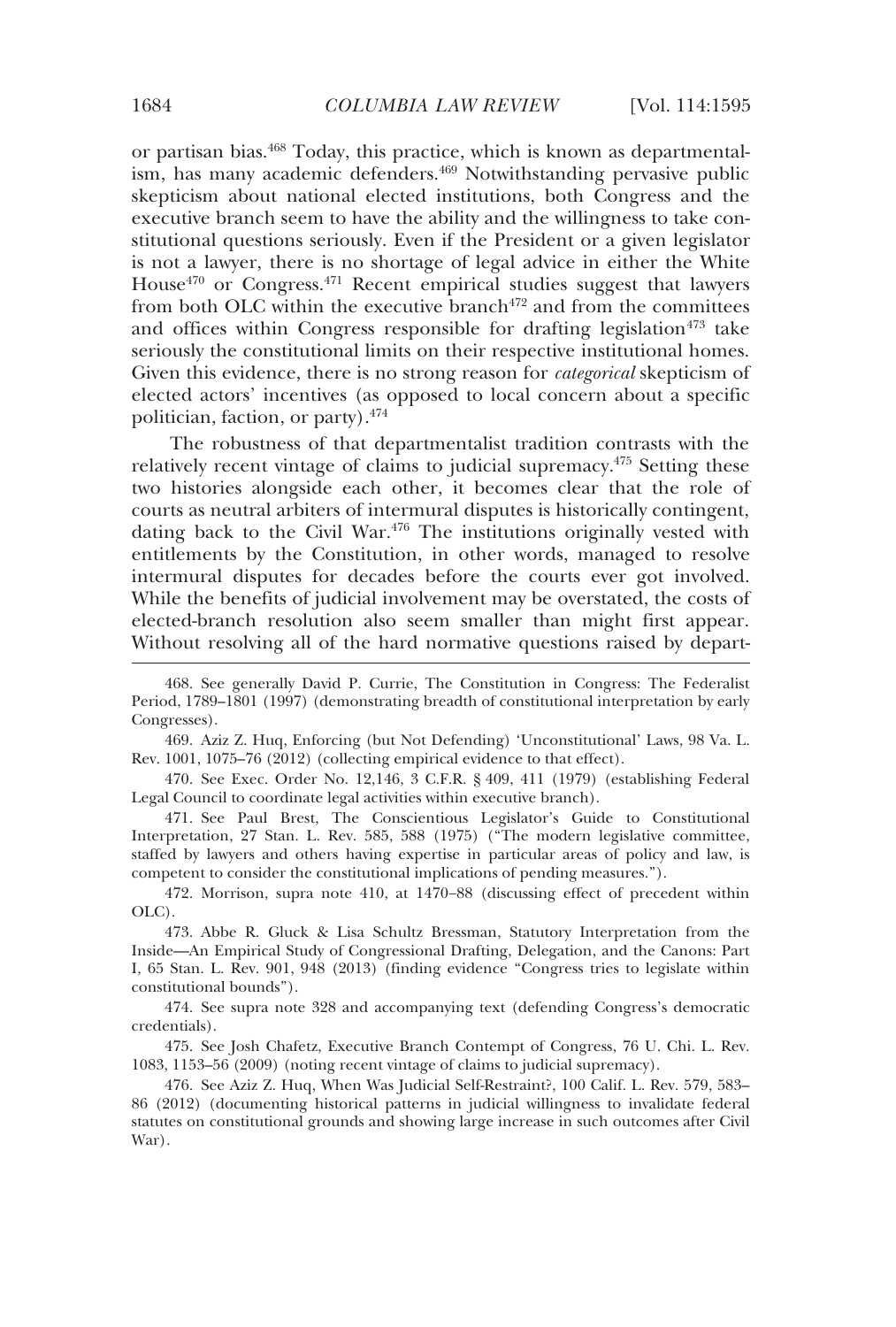mentalism, it is plausible to conclude that when there are multiple branches or governments bargaining over an entitlement, there is no a priori reason to think that courts should be necessary fora for constitutional resolution because of their putative impartiality.

Paternalism concerns related to the asymmetrical relationship of Congress to the White House, <sup>477</sup> moreover, need not be addressed via judicial intervention. Instead, Congress may be better advised to seek an endogenous solution to its asymmetrical relation to the executive. Congress already has ample "hard" and "soft" tools to coerce and persuade other political branch actors.<sup>478</sup> Congress, for example, might seek to create a repository of institutional legal opinions akin to OLC to serve as its standard-bearer in interbranch battles. Since 1978, the Senate has had an Office of the Senate Legal Counsel "to serve the institution of Congress rather than the partisan interest of one party or another," the leader of which is appointed by the president pro tempore of the Senate on the recommendation of the majority and minority leaders.<sup>479</sup> That office might be expanded, given a mandate to represent not only the Senate but also the House, and tasked with the production of legal opinions with durable intramural effect. It might also be given a mandate to respond to rulings issued by OLC, thereby correcting the asymmetry in public pronouncements about the Constitution between Congress and the executive. Alternatively, it might seek to impose more restraints on legal interpretation within the executive branch through its appropriations power, rather than using the ad hoc opportunities presented by contested nominations. The precise solution is less important here than the claim that a restoration of the interbranch equilibrium need not depend on the federal courts.

In sum, the limits of judicial capacity and the merits of intermural bargaining undermine the case for judicial superintendence of intermural bargains. At the very least, there is no reason to think that courts should *always* be preferred fora for the resolution of intermural boundary disputes: Courts should treat the outcomes of such negotiation with at least their traditional measure of deference in recognition of elected actors' primacy—as they have done for much of American history. Read aggressively, the arguments presented in this Part suggest that it is elected actors who should bear primary and perhaps sole responsibility

 <sup>477.</sup> See supra text accompanying notes 408–419 (describing asymmetries between Congress and White House).

 <sup>478.</sup> Josh Chafetz, Congress's Constitution, 160 U. Pa. L. Rev. 715, 721–22 (2012) (developing terminology and cataloguing tools as "hard" and "soft" congressional powers).

 <sup>479. 2</sup> U.S.C. § 288(a)(2)–(3)(A) (2012) (discussing appointment process for Senate Legal Counsel); see also Rebecca Mae Salokar, Legal Counsel for Congress: Protecting Institutional Interests, 20 Congress & Presidency 131, 131–37 (1993) (describing history of Office of Senate Legal Counsel).